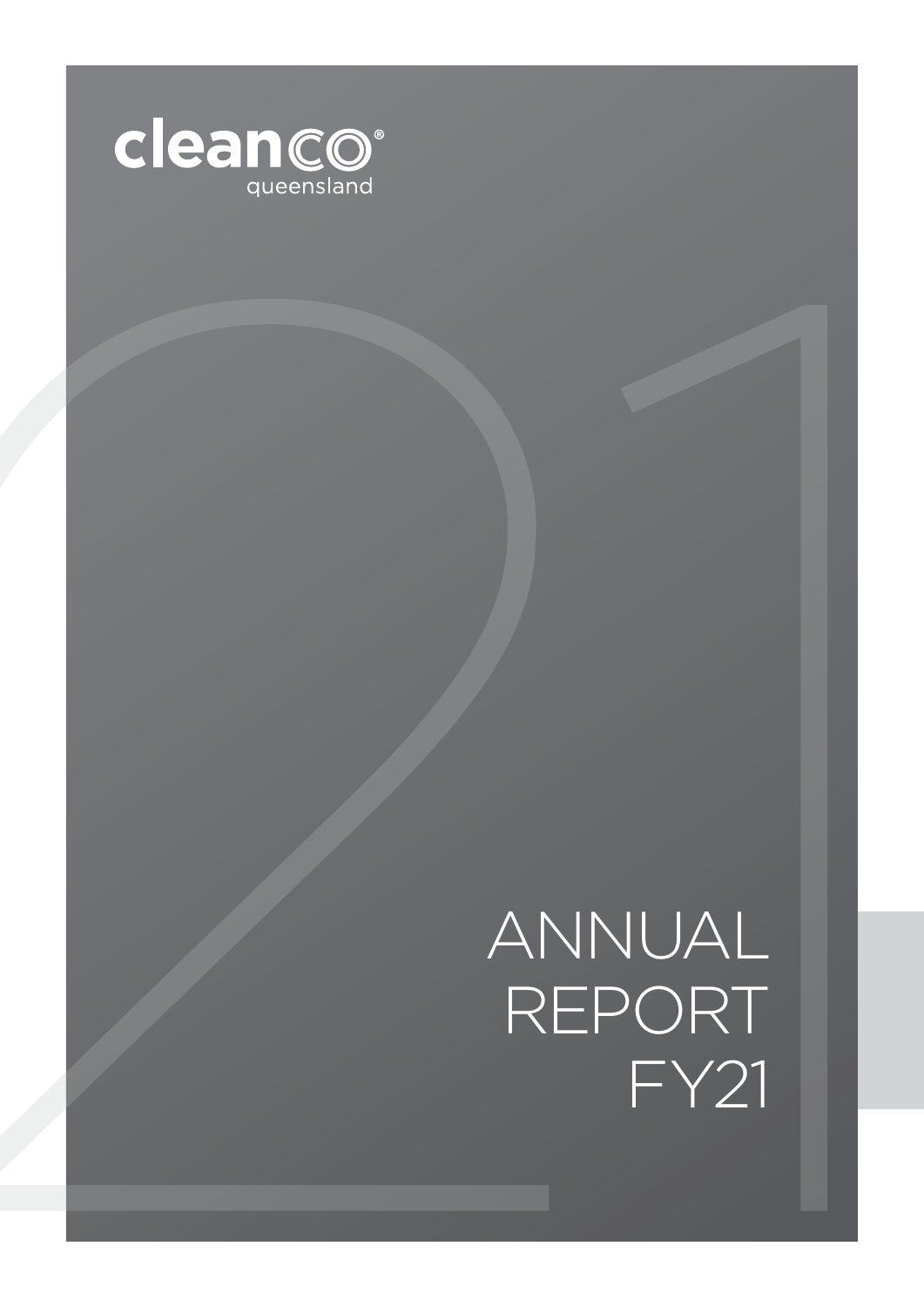# **TABLE OF CONTENTS**

| About this report                 | $\overline{3}$ |
|-----------------------------------|----------------|
| Our ambition                      | $\overline{4}$ |
| Our story so far                  | 5              |
| Our performance highlights        | 7              |
| Message from our Chair and CEO    | 8              |
| Our purpose                       | 10             |
| Our values                        | 11             |
| How we create value               | 11             |
| Corporate governance              | 26             |
| <b>Financial statements</b>       | 29             |
| Auditor's Independent Declaration | 96             |
| Independent Auditor's Report      | 98             |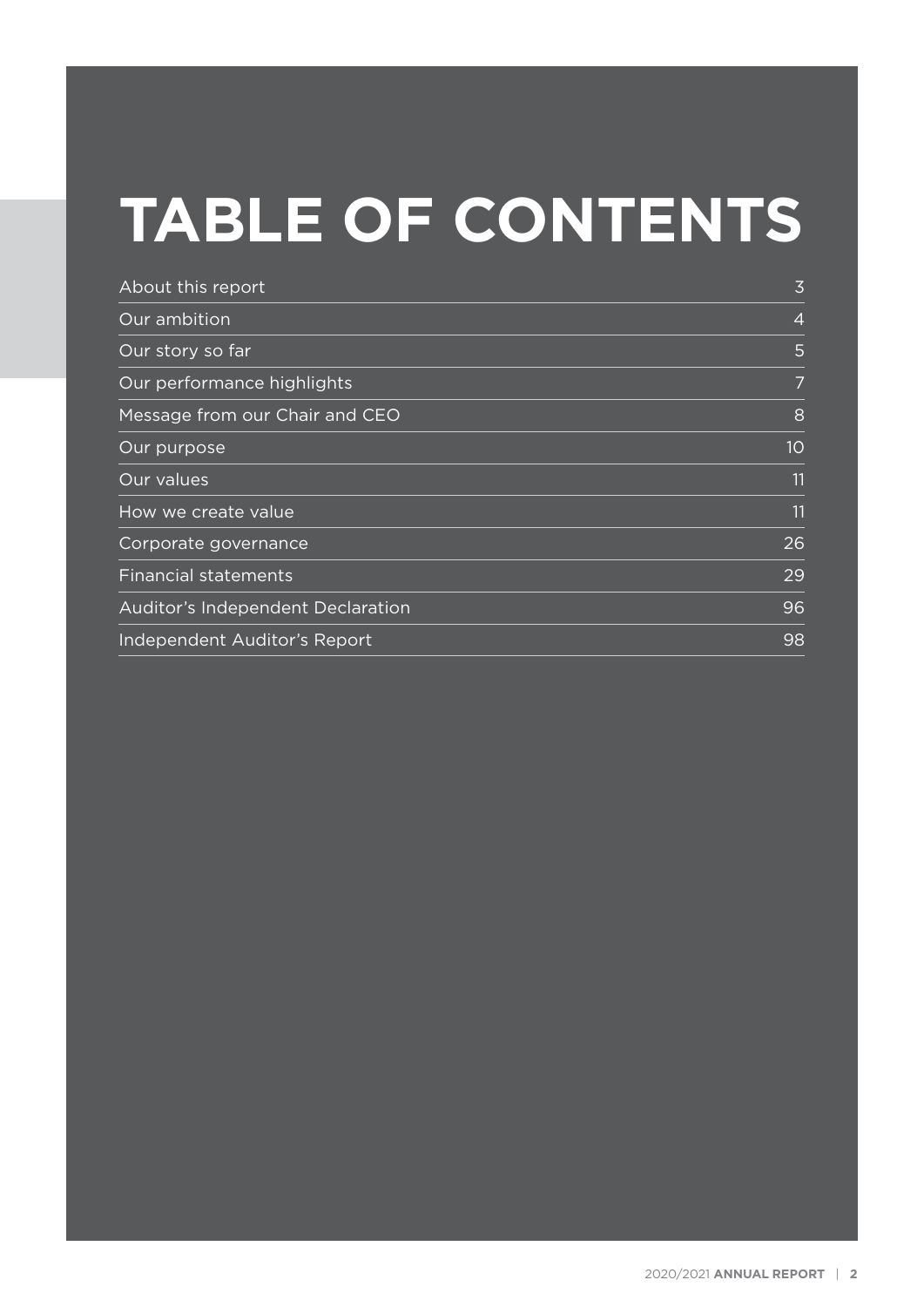# **ABOUT THIS REPORT**

**At CleanCo, we recognise that we have a responsibility to our shareholders, customers and communities to provide accurate and transparent reporting about our strategy, performance and challenges.**

Our business is advancing rapidly. While our 2020 (FY20) Annual Report focused on the commencement of trading and our activities to establish CleanCo as an important participant in the Australian energy market, our FY21 report examines our first year of asset operations and our activities to grow and develop our business.

This report has been prepared based on the principles of the International Integrated Reporting Council's (IIRC) Reporting Framework to illustrate holistically the interrelated elements which enable us to create value for our shareholders, customers and communities over time.

We are still maturing and our reporting will continue to mature along with us, particularly as we establish baselines for aspects of our performance.

This report has been prepared in accordance with the provisions of the Government Owned Corporations Act 1993 (Qld) (GOC Act), incorporating relevant aspects of the Financial Accountability Act 2009 (Qld) and the Corporations Act 2001 (Cth) and is presented to the Legislative Assembly of Queensland. It contains CleanCo Queensland Limited's Financial Report for FY21 compiled in accordance with Australian Accounting Standards.

The electronic versions of our annual reports are available online at **www.cleancoqueensland.com.au**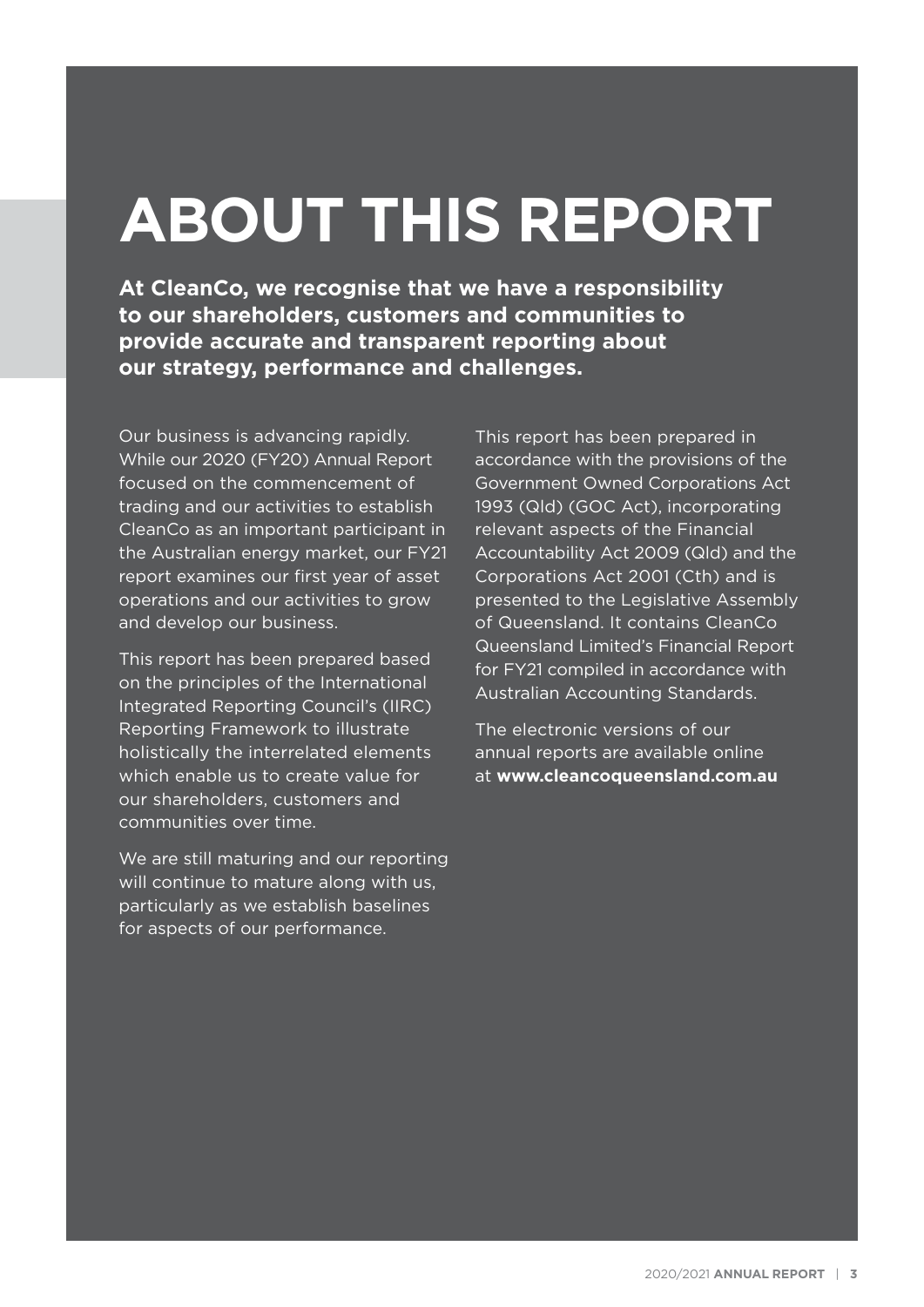# **OUR AMBITION**

**Our ambition is to harness Queensland's abundant natural resources to offer reliable, globally competitive low-emissions energy services to customers, catalysing a sustainable and prosperous future for all Queenslanders.** 

We will support our customers to harness Queensland's potential to take products like hydrogen, minerals, metals and manufactured goods to increasingly carbonconscious global markets.

We will seek to power our customers and their industries — existing and emerging — with competitive, reliable low-emissions energy tailored to their needs.

We will increase Queensland's competitiveness and build a bridge between the economy of today and the economy of the future.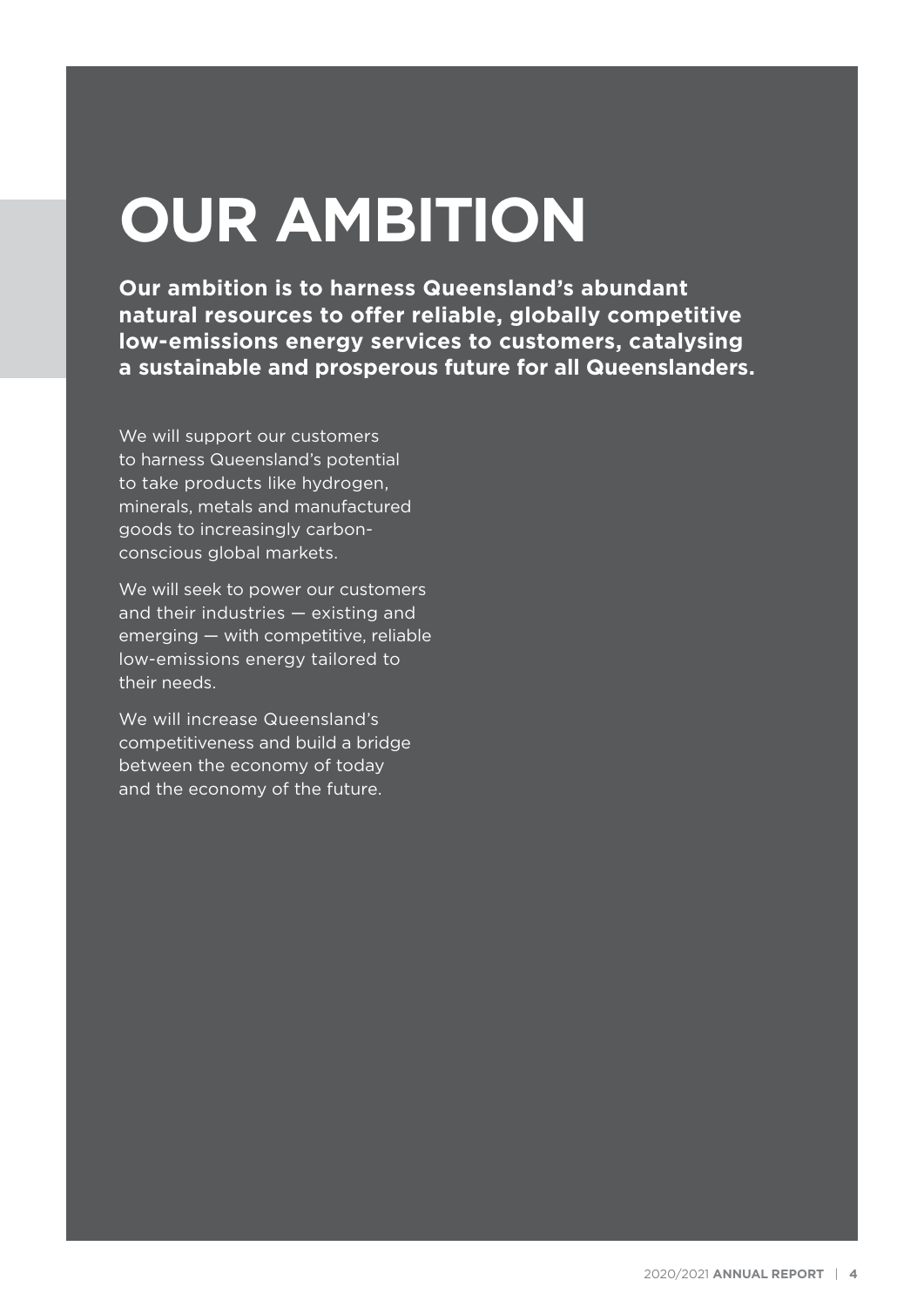# **OUR STORY SO FAR**

**CleanCo Queensland is a state-owned energy generator and retailer dedicated to providing reliable, competitively-priced, low-emissions energy to Queensland businesses and communities.** 

Our mandate is to increase competition, placing downward pressure on wholesale energy prices and contributing to improved electricity affordability while integrating renewable energy sources like wind and solar. We dispatch our assets to support secure, reliable electricity generation for Queensland businesses, and we are creating new investment and jobs in regional Queensland.

For our customers, we offer tailored energy services, including access to a portfolio of renewable energy from the sun, wind and water, coupled with pumped-hydro and gas generation to deliver 24/7, low-emissions energy at competitive prices.

To benefit all Queenslanders, we use Queensland's most flexible and responsive energy generation assets to supply energy during peak demand periods in the National Electricity Market, contributing to the delivery of reliable and competitively-priced energy.

CleanCo owns and operates 1,100MW of low-emissions energy assets, including Queensland's only pumped storage hydro at Wivenhoe. We have committed to building the 103MW Karara Wind Farm, with generation expected from 2024, and have contracted to purchase a further 830MW from renewable energy projects across Queensland. In line with our mandate, CleanCo is looking to bring at least another 460MW of renewable projects to market in Queensland by 2025 through building new assets and buying offtakes from new renewable energy projects in parallel with continuing to win customers.

**Our activities are contributing to achieving Queensland's 50 per cent renewable energy target by 2030 and zero net emissions by 2050.**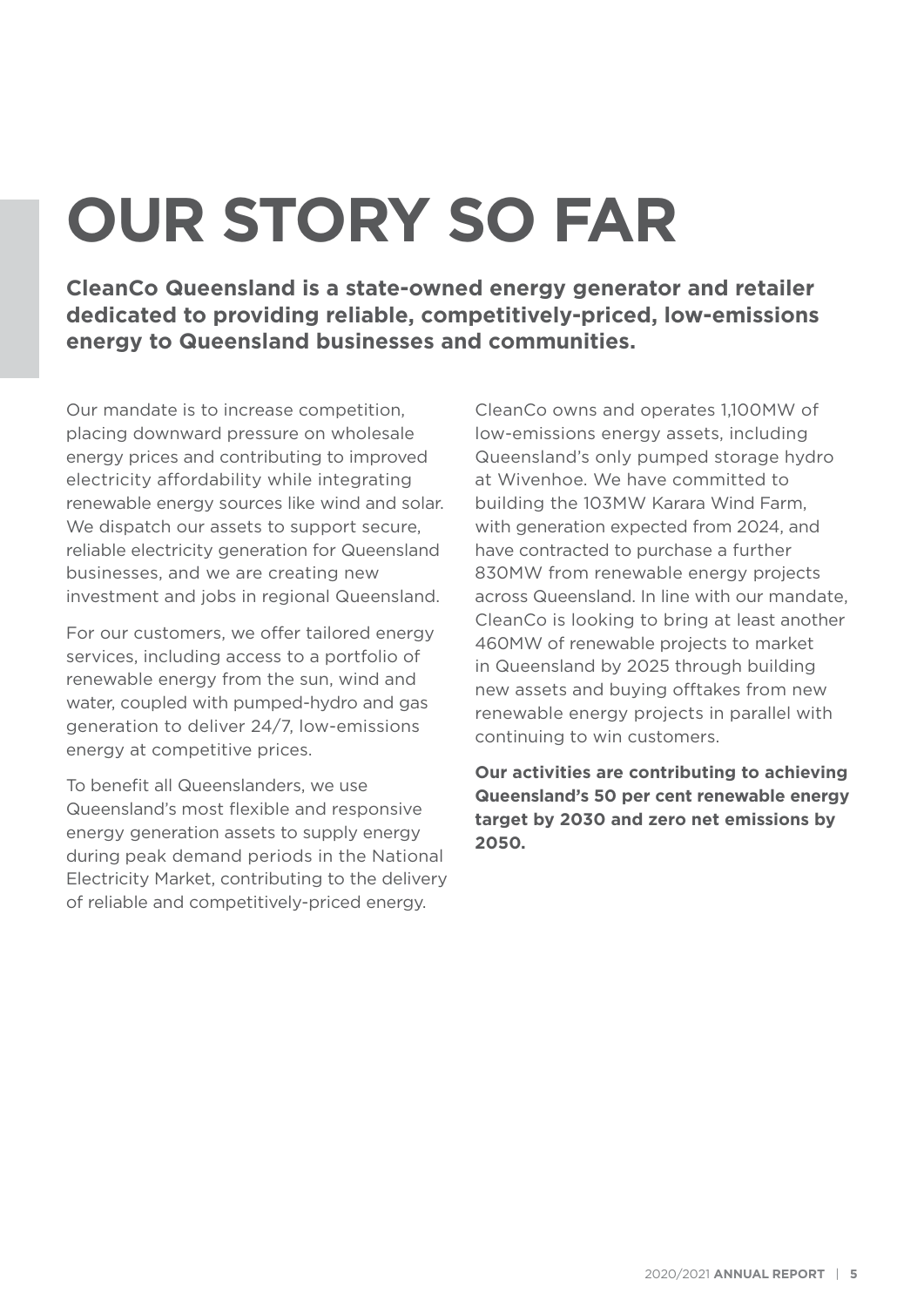# **2018**

• CleanCo Queensland Limited is incorporated as a company under the Corporations Act 2001

• Inaugural directors are appointed

# **2019**

Permanent Chief Executive Officer (CEO) is appointed

CleanCo takes ownership of five generating assets and commences trading in the National Electricity Market (NEM)

Two further directors are appointed to the Board

## **2020**

#### **MARCH**

• CleanCo announces it will build, own and operate the 103MW Karara Wind Farm

• CleanCo agrees to purchase 400MW of new renewable energy from ACCIONA's MacIntyre Wind Farm project

#### **MAY**

• CleanCo announces an agreement to purchase 320MW of new renewable solar energy from Neoen's Western Downs Green Power Hub

#### **AUGUST**

• CleanCo welcomes the asset operations teams from Barron Gorge, Kareeya and Swanbank

#### **SEPTEMBER**

• CleanCo signs an agreement to supply low-emissions energy to meet half the electricity requirements of BHP's Queensland mines

CleanCo signs an agreement with Coles to supply 400GWh of renewables-backed electricity to power Queensland operations

#### **OCTOBER**

CleanCo announces an agreement to purchase 110MW of new renewable wind energy from Neoen's Kaban Green Power Hub

#### **NOVEMBER**

• CleanCo welcomes the asset operations team from Wivenhoe, completing the asset operations transition

# **2021**

#### **APRIL**

• Karara and MacIntyre wind farms receive Development Approval from the State Assessment and Referral Agency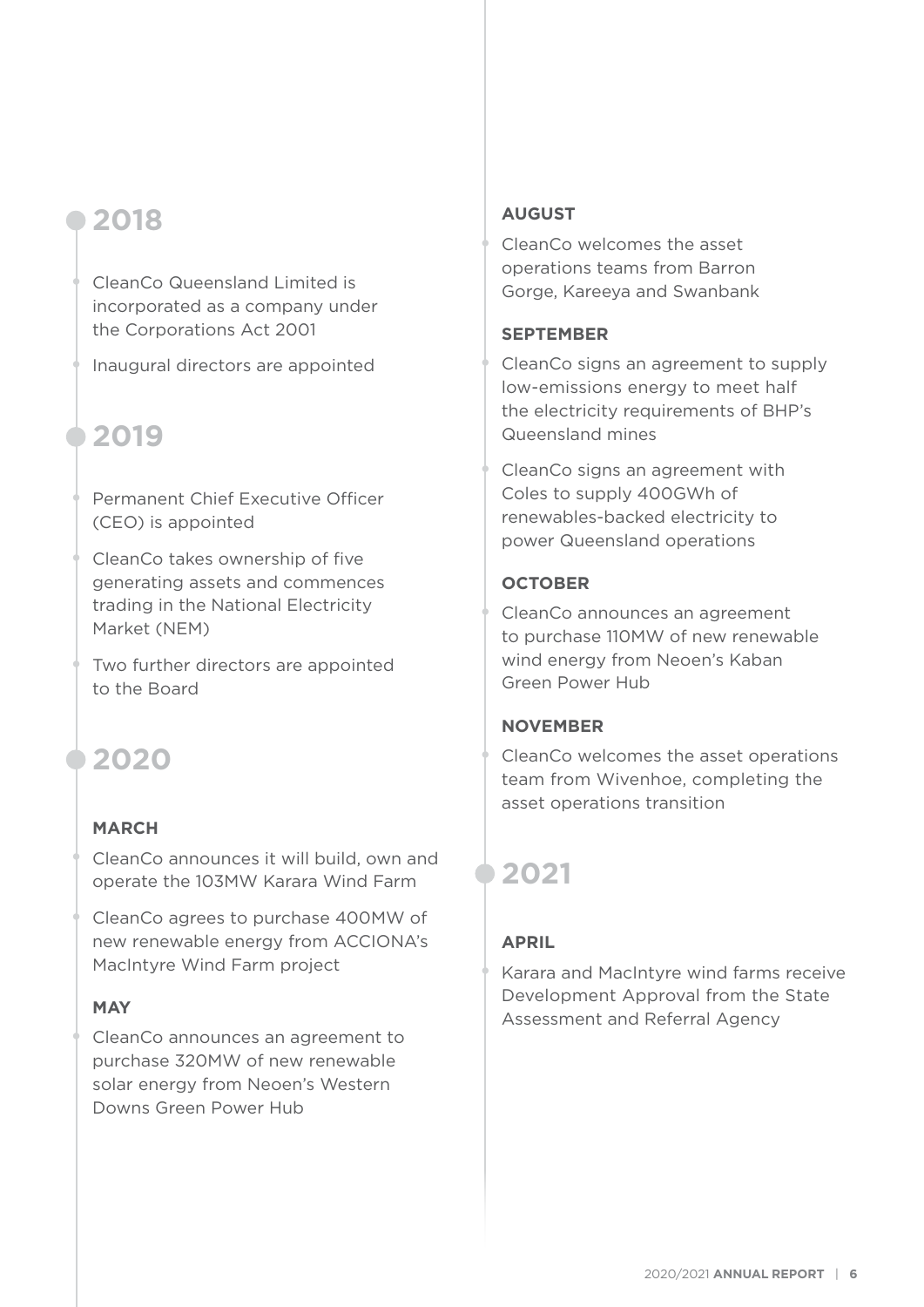# **OUR PERFORMANCE HIGHLIGHTS**

**We completed the transition of asset operations in November 2020**, welcoming operational team members from the Barron Gorge, Kareeya, Koombooloomba, Swanbank and Wivenhoe power stations.

**We generated over 1,900GWh** of reliable, low-emissions energy between July 2020 and June 2021.

Since obtaining our Retailer Authorisation in February 2020, we have **contracted with large commercial and industrial customers**, including BHP and Coles.

We have **contracted 830MW of new renewable energy supply** from new renewable energy projects which will come on line from FY22.

**Secured Development Approval for the Karara Wind Farm** which will deliver 103MW of new renewable energy.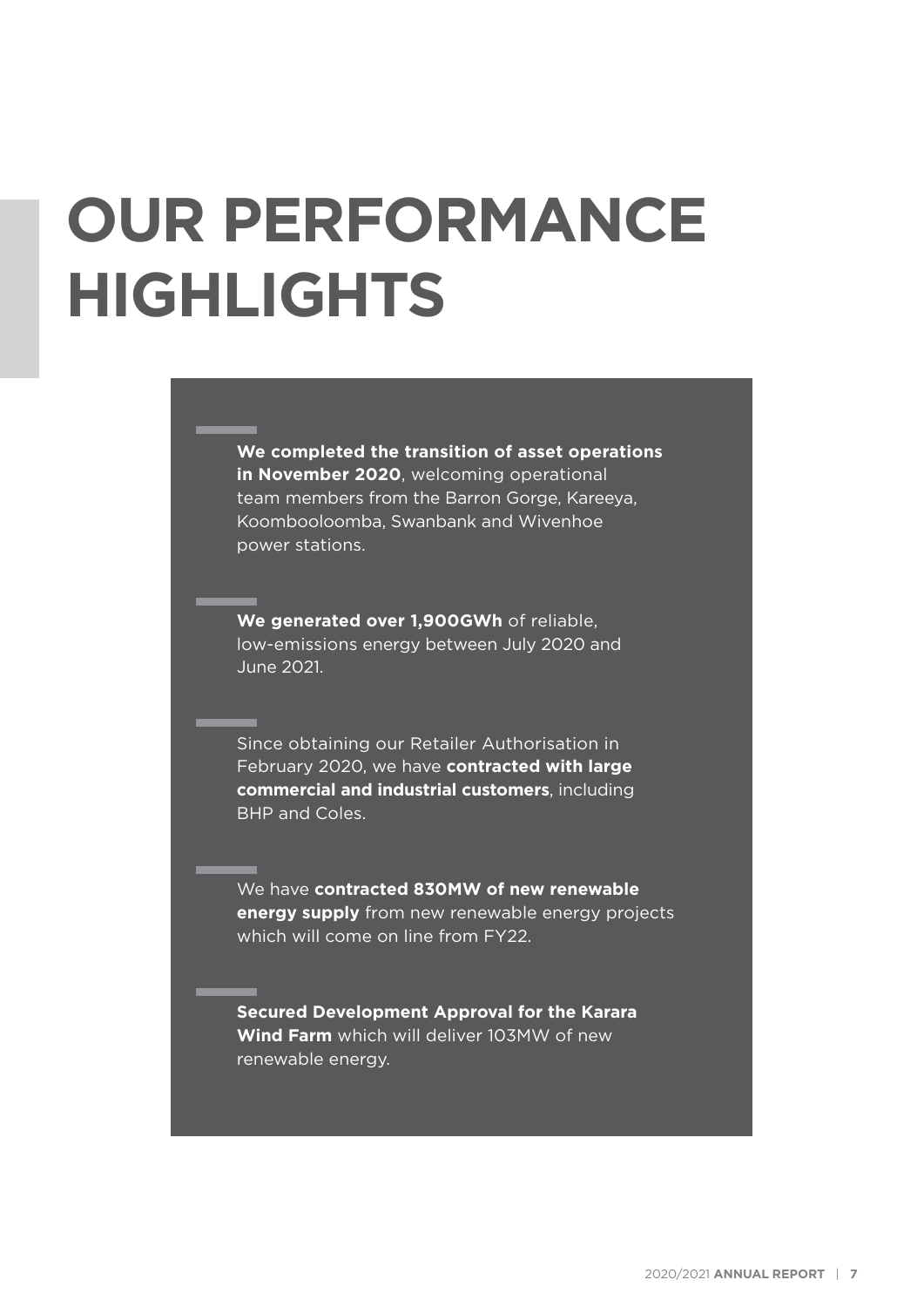

 *MAIA SCHWEIZER — CEO JACQUI WALTERS — CHAIR* 

# **MESSAGE FROM OUR CHAIR AND CEO**

### **We are proud to present CleanCo's Annual Report for the financial year ended 30 June 2021.**

As we close out FY21, we approach our first anniversary as 'One CleanCo'. Over the past 12 months CleanCo has grown and evolved – we have become richer with knowledge and experience brought by our asset operations teams and many new team members across our functions. We thank our people for their passion and their contribution to CleanCo's achievements in a challenging year.

We began to form relationships with First Nations Peoples and the communities around our operations and projects. We have been listening to the aspirations of these important stakeholders so that we can direct our work toward outcomes that are meaningful to them, from local employment to recognition in our induction materials.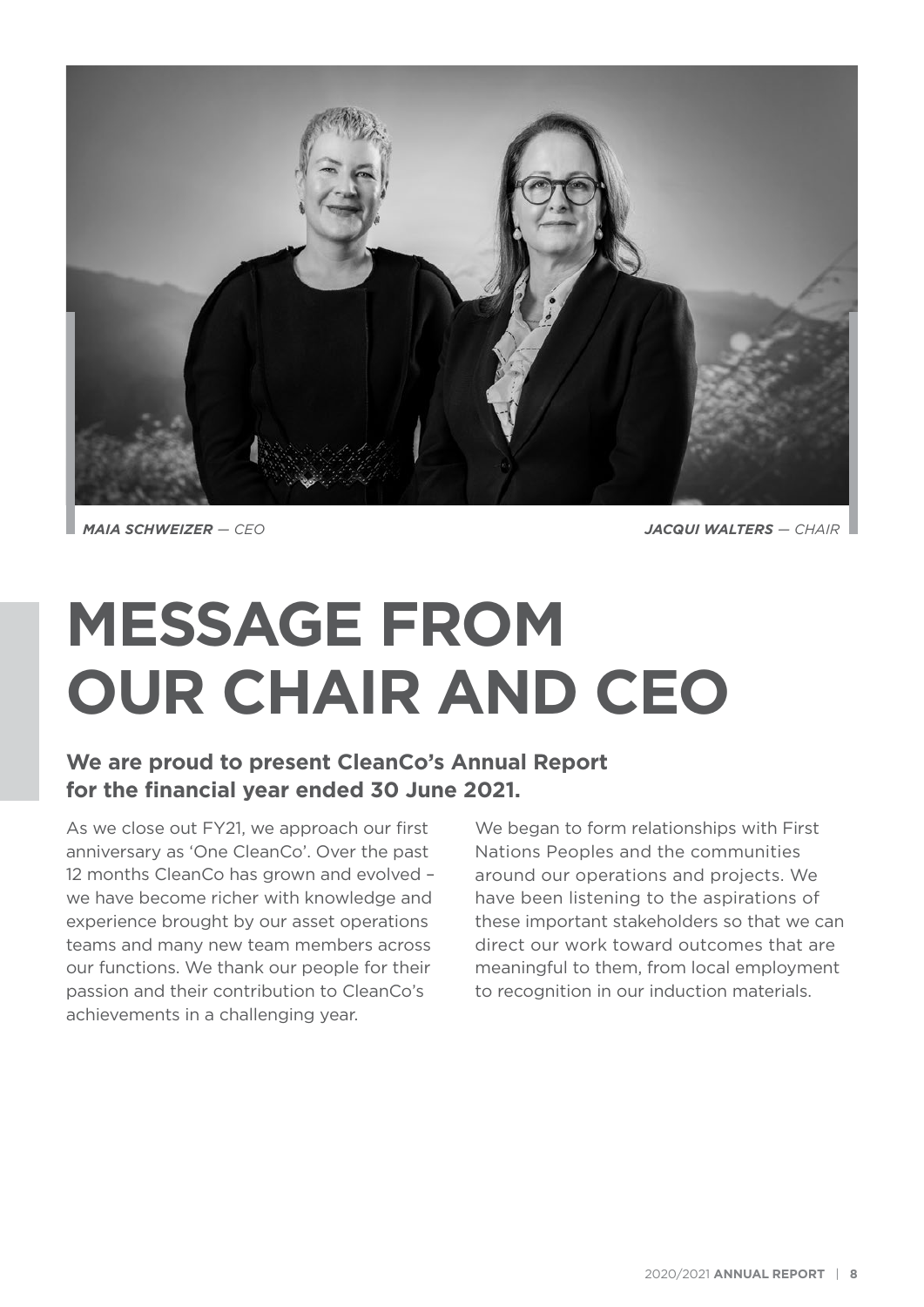In a highly dynamic context caused by the pandemic and rapidly changing energy landscape, we continued our ambitious agenda, developing and implementing a customer-led strategy to help Queensland transform into a renewable energy powerhouse – supporting globally competitive industries with cheap, clean energy.

With our asset operations teams joining the company this year, we began to identify opportunities to unlock the efficiency and capabilities of our generating assets. Wivenhoe Pumped Hydro Power Station and Swanbank E Gas-fired Power Station continued to contribute more and more to reliable, affordable, low-emissions energy for Queensland during peak demand periods.

Our teams and assets demonstrated their responsiveness following the incident at Callide Power Station on 25 May 2021. CleanCo responded quickly to the change in market conditions, working with AEMO to dispatch our assets in line with demand requirements, highlighting the critical role our assets play and showing that low-emissions energy is both reliable and efficient.

We continue to see strong customer demand for our uniquely low-emissions, tailored energy products, underpinned by global commitments to decarbonisation and individual corporations charting their own paths toward net zero; for example, we commenced supplying BHP with renewables-backed, low-emissions energy for their Queensland operations.

We are able to offer these competitive contracts to customers due to the almost 1 gigawatt (GW) of new renewable energy we are supporting through offtake agreements with the MacIntyre Wind Farm, the Western Downs Green Power Hub (solar) and the Kaban Green Power Hub (wind), as well as our own Karara Wind Farm, which has continued through the development phase and is due to start construction next year. These projects support construction and operational jobs and economic activity for regional Queensland.

Queensland could be a destination of choice for industries that need competitive, clean, plentiful power. We are working with customers to develop new "load" – new uses of electricity like electric vehicles, mineral processing and renewable hydrogen production to soak up the abundant solar energy already being generated and to take advantage of falling renewable energy costs.

We will continue to develop and execute initiatives that will deliver the best sustainability and economic outcomes for Queensland. The energy transformation is progressing rapidly and CleanCo intends to be at the forefront – leading by example and proving that Queensland does have the natural resources and skills to power our global competitiveness with renewable energy.

Finally, we would like to thank our shareholding Ministers and their teams and departments for their support for CleanCo this year.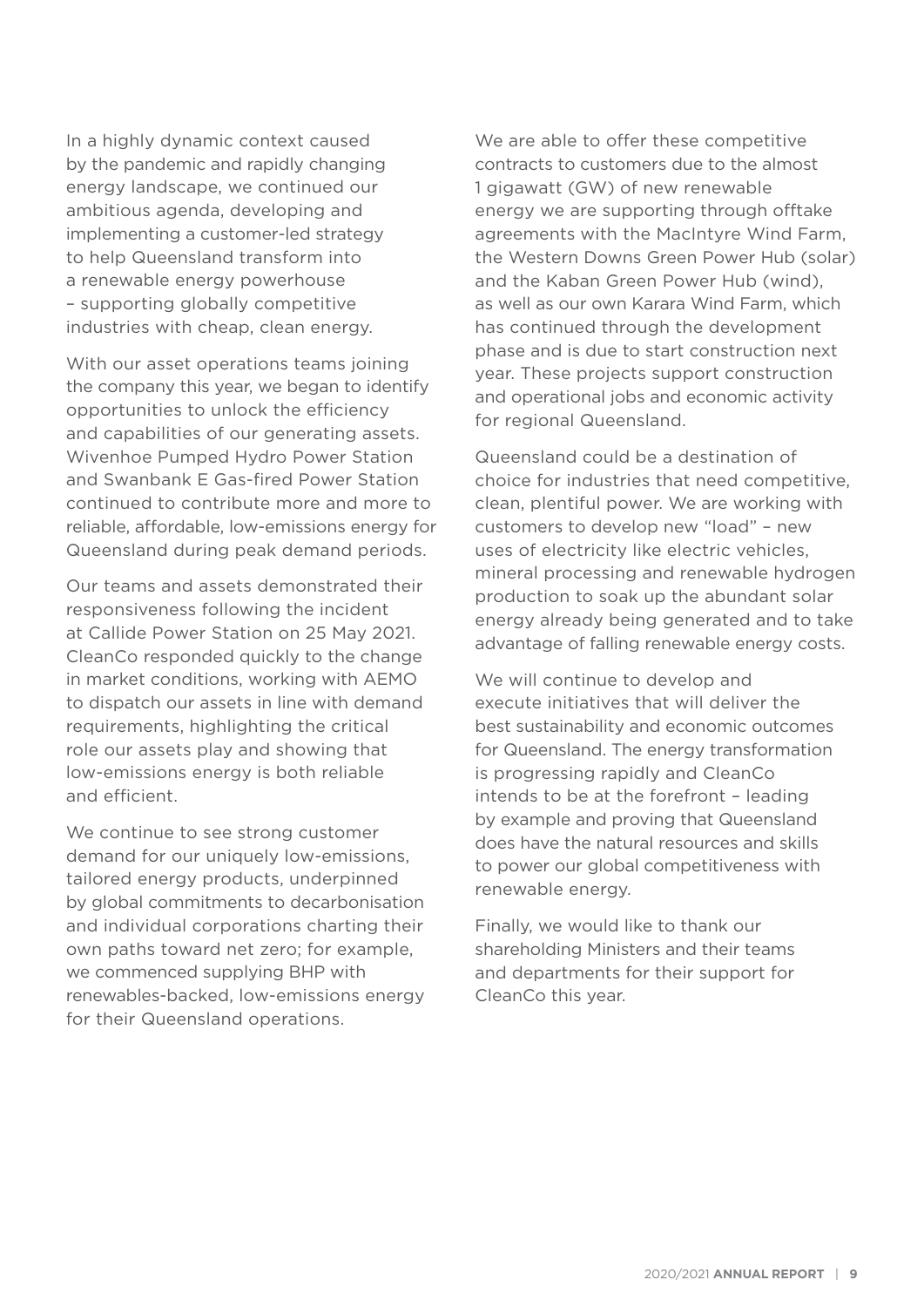# **OUR PURPOSE**

**At CleanCo, our ambition is to ensure that Queensland translates the advantages in its bountiful renewable resources** — **sun, wind and water** — **into globally competitive energy costs, supporting our economic transformation.** 

As the world raises its commitments to decarbonisation, Queensland has the natural resources and skills needed to power our global competitiveness with renewable energy.

CleanCo remains focused on developing renewable energy efficiently, complemented by firming generation, to secure our competitiveness and support our customers to make Queensland's products like extracted minerals, metals, and manufactured goods competitive in increasingly carbonconscious global markets. That's playing our part to support economic growth and transformation for Queensland's regions.

# OUR STRATEGIC **OBJECTIVES**

#### **Derive value from our existing assets and steward investment in new renewables**

CleanCo will continue to ensure we extract the greatest value from our firming assets, including by increasing their flexibility and utilisation. We have committed to 933MW of new renewable energy to date – 830MW in contracts plus the 103MW Karara Wind Farm - and will seek to facilitate at least another 460MW to market by 2025.

We will continue to secure commercially attractive power purchase agreements, construct renewable energy assets and sell renewables-backed energy to commercial and industrial customers. There has been strong customer interest in our ability to provide low-emissions firming to complement renewable energy.

#### **Attract and grow new industries**

CleanCo is working with customers to develop new "load" opportunities to soak up the abundant solar energy Queenslanders are already generating today and take advantage of falling renewable energy costs. This includes new uses of electricity like electric vehicles, mineral processing, and renewable hydrogen production.

#### **Support the transformation of Queensland's industrial precincts**

CleanCo is supporting Queensland's industrial hubs to deliberately plan for a lower emissions energy mix over the coming decades. Regions like the North West Minerals Province could enhance their competitiveness with local, low cost energy.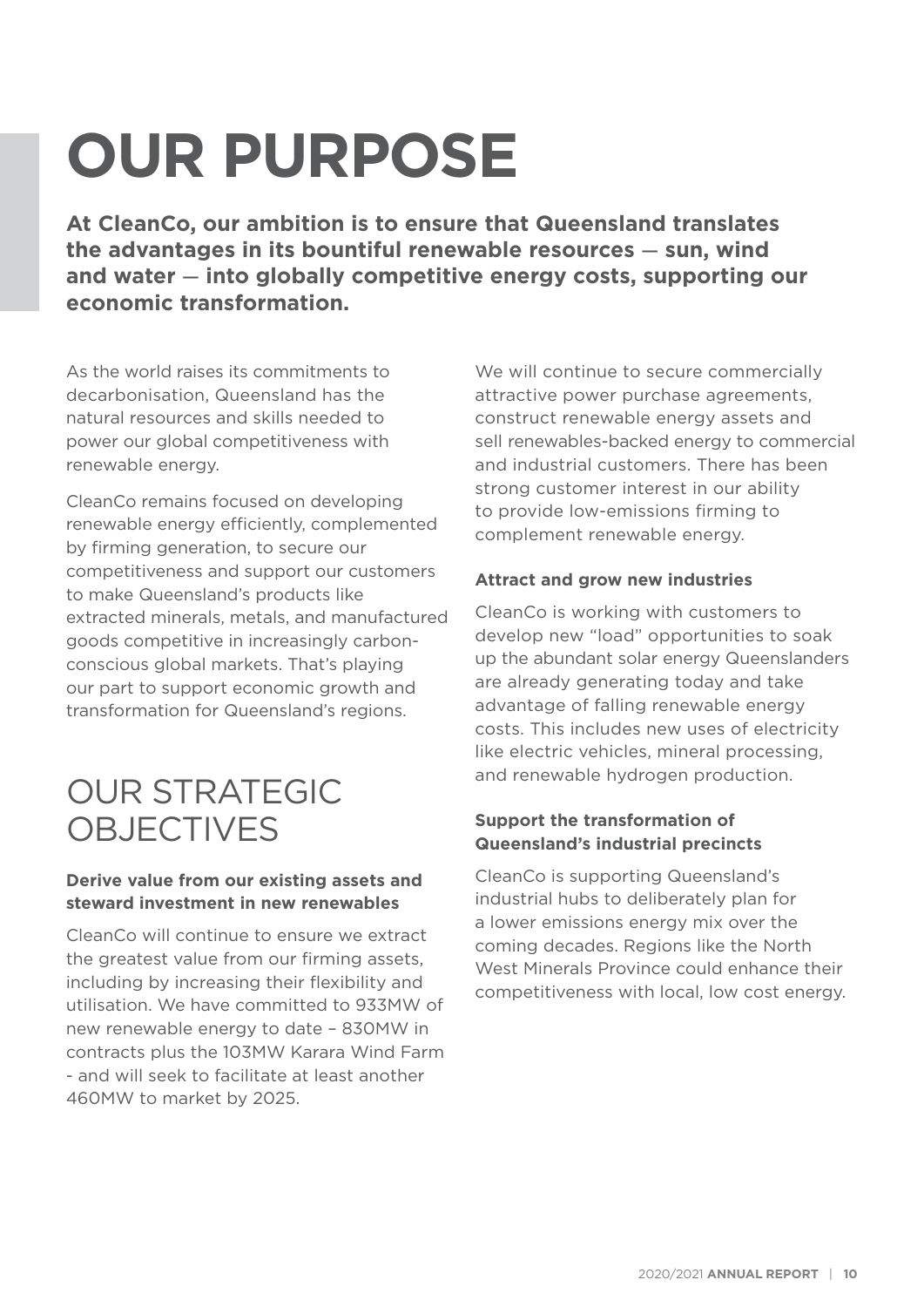# **OUR VALUES**

#### **At CleanCo we are:**



# GENUINE

- We **care** about each other's safety, health and wellbeing
- We are **trustworthy** we do what we say we will
- We are **trusting** we believe the best in each other
- We **greet** each other on the floor



# COLLABORATIVE

- No one person has all the answers our first instinct is to **collaborate**
- We actively **share** our knowledge with others
- We are better with **diverse** thinking
- We understand and design for our **customers' needs**



## CURIOUS

- In a **changing world**, we get to the bottom of things
- We **respectfully** question inherited wisdom and the status quo
- We always seek to **learn**
- When something goes wrong, we uncover why **without blaming**



# COURAGEOUS

- We focus on doing (only) what **makes a difference**
- We are happy to be the **first**
- We ask **"If not us, who? And if not now, when?"**

# **HOW WE CREATE VALUE**

We understand that to create value, our business must enrich our stakeholders - socially, environmentally and financially. We must continue to build genuine and trusted relationships so that we can understand and deliver on the needs and expectations of our stakeholders.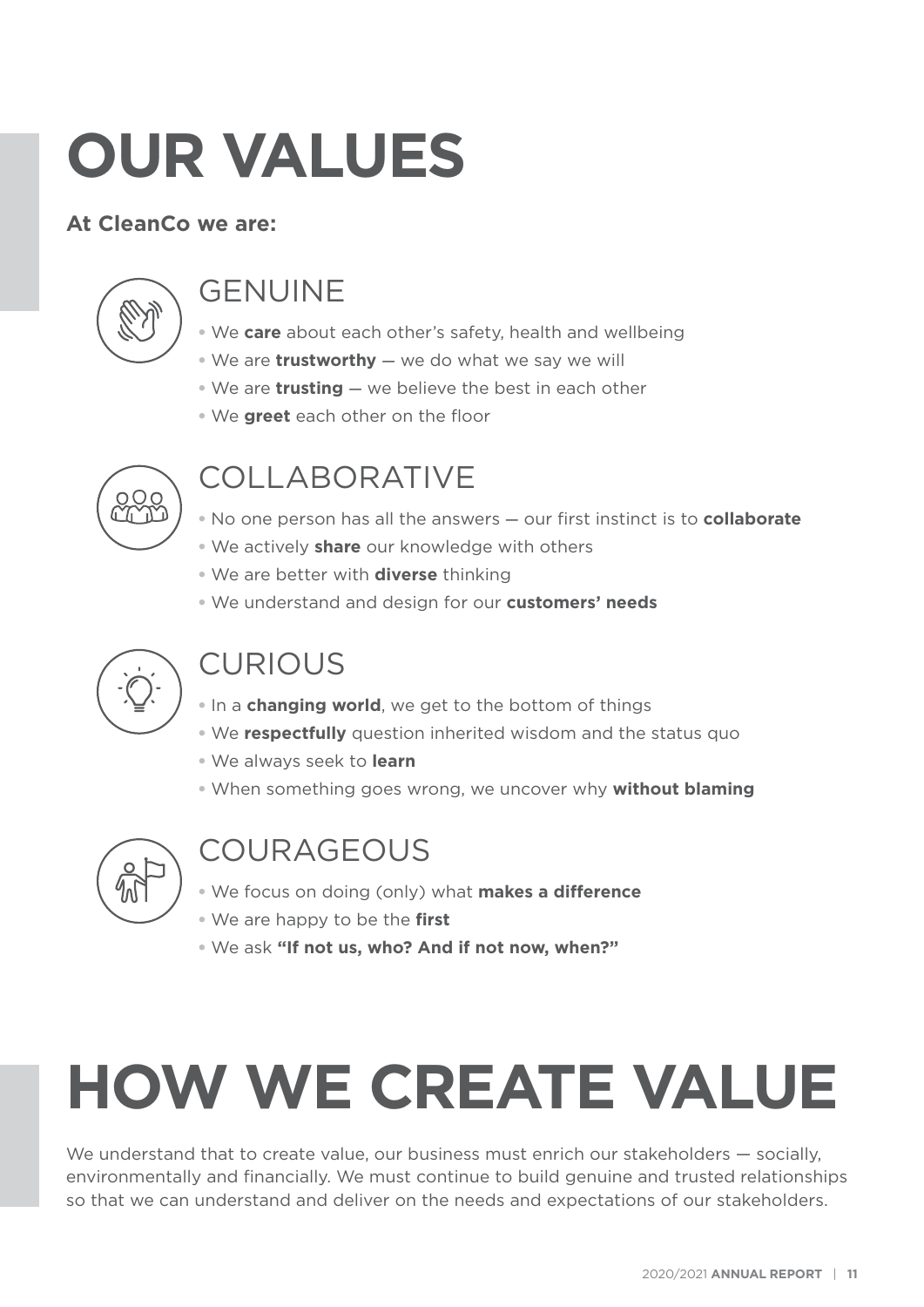# OUR PERFORMANCE IN 2020/21

#### **CleanCo's Statement of Corporate Intent (SCI) for FY21 outlined six milestones for the year. Our performance against these milestones is provided in Table 1.**

#### **Table 1:** CleanCo performance against FY21 SCI milestones

| <b>MILESTONE</b>                                                                                                                                                                                                                                                                                                                                                             | <b>STATUS</b>                                                                                        | <b>DETAILS</b>                                                                                                                                                                                                                                                                                                                                                                                              |
|------------------------------------------------------------------------------------------------------------------------------------------------------------------------------------------------------------------------------------------------------------------------------------------------------------------------------------------------------------------------------|------------------------------------------------------------------------------------------------------|-------------------------------------------------------------------------------------------------------------------------------------------------------------------------------------------------------------------------------------------------------------------------------------------------------------------------------------------------------------------------------------------------------------|
| Begin construction on the 103MW<br>Karara Wind Farm                                                                                                                                                                                                                                                                                                                          | <b>Development</b><br>phase delays                                                                   | State Assessment and Referral Agency<br>Development Approval received April 2021.<br>The project has experienced delays related<br>to project approvals, with construction<br>now expected to commence early 2022.<br>Karara Wind Farm is being constructed<br>in partnership with ACCIONA as part<br>of the MacIntyre Wind Farm Precinct.<br>Commercial operation is expected in<br>the first half of 2024 |
| Commit to the Kogan North new<br>Development Program in line with<br>approval by Arrow's Board and<br>shareholders (PetroChina and Shell)                                                                                                                                                                                                                                    | <b>Complete</b>                                                                                      | The Development Program was approved<br>by the Arrow Board in late 2020                                                                                                                                                                                                                                                                                                                                     |
| Exit the Transition Service Agreements<br>(TSAs) and transfer site teams from CS<br>Energy and Stanwell to CleanCo                                                                                                                                                                                                                                                           | <b>Complete</b>                                                                                      | Site teams from Barron Gorge, Kareeya<br>and Swanbank E transitioned to CleanCo<br>in August 2020 and the Wivenhoe team<br>transitioned in November 2020                                                                                                                                                                                                                                                    |
| Continue to develop our pipeline of<br>Power Purchase Agreements (PPAs) with<br>private sector developers and owners to<br>build our portfolio and put our assets to<br>work firming affordable renewables while<br>supporting regional investment and jobs                                                                                                                  | On track                                                                                             | The Western Downs Green Power Hub.<br>Kaban Green Power Hub and MacIntyre<br>Wind Farm projects are on track. In total,<br>CleanCo's PPAs represent 830MW of<br>new renewable capacity. We continue to<br>consider further projects to support our<br>1,400MW target                                                                                                                                        |
| Establish our business management<br>systems on time and within budget,<br>including the enterprise resource<br>planning system (SAP), an Information<br>Management system and the<br>Governance, Risk and Compliance<br>systems. Completion of these projects<br>is fundamental to the success of the<br>transition to full operational control<br>of the Foundation Assets | <b>Systems</b><br>$estabilished -$<br>some further<br>development<br>and<br>optimisation<br>reauired | Modules of SAP S/4HANA went<br>live across July and August 2020.<br>We are now optimising the system to<br>meet business needs. We are upgrading<br>our Governance, Risk and Compliance<br>system. We are harmonising and<br>upgrading other processes and systems.<br>Implementation of our safe work<br>(permitting) system is complete                                                                   |
| Continue to undertake stakeholder<br>consultation with affected employee<br>representatives both directly and<br>through the Queensland Treasury-<br>convened Industrial Relations Working<br>Group to address CleanCo specific<br>implementation issues                                                                                                                     | On track                                                                                             | Negotiations with union officials in relation<br>to the Brisbane Office and Wivenhoe<br>Power Station enterprise agreements<br>are underway and will continue in FY22                                                                                                                                                                                                                                       |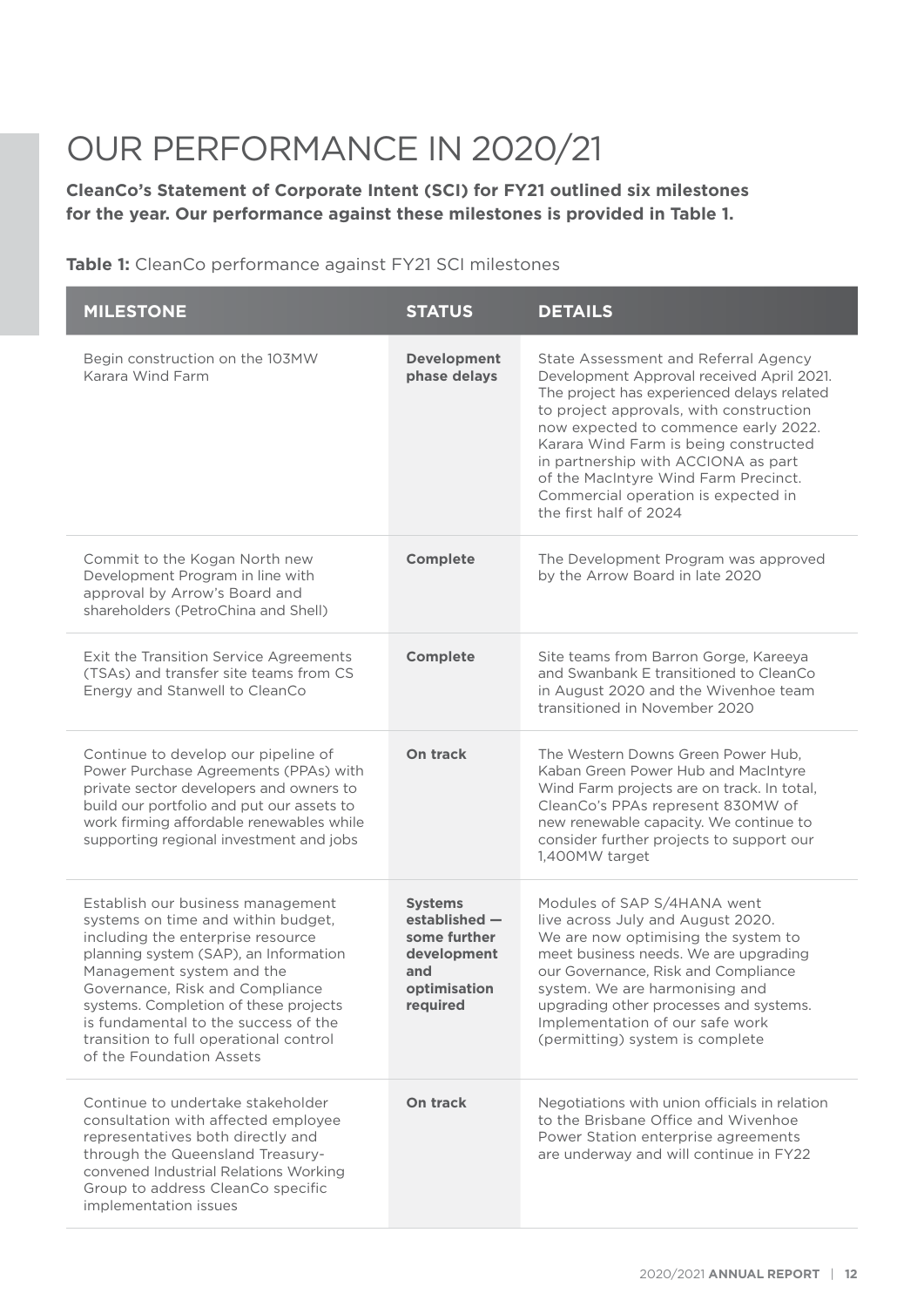|  | Table 2: CleanCo performance against SCI targets |  |  |
|--|--------------------------------------------------|--|--|
|  |                                                  |  |  |

| <b>CORPORATE MEASURES</b>               |               |                          |               |  |  |  |
|-----------------------------------------|---------------|--------------------------|---------------|--|--|--|
| <b>MEASURE</b>                          | <b>FY2021</b> | <b>FY2021 SCI</b>        | <b>FY2020</b> |  |  |  |
| Electricity Dispatched (sent out GWh)   | 1,976.8       | $\overline{\phantom{a}}$ | 1,236.1       |  |  |  |
| Gross Profit (\$M)                      | 141.1         | 84.8                     | 51.1          |  |  |  |
| EBITDA (\$M)                            | 52.0          | (18.8)                   | (19.3)        |  |  |  |
| EBIT (\$M)                              | (25.6)        | (58.5)                   | (69.4)        |  |  |  |
| NPAT (\$M)                              | (15.9)        | (40.2)                   | (49.6)        |  |  |  |
| Net cashflow (\$M)                      | 6.8           | (66.5)                   | (19.8)        |  |  |  |
| Capital Expenditure Cashflow (\$M)      | (37.8)        | (97.3)                   | (46.1)        |  |  |  |
| Full-Time Equivalent Staff              | 146           | 152.0                    | 68.0          |  |  |  |
| Total Recordable Injury Frequency Rate* | 14.1          | 3.9                      |               |  |  |  |
| Reportable Environmental Breaches       | $\circ$       | $\circ$                  |               |  |  |  |

Mild weather in Queensland led to lower than expected demand for electricity over summer FY21, averaging 6,090MW — 1 per cent lower than FY20. Maximum demand was 9,460MW— 4 per cent lower than FY20.

The average spot price over FY21 was higher than anticipated due to rapid changes in the market resulting from the incident at Callide Power Station on 25 May 2021. The impact to the market, taking into consideration units unavailable due to planned maintenance, was a loss of approximately 3,900MW of supply.

For the first 328 days of the 2021 financial year, the daily price in Queensland averaged \$42.45/MWh compared to an average daily price of \$233.47/MWh for the remaining

37 days from 25 May to 30 June 2021. As a result, the average price over the financial year was \$61.81/MWh — 16 per cent higher compared to FY20.

The final quarter was solely responsible for this higher price — average prices in the prior three quarters were one-third lower than the same period in FY20. As expected, price volatility and frequent periods of high prices since 25 May 2021 have been concentrated in the evening peak period when daily demand is typically at its highest. Unavailability of baseload plant and transmission upgrades imposing restraints on the Queensland-New South Wales interconnector (QNI) also contributed to volatility.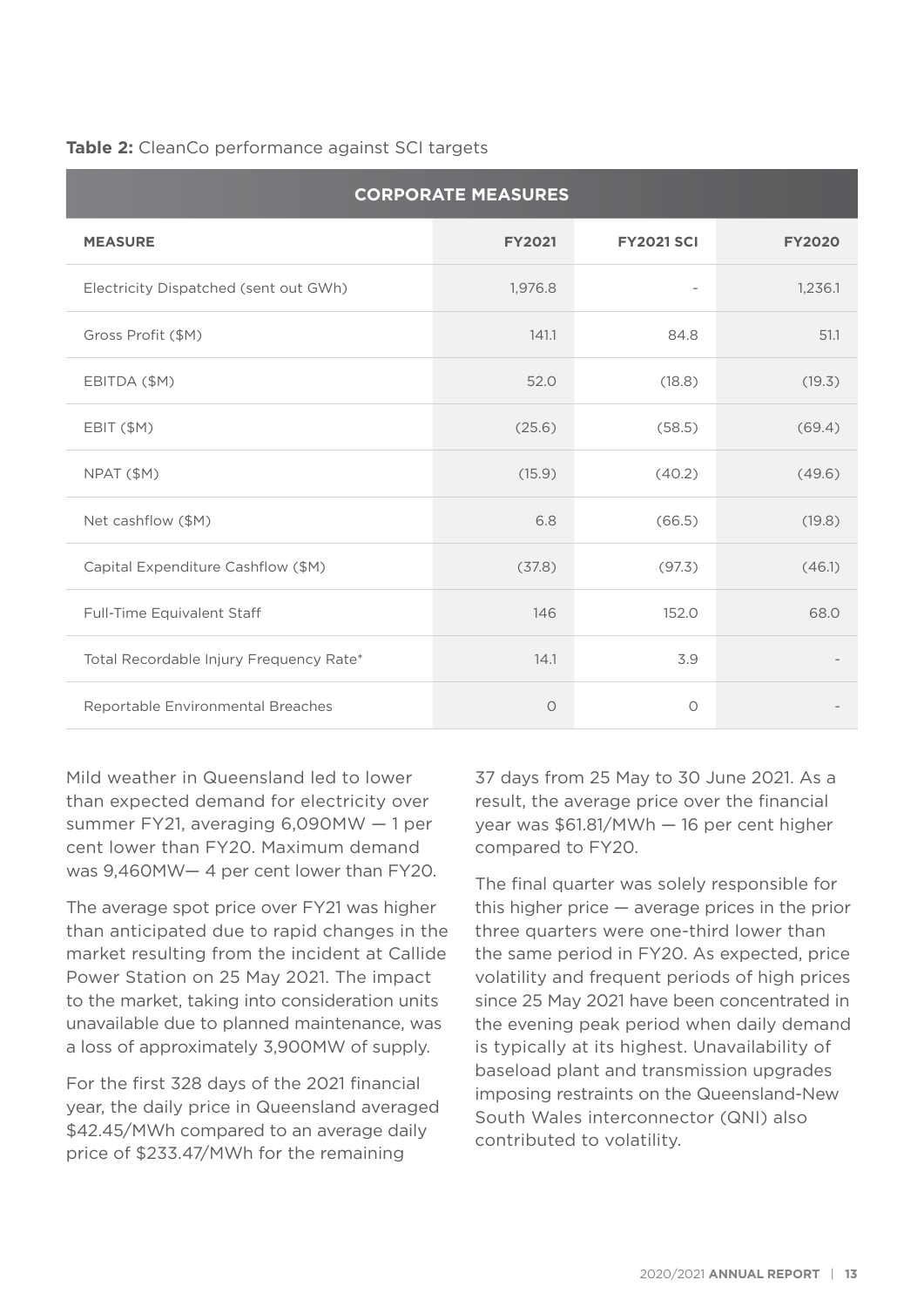The flexibility and responsiveness of our assets means that CleanCo was well positioned to respond quickly to changes in market conditions resulting from the incident at Callide Power Station. We worked with the Australian Energy Market Operator (AEMO) to dispatch all our generating assets to meet demand. Our focus over this period was to assist AEMO with maintaining system security and minimising disruption in the National Electricity Market (NEM).

We are developing an environmental, social and governance (ESG) framework with performance measures and targets that will mature with us as an organisation and enable reporting on performance against ESG matters in future Annual Reports.

### **CLEANCO'S RAPID RESPONSE TO CHANGING MARKET CONDITIONS**

On 25 May 2021 the incident at Callide Power Station triggered a significant disruption to Queensland's electricity supply, particularly when layered on top of baseload coal plant outages and ongoing works on the QNI.

At the time, CleanCo's Kareeya Hydro, Koombooloomba Hydro, Barron Gorge Hydro and Wivenhoe Pumped Storage Hydro were either online or available for dispatch by AEMO. The flexibility and fast ramping capabilities of these generation assets meant that they could quickly respond to the changes in the market and help fill the supply gap.

Swanbank E Power Station was offline undergoing unscheduled maintenance works when the disruption occurred. However, the team safely expedited the work and brought Swanbank E back online to support the evening peak.

In the period following the incident, we adjusted our portfolio operations to support Queensland's electricity supply and minimise disruption. Swanbank E safely delayed maintenance works that had been planned from 3 June 2021, and instead ran continuously for 31 days until 24 June 2021 (when it went into outage to complete the deferred works).

The Kareeya Power Station ran continuously until it went into outage on 26 July 2021 for planned maintenance. Barron Gorge and Wivenhoe power stations continued to be dispatched to supply peak demand periods.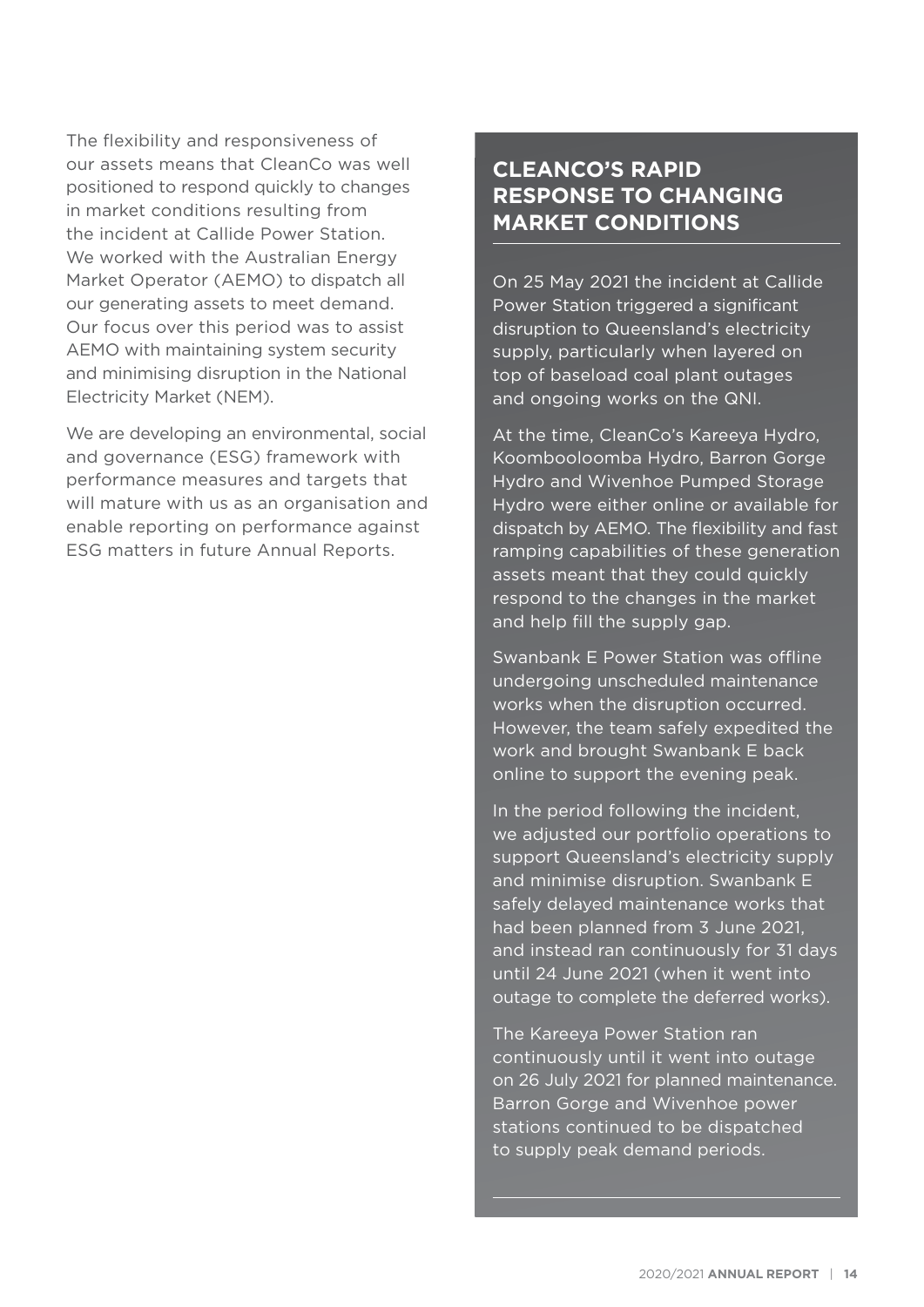# OUR CUSTOMERS

#### **We partner exclusively with large commercial and industrial energy customers in Queensland.**

With the unique ability to 'firm' wind and solar energy utilising our low-emissions generation portfolio, we can incorporate the benefits of large-scale renewable projects into electricity agreements, at a competitive price for our customers.

We work with each of our customers to tailor solutions to their energy requirements.

In FY21 CleanCo entered into commercial agreements with a number of large commercial and industrial customers, including BHP and Coles. The agreements incorporate energy that will be produced either by new renewable energy projects CleanCo owns, or from which we have bought supply, combined with our own assets to provide a reliable energy profile.

### **CLEANCO IS SUPPORTING BHP TO TRANSITION TO MORE SUSTAINABLE ENERGY USE**

BHP is among the world's top producers of major commodities with significant mining operations in Queensland.

Through a five-year firmed renewable power purchase agreement with CleanCo, BHP will meet up to half of its electricity needs across its Queensland mines from low-emissions sources including our solar and wind projects.

For the first two years, power will be contracted from CleanCo's low-emissions portfolio which includes hydro and gas generation assets. From late 2022, the Western Downs Green Power Hub solar farm, and later the Karara Wind Farm, are expected to progressively contribute up to half of BHP's electricity requirements.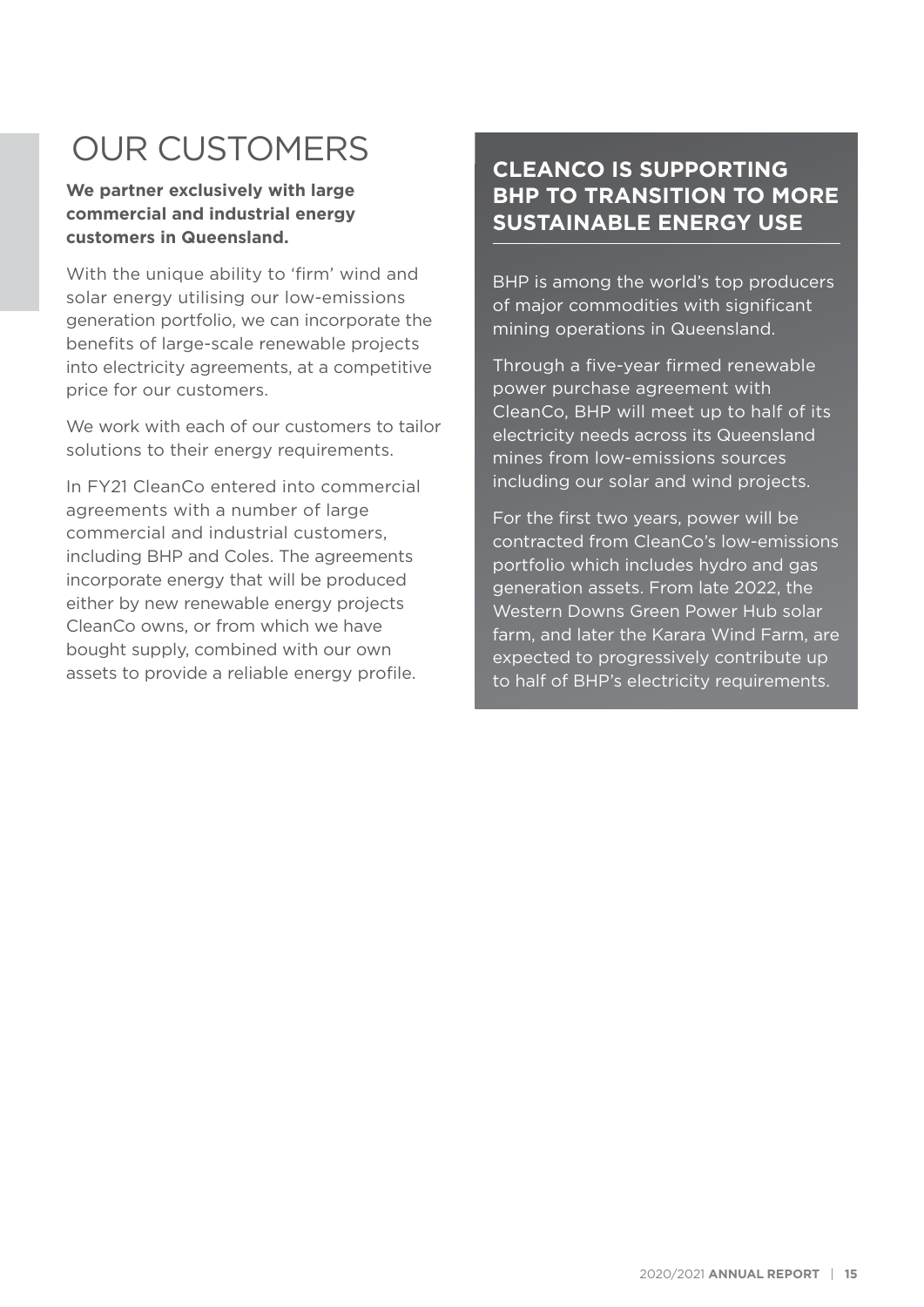# OUR PEOPLE

#### **Our people are our greatest asset their safety, wellbeing and inspiration is our priority.**

We aim to be known as a purpose-led organisation with genuine, collaborative, curious and courageous people focused on a prosperous future for all Queenslanders. We are committed to reflecting Queensland's diversity in our people over time.

We are focused on attracting, developing and retaining the right people to build a safe, contemporary and outcome-driven culture to deliver for our customers and shareholders — the people of Queensland.

Over the past 12 months, the CleanCo team has more than doubled in size to 129 permanent team members. In August 2020 we welcomed asset operations teams from our Barron Gorge, Kareeya and Swanbank E power stations to CleanCo; and in November 2020 we welcomed the asset operations team from Wivenhoe Power Station.

## SAFETY

#### **COVID-19 response**

As essential workers, and despite the various restrictions that have been in place during the year, our Barron Gorge, Kareeya, Swanbank E and Wivenhoe site teams have continued to work at our sites to support Queensland's electricity supply.

We re-opened our Brisbane site in August 2020. Since that time, our Brisbane team members have worked flexibly between site and remote locations. Travel between sites occurred when possible in line with Queensland Government directives.

In February CleanCo's Brisbane team moved to an office space with the capacity to accommodate the entire team in line with Queensland Government physical distancing guidelines.

The retention of flexible working arrangements supports our team members to achieve improved work-life balance. While we continue to embrace online communication and collaboration tools, we have created space for, and strongly encourage, team members to connect in person across our sites as we build our culture.

#### **Our performance**

Our HSE Fundamentals are simple commitments focused on higher order controls and apply to all CleanCo team members, contractors and visitors to our sites:



We are fit and mentally ready for work



We are part of and protect our environment



We drive and operate safely



We confirm isolations and electrical safety



We control serious incident and fatality hazards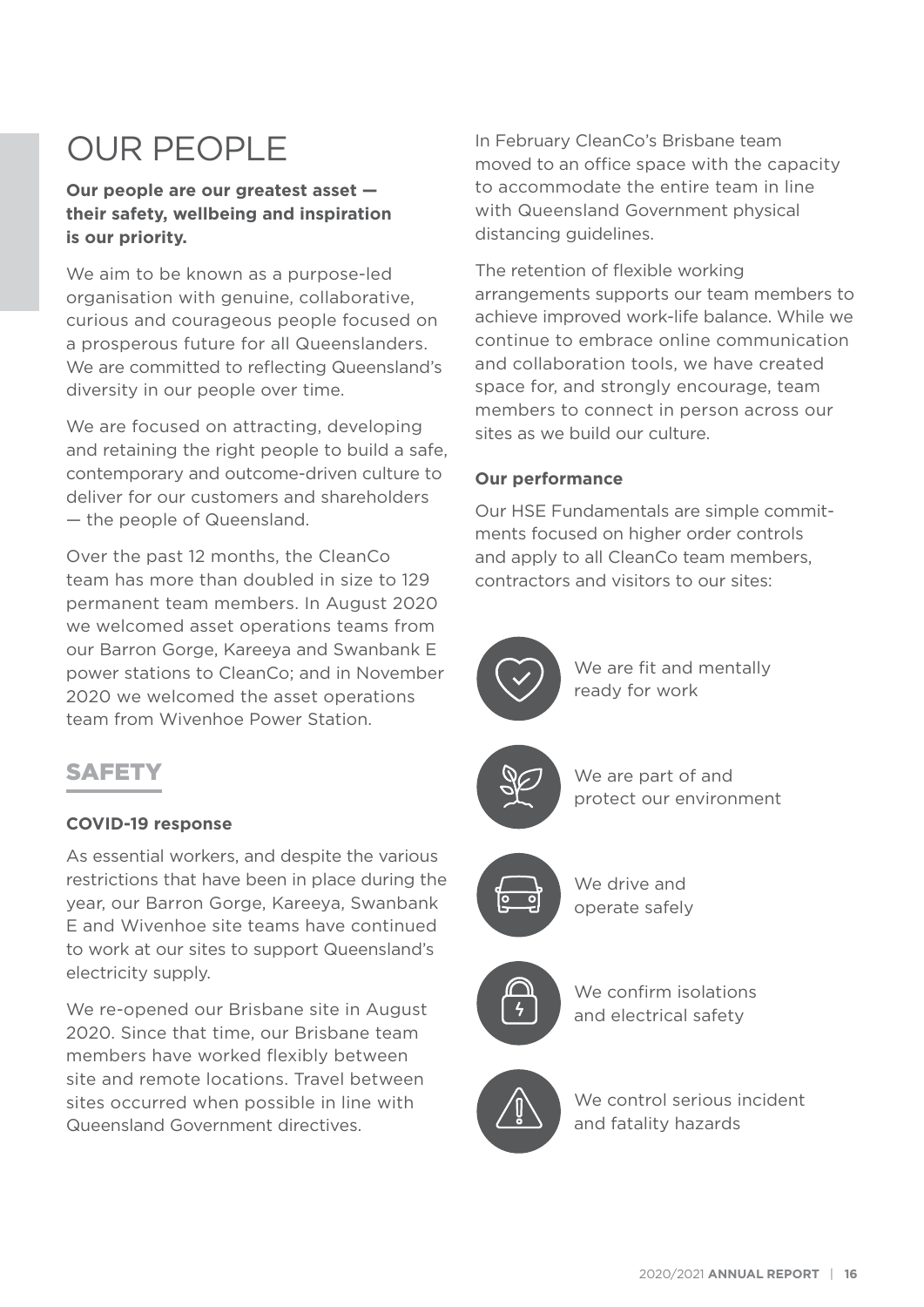| <b>LEADING INDICATORS</b>                         | <b>FY21</b> |
|---------------------------------------------------|-------------|
| Hazards Identified                                | 142         |
| Critical Control Verifications                    | 57          |
| Total Recordable Injury<br>Frequency Rate (TRIFR) | 14.11       |
| Lost Time Injury Frequency<br>Rate (LTIFR)        | 282         |

Five people working at CleanCo sites were injured during the year. One of those injuries resulted in lost time, and the other four were recorded as medical treatment injuries.

Four of these injuries occurred in the few months directly following the transition of the assets across to CleanCo, with the remaining injury occurring in the second half of the financial year.

Given the first four injuries were sustained within a short period of time, we conducted a safety stand down of our workforce to reflect on what was causing the incidents and to identify actions to ensure we could safely carry out our work. Following the stand down, we agreed to improve our hazard identification and risk management (identification, prioritisation and controls) - this approach underpins our Health, Safety and Environment Management System. We also took action to improve the communication of outcomes.

At CleanCo, we are building a proactive safety culture which encourages hazards to be identified and addressed so that we can avoid injuries. We also prioritise the verification that our critical controls are in place. Measuring the number of critical control verifications and hazards identified are important lead indicators of our safety performance.

In the second half of the financial year, we implemented a new safe control of work system, Electronic Permit Administration System (ePAS), at Wivenhoe. Now all CleanCo sites use ePAS, which emphasises upfront planning, hazard and control identification, and control effectiveness.

Looking forward, continuing to refine and embed a consistent safety culture, management system and tools is our priority.

# OUR COMMUNITIES

The effects of COVID-19 have continued to impact the way we live, work and play.

In our communities and particularly in tourism-dependent Far North Queensland, economic hardship continues.

In line with CleanCo's purpose, we are operating our assets to place downward pressure on wholesale prices and improve electricity affordability for all Queenslanders.

Our commitments to new renewable energy projects are also supporting economic recovery in Queensland's regions.

## ENGAGEMENT WITH AUSTRALIA'S FIRST PEOPLES

Throughout FY21 and particularly as COVID-19 restrictions have eased enabling travel across Queensland, we have connected with stakeholders in the communities that host our assets.

We recognise that Australia's First Peoples have wide-ranging aspirations for their community and their Country and we will seek opportunities to support these in a meaningful way.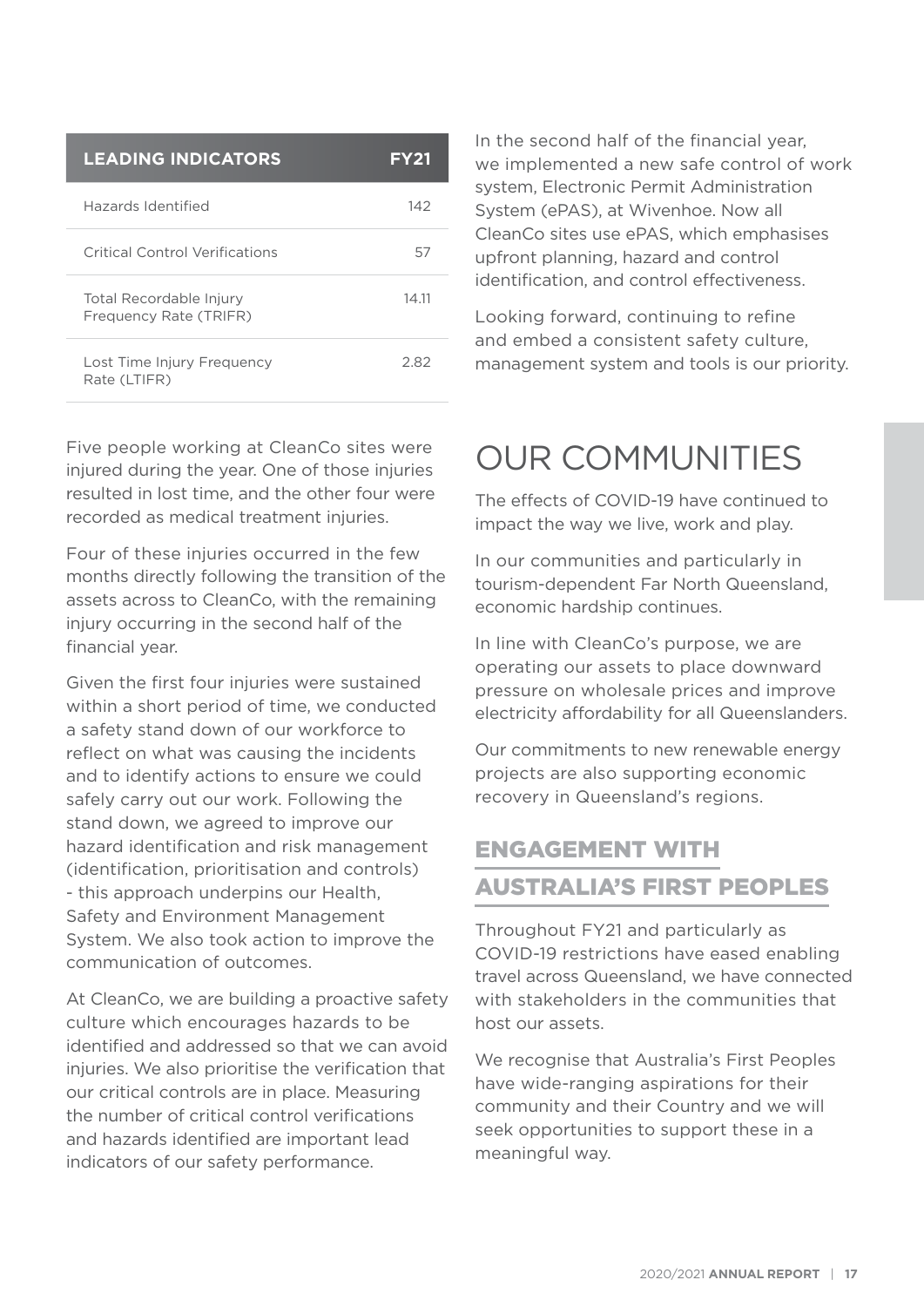In Far North Queensland we have begun establishing relationships with the First Peoples who are the Traditional Custodians of the land and water ways where our assets reside. The Djabugay People are the Traditional Custodians of Din Din Barron Gorge and over the past six months CleanCo and the Djabugay Aboriginal Corporations have connected, sharing stories about Country and culture, and about working together into the future.

We have also connected with the Jirrbal People who are the Traditional Custodians of the land and water of our Kareeya and Koombooloomba assets, as well as the land on which the Kaban Green Power Hub will be built.

We have established relationships with the Kambuwal People and the Githabul People, the First Peoples with an interest in the land where the Karara Wind Farm will be built. We are working closely with these groups to ensure the protection of cultural heritage, which is formalised in Cultural Heritage Management Plans. In addition to these plans, we will also work with the Kambuwal People, the Githabul People, and other First Peoples to develop and implement a community enhancement program that responds to the aspirations and needs of this community.

One of the year's highlights for Brisbanebased team members was being welcomed to Meeanjin (Brisbane) by the Turrbal People. The ceremony took place during National Reconciliation Week and was a fitting way to 'complete' the move to our new Brisbane site location.

We are continuing to build cultural confidence within CleanCo. We go into FY22 with the hope that we can begin to build meaningful relationships with the Traditional Custodians of the land on which our Swanbank, Wivenhoe and Brisbane sites reside.

## COMMERCIAL AND RECREATIONAL RIVER USERS

CleanCo works with commercial operators on the Barron and Tully Rivers in Far North Queensland to support ongoing tourism activities like rafting. We support access for several operators and continue to work with them to enable white water rafting in line with hydro operations. In light of COVID-19 impacts on tourism activities like these, CleanCo waived access fees in FY21 .

We have also continued the long-standing relationship between our Kareeya Hydro and the Queensland Fire and Emergency Services (QFES). By releasing water from Koombooloomba Dam, we can create ideal conditions on the Tully River to support swift water training activities. The water released is captured at the Tully Falls Weir and used for generation at the Kareeya Hydro when required by the market.

### COMMUNITY SPONSORSHIPS

CleanCo sponsored or supported several community and industry events. These events provide an opportunity for CleanCo to strengthen stakeholder relationships, demonstrate commitment to supporting local communities and promote our values and aspirations to be a good corporate citizen.

CleanCo was a sponsor of the Wet Tropics Management Authority's 2021 Cassowary Awards which celebrate and support the outstanding contributions made towards the conservation and presentation of the Wet Tropics World Heritage Area. We have also committed to sponsoring the Northern Wilderness Bike Tour in September 2021.

We plan to increase our sponsorship in FY22 as we continue to build stakeholder relationships and become more established in our local communities.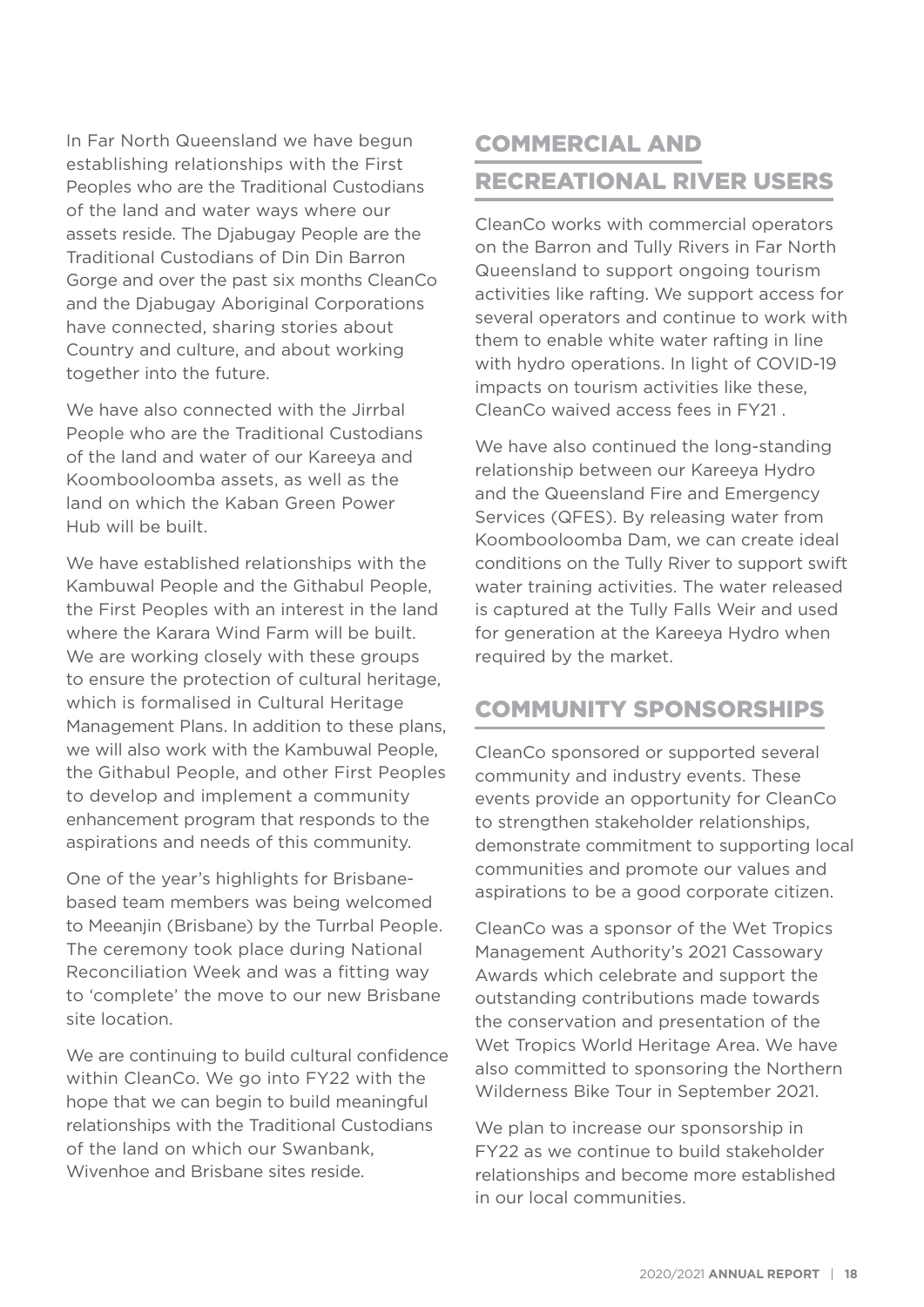## DARLING DOWNS REGION COMMUNITY

CleanCo is partnering with ACCIONA Australia to build the 103MW Karara Wind Farm in the Darling Downs region of Queensland as part of the 1026MW MacIntyre Wind Farm Precinct. A social impact assessment for the entire MacIntyre Precinct will inform our engagement with the community throughout the life of the asset. It will also provide input to the development of the Community Enhancement Program, with the objective of creating positive legacies beyond community benefits generated through the construction phase.

A Community Engagement Committee has been established to provide a forum for open dialogue between ACCIONA and representatives of the local community and stakeholder groups on issues and opportunities directly relating to the wind farm project.

The project team continues to engage with community stakeholders including host landholders, interested community members, local government, Chambers of Commerce and Australia's First Peoples to ensure stakeholder issues and opportunities form part of the project planning and execution.

## JOBS AND INVESTMENT IN REGIONAL QUEENSLAND

We are committed to creating jobs and supporting investment in regional Queensland communities. This commitment is particularly significant as the Queensland economy continues to recover following the devastating impacts of COVID-19 and as the energy transformation rapidly builds momentum.

CleanCo complies with the Queensland Procurement Policy (QPP) and Best Practice Principles (BPP). This means that as far as is practicable, we seek to employ local people and procure local goods and services. In signing PPAs, CleanCo requires that project owners agree to use reasonable endeavours to comply with the QPP and BPP to the extent possible through construction.

For example, the Western Downs Green Power Hub has a target to achieve 20 per cent local participation and 10 per cent participation by First Nations Peoples. As at 30 June 2021, the project had achieved 37.9 per cent local participation and 3.1 per cent participation by First Nations Peoples.

We will report progress on local participation outcomes as our other renewable energy projects commence construction from FY22.

Between 2021 and 2024 the combined activities of the MacIntyre Wind Farm Precinct (including the Karara Wind Farm), Western Downs Green Power Hub and Kaban Green Power Hub will support over 1,200 construction-related jobs and create more than \$1.3 billion in economic activity in Queensland through employing local contractors and purchasing from local suppliers.

On a broader scale we aim to supply competitive, low-emissions energy to commercial and industrial customers, making their products relevant as the world decarbonises and protecting or growing the jobs they offer across the state.

As part of CleanCo's ESG Framework, we are establishing baselines and targets to monitor our social performance and will report against these in FY22.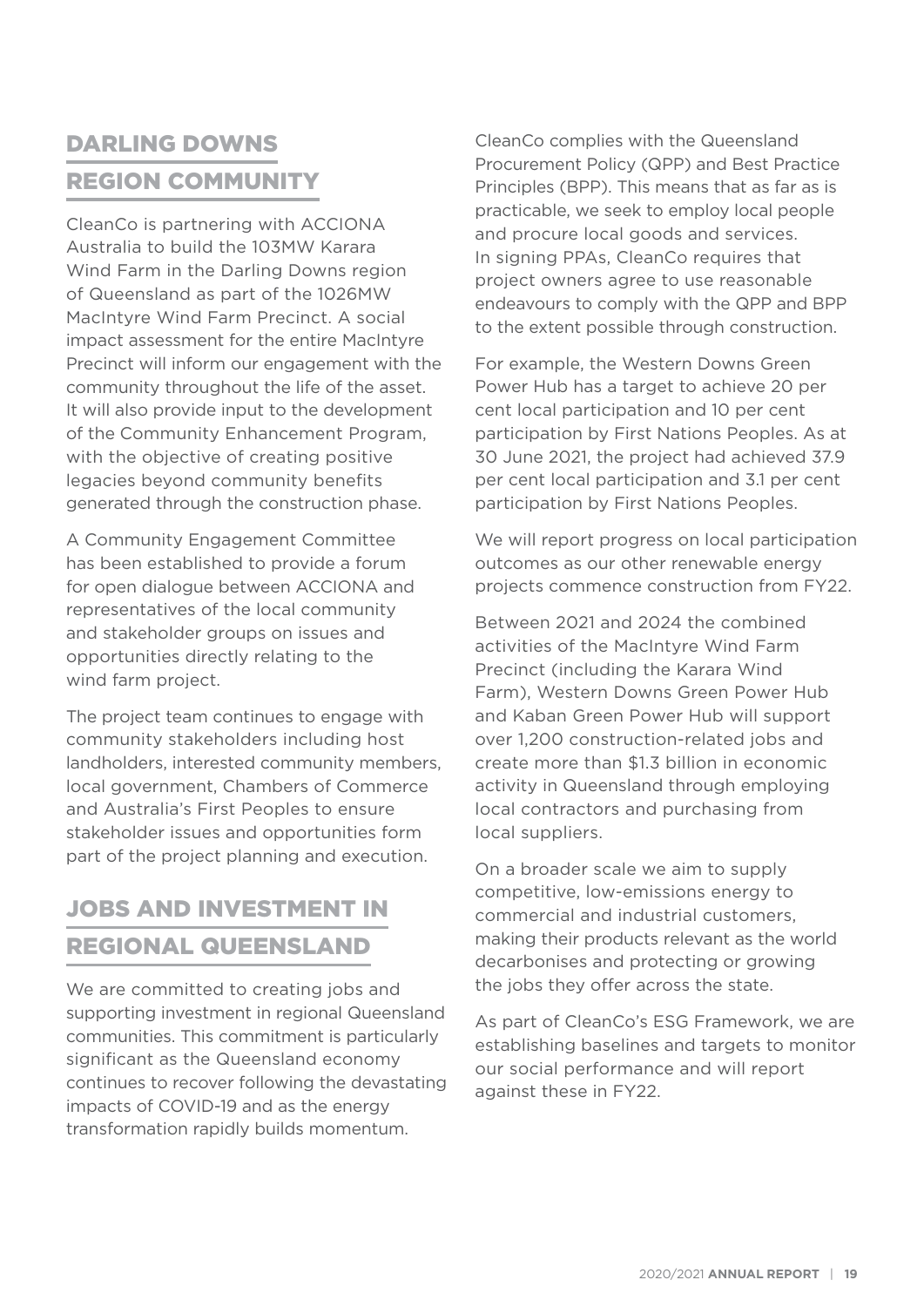# OUR ASSETS

**Our portfolio of energy assets includes flexible, efficient power stations which can respond quickly to provide dispatchable, low-emissions energy.**

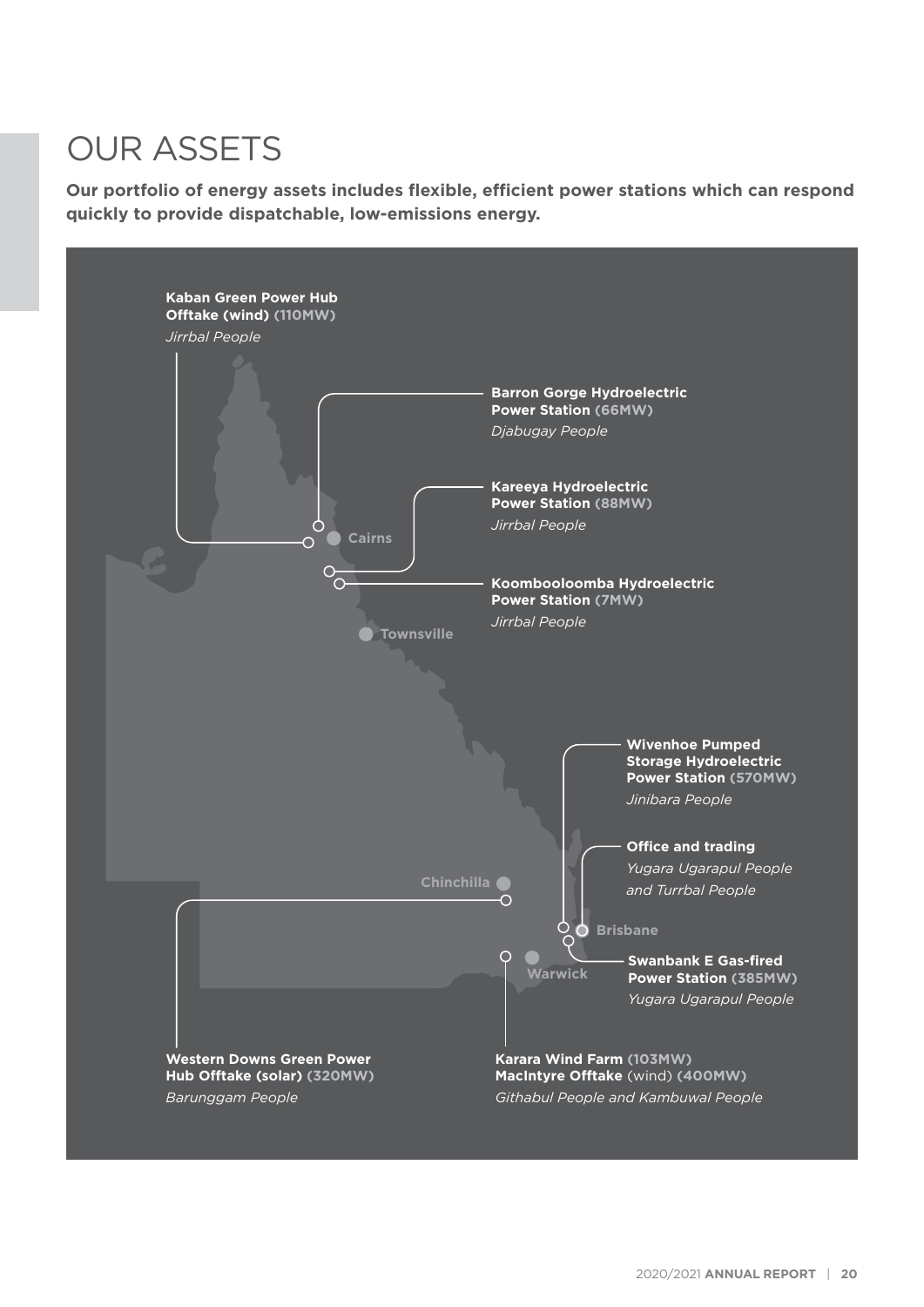CleanCo currently owns five low-emissions energy generators which transferred to CleanCo's ownership in 2019, with the operational teams and accountability transferring in late 2020.

- Barron Gorge Hydro Electric Power Station (66MW)
- Kareeya Hydro Electric Power Station (88MW)
- Koombooloomba Hydro Electric Power Station (7MW)
- Swanbank E Combined Cycle Gas-fired Power Station (385MW)
- Wivenhoe Pumped Storage Hydro Electric Power Station (570MW)

Our portfolio of dispatchable, low-emissions assets is our point of difference from other generators and retailers in Queensland. We operate our assets in line with our objective to firm renewable energy generation and put downward pressure on wholesale electricity prices, providing a reliable supply of low-emissions energy at a competitive price for our customers.

CleanCo is currently reviewing asset management strategies for our portfolio, reflecting their higher capacity factors and increased flexibility under our ownership. This review applies our Risk Management Framework to ensure that asset lifecycle plans appropriately and efficiently manage risk.

We will also identify options to further optimise and improve the flexibility of our assets, particularly Swanbank E and Wivenhoe. The flexibility and fast-ramping capabilities of these generators allows them to effectively back our customer contracts and other commitments and preserve or increase responsiveness to increasingly unpredictable market conditions.

#### **Kogan North Joint Venture (Wari Djunben project)**

The Kogan North Joint Venture (JV) was created in 2003 to provide long-term gas supply for Swanbank E. CleanCo holds a 50 per cent interest in Petroleum Lease 194. Arrow Energy CSG (Australia) Pty Ltd and Australian CBM Pty Ltd (together Arrow Energy) own the other 50 per cent share in the Kogan North JV.

Gas sourced from the Kogan North gas field, located near Dalby in Queensland's Darling Downs Region, is transported to Swanbank E via the Roma to Brisbane pipeline. Our low-emissions Swanbank E combined cycle gas turbine remains one of the most efficient gas-fired generators in the country. It plays a critical role in our portfolio, enabling CleanCo to provide reliable, low-emissions energy even when there is no sun or wind.

In October 2020 CleanCo and Arrow Energy approved a new five-year development plan under the Kogan North JV which will secure a reliable and affordable gas supply for Swanbank E.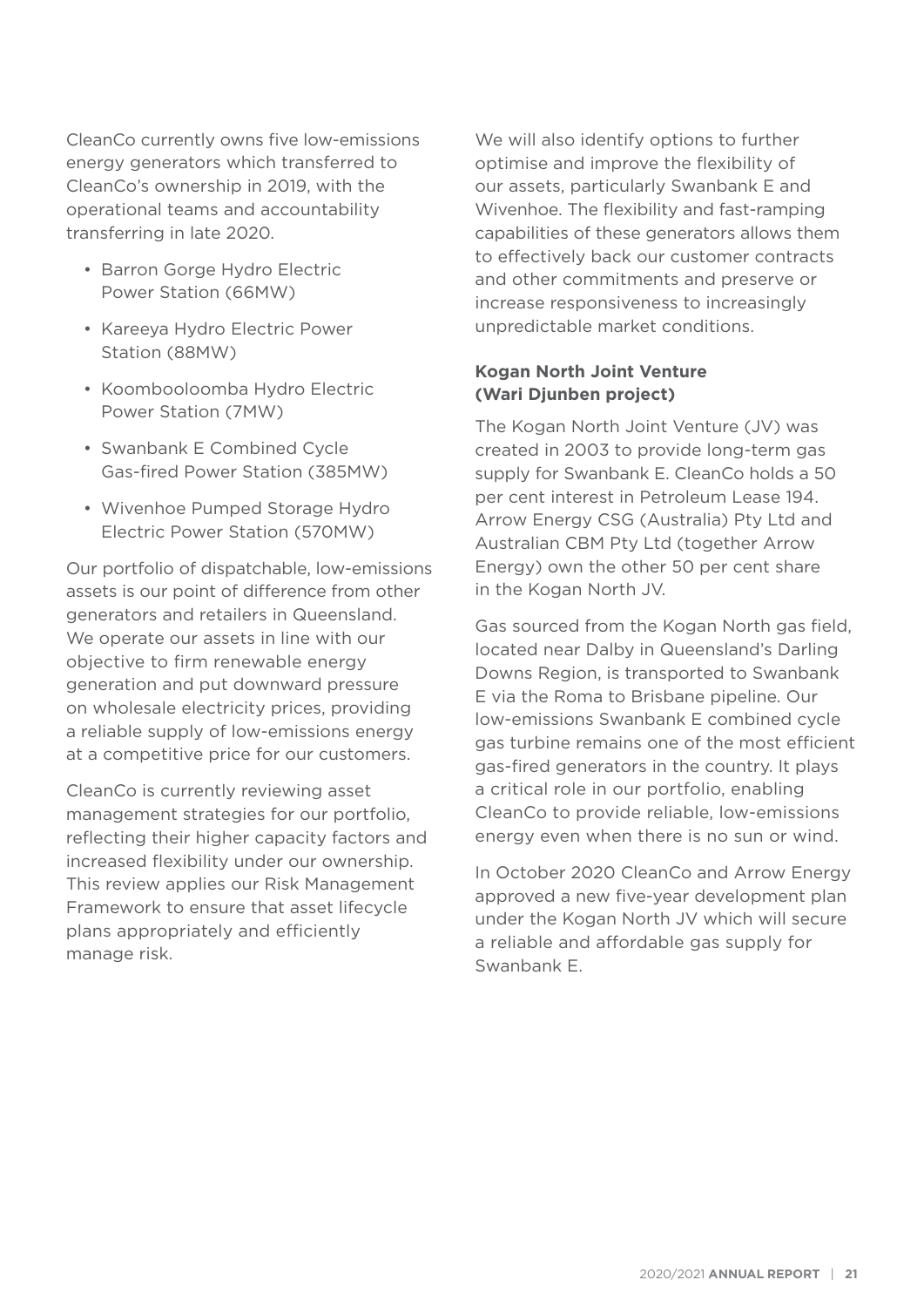# OUR PROJECTS

#### **We are committed to delivering up to 1,400MW of new renewable energy by 2025.**

CleanCo has facilitated nearly 1,000MW of new renewables in Queensland, with generation beginning in the next four years.

# **KARARA WIND FARM**

The 103MW Karara Wind Farm is CleanCo's first new renewable energy development project, with up to \$250M committed to project construction.

It will be constructed in partnership with ACCIONA as part of the MacIntyre Wind Farm Precinct which has an estimated capital cost of approximately \$2 billion and total power generation capacity of 1026MW.

The Karara Wind Farm will be built on the country of the Githabul People and the Kambuwal People. The wind farm will be located approximately 50km southwest of Warwick in the Goondiwindi and Southern Downs Regional Council areas with 18 turbines to be located on land mostly used for grazing sheep.

Electricity generated by the Karara Wind Farm is enough to power 70,000 homes and will avoid approximately 275,000 tonnes of CO2. Electricity will be sent to the Queensland electricity network via 42 kilometres of new 330kV transmission lines being delivered by Powerlink.

Over \$50 million of contracts from the project for labour, materials and professional services will be awarded to businesses and suppliers in regional Queensland. This will include support for First Nations business participation, the use of local First Nations suppliers, and direct employment and training opportunities on the project for First Nations Peoples.

Together with the MacIntyre Wind Farm Precinct, the project will also develop Queenslanders' skills in the renewable energy sector for the longer term, supporting up to 400 jobs over the life of the project plus a further 240 jobs for the new transmission lines, with approximately 15 per cent of total project hours undertaken by apprentices and trainees.

Construction is expected to commence in early 2022 and generation from the Karara Wind Farm is expected in 2024.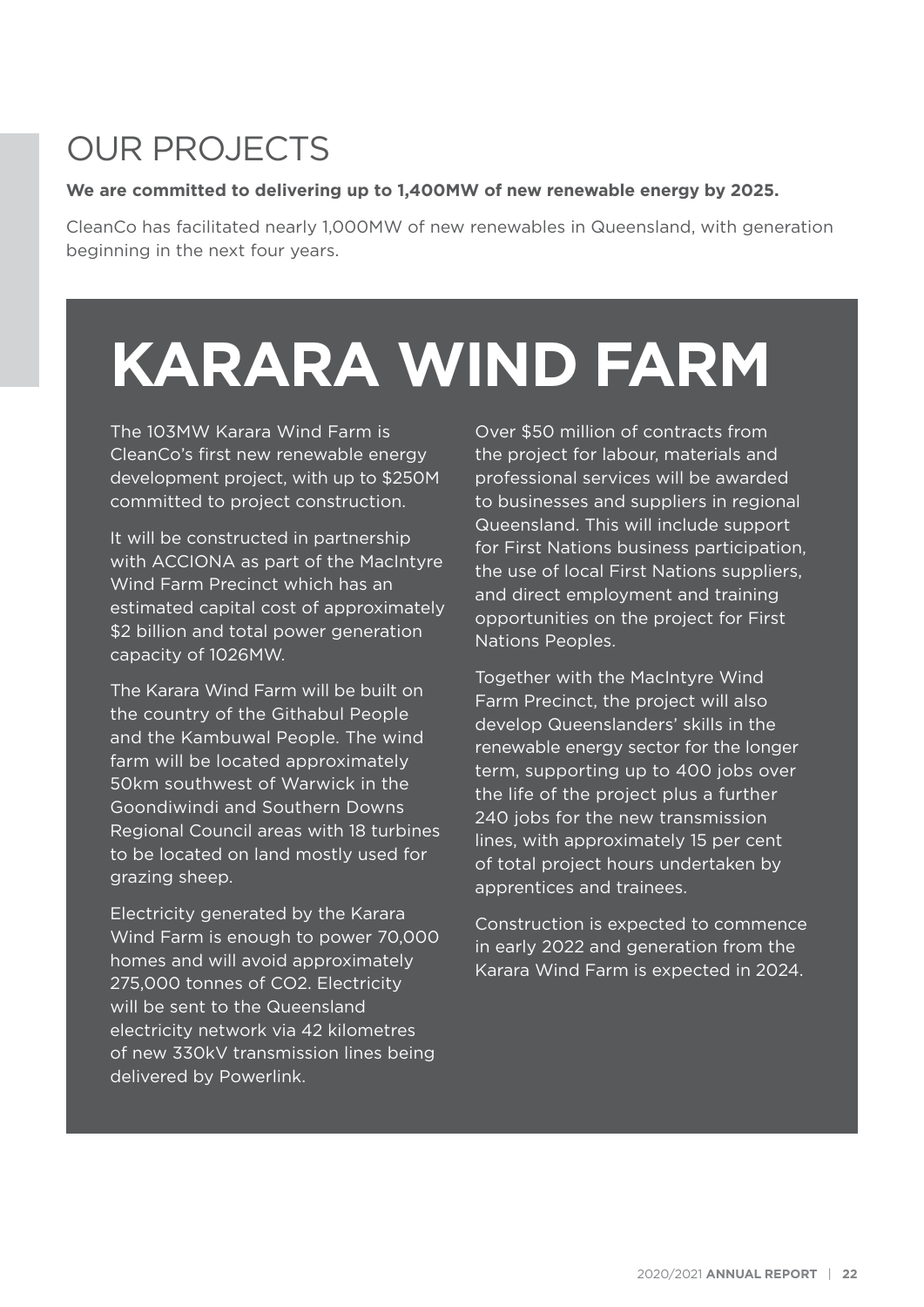## CONTRACTED RENEWABLES

As at 30 June 2021, CleanCo has committed to 830MW of new renewable energy generation through PPAs for the MacIntyre Wind Farm (400MW), Western Downs

Green Power Hub (320MW) and the Kaban Green Power Hub (110MW). We will use these projects, combined with our own assets, to provide our customers with firmed renewable energy solutions.

|                                      | <b>MACINTYRE</b><br><b>WIND FARM</b>                                                                                                                                                                                                                                                                                                                          | <b>WESTERN DOWNS</b><br><b>GREEN POWER HUB</b>                                                                                                                                  | <b>KABAN GREEN</b><br><b>POWER HUB</b>                                                                                                                                         |
|--------------------------------------|---------------------------------------------------------------------------------------------------------------------------------------------------------------------------------------------------------------------------------------------------------------------------------------------------------------------------------------------------------------|---------------------------------------------------------------------------------------------------------------------------------------------------------------------------------|--------------------------------------------------------------------------------------------------------------------------------------------------------------------------------|
| Project                              | Once built, the MacIntyre<br>Wind Farm will be<br>Australia's largest onshore<br>wind farm, generating<br>923MW of new renewable<br>energy for Queensland                                                                                                                                                                                                     | Expected to be Australia's<br>largest solar farm, the<br>Western Downs Green<br>Power Hub will generate<br>400MW of new renewable<br>energy for Queensland                      | Critical for supporting<br>system strength, the<br>157MW Kaban Green<br>Power Hub is the<br>cornerstone of the North<br>Queensland Renewable<br>Energy Zone                    |
| <b>Location</b>                      | <b>Darling Downs</b>                                                                                                                                                                                                                                                                                                                                          | <b>Western Downs</b>                                                                                                                                                            | Far North Queensland                                                                                                                                                           |
| <b>Capacity</b>                      | 923MW                                                                                                                                                                                                                                                                                                                                                         | 400MW                                                                                                                                                                           | 157MW                                                                                                                                                                          |
| <b>Contracted</b><br><b>Energy</b>   | 400MW                                                                                                                                                                                                                                                                                                                                                         | 320MW                                                                                                                                                                           | <b>110MW</b>                                                                                                                                                                   |
| <b>Expected</b><br><b>Generation</b> | 2024                                                                                                                                                                                                                                                                                                                                                          | 2022                                                                                                                                                                            | 2023                                                                                                                                                                           |
| Jobs                                 | Up to 640 <sup>1</sup> construction<br>jobs; 12 ongoing<br>operational jobs <sup>2</sup>                                                                                                                                                                                                                                                                      | Over 400 construction<br>jobs; 7-10 ongoing<br>operational jobs                                                                                                                 | Up to 350 <sup>3</sup> construction<br>jobs; 5 ongoing<br>operational jobs                                                                                                     |
| <b>Economic</b><br><b>Benefit</b>    | Expected to generate<br>more than \$500M in<br>economic activity                                                                                                                                                                                                                                                                                              | Expected to generate<br>more than \$200M in<br>economic activity                                                                                                                | Expected to generate<br>more than \$370M in<br>economic activity                                                                                                               |
| <b>Community</b><br><b>Benefit</b>   | \$40,000 of community<br>sponsorship grants<br>committed in 2021.<br>In addition, at least \$2.5M<br>in financial contributions<br>will be provided to local<br>community programs,<br>events and initiatives<br>within the first 10 years<br>of the Project. Additional<br>funds will continue to flow<br>into the region for the<br>lifetime of the Project | \$100,000 per year over<br>the operational life of the<br>project will be provided<br>through a community<br>grants program to<br>support community<br>initiatives and projects | \$50,000 per year over<br>the operational life of the<br>project will be provided<br>through a community<br>grants program to<br>support community<br>initiatives and projects |

1 — Includes 240 jobs relating to the transmission network

2 — Both jobs figures are for MacIntyre Wind Farm Precinct which includes MacIntyre and Karara wind farms

3 — Includes around 97 jobs relating to the transmission network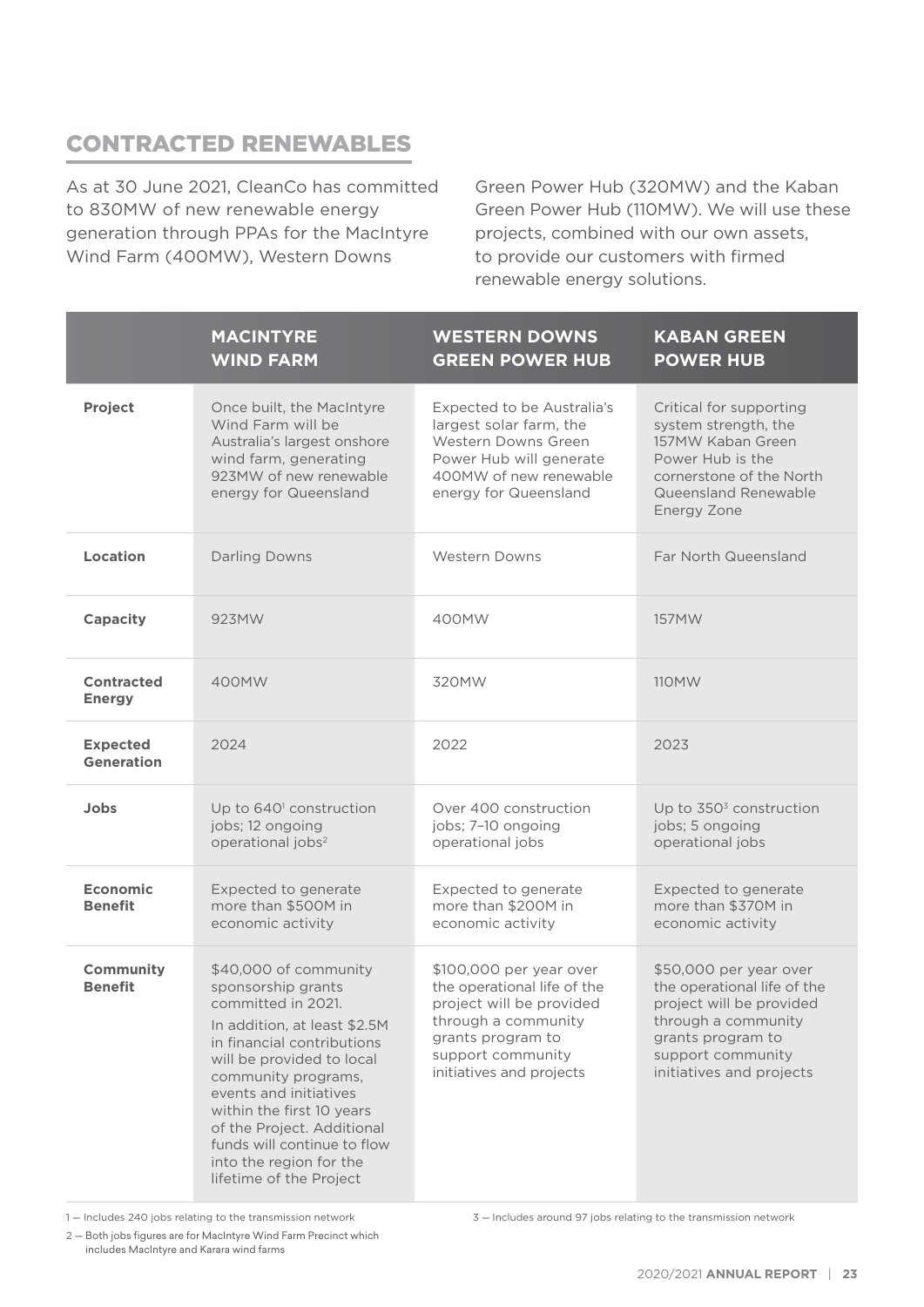# OUR ENVIRONMENT

**We are responsible for minimising our environmental footprint by conserving the environment within which our assets are located, and where possible improving it.**

We also make investments which support improved environmental outcomes. Initiatives implemented in FY21 include:

- new and improved recycling procedures established at Barron Gorge and Kareeya power stations
- upgraded waste oil storage at Swanbank E Power Station
- a new water monitoring program at Wivenhoe Power Station.

We are privileged to operate our Barron Gorge, Kareeya and Koombooloomba hydros in Queensland's precious Wet Tropics World Heritage Area and we commit to meeting the strict environmental standards which allow us to continue to sustainably exist within these protected areas to generate renewable energy.

We manage controlled water flows on the Barron and Tully rivers in line with the requirements of the *Water Act 2000* and ensure strict controls are in place to minimise, and where possible eliminate, disturbance to the natural environment surrounding these assets.

CleanCo aims to establish relationships with Traditional Custodians which extend beyond the development and implementation of Cultural Heritage Management Plans. As we continue to engage with Australia's First Peoples we are exploring opportunities to increase their participation in land management activities associated with our assets.

In FY22, CleanCo is seeking to establish the baselines and targets to shape our ESG Framework and monitor our environmental performance.

Actual emissions and energy data for FY21 will be reported to the Clean Energy Regulator by 31 October 2021.

Nitrogen oxide emissions from Swanbank have remained within an acceptable operating range and complied with regulatory requirements.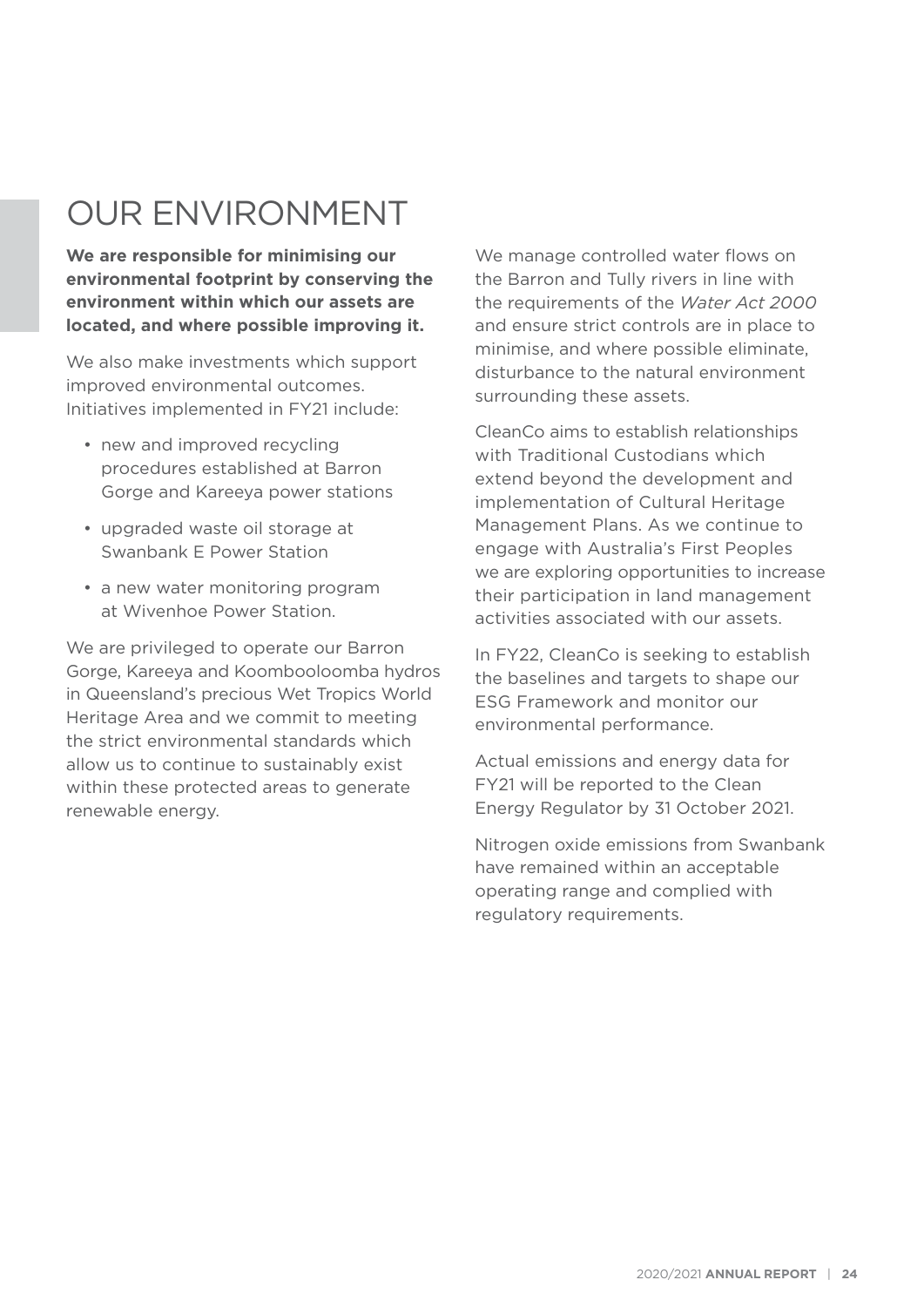# OUR FINANCIAL PERFORMANCE

**CleanCo's underlying earnings before interest, tax and depreciation (EBITDA) for FY21 was a profit of \$52 million (FY20 loss of \$19.3 million).** 

Subdued wholesale electricity prices for the majority of the year were reversed at the end of May 2021 when the market responded to the combined impact of the incident at Callide Power Station, baseload coal outages, and transmission constraints. This led to increased volatility for the remainder of FY21. During this time, CleanCo worked with AEMO to dispatch its assets to support reliability of supply and provide system services in the unusual trading conditions.

The net loss after tax of \$15.9 million reflects a strong operating performance offset by range of non-cash accounting adjustments. These adjustments include the impact of the non-cash asset impairment of Swanbank E Power Station (\$11.8 million pre-tax) and the fair value mark to market movement (\$47.7 million pre-tax) on long-term power purchase agreements and hedging instruments. Overall financial performance exceeded the SCI targets for FY21.

Net cash inflow for the year was \$6.8 million reflecting improved operating performance partially offset by working capital changes and capital expenditure on the development of foundation information technology systems as well as major maintenance works across the generation portfolio. The balance of CleanCo's cash and cash equivalents as at 30 June 2021 was \$7.7 million.

## CAPITAL INVESTMENT

Cash payments for property, plant, equipment and intangibles were \$37.8 million for FY21. This included works at all sites and implementation of major enterprise resource planning systems required for start of operations.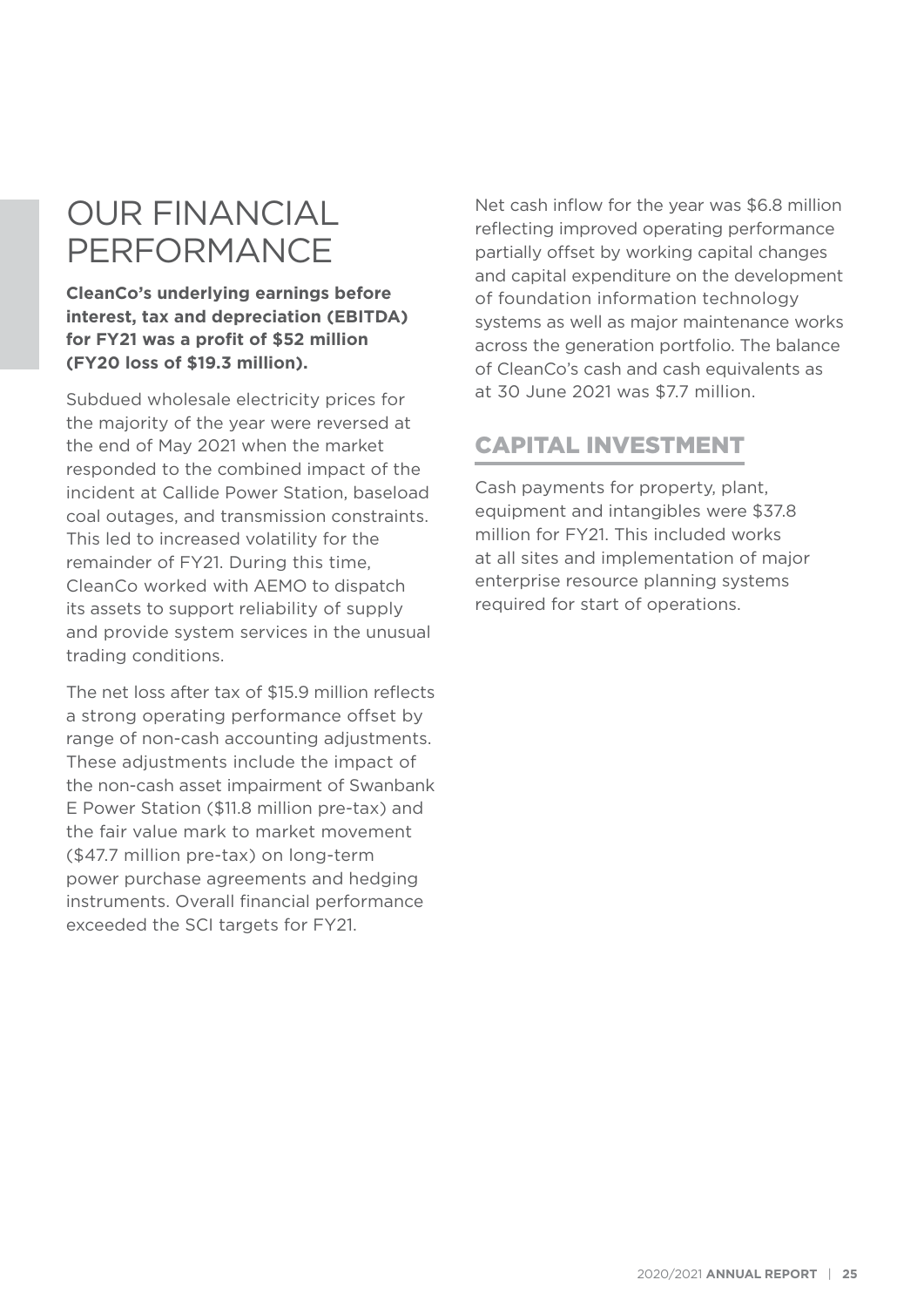# **CORPORATE GOVERNANCE**

#### CORPORATE GOVERNANCE GUIDELINES FOR GOCS — QUEENSLAND GOVERNMENT

### **The CleanCo Board is committed to the highest ethical and governance standards and to act in the best interests of its stakeholders.**

CleanCo's corporate governance approach is a critical foundation to success. Our governance arrangements align to Corporate Governance Guidelines for Government Owned Corporations ('the Guidelines') and we will also incorporate performance measures related to governance in our ESG framework. We are committed to full implementation of the Guidelines and have incorporated recommendations appropriate to our organisational maturity. Our governance arrangements, in reference to the Guidelines, are set out below.

#### PRINCIPLE 1

#### FOUNDATIONS OF MANAGEMENT AND OVERSIGHT

The CleanCo Board Charter and Board Handbook define roles and responsibilities of the Board and its Directors, and matters delegated to Management. These are covered under the following policies:

- Compliance Policy covers business and operational activities and ensures compliance.
- Delegations Policy covers matters reserved for the Board and those delegated to the CEO and CleanCo Management, including trading delegations and risk limits as set out in the Energy Markets Risk Management Policy.

The Board determines the performance targets for the CEO and senior executives, as well as the overall performance outcome and any incentive payments. The process for setting performance targets, determining performance outcomes and the payment of incentives typically occurs in the first quarter of each financial year. Performance and development conversations are held with the CEO (by the Chair) and all senior executives (by the CEO). However, in line with guidance from the Queensland Government, the CEO and senior executives were not awarded incentive payments for FY20.

#### PRINCIPLE 2

#### APPROPRIATE BOARD STRUCTURE

Board Directors are appointed by the Governor-in-Council under the GOC Act and all are independent and non-executive. The independence of Directors is regularly assessed, and all actual, potential or perceived conflicts of interest are assessed and managed in accordance with CleanCo's Conflicts of Interest Policy. The Board is required to have an appropriate size, composition, skills and commitment to enable it to discharge its duties effectively. Directors may seek independent professional advice on matters before the Board at CleanCo's expense, with approval from the Chair. The Board conducts an annual selfevaluation of performance and independent assessment will be undertaken every two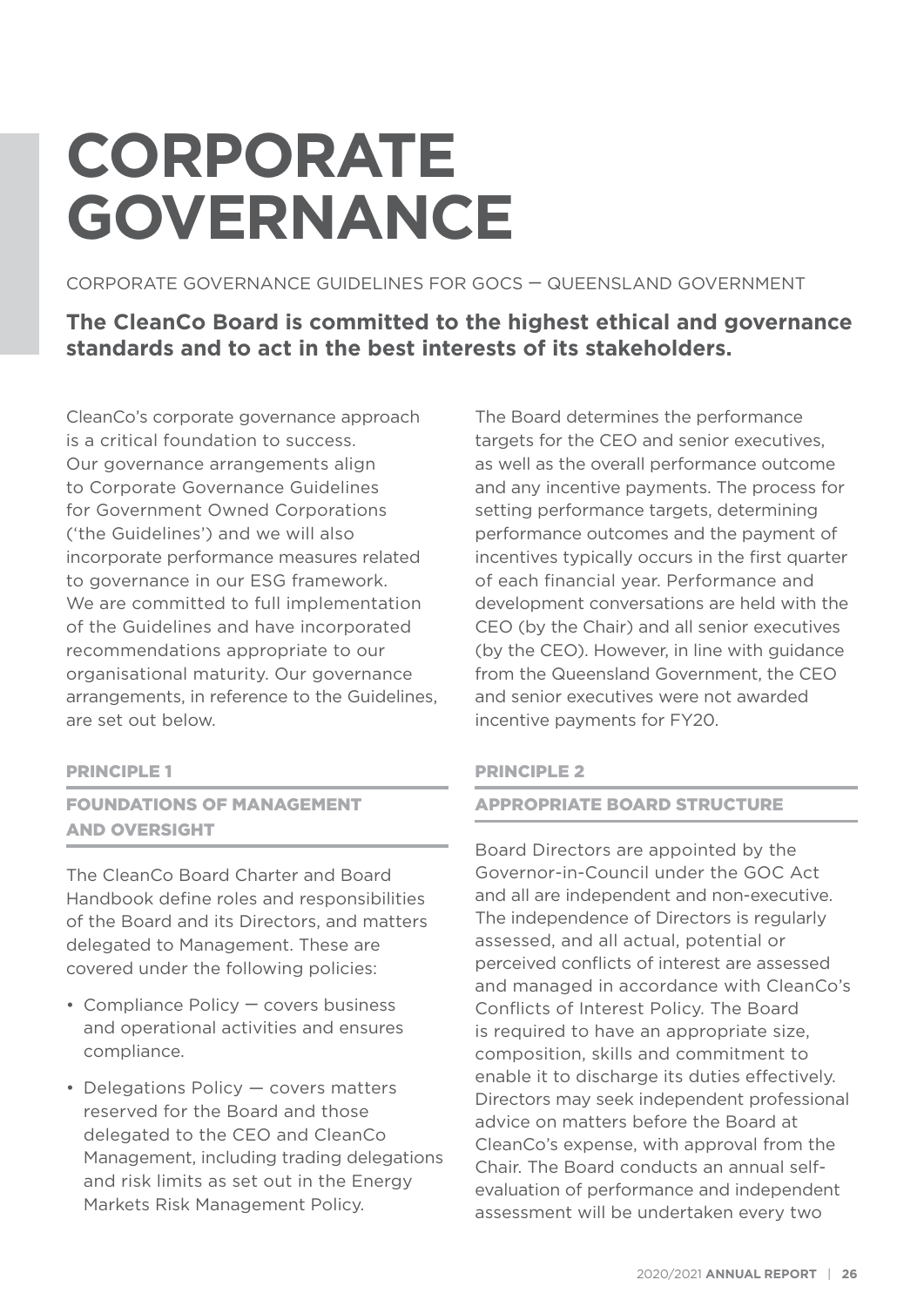years. The first review was completed in the last quarter of FY21. The results of the first independent evaluation have been provided to shareholding Ministers.

#### PRINCIPLE 3

#### PROMOTION OF ETHICAL AND RESPONSIBLE DECISION-MAKING

CleanCo embodies the highest standards of conduct and ethical behaviour through our employee culture and through the following policies applying to all Directors, officers, employees and contractors:

- Compliance
- Securities Trading
- Code of Conduct
- Conflicts of Interest
- Whistleblower Protection

Public Interest Disclosure Standards apply to CleanCo.

#### PRINCIPLE 4

#### INTEGRITY IN FINANCIAL REPORTING

CleanCo has formal and rigorous processes that independently verify and safeguard the integrity of our financial reporting. Appropriate systems and controls as required by the GOC Act, Corporations Act and current best practice are in place. CleanCo's auditor is the Auditor-General of Queensland and we have an Audit and Risk Committee with a minimum of three Directors. CleanCo has also appointed internal auditors and has established an audit framework.

PRINCIPLE 5

#### MAKE TIMELY AND BALANCED DISCLOSURES

Section 122 of the GOC Act requires the Board to:

- Keep its shareholding Ministers reasonably informed of operations, financial performance and financial position of CleanCo and its subsidiaries; and
- Immediately inform shareholding Ministers of the matters and its opinion in relation to them, if matters arise that in the Board's opinion may prevent, or significantly affect, achievement of CleanCo's objectives outlined in its Statement of Corporate Intent or targets under its Corporate Plan.

CleanCo does this through regular briefings to shareholding Ministers, including on any Code of Conduct or Securities Trading Policy breaches.

#### PRINCIPLE 6

RESPECT FOR SHAREHOLDERS' RIGHTS

CleanCo promotes effective communication with its shareholding Ministers as follows:

- Regular meetings with Chair and CEO
- Annual approval for the Statement of Corporate Intent (SCI) and quarterly reports to address progress on the SCI
- A corporate governance calendar tabled at each Board meeting
- Regular communication with relevant shareholding departments
- Ensuring voting members have full participation and are able to exercise their rights; and
- CleanCo's corporate governance policies available on website.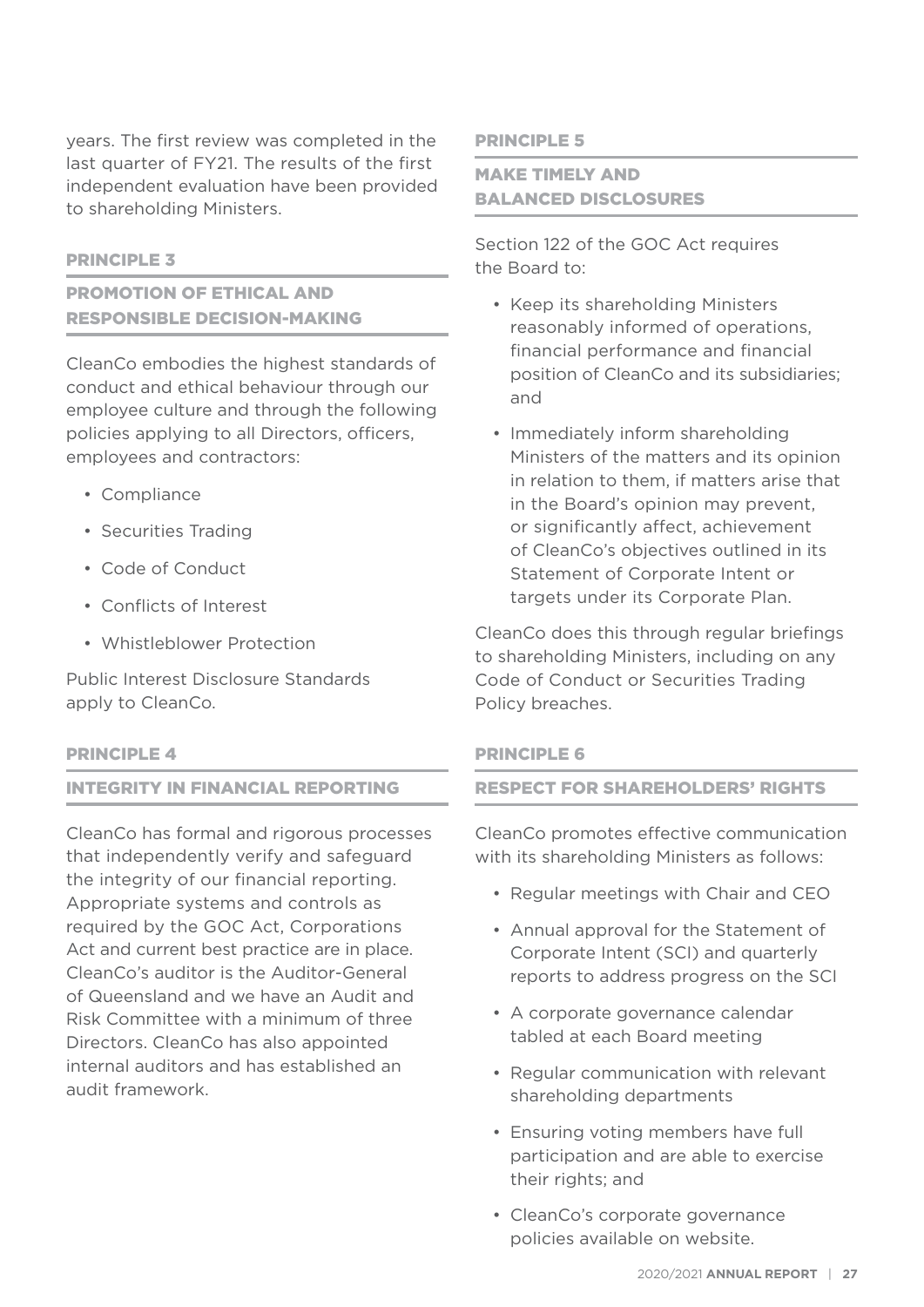CleanCo is subject to the GOC Release of Information Arrangements and has put in place a Right to Information and Release of Information Policy and Right to Information Procedure.

#### PRINCIPLE 7

#### RECOGNISE AND MANAGE RISK

CleanCo's risk management system is overseen by the Board's Audit and Risk Committee and includes an Enterprise Risk Management Framework and Risk Appetite Statement, which are reviewed annually. Risk management and internal control systems are implemented by senior management and incorporate planning for business continuity and disaster recovery. Market risk is governed by the Energy Market Risk Management Policy and overseen by the Energy Risk Market Committee.

#### PRINCIPLE 8

#### REMUNERATE FAIRLY AND RESPONSIBLY

CleanCo meets requirements for public accountability while satisfying the need to attract and retain high quality employees from competitive labour markets. Directors receive set fees as determined by the Governor-in-Council and do not receive performance-based remuneration. There is no equity-based remuneration for Directors or executives. Further details on remuneration are provided in the Finance Report.

On 14 August 2020 the shareholding Ministers provided notice that the public service policy entitled *Building and construction Code of Practice 2000*, as amended from time to time, is to apply to CleanCo Queensland Limited and, as far as practicable, to all of its subsidiaries.

CleanCo did not receive any other directions or notifications from shareholding Ministers in FY21.

#### **GOVERNMENT OWNED CORPORATIONS ACT REQUIREMENTS**

#### **Government directions and notifications**

Section 120(1) (e) of the GOC Act requires CleanCo to provide the particulars of any directions and notifications given to the CleanCo Board by shareholding Ministers for the financial year being reported. CleanCo did not receive any directions or notifications from shareholding Ministers in FY21.

#### **Dividend policy**

The Board recommends whether CleanCo will pay a dividend for each financial year. after considering the funding required for maintenance of CleanCo's approved capital structure and for ensuring the continuing financial viability of the business. This will include consideration of licensing requirements of an Australian Financial Services Licence (AFSL), Australian Securities Exchange (ASX) collateral trading requirements, CleanCo's mandate from the Queensland Government and other requirements as they may arise. The Board will also consider any current dividend policies of the Government.

The CleanCo Board recommended to shareholding Ministers that no dividend be paid for FY21.

#### **Overseas travel**

No overseas travel was undertaken on behalf of CleanCo in the 2020–21 financial year.

#### **Corporate entertainment and hospitality (individual events over \$5,000)**

CleanCo held no events costing over \$5,000 in the 2020-21 financial year.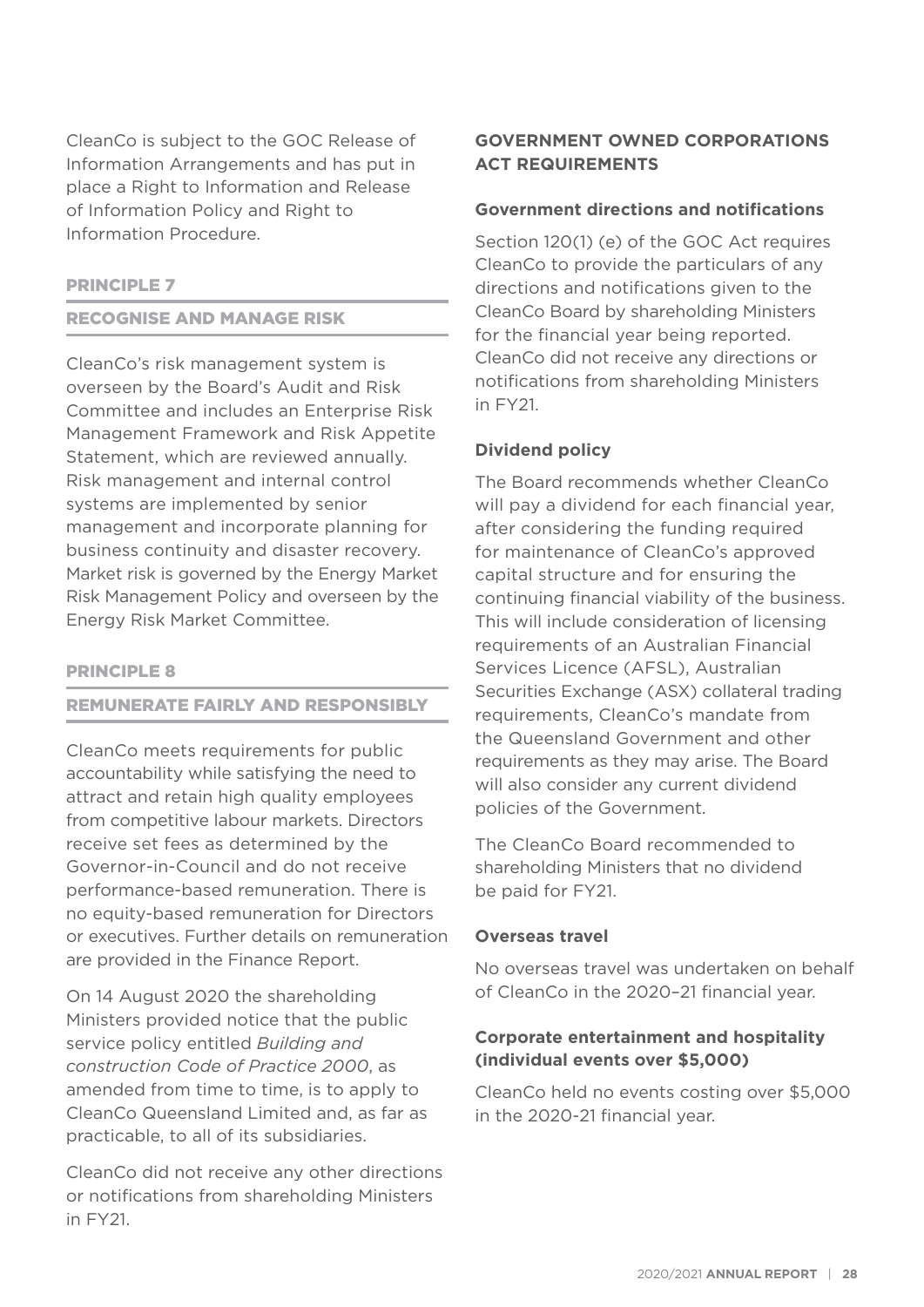# **FINANCIAL STATEMENT CONTENTS**

| Directors' Report                             | 30 |
|-----------------------------------------------|----|
| 1. Summary of significant accounting policies | 42 |
| 2. Revenue                                    | 45 |
| 3. Expenses                                   | 46 |
| 4. Current Assets                             | 49 |
| 5. Non-current assets                         | 53 |
| 6. Derivatives                                | 61 |
| 7. Fair value measurement                     | 67 |
| 8. Financial risk management                  | 70 |
| 9. Current liabilities                        | 75 |
| 10. Provisions                                | 75 |
| 11. Leases                                    | 78 |
| 12. Income Tax                                | 79 |
| 13. Equity                                    | 83 |
| 14. Employee retirement benefit obligations   | 84 |
| 15. Joint arrangements                        | 87 |
| 16. Contingencies                             | 87 |
| 17. Commitments                               | 87 |
| 18. Related party transactions                | 88 |
| 19. Key management personnel                  | 90 |
| 20. Events after the reporting period         | 95 |
| Directors' declaration 30 June 2021           | 95 |
| Auditor's Independence Declaration            | 96 |
| Independent Auditor's Report                  | 98 |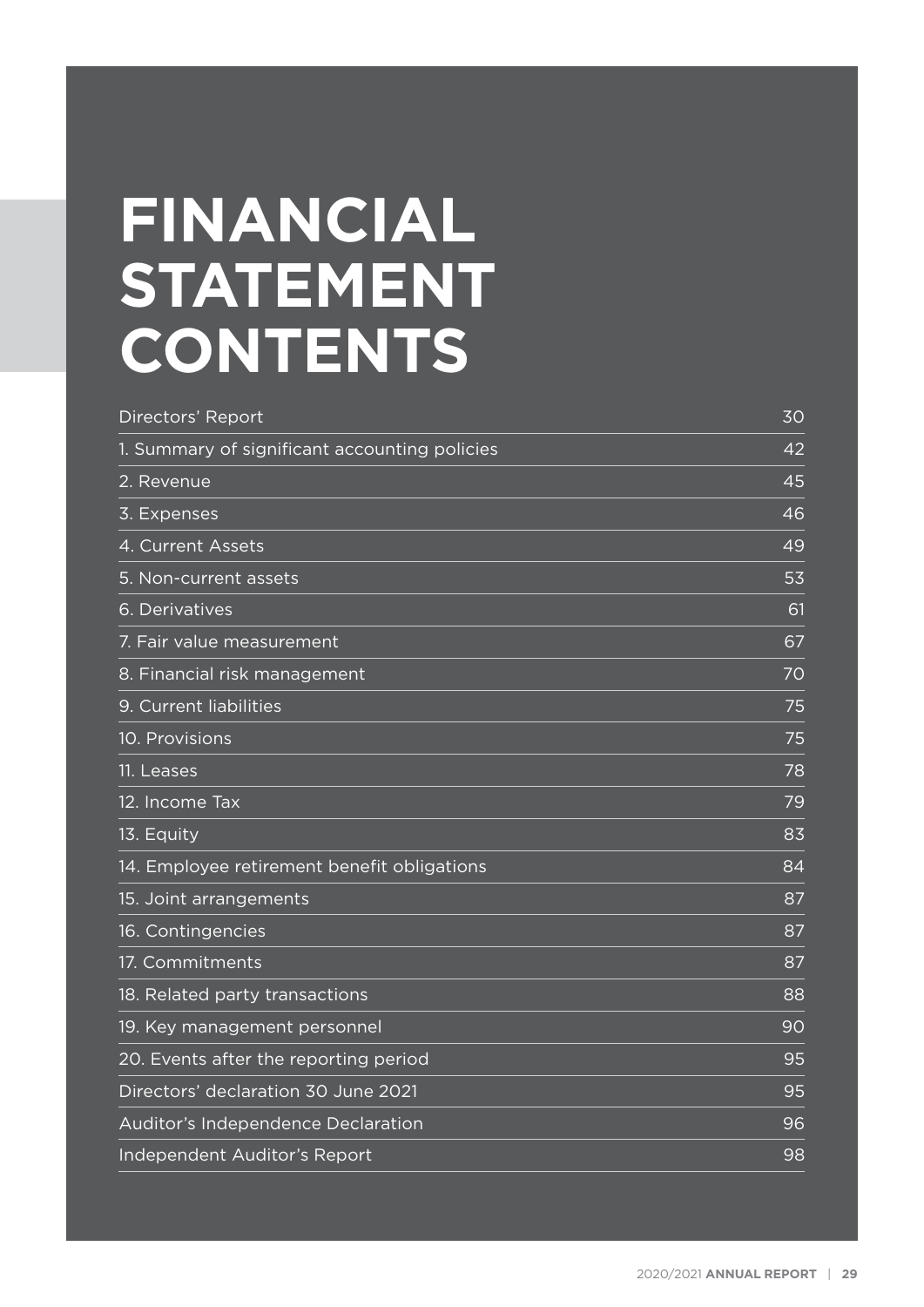# **FINANCIAL STATEMENTS**

# DIRECTORS' REPORT

**The Directors present their report on CleanCo Queensland Limited (hereafter referred to as the "Company" or "CleanCo") for the period ended 30 June 2021.** 

The Company was incorporated on 11 October 2018 and later became a Government Owned Corporation on 17 December 2018 under the Government Owned Corporations (CleanCo Queensland Limited) Amendment Regulation 2018. CleanCo was established to improve competition in the wholesale electricity market by lowering wholesale electricity prices and to support growth of Queensland's renewable energy industry through the management of a portfolio of low and no emission electricity generation assets.

### DIRECTORS

#### **JACQUELINE WALTERS** BOARD CHAIR

*Audit and Risk Committee People, Health, Safety and Environment Committee* 

An experienced Senior Executive and nonexecutive Director with a strategy and growth focus, Ms Walters has held leadership roles in the transport, infrastructure and professional services sectors. She is a Director of Slater & Gordon, Development Victoria and Pathways to Resilience, and a member of the Queensland Advisory Committee of

not-for-profit organisation, Second Bite. She is a founder and partner of Era Innovation with a focus on investing in and supporting entrepreneurs in the food and agriculture sectors. Ms Walters has a Bachelor of Commerce, is an AICD graduate, held a CPA qualification for 12 years, is a trustee of CEDA and a SheEO activator. She brings strong international experience in business establishment and performance to her role as CleanCo Chair.

#### **IVOR FRISCHKNECHT** NON-EXECUTIVE DIRECTOR

*Chair People, Health, Safety and Environment Committee*

Mr Frischknecht was inaugural CEO of the Australian Renewable Energy Agency overseeing a \$2.1 billion portfolio and more than 350 new clean energy investments. He has international experience in the clean technology sector in Silicon Valley and led cleantech investing at Melbourne venture capital firm Starfish Ventures. Mr Frischknecht is an advisory board member for Elliott Green Power and Kilara Capital, Chair of the Victorian Industry and Consumer Reference Group for the \$1.3 billion Solar Homes Program and is on the Board of RACE for 2030 CRC. He has degrees in Economics and Law, an MBA and Public Management Certificate and is an AICD graduate.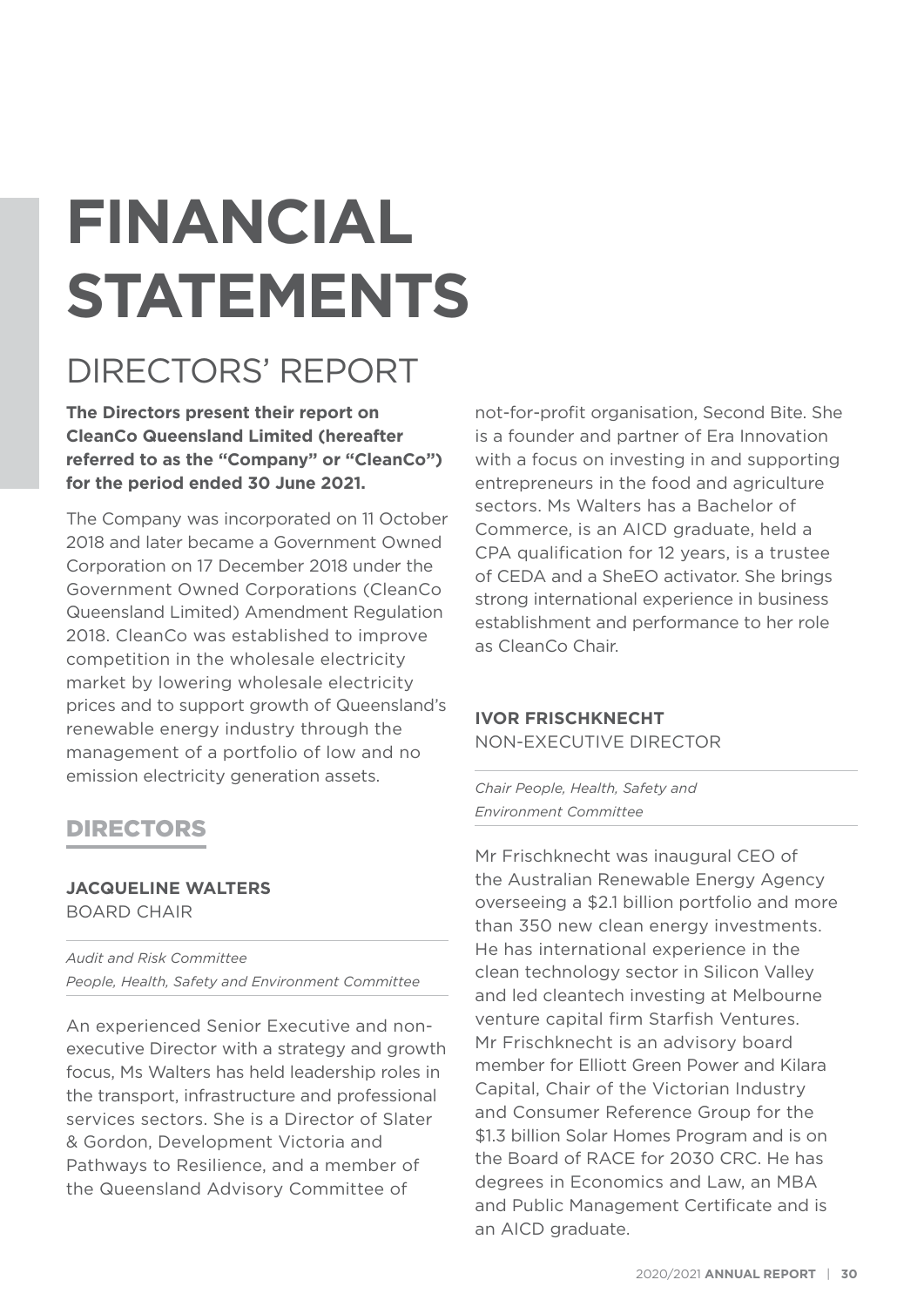#### **TRACY DARE** NON-EXECUTIVE DIRECTOR

#### *Chair Audit and Risk Committee*

A Chartered Accountant and former KPMG Partner, Ms Dare was a founding CleanCo Director and a former CS Energy Director. She has senior executive and non-executive Director experience across a range of industries, specialising in energy, health and ageing, retirement and affordable housing, and the broader capital-intensive property sector. She is a leader in strategy, governance, business growth and performance, risk and financial management, capital/property strategy, development and asset management. Currently a General Manager of Business Strategy and Development with the National Affordable Housing Consortium and a Director of Springfield Community Services Club, she has a Bachelor of Business (Accountancy), a Graduate Diploma in Advanced Accountancy, is an AICD graduate, a Fellow of the Institute of Managers and Leaders, and a Registered Real Estate Agent.

#### **PAUL VENUS**

NON-EXECUTIVE DIRECTOR

*Audit and Risk Committee*

Bringing expertise as a practising lawyer and Queensland Managing Partner of national law firm Holding Redlich, Paul Venus has over 25 years' experience in governance and risk management, litigation and commercial law advice across different sectors.

A former Director of Metro South Hospital and Health Service, Mr Venus has also served as a Director of the PA Hospital Research Foundation and is currently the Chair of the City of Logan Mayor's Charity Trust. He has a Bachelor of Commerce and a Bachelor of Laws, a Masters of Law, and a Certificate of Arbitration and Mediation.

#### **LAURENE HULL** NON-EXECUTIVE DIRECTOR

#### *People, Health, Safety and Environment Committee*

With a legal and policy background, Ms Hull brings extensive experience in industrial relations, workplace health and safety and environment, and employment, skills and training, including from roles with Telstra and as Executive Director and Electrical Safety Regulator of WorkSafe NT. A long-term resident of North Australia and currently based in Far North Queensland, she brings a particular understanding of regional and remote communities and her commitment to the environment has seen her serve as a lawyer with the Environmental Defender's Office. She has served on the Boards of Safe Work Australia, the Community and Public Service Union and the Working Women's Centre. Ms Hull has a Bachelor of Laws (Hons), a Diploma in OHS and qualifications in Assessment and Training and Mediation.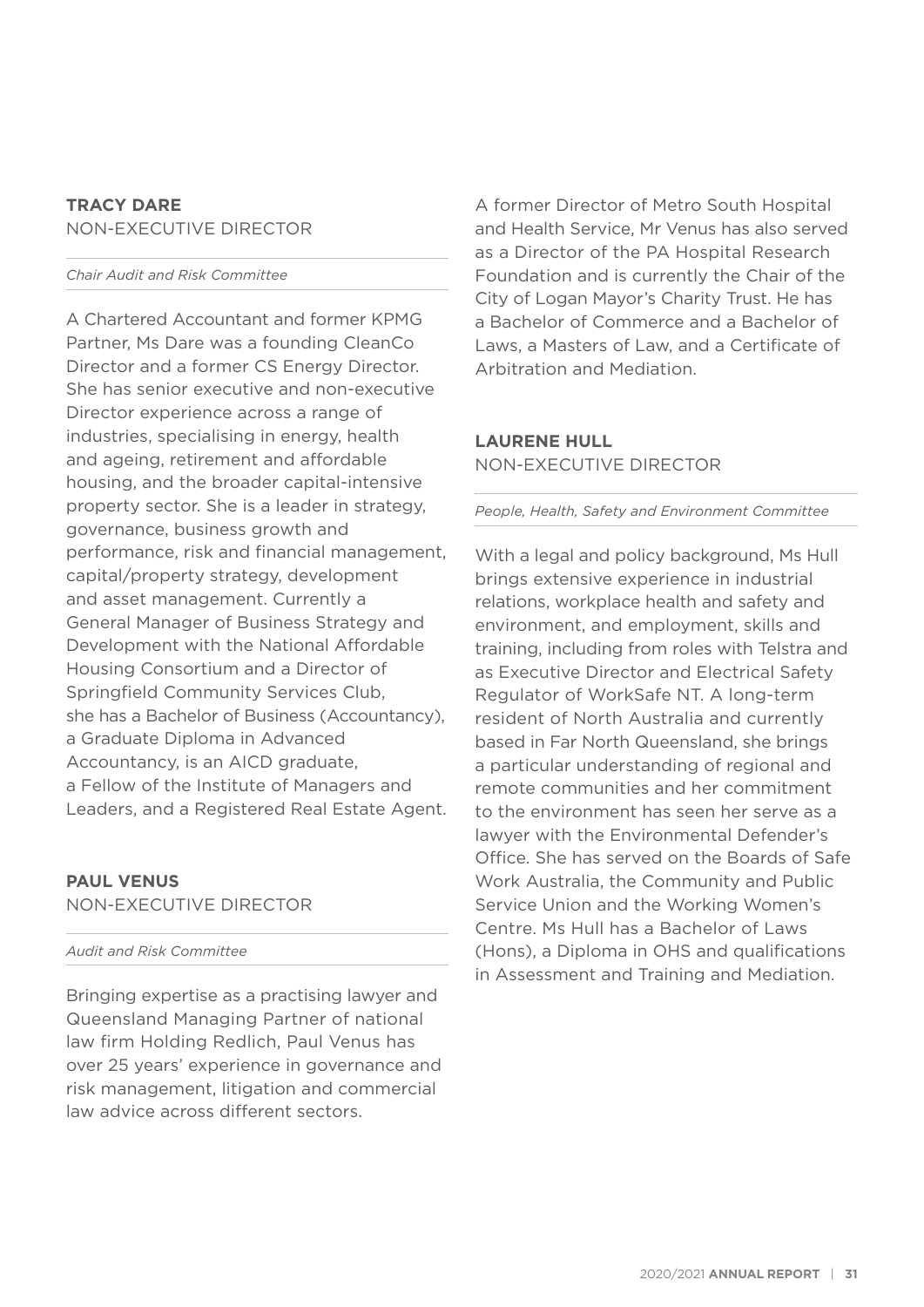### LEADERSHIP TEAM

#### **MAIA SCHWEIZER** CHIEF EXECUTIVE OFFICER

Dr Schweizer brings global experience in the energy and infrastructure industries to her role as CEO of CleanCo. With a passion for customer-centricity and innovation in the clean energy transformation, she has experience from former roles in Origin Energy and as a management consultant in McKinsey & Company's London, Houston, Shanghai and Sydney offices. She is a current member of the Queensland Leaders Council of the Queensland Futures Institute, a forum contributing to public policy on economic and social growth. Dr Schweizer earned a DPhil (PhD) from the University of Oxford as a Marshall Scholar, and a Masters from the California Institute of Technology in geobiology.

#### **SALLY FRAZER**

COMPANY SECRETARY, GENERAL MANAGER LEGAL AND GOVERNANCE

An experienced lawyer and governance practitioner, Ms Frazer is experienced in environment and planning, property law, policy design and law reform, litigation, resources management and advising on major infrastructure projects. Her experience traverses the private and public sectors including roles in Indonesia and Australia working for Seqwater, SunWater, LinkWater Projects and the Australian Water Recycling Centre of Excellence. She was a Board Director of North Queensland Bulk Ports Corporation and is currently a State Councillor at the Governance Institute of Australia. Ms Frazer holds Bachelors of Arts and Laws (Hons), Masters of Laws, Masters of Business Administration, and is both an AICD and GIA graduate.

#### **GRAHAM YERBURY** CHIEF FINANCIAL OFFICER

A finance executive and business strategist with extensive experience, Mr Yerbury has worked widely across the energy sector, having managed finance and risk-related functions for a range of companies including Cardno, Arrow Energy and BP. With recent senior management roles at QMetco as Group CFO and as the CFO of Senex Energy, he brings particular expertise in the areas of investor relations, business planning, IT strategy and Risk Management. A Chartered Accountant, Mr Yerbury has a Masters of Business and a Bachelor of Commerce.

#### **JULIE WHITCOMBE**

GENERAL MANAGER STRATEGY AND DEVELOPMENT *(appointed June 2021)*

Ms Whitcombe has a wealth of experience in strategy and operational leadership roles across a range of industries. Experience includes eight years as an executive with Australian gas developer and producer Senex Energy, as well as two years as CEO of RDO Australia, the Australian arm of the world's largest John Deere and Vermeer dealership business. Ms Whitcombe studied engineering and is also a Chartered Accountant, having spent her early career working in strategy and advisory services with PwC and AT Kearney in Australia and the UK.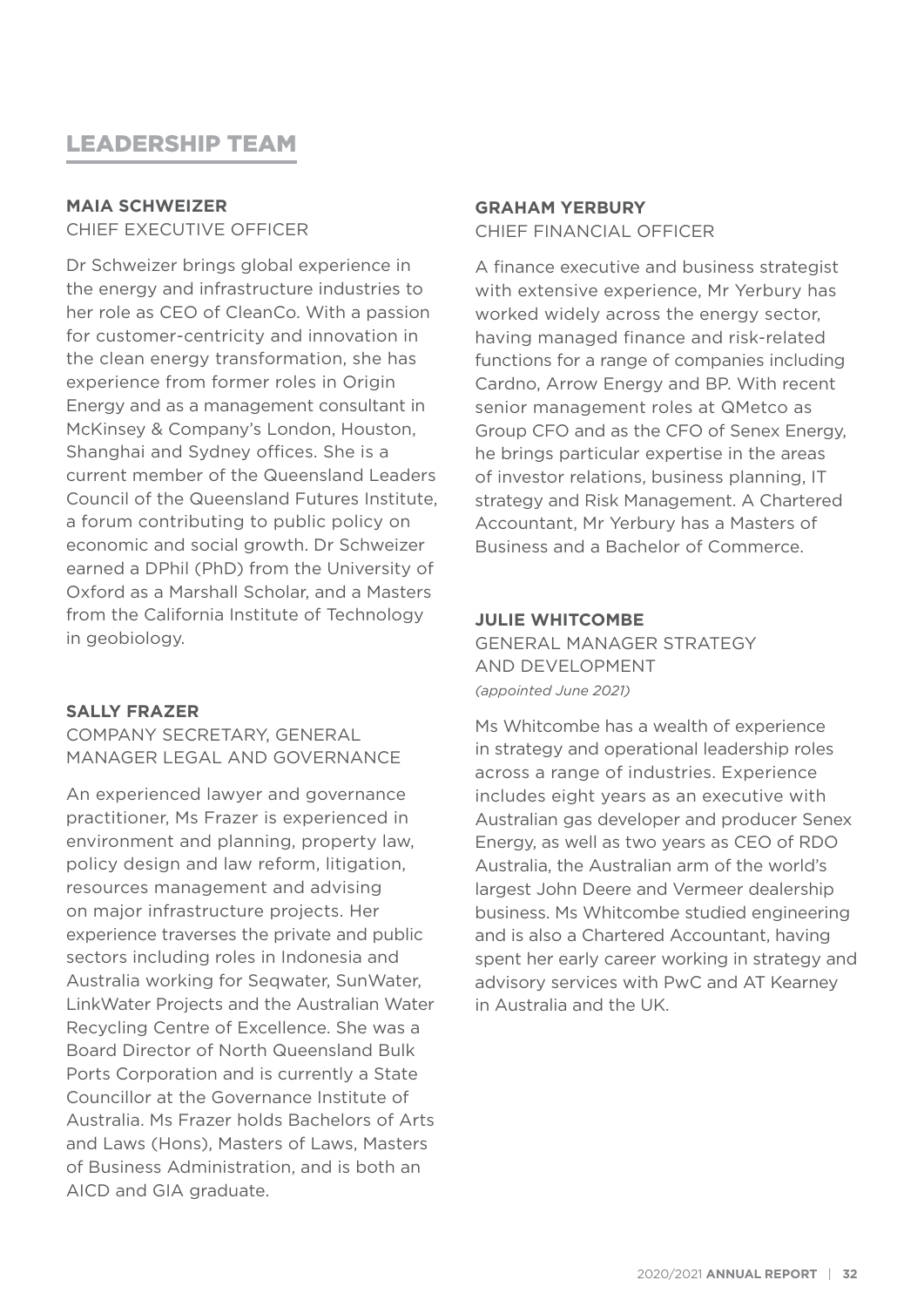#### **TANYA MILLS**

GENERAL MANAGER CUSTOMER AND ENERGY MARKETS

An electricity markets specialist, Ms Mills brings a strong customer focus and wideranging experience in energy trading, energy market restructures, corporate strategy and industry reforms to her role at CleanCo. She held an executive management role in Energy Markets and Commercial Strategy at Stanwell where she led business development, operations and sales functions and was also the General Manager of Portfolio Trading. Ms Mills was a founding member of the CleanCo executive team. She has an Honours Degree in Economics and an Advanced Diploma in Financial Services.

#### **TIM HOGAN**

#### GENERAL MANAGER ASSET OPERATIONS

A senior Electrical Engineer by background, Mr Hogan has wide-ranging experience in both operations and asset management including in the renewable energy sector. He brings more than 20 years of expertise across different types of energy generation assets. Based in Cairns and from North Queensland, Tim previously led Engineering and Operations teams for Stanwell Corporation as their Manager for Hydro's and Renewables. Starting his career as an electrical apprentice Mr Hogan went on to earn a Bachelor of Engineering majoring in Electrical and Electronic Engineering (Hons).

#### **NATASHA PATTERSON**

GENERAL MANAGER REPUTATION *(appointed March 2021)*

With a legal background, Ms Patterson brings more than 20 years' wide-ranging experience across Government in the areas of environment and heritage, and in private sector roles mostly in major project development and upstream oil and gas. With Origin Energy she worked as Head of Legal and General Manager Communities and Access, and more recently she was a Partner with global management consultancy Integrated Global Partners. Her expertise is in stakeholder engagement and she has a particular interest in building strong community partnerships, particularly with First Nations Peoples. She has a Bachelor of Laws and a Graduate Certificate in Public Sector Management.

## PRINCIPAL ACTIVITIES

CleanCo owns and operates five low and no-emission generation assets in Queensland, supporting the development of new renewable energy supply whilst improving competition in the wholesale electricity market. CleanCo optimises the use of its assets and agreements with renewable generators to deliver low-emissions, reliable energy to large scale commercial and industrial customers.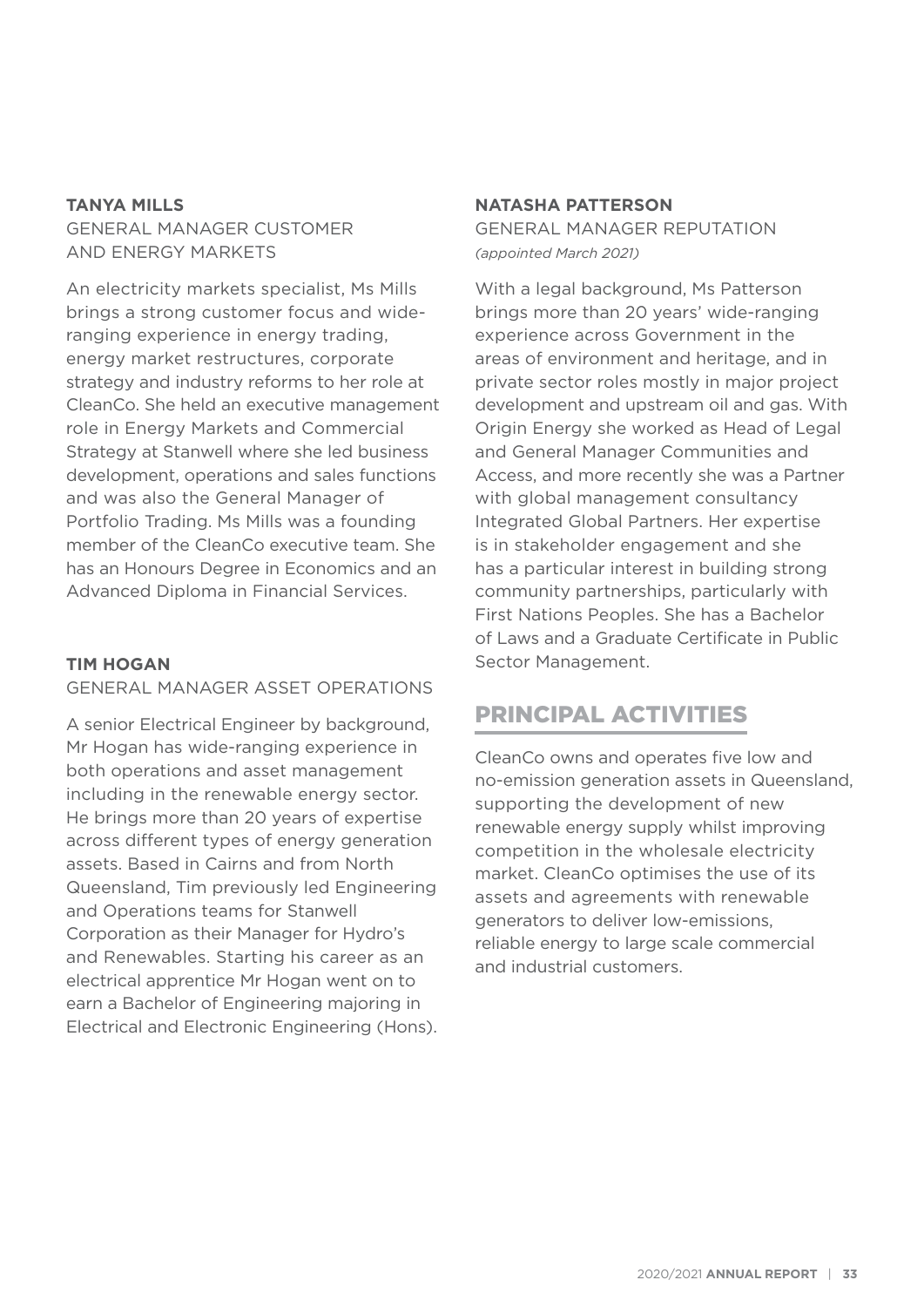### DIVIDENDS

No dividends were paid during the financial period.

### REVIEW OF OPERATIONS

The loss from ordinary activities after income tax amounted to \$15.9 million (2020: \$49.6 million loss). The transition of asset operations was completed in November 2020 and CleanCo continued to build capability within the organisation. As anticipated, subdued electricity prices in the market and lower peak demand continued to impact revenue for most of FY21. In the final six weeks of the year volatility increased due to the combined impact of CS Energy's Callide coal-fired power station, baseload coal outages and transmission constraints. During this period CleanCo worked with AEMO to dispatch its assets to close the supply gap and meet demand on the network. The flexible and responsive nature of its assets meant that AEMO often called on CleanCo to supply energy in high-price intervals.

For most of the year lower gas and energy costs for pumped hydro storage partially offset the lower revenue. In line with CleanCo's energy market trading policy lower realised energy prices were partially offset by an effective hedging strategy providing gross margin and cash flow support. In this challenging environment the loss from ordinary activities after income tax amounted to \$15.9 million (2020: \$49.6 million loss), which includes a pre-tax noncash impairment charge of \$11.8 million for Swanbank E power station and a noncash \$47.7 million fair value downward adjustment on forward energy contracts.

In line with its mandate to support the growth of renewable energy in Queensland CleanCo has continued to explore opportunities to invest in new renewable energy projects, signing a Capacity Purchase Agreement with Neoen for 100 per cent offtake from the 157MW Kaban Green Power Hub which will allow CleanCo to dispatch wind energy as part of its portfolio. CleanCo markets long-term energy products to commercial and industrial customers and entered into agreements with BHP and Coles to supply low-emissions energy to support their sustainability targets.

At 30 June 2021 CleanCo was debt free, had cash and cash equivalents of \$7.7m million and net working capital of \$114.1 million. Capital expenditure for the development of the Karara Wind Farm will be funded by previously sanctioned equity contributions of \$250 million from the shareholders.

## SIGNIFICANT CHANGES IN THE STATE OF AFFAIRS

The Company was incorporated on 11 October 2018 and declared a Government Owned Corporation on 17 December 2018. The Company was formed under the Government Owned Corporations (CleanCo Queensland Limited) Amendment Regulation 2018 on 17 December 2018. Other than already disclosed, there has been no significant changes in the state of affairs of the Company during the period.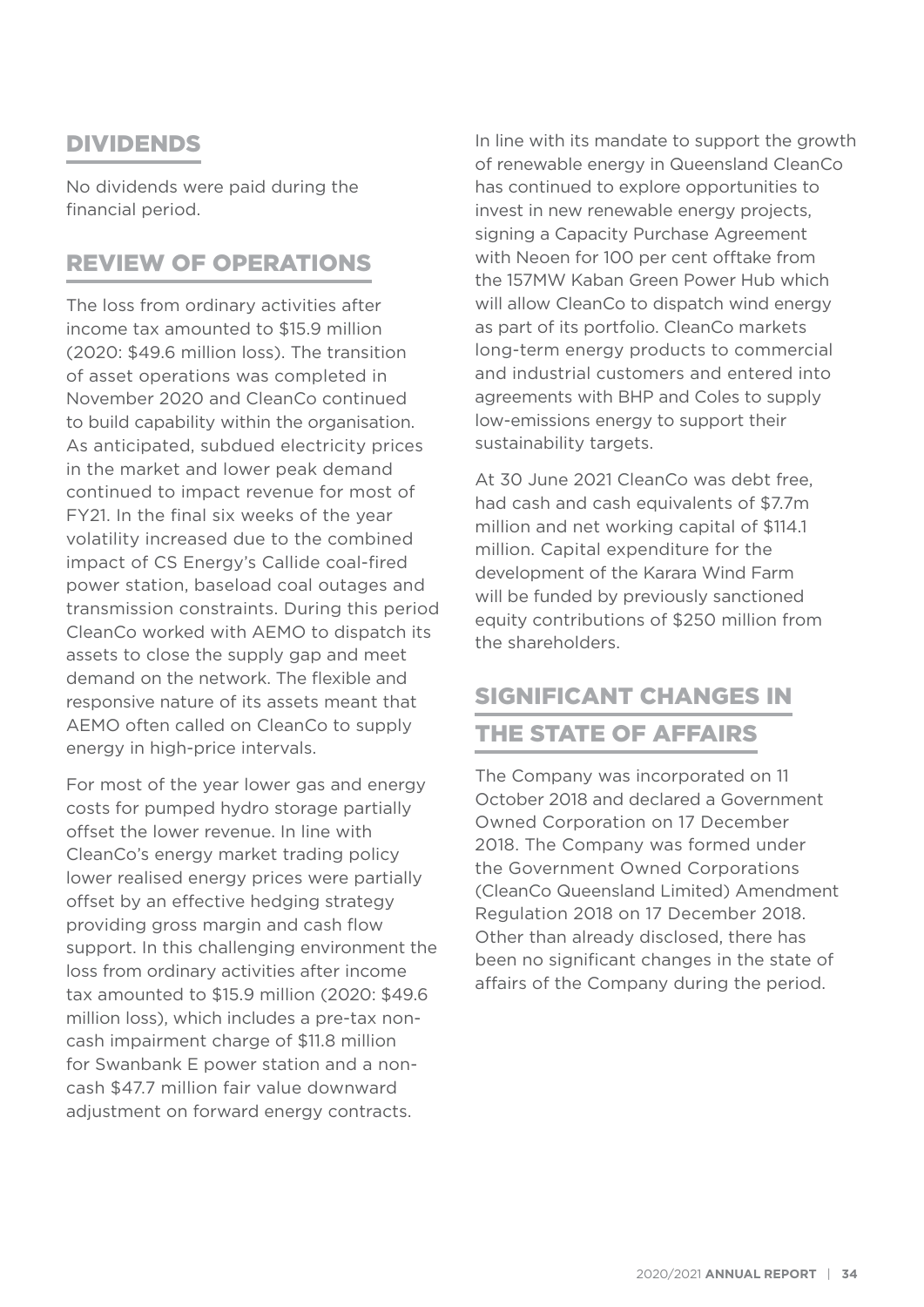## EVENTS SINCE THE END OF

### THE FINANCIAL YEAR

CleanCo Board and management team continue to monitor and adapt to COVID-19 pandemic impacts.

On 12 July 2021 CleanCo commenced a planned major maintenance outage at Wivenhoe Hydroelectric Power Station with one unit offline for a period of approximately 100 days.

In August 2021 CleanCo executed a revised agreement with Neoen for 100 per cent of the energy generated by the Kaban Green Power Hub, instead of the original 110MW Power Purchase Agreement (PPA). Under the new Capacity Purchase Agreement (CPA) Neoen will appoint CleanCo as the market intermediary for the wind farm, meaning CleanCo will control the bidding and dispatch of the wind farm energy into the electricity grid when generation commences.

No other matter or circumstance has arisen since 30 June 2021 that has significantly affected the Company's operations, results or state of affairs, or may do so in future years.

## ENVIRONMENTAL REGULATION

Following the expiration of the Transitional Service Agreements with CS Energy Limited and Stanwell Corporation Limited, the Company became responsible for complying with the *Wet Tropics World Heritage Protection and Management Act 1992 (Qld)* and a range of obligations under the *Environmental Protection Act 1994 (Qld)*. The Company has become the holder of various approvals that authorise the carrying out of the electricity generation activities on conditions that seek to avoid or minimise impacts on the environment. CleanCo has identified "failure to respond to changing climate" as a strategic risk and will continue to evaluate the vulnerability of its assets and operating model to climate effects.

## MEETINGS OF DIRECTORS

The Audit and Risk Committee and the People, Health, Safety and Environment Committee were formed in February 2020. The numbers of meetings of the Company's Board of Directors held during FY21, and the numbers of meetings attended by each Director were:

|                                     | <b>CLEANCO BOARD</b> |                 | <b>AUDIT AND RISK</b><br><b>COMMITTEE</b> # |                 | PEOPLE, HEALTH, SAFETY<br><b>AND ENVIRONMENT</b><br><b>COMMITTEE#</b> |                 |
|-------------------------------------|----------------------|-----------------|---------------------------------------------|-----------------|-----------------------------------------------------------------------|-----------------|
| <b>Directors</b>                    | <b>Member</b>        | <b>Attended</b> | <b>Member</b>                               | <b>Attended</b> | <b>Member</b>                                                         | <b>Attended</b> |
| <b>Jacqueline</b><br><b>Walters</b> | 11                   | 11              | 6                                           | 6               | 6                                                                     | 5               |
| <b>Tracy Dare</b>                   | 11                   | 11              | 6                                           | 6               | $\overline{\phantom{a}}$                                              |                 |
| <b>Ivor Frischknecht</b>            | 11                   | 11              | $\qquad \qquad -$                           | $\overline{4}$  | 6                                                                     | 6               |
| <b>Paul Venus</b>                   | 11                   | 10 <sup>°</sup> | 6                                           | 6               | $\overline{\phantom{a}}$                                              | $\overline{1}$  |
| <b>Laurene Hull</b>                 | 11                   | 11              |                                             | 3               | 6                                                                     | 6               |

# Each committee has three appointed members only but all Directors are entitled to attend.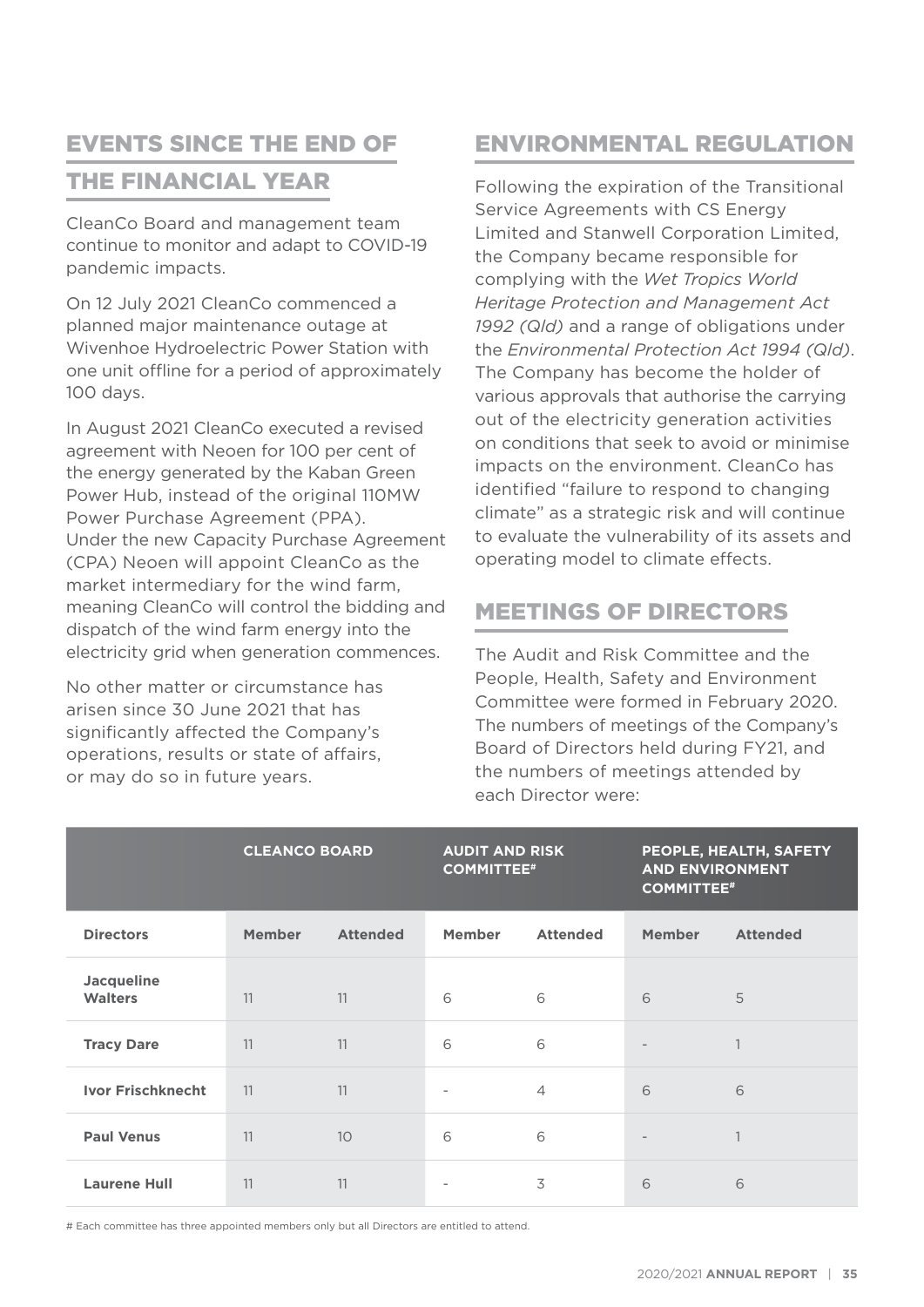## DIRECTOR SHAREHOLDING

No Directors held any beneficial interest in the shares of the Company. All issued shares are held by the Shareholding Ministers on behalf of the State of Queensland. CleanCo's Shareholding Ministers are The Honourable Cameron Dick MP, Treasurer and Minister for Investment, and The Honourable Mick de Brenni MP, Minister for Energy, Renewables and Hydrogen and Minister for Public Works and Procurement.

## INSURANCE OF OFFICERS

### AND INDEMNITIES

For the 2021 financial year, CleanCo paid a premium of \$108,750 (2020: \$73,186) to insure the Directors and officers of the Company. The liabilities insured are legal costs that may be incurred in defending civil or criminal proceedings that may be brought against the officers in their capacity as officers of entities in the Company and any other payments arising from liabilities incurred by the officers in connection with such proceedings. This does not include such liabilities that arise from conduct involving a wilful breach of duty by the officers or the improper use by the officers of their position or of information to gain advantage for themselves or someone else or to cause detriment to the Company. It is not possible to apportion the premium between amounts relating to the insurance against legal costs and those relating to other liabilities.

## PROCEEDINGS ON BEHALF OF THE COMPANY

No person has applied to the Court under section 237 of the *Corporations Act 2001*  for leave to bring proceedings on behalf of the Company, or to intervene in any proceedings to which the Company is a

party, for the purpose of taking responsibility on behalf of the Company for all or part of those proceedings.

No proceedings have been brought or intervened in on behalf of the Company with leave of the Court under section 237 of the *Corporations Act 2001*.

## AUDITOR'S INDEPENDENCE DECLARATION

A copy of the auditor's independence declaration as required under section 307C of the *Corporations Act 2001* is set out on page 97.

## ROUNDING OF AMOUNTS

The Company is of a kind referred to in ASIC Corporations (Rounding in Financial/ Directors' Reports) Instrument 2016/191, relating to the 'rounding off' of amounts in the Directors' Report.

Amounts in the Directors' Report have been rounded off in accordance with the instrument to the nearest thousand dollars, or in certain cases, to the nearest dollar. This report is made in accordance with a resolution of Directors.

facqui Wattery

**Jacqueline Walters CHAIR** 

> *Brisbane 27 August 2021*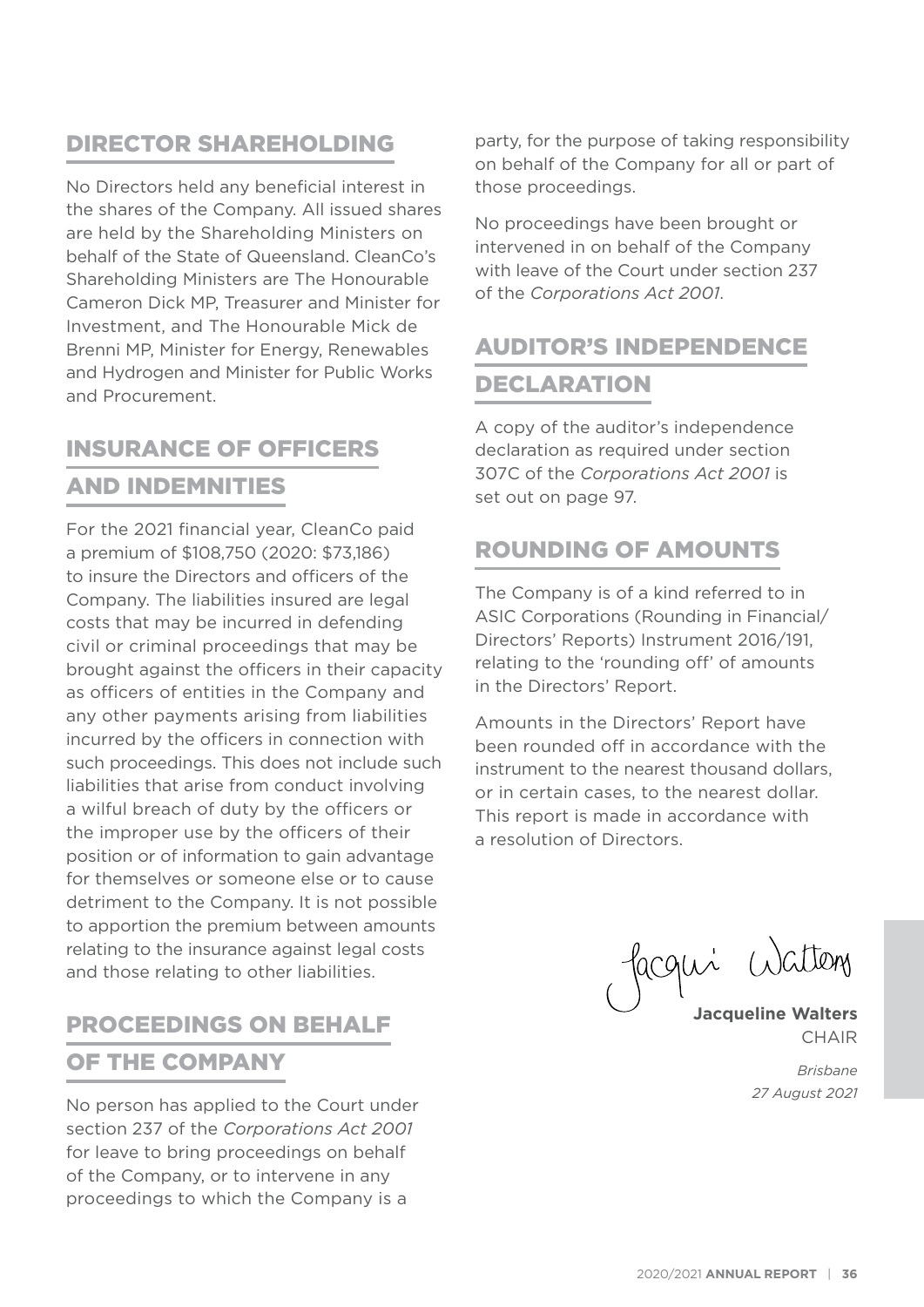#### **STATEMENT OF COMPREHENSIVE INCOME FOR THE YEAR ENDED 30 JUNE 2021**

|                                                                                                   |              | 2021      | 2020      |
|---------------------------------------------------------------------------------------------------|--------------|-----------|-----------|
|                                                                                                   | <b>Notes</b> | \$'000    | \$'000    |
| <b>REVENUE</b>                                                                                    |              |           |           |
| Revenue from contracts with customers                                                             | 2.1          | 249,271   | 102,243   |
| Finance income / other income                                                                     | 2.2          | 4,344     | 4,532     |
|                                                                                                   |              |           |           |
| <b>EXPENSES</b>                                                                                   |              |           |           |
| Electricity and energy services expense                                                           | 3.1          | (84,969)  | (41,774)  |
| Fuel                                                                                              |              | (51, 777) | (44,304)  |
| Raw materials and consumables                                                                     |              | (3,980)   | 181       |
| Establishment costs                                                                               | 3.2          |           | (5,802)   |
| Contractor expenses                                                                               |              | (9,632)   | (3,300)   |
| Employee benefits expense                                                                         | 3.5          | (27, 679) | (11, 879) |
| Lease expenses                                                                                    |              | (2,112)   | (1,090)   |
| Finance costs                                                                                     | 3.3          | (1, 976)  | (4,531)   |
| Other expenses                                                                                    | 3.4          | (18, 914) | (11, 347) |
| Fair value gain/(loss) through profit/(loss)                                                      | 5.1          | 1,172     | (2,968)   |
|                                                                                                   |              |           |           |
| Depreciation and amortisation<br>5.2, 5.3                                                         |              | (19, 402) | (19, 671) |
| Asset impairment (expense)/reversal<br>5.2, 5.3                                                   |              | (11,800)  | (35, 450) |
| Non hedge accounted change in fair value of<br>derivative financial instruments                   |              | (47,740)  | 7,971     |
| Loss before income tax equivalent                                                                 |              | (25, 194) | (67,189)  |
| Income tax benefit equivalent                                                                     | 12.1         | 9,277     | 17,592    |
| Loss after income tax equivalent for the period                                                   |              | (15, 917) | (49, 597) |
| OTHER COMPREHENSIVE INCOME FOR THE PERIOD                                                         |              |           |           |
|                                                                                                   |              |           |           |
| ITEMS THAT MAY BE RECLASSIFIED TO PROFIT OR LOSS:                                                 |              |           |           |
| Changes in fair value of cash flow hedges                                                         | 6.6          | (25, 862) | 10,923    |
| Actuarial gain / (loss) from defined benefit plan, net of tax                                     |              | 1,069     | (25)      |
| Other comprehensive loss for the year, net of tax                                                 |              | (24, 793) | 10,898    |
|                                                                                                   |              |           |           |
| Total comprehensive loss for the year attributable<br>to the owners of CleanCo Queensland Limited |              | (40, 710) | (38, 699) |

The above statement of comprehensive income should be read in conjunction with the accompanying notes.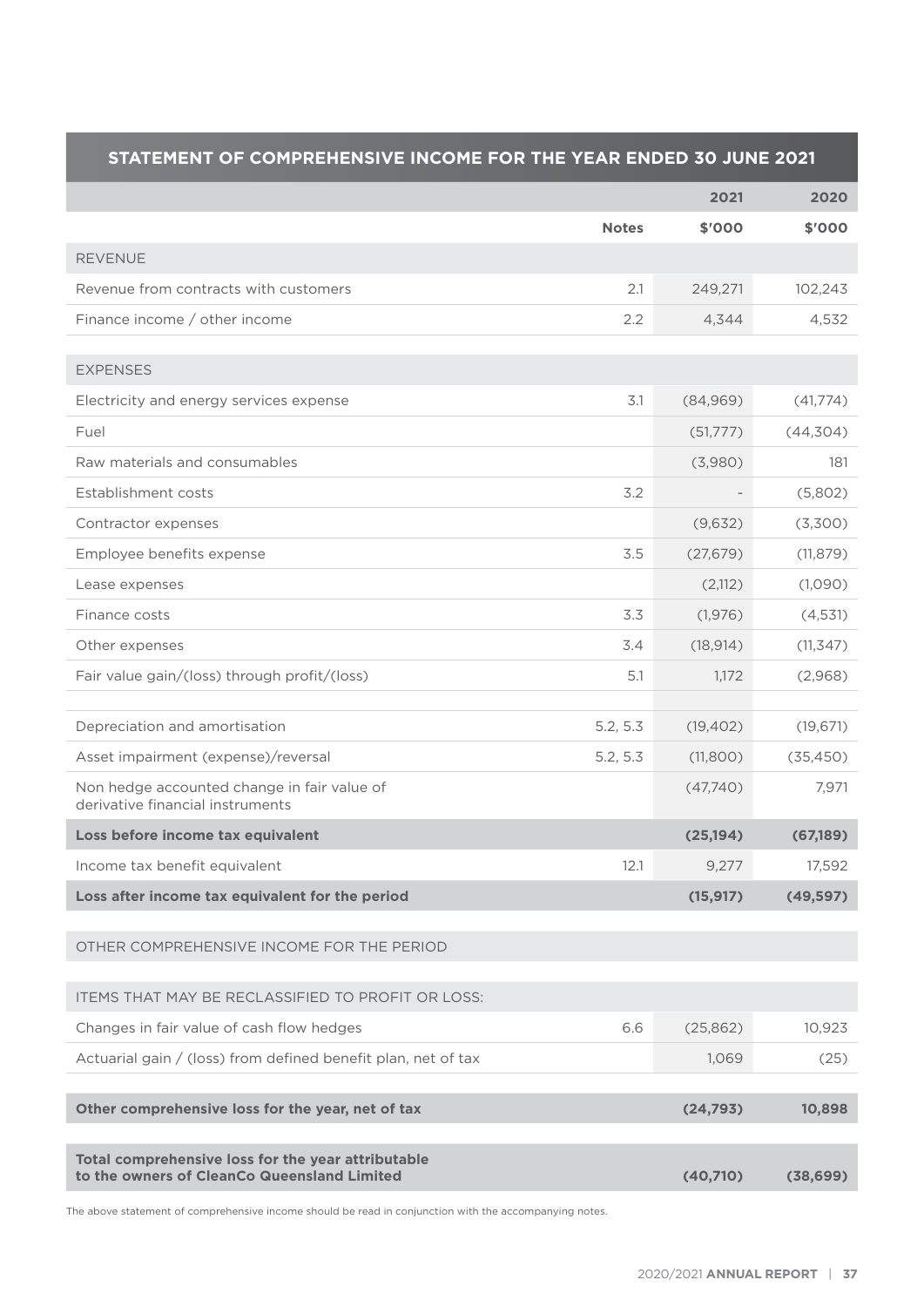# **STATEMENT OF FINANCIAL POSITION AS AT 30 JUNE 2021 (1/2)**

|                                 |              | 2021           | 2020    |
|---------------------------------|--------------|----------------|---------|
|                                 | <b>Notes</b> | \$'000         | \$'000  |
| <b>ASSETS</b>                   |              |                |         |
| <b>CURRENT ASSETS</b>           |              |                |         |
| Cash and cash equivalents       | 4.1          | 7,712          | 923     |
| Receivables                     | 4.3          | 184,468        | 163,840 |
| Inventory                       | 4.4          | 13,275         | 7,882   |
| Other current assets            |              | 26             | 21      |
| Derivative financial assets     | 6.1          | 1,020          | 25,899  |
| Income tax refund due           | 12.2         | $\overline{a}$ | 2,237   |
| <b>Total current assets</b>     |              | 206,501        | 200,802 |
|                                 |              |                |         |
| NON-CURRENT ASSETS              |              |                |         |
| Property, plant and equipment   | 5.2          | 136,449        | 140,405 |
| Right-of-use assets             | 5.3          | 3,498          | 236     |
| Intangible assets               | 5.4          | 19,515         | 7,808   |
| Deferred tax assets             | 12.3         | 79,112         | 47,763  |
| Derivative financial assets     | 6.1          | 315            | 4,250   |
| Employee benefit asset          | 14.1         | 1,080          |         |
| Other non-current assets        | 5.1          | 18,204         | 17,032  |
| <b>Total non-current assets</b> |              | 258,173        | 217,494 |
| <b>Total assets</b>             |              | 464,674        | 418,296 |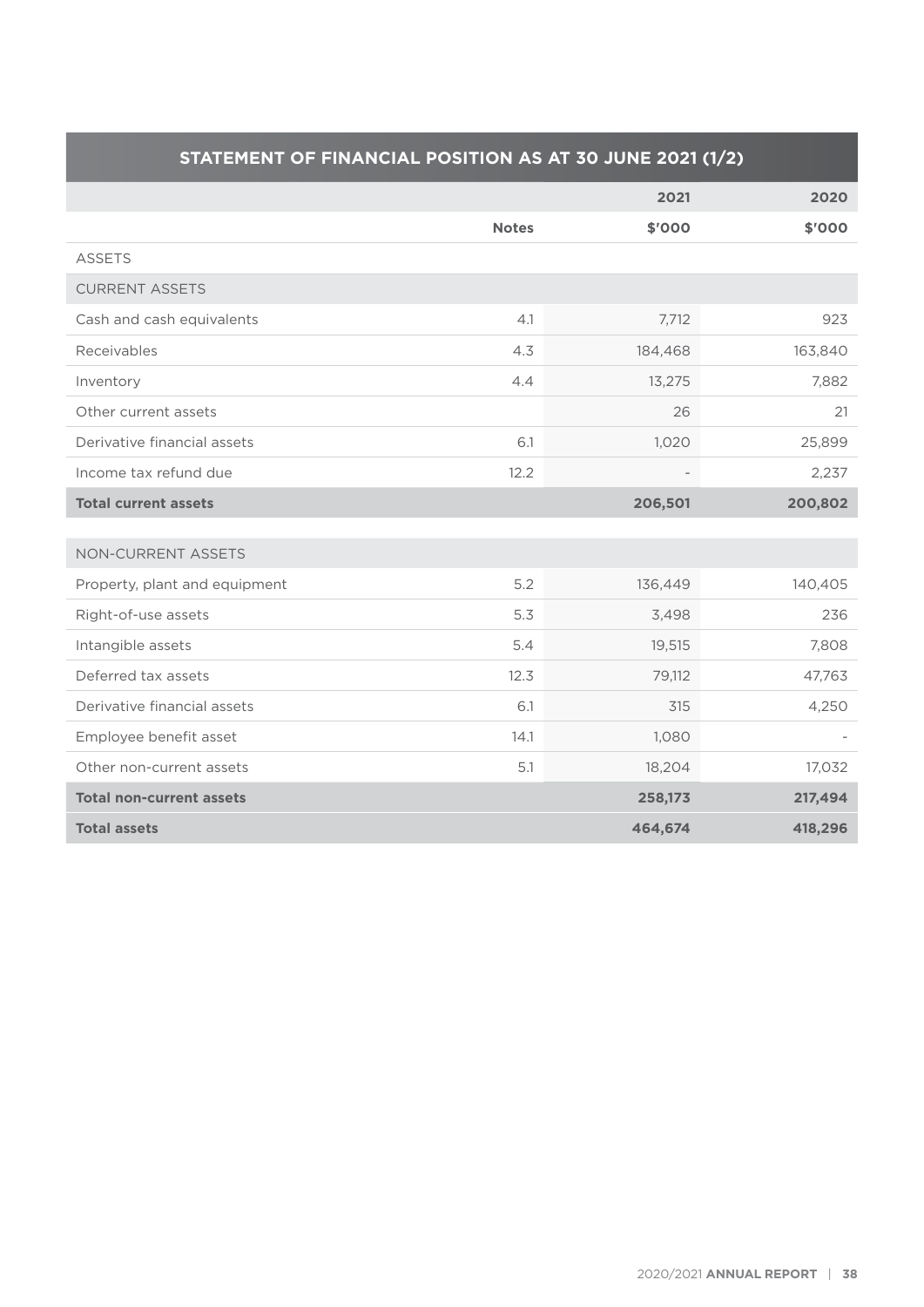# **STATEMENT OF FINANCIAL POSITION AS AT 30 JUNE 2021 (2/2)**

|                                      |              | 2021                     | 2020      |
|--------------------------------------|--------------|--------------------------|-----------|
|                                      | <b>Notes</b> | \$'000                   | \$'000    |
| <b>LIABILITIES</b>                   |              |                          |           |
| <b>CURRENT LIABILITIES</b>           |              |                          |           |
| Trade and other payables             | 9.1          | 44,155                   | 43,950    |
| Lease liabilities                    | 11.1         | 21                       | 54        |
| Current tax liabilities              | 12.2         | 12,624                   |           |
| Provisions                           | 10.1         | 8,019                    | 27,318    |
| Other current liabilities            |              | 4,082                    | 9,249     |
| Derivative financial liabilities     | 6.1          | 23,505                   | 7,293     |
| <b>Total current liabilities</b>     |              | 92,406                   | 87,864    |
|                                      |              |                          |           |
| NON-CURRENT LIABILITIES              |              |                          |           |
| Lease liabilities                    | 11.1         | 4,821                    | 202       |
| Deferred tax liabilities             | 12.3         | 2,497                    | 3,096     |
| Employee benefit obligation          | 14.1         | $\overline{\phantom{a}}$ | 442       |
| Provisions                           | 10.2         | 82,813                   | 51,848    |
| Other non-current liabilities        |              | 183                      |           |
| Derivative financial liabilities     | 6.1          | 55,019                   | 6,262     |
| <b>Total non-current liabilities</b> |              | 145,333                  | 61,850    |
| <b>Total liabilities</b>             |              | 237,739                  | 149,714   |
| <b>Net assets</b>                    |              | 226,935                  | 268,582   |
|                                      |              |                          |           |
| <b>EQUITY</b>                        |              |                          |           |
| Contributed equity                   | 13.1         | 307,412                  | 308,349   |
| <b>Accumulated losses</b>            |              | (65, 538)                | (50, 690) |
| Reserves                             | 6.6          | (14, 939)                | 10,923    |
| <b>Total equity</b>                  |              | 226,935                  | 268,582   |

The above statement of financial position should be read in conjunction with the accompanying notes.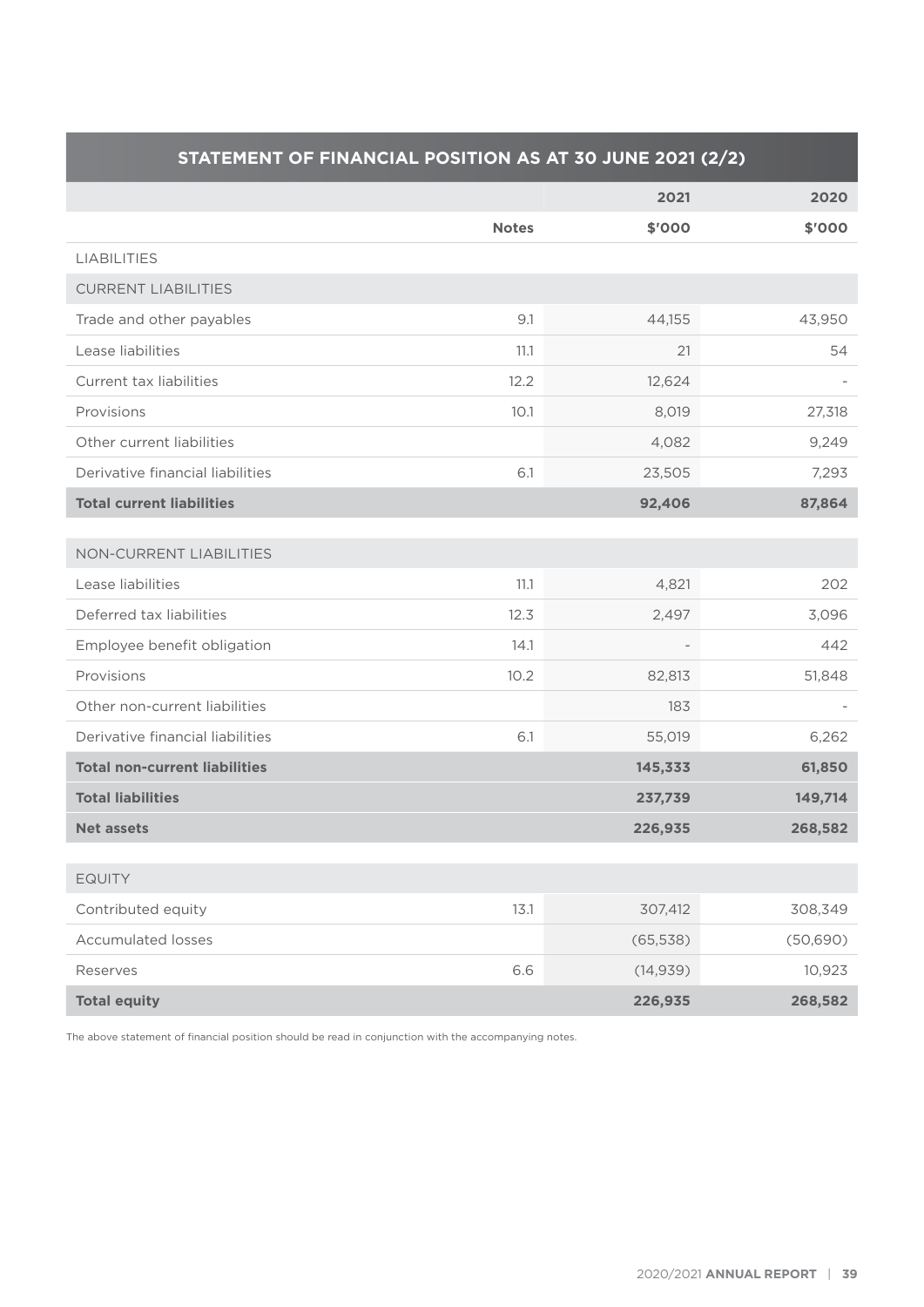#### **STATEMENT OF CHANGES IN EQUITY FOR THE YEAR ENDED 30 JUNE 2021**

|                                                              |              | <b>Contributed</b><br>equity | <b>Accumulated</b><br><b>losses</b> | <b>Reserves</b>          | <b>Total</b><br>equity |
|--------------------------------------------------------------|--------------|------------------------------|-------------------------------------|--------------------------|------------------------|
|                                                              | <b>Notes</b> | \$'000                       | \$'000                              | \$'000                   | \$'000                 |
| <b>Balance at 1 July 2019</b>                                |              | 180,000                      | (1,068)                             | $\qquad \qquad =$        | 178,932                |
| Losses after income tax<br>equivalent expense for the period |              | $\overline{\phantom{a}}$     | (49, 597)                           | $\overline{\phantom{0}}$ | (49, 597)              |
| Actuarial (loss)/gain on defined<br>benefit plan             |              | ÷,                           | (25)                                | $\overline{\phantom{0}}$ | (25)                   |
| Other comprehensive income<br>for the period, net of tax     | 6.6          |                              |                                     | 10,923                   | 10,923                 |
| <b>Total comprehensive loss</b><br>for the period            |              |                              | (49, 622)                           | 10,923                   | (38, 699)              |
|                                                              |              |                              |                                     |                          |                        |
| TRANSACTIONS WITH OWNERS IN THEIR CAPACITY AS OWNERS:        |              |                              |                                     |                          |                        |
| Contributions of equity                                      | 1(c)<br>13.1 | 128,349                      | $\overline{\phantom{0}}$            |                          | 128,349                |
| <b>Balance at 30 June 2020</b>                               |              |                              |                                     |                          |                        |
|                                                              |              | 308,349                      | (50, 690)                           | 10,923                   | 268,582                |
| <b>Balance at 1 July 2020</b>                                |              | 308,349                      | (50, 690)                           | 10,923                   | 268,582                |
|                                                              |              |                              |                                     |                          |                        |
| Losses after income tax equivalent<br>expense for the period |              |                              | (15, 917)                           |                          | (15, 917)              |
| Actuarial (loss)/gain on defined<br>benefit plan             |              |                              | 1,069                               |                          | 1,069                  |
| Other comprehensive income<br>for the period, net of tax     | 6.6          |                              |                                     | (25, 862)                | (25, 862)              |
| <b>Total comprehensive loss</b><br>for the period            |              |                              | (14, 848)                           | (25, 862)                | (40, 710)              |
|                                                              |              |                              |                                     |                          |                        |
| TRANSACTIONS WITH OWNERS IN THEIR CAPACITY AS OWNERS:        |              |                              |                                     |                          |                        |
| Contributions of equity                                      | 1(c)<br>13.1 | (937)                        | $\overline{\phantom{0}}$            | $\qquad \qquad -$        | (937)                  |
| <b>Balance at 30 June 2021</b>                               |              | 307,412                      | (65, 538)                           | (14, 939)                | 226,935                |

The above statement of changes in equity should be read in conjunction with the accompanying notes.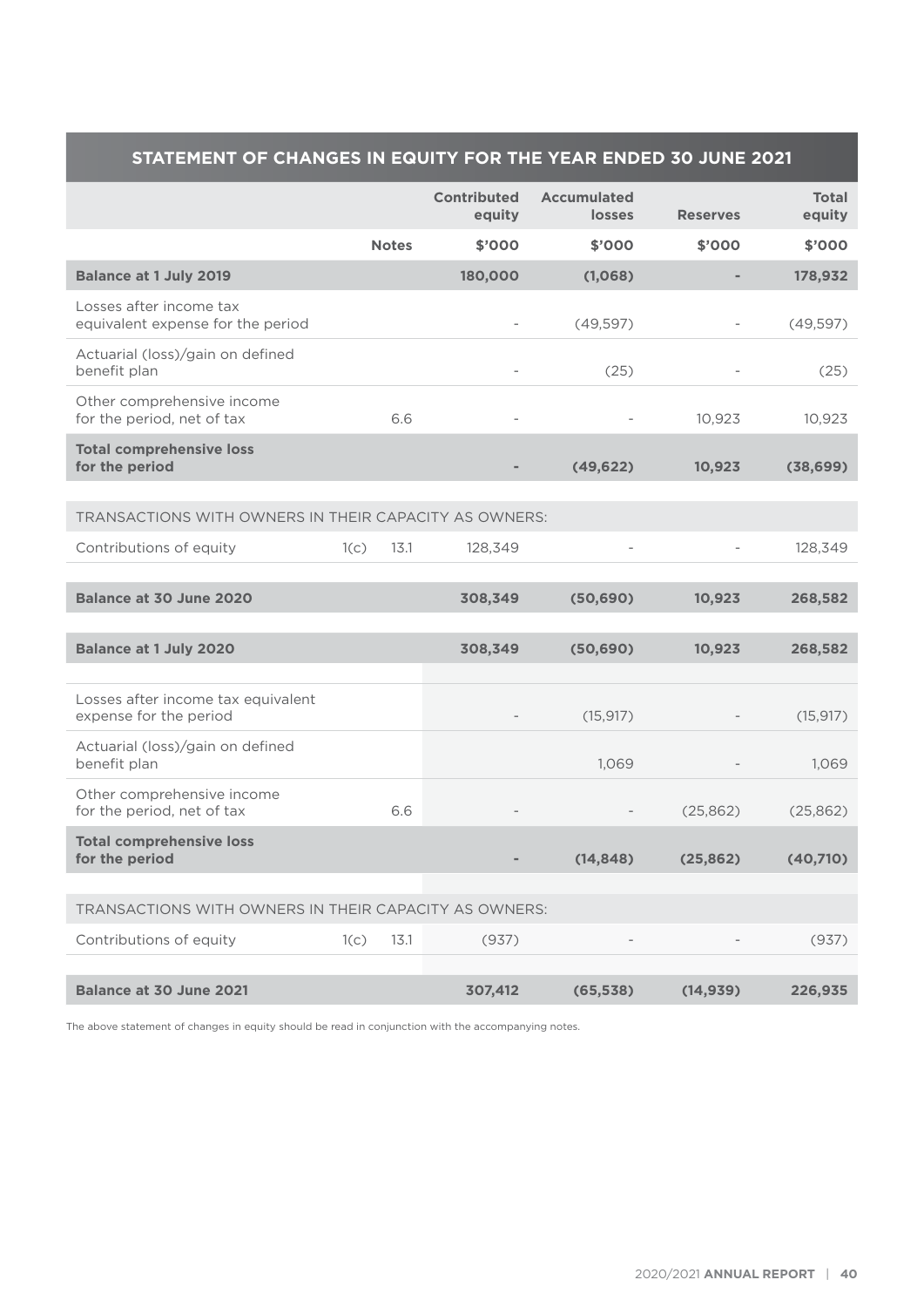### **STATEMENT OF CASH FLOWS FOR THE PERIOD ENDED 30 JUNE 2021**

|                                                                     |              | 2021           | 2020       |
|---------------------------------------------------------------------|--------------|----------------|------------|
|                                                                     | <b>Notes</b> | \$'000         | \$'000     |
| CASH FLOWS FROM OPERATING ACTIVITIES                                |              |                |            |
| Receipt of government grant                                         |              | $\overline{a}$ | 248        |
| Receipts from customers                                             |              | 183,063        | 114,740    |
| Payments to suppliers and employees                                 |              | (202, 899)     | (108, 327) |
| Receipts from other revenues                                        |              | 4,624          | 736        |
| Interest received                                                   |              | 730            | 2,681      |
| Income tax equivalent received/(paid)                               |              | 2,237          | (195)      |
| Net cash (outflow)/ inflow from operating activities                | 4.2          | (12, 245)      | 9,883      |
|                                                                     |              |                |            |
| CASH FLOWS FROM INVESTING ACTIVITIES                                |              |                |            |
| Payments for property, plant and equipment                          |              | (23, 440)      | (46,101)   |
| Payments for intangible assets                                      |              | (14, 435)      | (1)        |
| Cash advances                                                       |              | 56,967         | 16,400     |
| Net cash inflow from/(used in) investing activities                 |              | 19,092         | (29,702)   |
|                                                                     |              |                |            |
| CASH FLOWS FROM FINANCING ACTIVITIES                                |              |                |            |
| Lease payments                                                      | 11.1         | (58)           | (35)       |
| Net cash outflow from financing activities                          |              | (58)           | (35)       |
|                                                                     |              |                |            |
| NET INCREASE/(DECREASE) IN CASH AND CASH EQUIVALENTS                |              | 6,789          | (19, 854)  |
| Cash and cash equivalents at the beginning<br>of the financial year | 4.1          | 923            | 20,777     |
| Cash and cash equivalents at the end<br>of the financial year       | 4.1          | 7,712          | 923        |

The above statement of cashflows should be read in conjunction with the accompanying notes.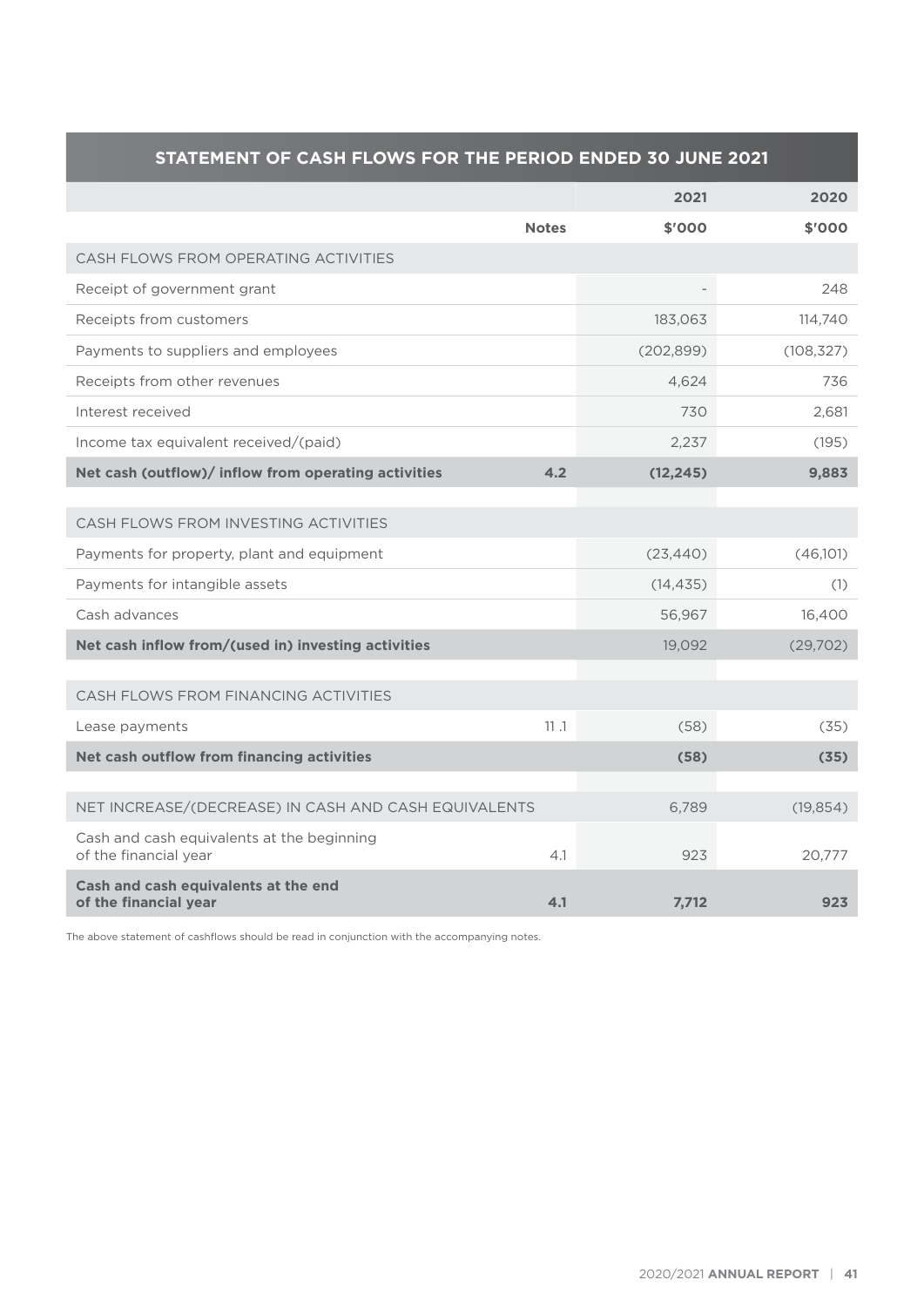# 1. SUMMARY OF SIGNIFICANT ACCOUNTING POLICIES

# (a) Basis of preparation

CleanCo Queensland Limited is a company domiciled in Australia. Its registered office and principal place of business is level 18, 140 Creek Street, Brisbane, Queensland 4000. The Company is primarily involved in the generation of electricity from pumped storage hydro power stations, run of river hydro power stations and a combined-cycle gas fired generator.

These general-purpose financial statements have been prepared in accordance with Australian Accounting Standards and Interpretations issued by the Australian Accounting Standards Board ('AASB'), the *Corporations Act 2001* and the *Government Owned Corporations Act 1993* (GOC Act). CleanCo is a for-profit entity for the purpose of preparing the financial statements.

The financial statements are presented in Australian dollars (\$), which is the Company's functional and presentation currency. Amounts in the financial statements have been rounded off in accordance with ASIC Corporations (Rounding in Financial/ Directors' Reports) Instrument 2016/191 to the nearest thousand dollars, except as otherwise stated.

The principal accounting policies adopted in the preparation of the financial report are set out below. These policies have been consistently applied to all the years presented, unless otherwise stated.

### *i) Historical cost convention*

The financial statements have been prepared on a historical cost basis except for, where applicable, financial assets and liabilities at fair value through profit and loss.

 *ii) New and amended standards adopted by the Company*

### *Configuration or Customisation Costs in a Cloud Computing Arrangement*

In April 2021, the International Financial Reporting Standards Interpretations Committee (IFRIC) issued a final agenda decision, *Configuration or Customisation Costs in a Cloud Computing Arrangement*. The decision discusses whether configuration or customisation expenditure relating to cloud computing arrangements is able to be recognised as an intangible asset and if not, over what time period the expenditure is expensed.

The Company's accounting policy has historically been to capitalise all costs related to cloud computing arrangements as intangible assets in the Statement of Financial Position. The adoption of this agenda decision could result in a reclassification of these intangible assets to either a prepaid asset in the Statement of Financial Position and/or recognition as an expense in the Statement of Comprehensive Income, impacting both the current and/or prior periods presented.

As at 30 June 2021, the Company has not adopted this IFRIC agenda decision. The impact of the change could not be reasonably estimated as the Company is still currently assessing of the impact of the IFRIC agenda decision. The Company expects to adopt this IFRIC agenda decision in its annual financial statements ending on 30 June 2022.

There are no other new standards that are not yet effective and that are expected to have a material impact on the Company in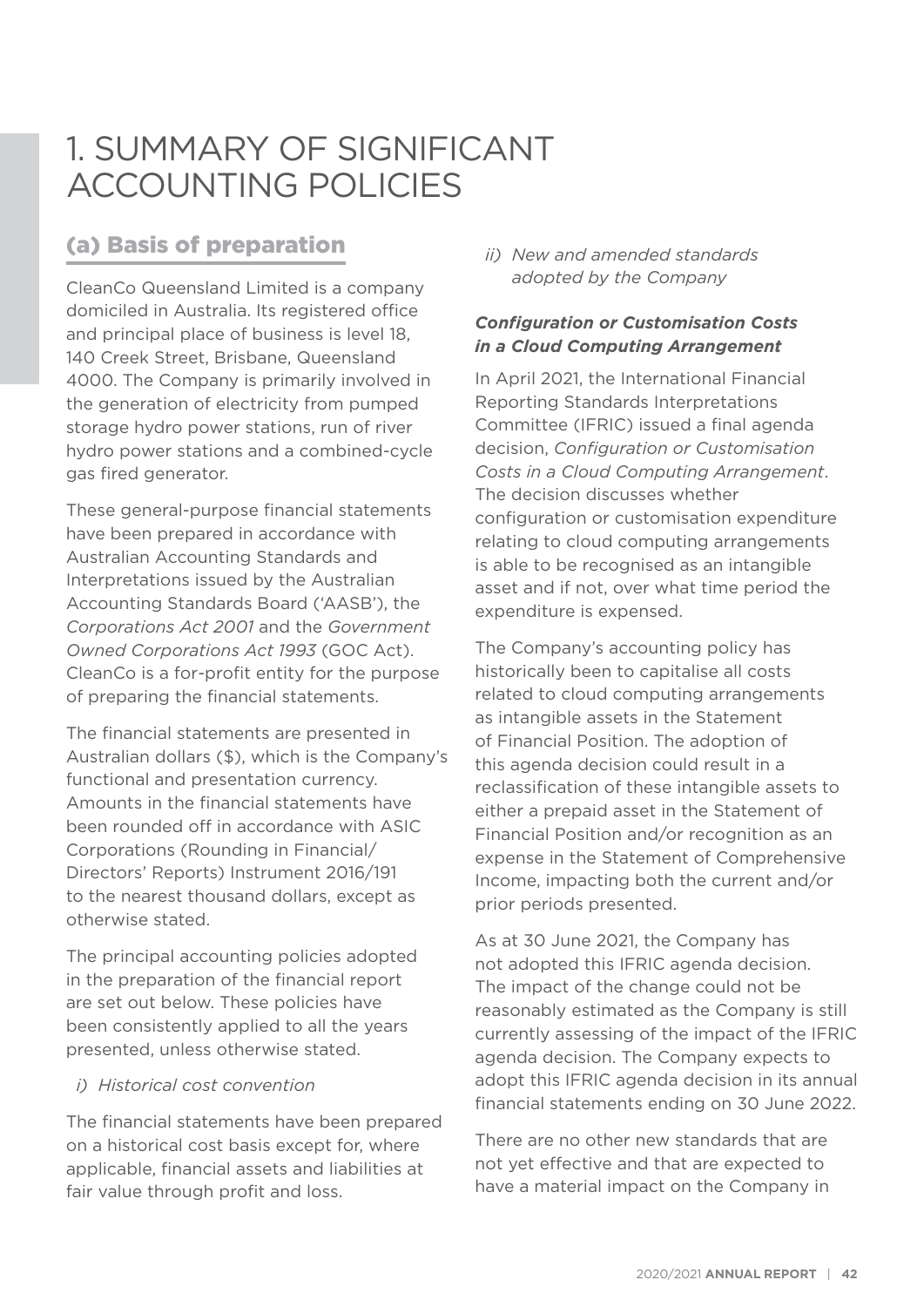the current or future reporting periods and on foreseeable future transactions.

### *iii) Comparative figures*

Where required by accounting standards, comparative figures have been adjusted to conform to changes in presentation for the current financial period.

# (b) Going concern

The financial report has been prepared on a going concern basis which assumes continuity of normal business activities and the realisation of assets and settlement of liabilities in the ordinary course of business. The Company's net asset position as at 30 June 2021 is \$226.9 million (2020: \$268.6 million).

The Directors in their consideration of the appropriateness of the preparation of the financial statements on a going concern basis have prepared cash flow forecasts and revenue projections for a period of not less than 13 months from the date of this report. These cash flow projections show that CleanCo Queensland Limited can pay its debts as and when they fall due. The ability of CleanCo Queensland to continue as a going concern is dependent upon:

- continued access to debt facilities with QTC; and
- the continued support of the Queensland Government.

# (c) Formation of the Company

*The Government Owned Corporations (Generator Restructure – CleanCo) Regulation 2019* (the Regulation) became effective on 26 April 2019 and facilitated the transfer of the foundation assets from CS Energy Limited and Stanwell Corporation Limited (collectively "the Transferors") to

the Company. The legal title and ownership of the foundation assets and related liabilities were transferred to the Company on 31 October 2019. In accordance with the Regulation, all transfers of assets and liabilities to facilitate the transaction are undertaken at the carrying amounts recorded in the Transferors' accounts immediately prior to the transfer and recorded as transactions with owners (in equity) in accordance with Interpretation 1038 Contributions by Owners made to Wholly-Owned Public Sector Entities (AASB 1038).

On 20th August 2019, the Honourable Jackie Trad MP, then Deputy Premier, Treasurer and Minister for Aboriginal and Torres Strait Islander Partnerships and the Honourable Dr Anthony Lynham, Minister for Natural Resources, Mines and Energy issued a direction pursuant to section 257 of the *Electricity Act 1994* requiring CleanCo to enter into Transitional Services Agreements (TSAs) with CS Energy Limited and Stanwell Corporation Limited for the provision of the operations, maintenance and corporate support services for the Swanbank E, Barron Gorge, Kareeya, Koombooloomba and Wivenhoe Power Station generation assets.

The TSAs enabled CleanCo to take ownership and dispatch rights of these generation assets while facilitating the continued safe and reliable operation and maintenance of the assets until such time as CleanCo was equipped to fulfil those responsibilities. The TSAs expired on 29 August 2020 (Barron Gorge, Kareeya, Koombooloomba and Swanbank power stations) and 31 October 2020 (Wivenhoe Power Station). The employees and associated benefits transferred on 30 August 2020 and 1 November 2020 respectively.

The following table sets out the assets and liabilities transferred as part of the restructure and the associated impacts recorded in equity: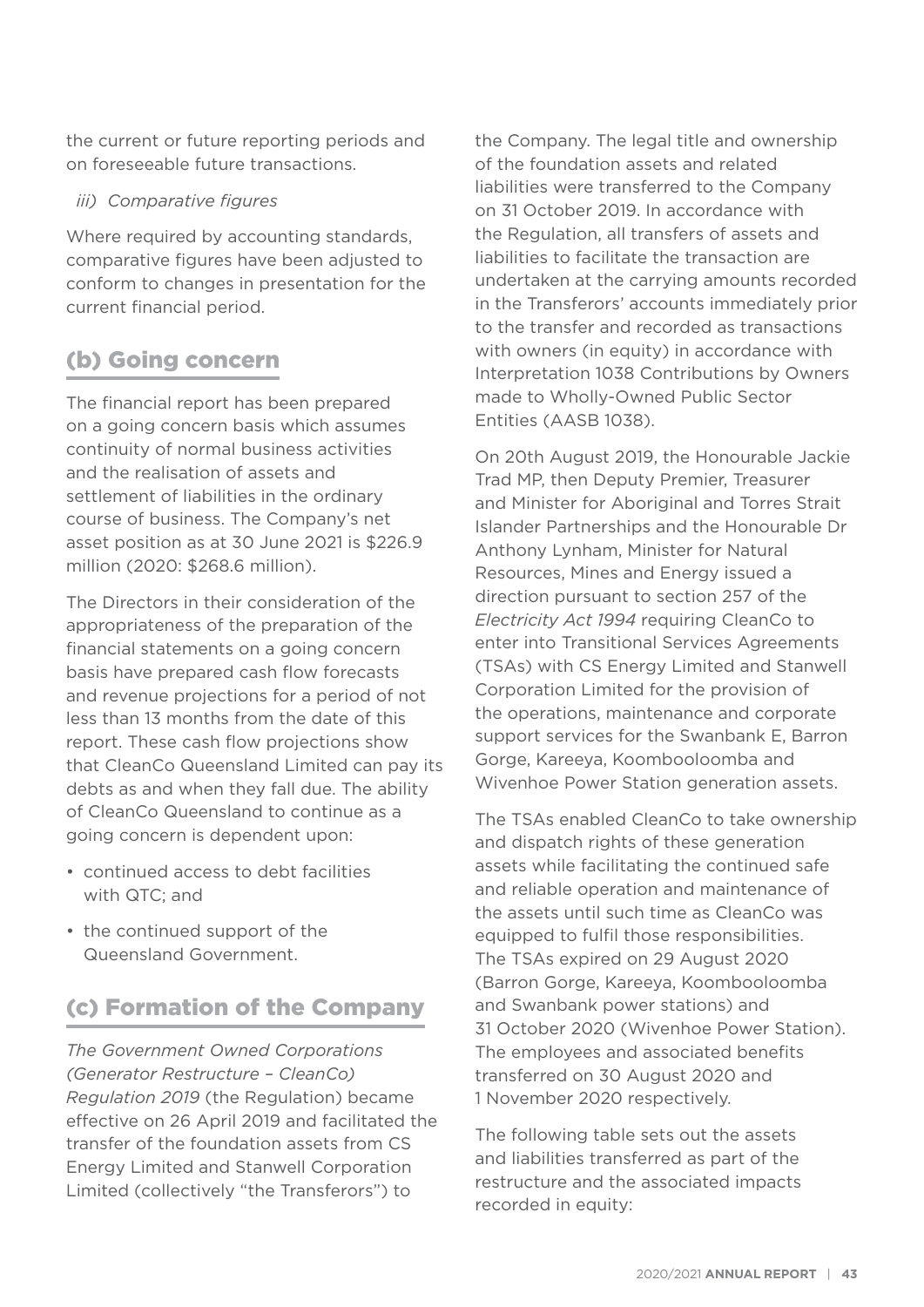|                                          | 30 Aug 2020<br>and 1 Nov 2020 | 31 Oct 2019    |
|------------------------------------------|-------------------------------|----------------|
|                                          | \$'000                        | \$'000         |
| <b>Transfers in</b>                      |                               |                |
| ASSETS:                                  |                               |                |
| Cash and cash equivalents                | $\bar{\phantom{a}}$           | 106,814        |
| Inventory                                | 2,429,944                     | 2,109,762      |
| Other current assets                     |                               | 69,213         |
| Property, plant & equipment              |                               | 149,397,602    |
| Intangible assets                        | $\overline{\phantom{a}}$      | 585,866        |
| Deferred tax assets                      | 2,208,259                     | 37,538,151     |
| Other non-current assets                 |                               | 20,000,000     |
| LIABILITIES:                             |                               |                |
| Lease liabilities                        |                               | (144, 176)     |
| Other current liabilities                |                               | (351, 899)     |
| Deferred tax liabilities                 | (1,814,165)                   | (8,251,853)    |
| Provisions                               | (3,760,569)                   | (72, 710, 518) |
| Net increase in transactions with owners | (936, 531)                    | 128,348,962    |
|                                          |                               |                |
| <b>TRANSFERS IN FROM:</b>                |                               |                |
| <b>Stanwell Corporation Limited</b>      | (363, 389)                    | 77,431,737     |
| CS Energy Limited                        | (573,142)                     | 50,917,225     |
| Net decrease in transactions with owners | (936, 531)                    | 128,348,962    |

# (d) Use of estimate

## and judgements

The preparation of financial statements requires management to make estimates, judgements and assumptions that affect the application of accounting policies and the reported amounts of assets, liabilities, income and expenses. The estimates and associated assumptions are based on historical experience and other factors that are considered relevant. Actual results may differ from these estimates.

Estimates and underlying assumptions are reviewed on an ongoing basis. Revisions to accounting estimates are recognised in the period in which the estimate is revised and in any future periods affected.

In particular, information about significant areas of estimation, uncertainty and critical judgements in applying accounting policies that have the most significant effect on the amount recognised in the financial statements are described in the notes to the financial statements.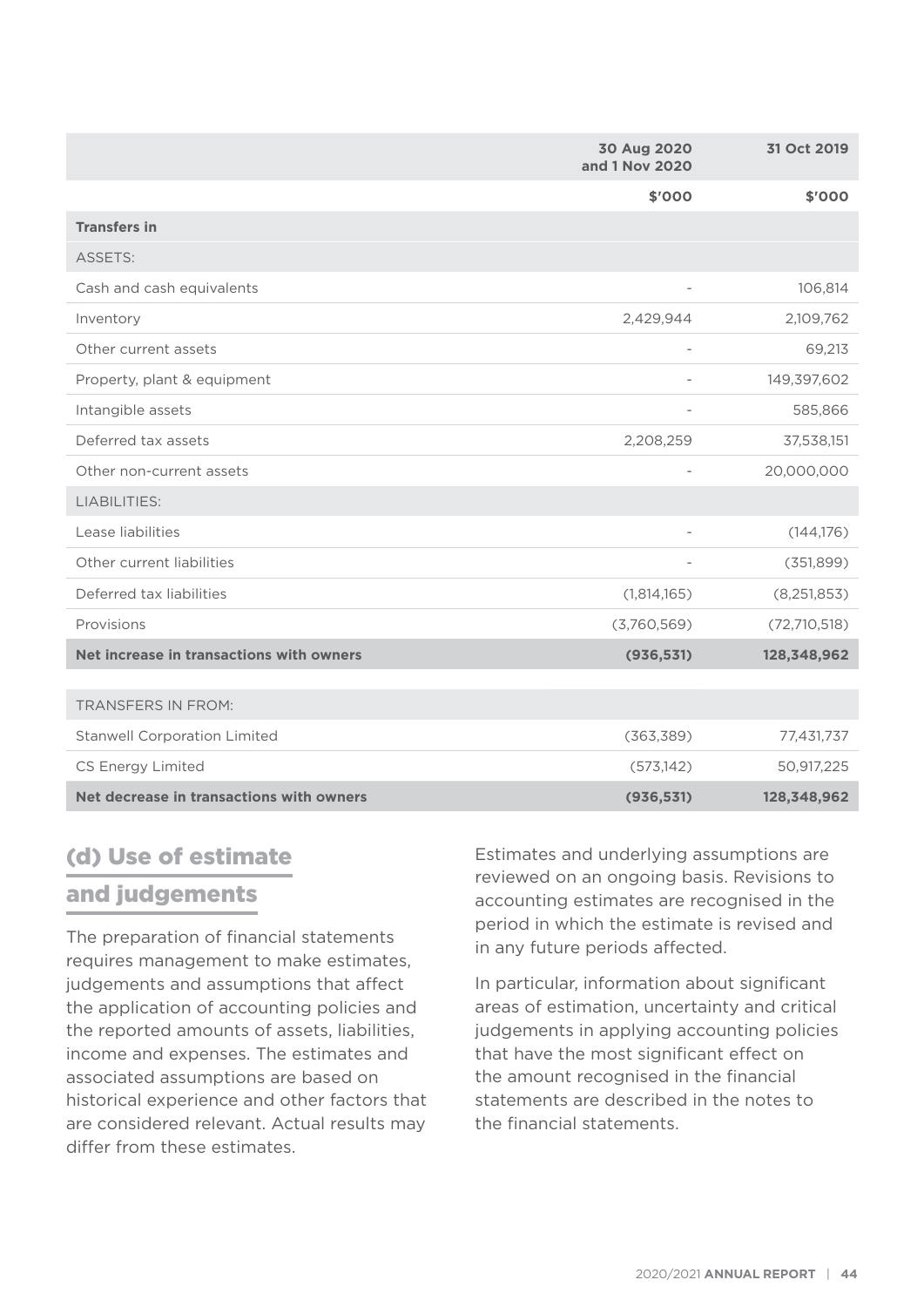# 2. REVENUE

# Note 2.1: Revenue from contracts with customers

|                                                                           | 2021    | 2020    |
|---------------------------------------------------------------------------|---------|---------|
|                                                                           | \$'000  | \$'000  |
| Sale of electricity to the National Electricity Market                    | 198,131 | 72,856  |
| Net realised gain on electricity contracts designated as cash flow hedges | 4,404   | 23,281  |
| Total sales of electricity $-$ wholesale                                  | 202,535 | 96.137  |
| Sales of electricity to retail customers                                  | 31,649  |         |
| Total sales of electricity $-$ retail                                     | 31,649  |         |
| Gas sales                                                                 | 15,087  | 6,106   |
|                                                                           | 249,271 | 102,243 |

The Company recognises revenue on the transfer to the customer of the goods or services promised in the contract in an amount that reflects the consideration to which it expects to be entitled in exchange for those goods or services. Revenue from contracts with customers is recognised using the five-step model in AASB 15 *Revenue from Contracts with Customers* and generally occurs when control of the goods or service is transferred to the customer.

| <b>REVENUE STREAM</b>                                                              | <b>REVENUE RECOGNITION</b>                                                                                                                                                                                                                                                                                                                                                                                                                                                                                                                                                                                                                                |
|------------------------------------------------------------------------------------|-----------------------------------------------------------------------------------------------------------------------------------------------------------------------------------------------------------------------------------------------------------------------------------------------------------------------------------------------------------------------------------------------------------------------------------------------------------------------------------------------------------------------------------------------------------------------------------------------------------------------------------------------------------|
| Sale of electricity<br>to the National<br><b>Electricity Market</b>                | Most of the revenue recognised by the Company arises from contracts for<br>the supply of electricity to the National Electricity Market (NEM). Revenue is<br>recognised using the electricity spot price at the point in time when electricity<br>is dispatched to the NEM.                                                                                                                                                                                                                                                                                                                                                                               |
| Net realised gain on<br>electricity contracts<br>designated as cash<br>flow hedges | To reduce the volatility of cash flow earnings, a portion of the Company's<br>available energy is hedged through the use of various electricity contracts such<br>as swaps and options. The settlement amount for both effective and ineffective<br>cash flow hedges is recognised in trading revenue in the period to which the<br>contract settlement relates.                                                                                                                                                                                                                                                                                          |
| Sale of electricity to<br>retail customers                                         | Revenue is recognised separately for retail contracts. Retail contract revenue is<br>calculated based on the terms of the individual contracts. Revenue from the sale<br>of electricity to customers is recognised at the point in time the performance<br>obligation is satisfied and the energy has been dispatched to the customer.<br>Revenue is also recognised in relation to the recharge of transmission, network<br>charges and other operating costs directly attributable to delivery of electricity<br>to retail customers. Revenue is recognised over time when performance<br>obligations are satisfied when energy services are delivered. |
| Gas sales                                                                          | The Company sells and makes available gas for delivery to the customer at<br>the delivery point specified in the agreement. The Company has assessed<br>these arrangements as the transfer of a series of goods that represent one<br>performance obligation and recognises the gas sales revenue, at a point in<br>time, when the performance obligation is met, i.e. the gas is successfully<br>delivered to the customer.                                                                                                                                                                                                                              |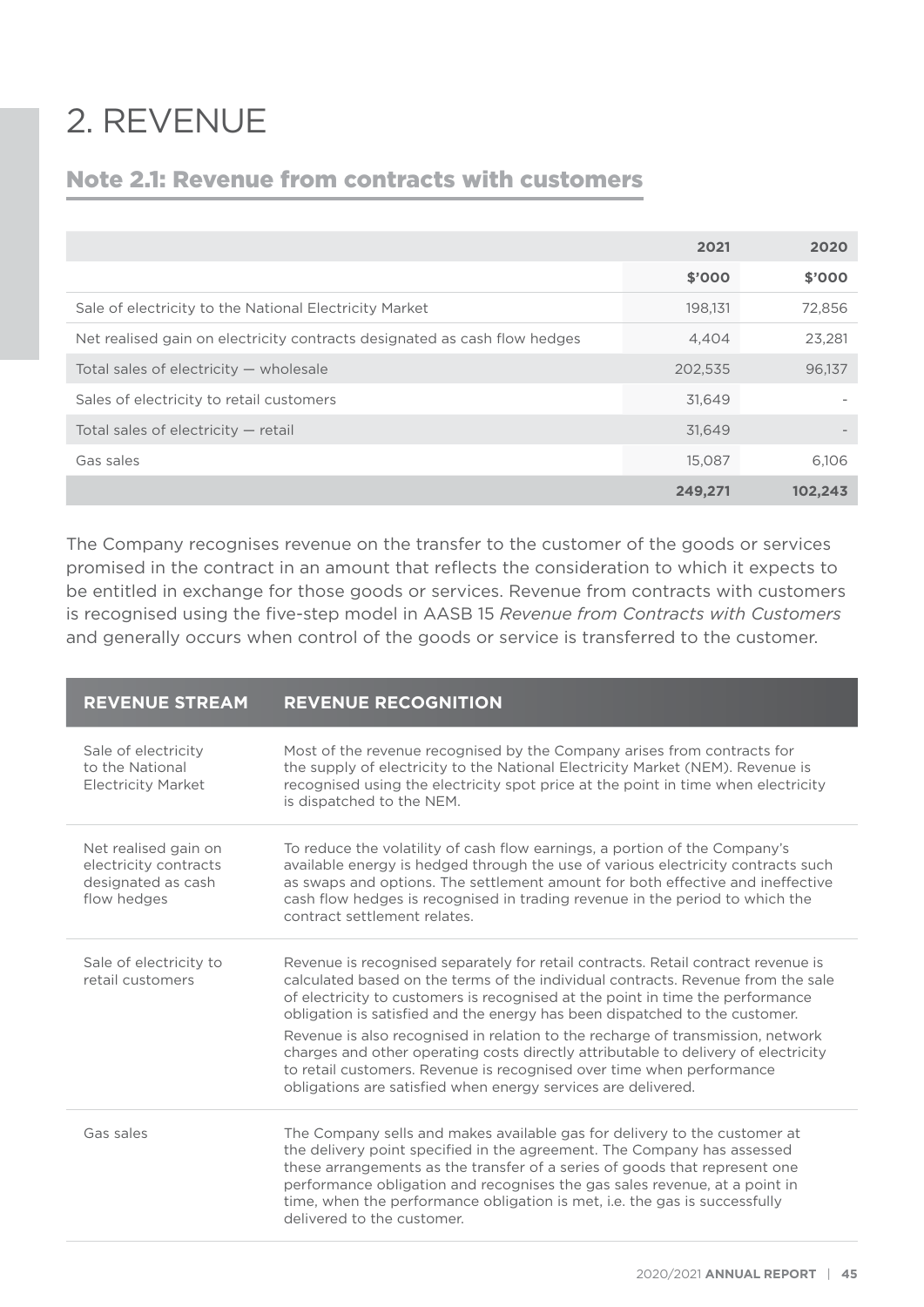# Note 2.2: Finance income

# / other income

|                   | 2021   | 2020   |
|-------------------|--------|--------|
|                   | \$'000 | \$'000 |
| Government grants |        | 248    |
| Interest income   | 805    | 2,643  |
| Other income      | 3,539  | 1,641  |
|                   | 4,344  | 4,532  |

Grants that are non-reciprocal in nature are recognised as revenue when the Company obtains control over them. This is considered to be achieved at the time of receipt. The Company received a grant in 2020 to assist with final establishment costs prior to starting trading during the year.

Interest revenue is recognised as interest accrues using the effective interest method. This is a method of calculating the amortised cost of a financial asset and allocating the interest income over the relevant period using the effective interest rate, which is the rate that exactly discounts estimated future cash receipts through the expected life of the financial asset to the net carrying amount of the financial asset.

# 3. EXPENSES

# Note 3.1: Electricity and

energy services expense

|                                                   | 2021   | 2020   |
|---------------------------------------------------|--------|--------|
|                                                   | \$'000 | \$'000 |
| Wholesale energy                                  | 26,164 | 19,831 |
| Market and transmission<br>fees                   | 634    | 609    |
| Ancillary services                                | 6.754  | 2,410  |
| Environmental charges                             | 6,839  | 693    |
| <b>Transitional services</b><br>agreement charges | 5,972  | 17,700 |
| Retail energy                                     | 35,727 |        |
| Other electricity and<br>energy services expenses | 2,879  | 531    |
|                                                   | 84,969 | 41,774 |

Other electricity and energy services comprise of costs directly related to participation in the National Electricity Market as well as costs associated with supplying electricity to retail customers.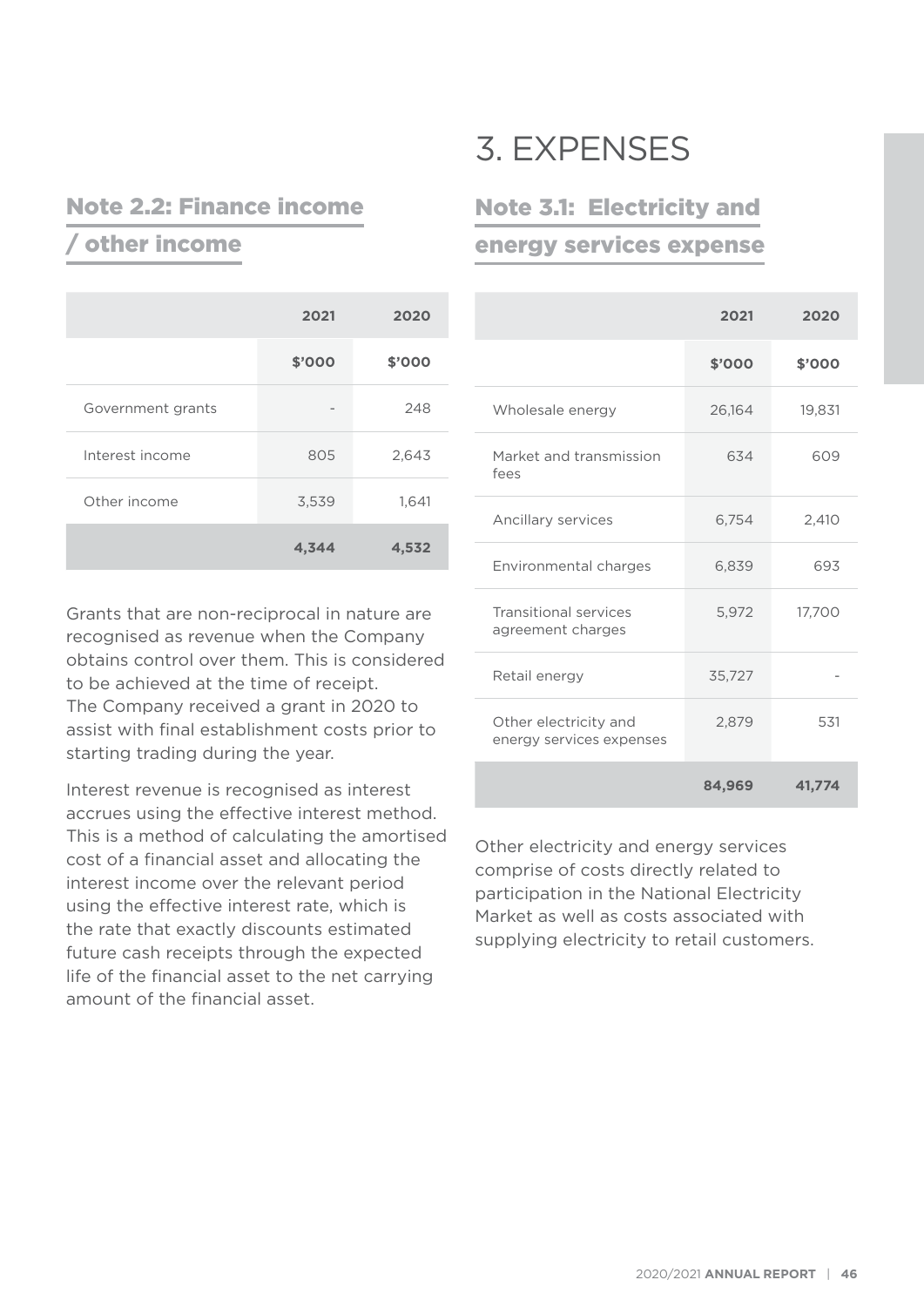# Note 3.2: Establishment costs

|                                       | 2021   | 2020   |
|---------------------------------------|--------|--------|
|                                       | \$'000 | \$'000 |
| Program management                    |        |        |
| Trading function                      |        | 825    |
| Corporate function                    |        | 508    |
| Information technology<br>and systems |        | 2,512  |
| Human resources<br>and recruitment    |        | 793    |
| Other establishment<br>costs          |        | 1,164  |
|                                       |        | 5,802  |

Establishment costs were incurred in connection with activities to establish the Company including processes, policies and procedures to support full operations. Establishment costs relate to professional consultancy costs, implementation of ICT managed service agreements, recruitment placements, shortlist and retainer fees which have been allocated over relevant program set up activities.

## Note 3.3: Finance costs

|                          | 2021   | 2020   |
|--------------------------|--------|--------|
|                          | \$'000 | \$'000 |
| Finance costs            | 403    | 411    |
| Rehabilitation provision | 1,573  | 4,120  |
|                          | 1,976  | 4,531  |

Finance costs comprise interest on lease liabilities, administration fees and the unwinding of the discount on the rehabilitation provision. Interest costs pertaining to the rehabilitation provision represents the change in the time value of money attributed to the carrying amount of expected future cash flows.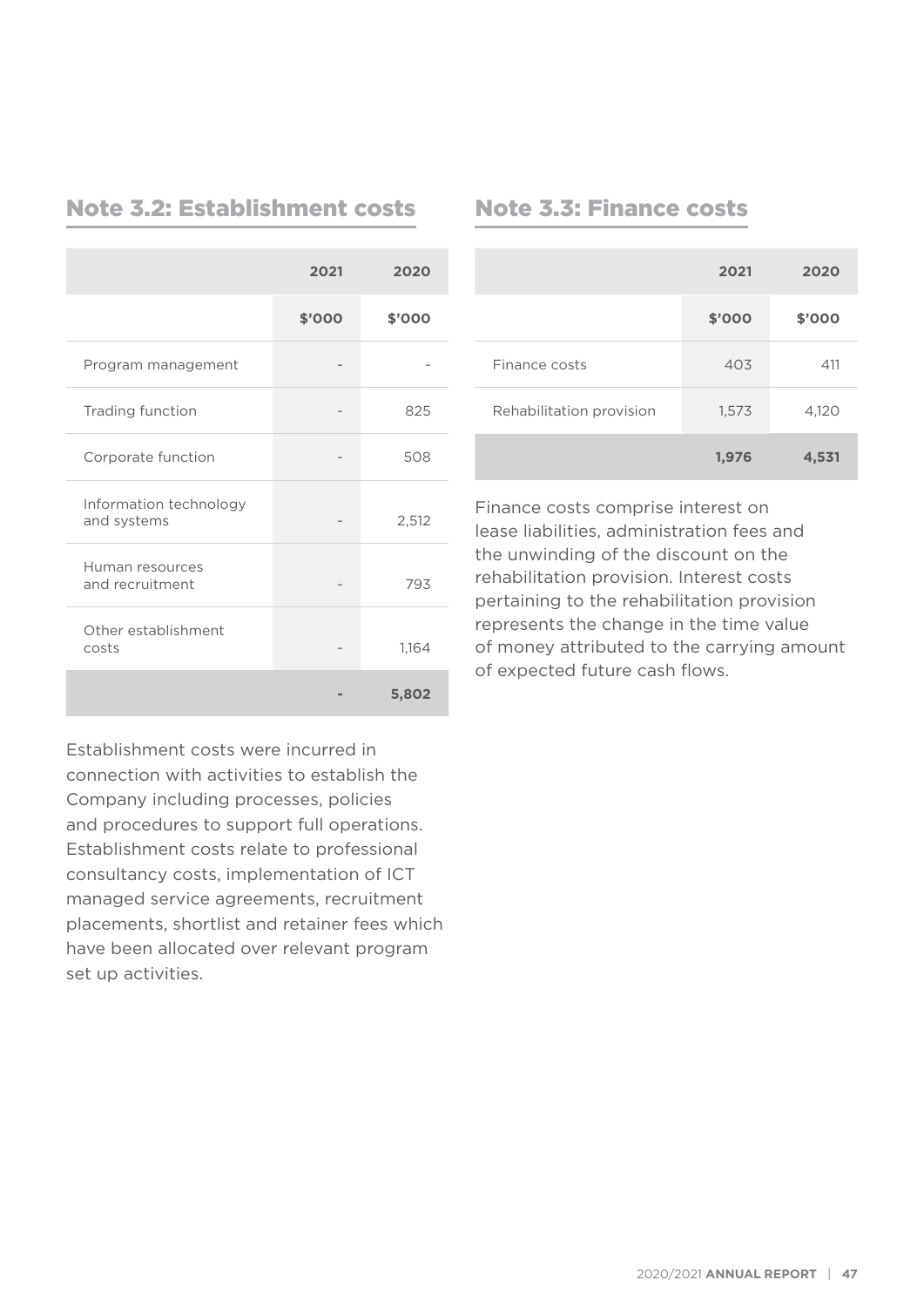# Note 3.4: Other expenses

|                                          | 2021   | 2020   |
|------------------------------------------|--------|--------|
|                                          | \$'000 | \$'000 |
| Services and consultants                 | 3,002  | 1,812  |
| Insurance premiums                       | 3,432  | 2,217  |
| Legal fees                               | 2,044  | 1,218  |
| Human resources and<br>recruitment costs | 420    | 1,683  |
| Audit costs                              | 387    | 321    |
| <b>IT licences and</b><br>subscriptions  | 5,444  | 1,642  |
| Other IT costs                           | 3,706  | 2,270  |
| Other administration costs               | 479    | 184    |
|                                          | 18,914 | 11,347 |

During the financial year \$387,000 (2020: \$321,000) was paid to the Queensland Audit Office, for the audit of the financial statements. No other services were provided by the auditor.

Other IT costs relate to low-value IT assets which have been expensed, maintenance of IT systems and IT software costs which have not been capitalised.

Administration costs relate to general operational expenses including advertising and marketing, training, stationery, telecommunication not directly related to participation in the NEM. All administration costs are expensed when incurred.

## Note 3.5: Employee

### benefits expense

|                                                | 2021   | 2020   |
|------------------------------------------------|--------|--------|
|                                                | \$'000 | \$'000 |
| Wages and salaries<br>expense                  | 23,033 | 10,628 |
| Defined contribution<br>superannuation expense | 1,897  | 803    |
| Defined benefit plan<br>expense                | 297    | 448    |
| Employee performance<br>expenses/bonuses       | 2,452  |        |
|                                                | 27,679 | 11,879 |

The Company recognises a liability and an expense for bonuses based on a range of performance indicators for the period to which the performance bonus relates. The liability is recognised when the Company has a present legal or constructive obligation to pay this amount as a result of past service provided by the employee and the obligation can be estimated reliably.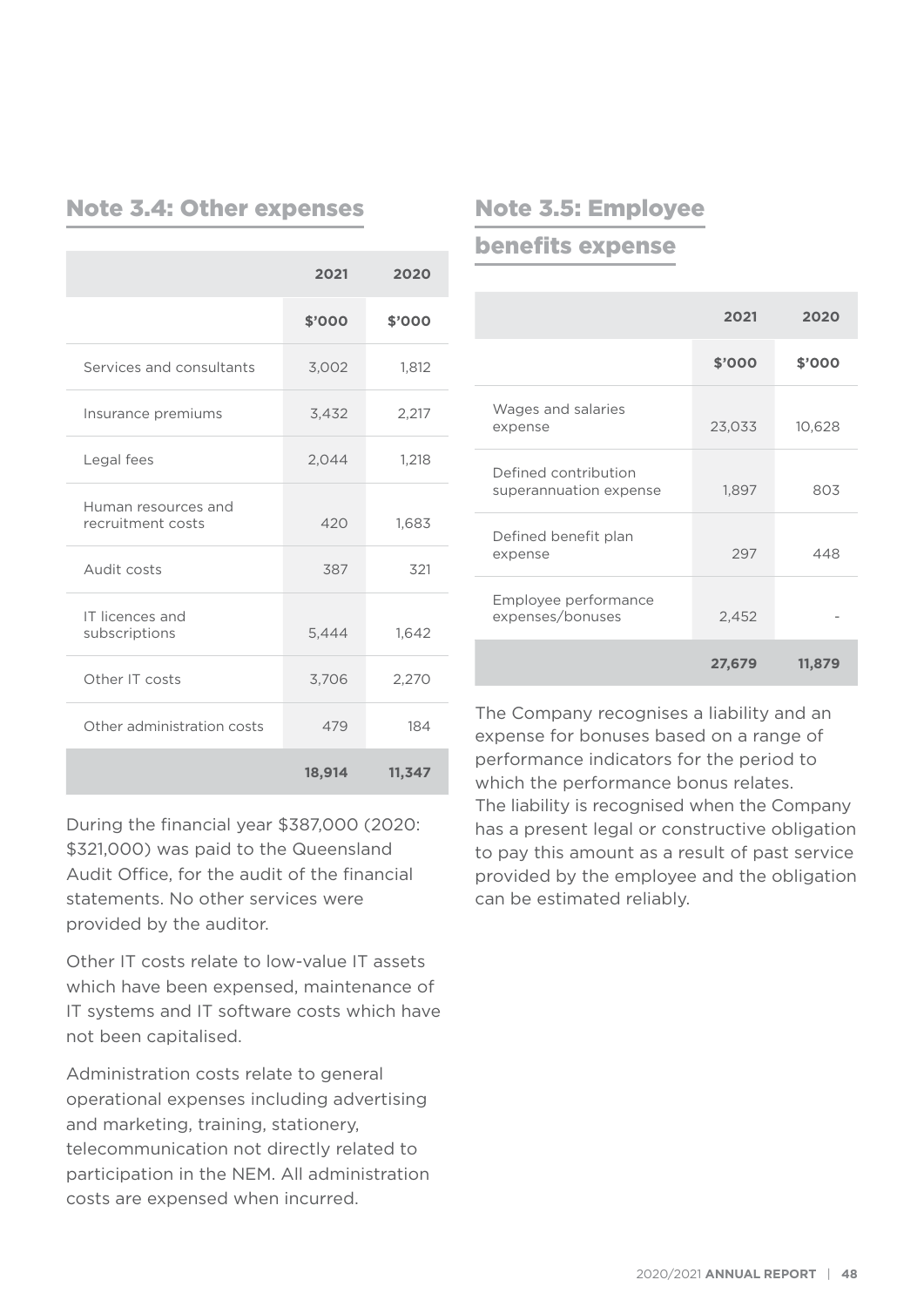# 4. CURRENT ASSETS

# Note 4.1: Cash and

# cash equivalents

|                                    | 2021   | 2020   |
|------------------------------------|--------|--------|
|                                    | \$'000 | \$'000 |
| Cash at bank<br>and in hand        | 6,886  | 719    |
| Other cash and<br>cash equivalents | 826    | 204    |
|                                    | 7,712  | 923    |

Cash and cash equivalents comprise cash balances held with financial institutions. Other cash and cash equivalents also includes CleanCo's 50% share of cash and cash equivalents related to the joint operation of Kogan North Joint Venture (note 15). They are highly liquid, subject to an insignificant risk of change in value and have a maturity of three months or less.

Cash at bank is bearing an interest rate of 0.60% (2020: 0.75%). The carrying amount for cash and cash equivalents reasonably equates to their fair value. The Company's exposure to interest rate risk is discussed in note 8. The maximum exposure to credit risk at the end of the reporting period is the carrying amount of each class of cash and cash equivalents mentioned above.

Cash and cash equivalents include cash on hand, deposits held at call with financial institutions and other short-term, highly liquid investments with original maturities of three months or less that are readily convertible to known amounts of cash and which are subject to an insignificant risk of changes in value.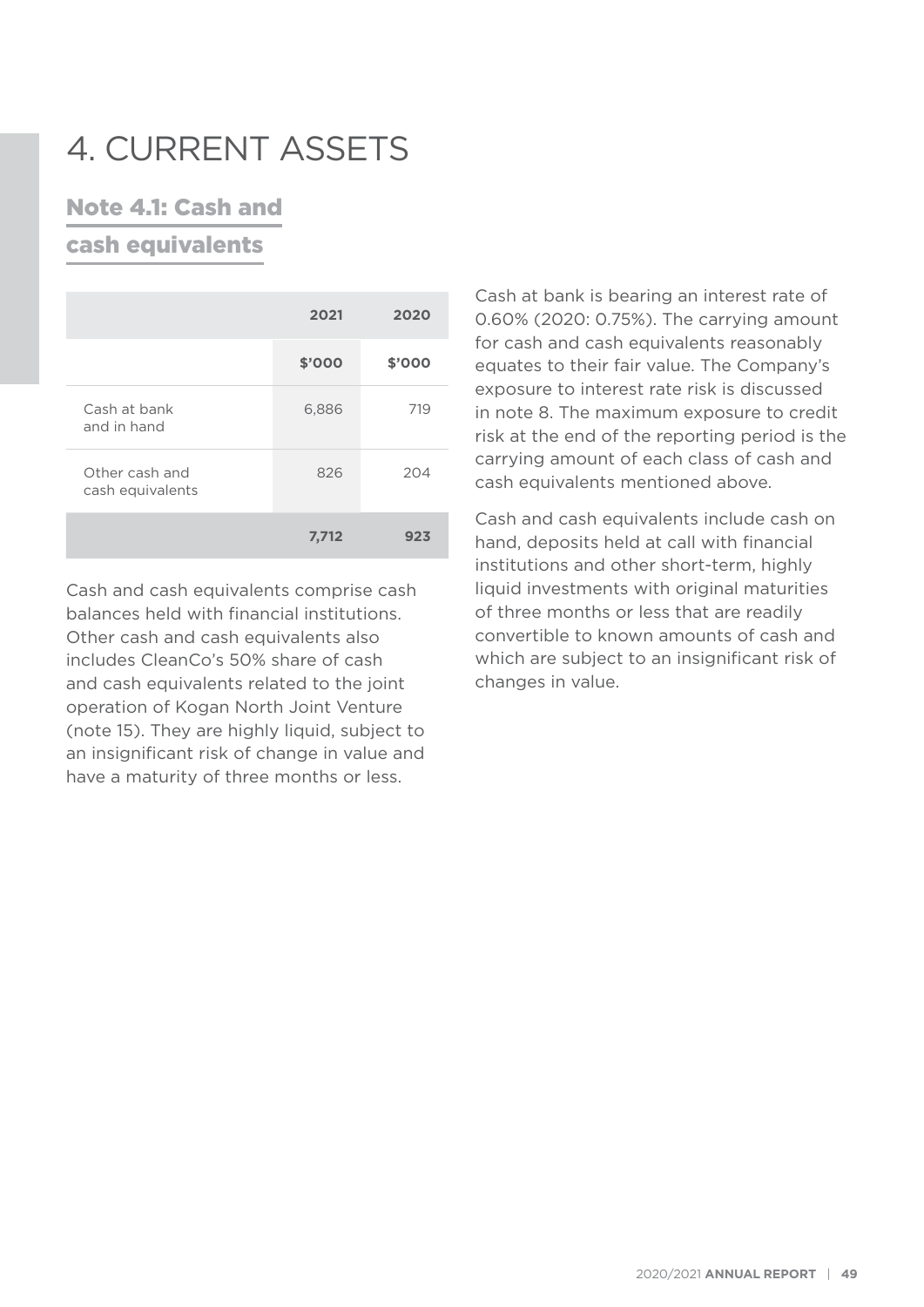# Note 4.2: Reconciliation of profit after income tax to net cash inflow from operating activities

|                                                                                  | 2021      | 2020      |
|----------------------------------------------------------------------------------|-----------|-----------|
|                                                                                  | \$'000    | \$'000    |
| Loss for the period                                                              | (15, 917) | (49, 597) |
| <b>ADJUSTMENTS FOR:</b>                                                          |           |           |
| Interest expense                                                                 | 17        | 5         |
| Interest income                                                                  | (70)      |           |
| Depreciation and amortisation                                                    | 19,402    | 19,671    |
| Impairment of non-current assets                                                 | 11,800    | 35,450    |
| Non-cash retirement benefits expense                                             | 297       | 448       |
| Unwinding of discount on provision                                               | 1,573     | 4,120     |
| Fair value adjustment to derivatives                                             | 47,742    | (31, 252) |
| Fair value (gain)/loss on financial assets at fair value through profit and loss | (1,172)   | 2,968     |
| Non-cash rehabilitation expense                                                  | (1,812)   |           |
| Non-cash stock obsolescence                                                      | 768       | (44)      |
| Fair value losses/(gains) on environmental certificates                          |           | 484       |
| Other non-cash movement                                                          | 309       | (1,655)   |
|                                                                                  |           |           |
| <b>CHANGES IN OPERATING ASSETS AND LIABILITIES:</b>                              |           |           |
| (Increase) in current receivables                                                | (83, 812) | (10, 281) |
| Decrease/(increase) in financial assets                                          | 28,811    | (28, 212) |
| (Increase) in inventories                                                        | (6,161)   | (6,212)   |
| (Increase) in deferred tax assets                                                | (29, 381) | (9,347)   |
| Decrease/(increase) in prepayments                                               | 649       | (1,539)   |
| Increase in financial liabilities                                                | (10, 615) | 76,172    |
| Increase/(decrease) in trade and other payables                                  | 2,560     | (151)     |
| (Decrease)/increase in employee benefit obligations                              | (12, 528) | 1,552     |
| Increase/(decrease) in current tax equivalent liabilities                        | 14,860    | (2, 477)  |
| (Decrease) in deferred tax equivalent liabilities                                | (2, 413)  | (5,335)   |
| Increase in other current liabilities                                            | 22,848    | 15,115    |
| Net cash flow from operations                                                    | (12, 245) | 9,883     |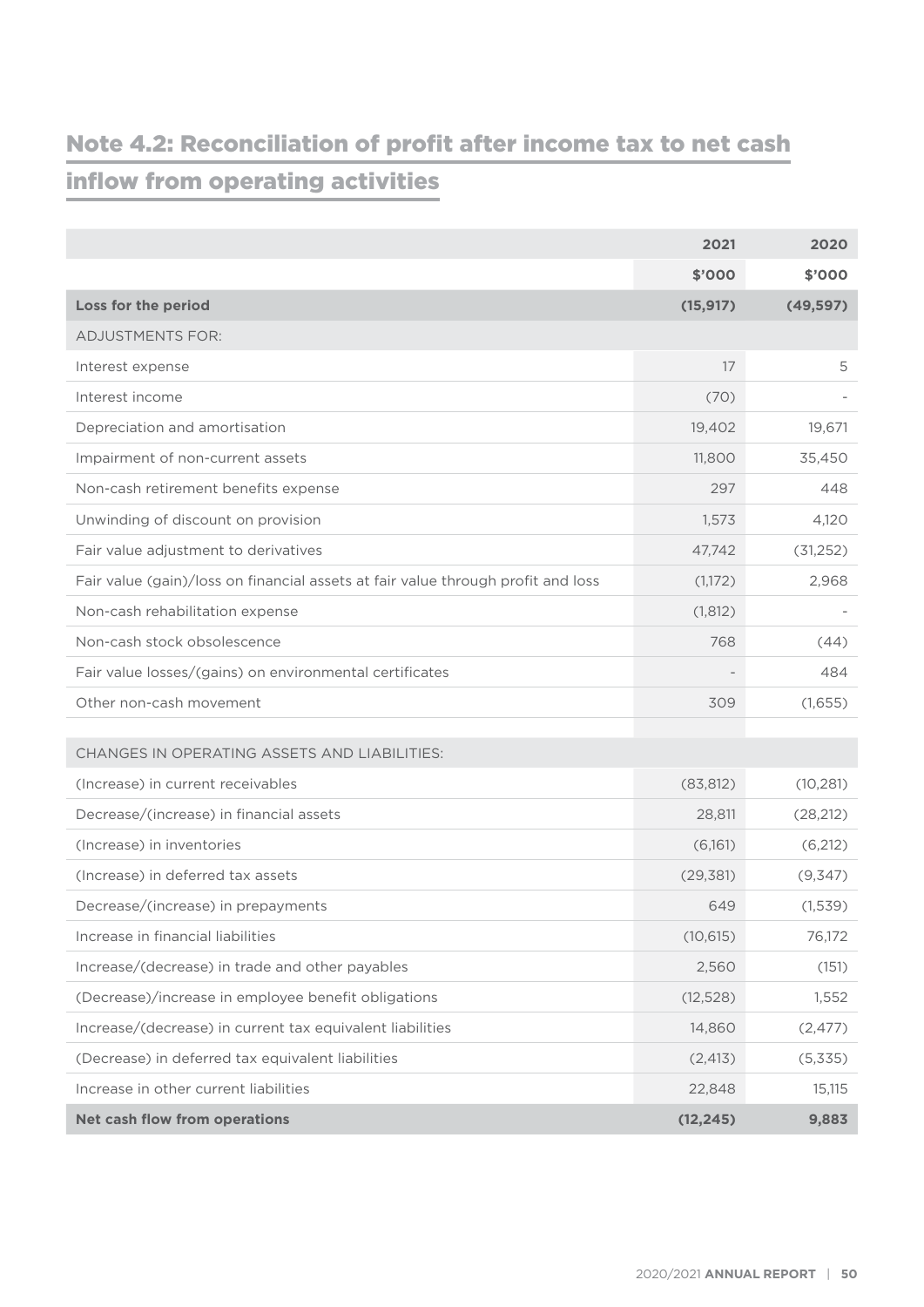# Note 4.3: Receivables

|                   | 2021    | 2020    |
|-------------------|---------|---------|
|                   | \$'000  | \$'000  |
| Trade receivables | 72,958  | 10,474  |
| Advance facility  | 87.260  | 144,157 |
| Prepayments       | 1.095   | 1,744   |
| Other receivables | 23.150  | 7.394   |
| Restricted cash   | 5       | 71      |
|                   | 184,468 | 163,840 |

Under the Queensland Government's cash management regime, Government Owned Corporations (GOCs) advance surplus cash to Queensland Treasury. Access to the advances is generally subject to notification periods of 24 to 48 hours. The advances facility yielded floating interest rates between 0.51% to 1.05% during the year ended 30 June 2021 (2020: 0.88% to 2.36%).

Receivables are recognised on the date that they originated and when the Company has the legal right to receive the economic benefit. Cash flows relating to short term receivables are not discounted if the effect of discounting is immaterial. Trade receivables are generally due for settlement within 30 days. They are presented as current assets unless collection is not expected for more than 12 months after the reporting date.

Receivables that are classified and measured at amortised cost include trade receivables, collateral, advances facility and other receivables. They are initially measured at fair value less transaction costs and subsequently measured at amortised cost using the effective interest method, less impairment allowance. Debts which are known to be uncollectible are written off by reducing the carrying amount directly.

### **Application of accounting estimates and judgements**

The allowance for expected credit losses is based on management's estimate of the prospect of recovering the debt.

### **Financial risk management Credit Risk**

Impairment allowance for expected credit losses on all receivables at amortised cost is assessed and measured at each reporting date.

The Company has no receivables that are past due and not impaired (2020: nil).

The maximum exposure to credit risk at balance date for receivables is the gross carrying amount of those assets inclusive of any provisions for expected credit losses.

No collateral is held as security and no credit enhancements relate to receivables held by the Company.

In considering lifetime expected credit losses the Company has segmented trade receivables into the following categories:

### *WHOLESALE OPERATIONS*

CleanCo transacts spot electricity and ancillary services with AEMO, which is a company limited by guarantee. Wholesale receivables are assessed for impairment using the simplified approach.

Credit risk with AEMO is not considered significant. The lifetime expected credit loss on wholesale receivables is \$nil as at 30 June 2021 (2020: \$nil).

### *COMMERCIAL AND INDUSTRIAL (C&I) RETAIL*

The Company has entered into retail contracts with large commercial and industrial customers. These customers have ongoing credit reviews on their financial conditions to ensure credit exposures remain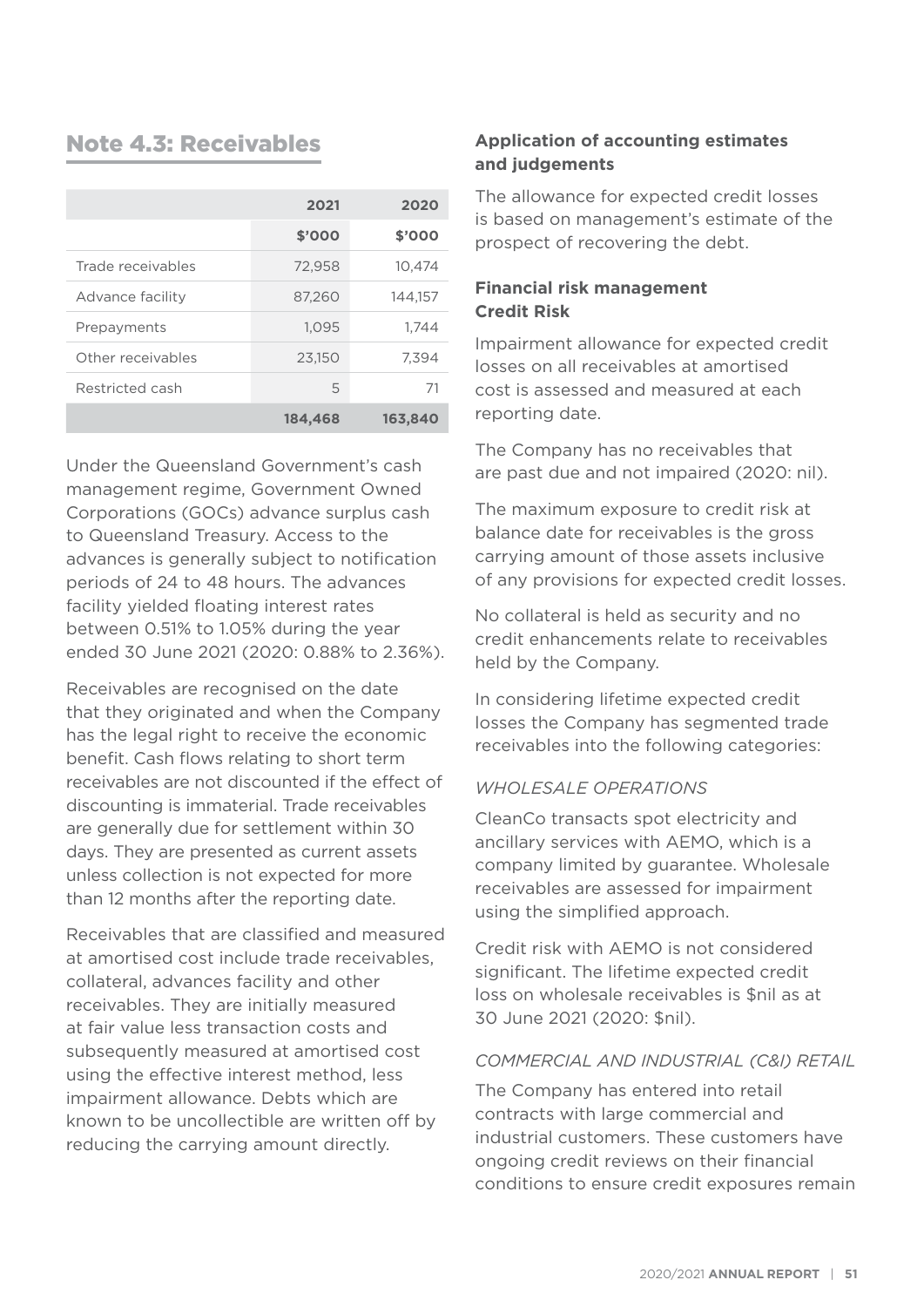within approved levels. C&I retail receivables are assessed for impairment using the simplified approach. The lifetime expected credit loss on C&I retail receivables is \$nil as at 30 June 2021 (2020: \$nil).

### *QTC ADVANCES FACILITY*

The Advance Facility is held with Queensland Treasury Corporation (QTC) rated as AA to AA+. Credit risk of the Advance Facility is considered low due to low risk of default and the counterparty's strong capacity to meet contractual cashflow obligations. An impairment assessment was performed at 30 June 2021 and no allowance for expected credit loss has been recognised as the amount was not material.

See note 8 for further information on the Company's financial risk management.

|                                       | 2021    | 2020   |
|---------------------------------------|---------|--------|
|                                       | \$'000  | \$'000 |
| Spare parts and<br>consumables        | 7.243   | 2,457  |
| Less: Provision for<br>obsolescence   | (2,420) | (97)   |
|                                       | 4,823   | 2,360  |
| Fuel                                  | 2,367   | 5,149  |
| Environmental certificates<br>at cost | 6,085   | 373    |
|                                       | 13,275  | 7,882  |

## Note 4.4: Inventory

The inventory balances that were transferred on 30 August 2020 as part of the TSA included an inventory balance of \$6.0 million and a provision for obsolescence of \$3.6 million. During the period, CleanCo has undertaken a stocktake and written off \$2.0 million of any obsolete inventory which had been provided for at the time of the TSA. As part of the inventory obsolescence

assessment undertaken during the year, the provision was increased by \$0.8 million due to ageing inventory.

Inventories expensed during the year ended 30 June 2021 were \$64.5 million (2020: \$37.0 million).

Inventories comprise stores, fuel and environmental certificates, which are stated at the lower of cost and net realisable value.

Cost comprises the cost of purchase, which is assigned to individual items of inventory based on the weighted average cost. Costs of purchased inventory are determined after deducting rebates and discounts.

Net realisable value is the estimated selling price in the ordinary course of business less the estimated costs of completion and the estimated costs necessary to make the sale.

When inventories are consumed, the carrying amount of those inventories is recognised as an expense in the period in which the associated revenue is recognised.

## **Environmental certificates**

The Company is subject to various regulatory environmental schemes and as such accrues environmental liabilities as part of its normal business operations. To meet these liabilities, the Company acquires environmental certificates on the wholesale market and surrenders these to the scheme administrators periodically. A number of the Company's operating assets are also accredited to create environmental certificates which are used to either acquit the mandatory renewable energy liability of the Company or sold to customers through long term retail contracts.

### **Provision for obsolescence**

The Company provides for inventory obsolescence based on the ageing of stock items held.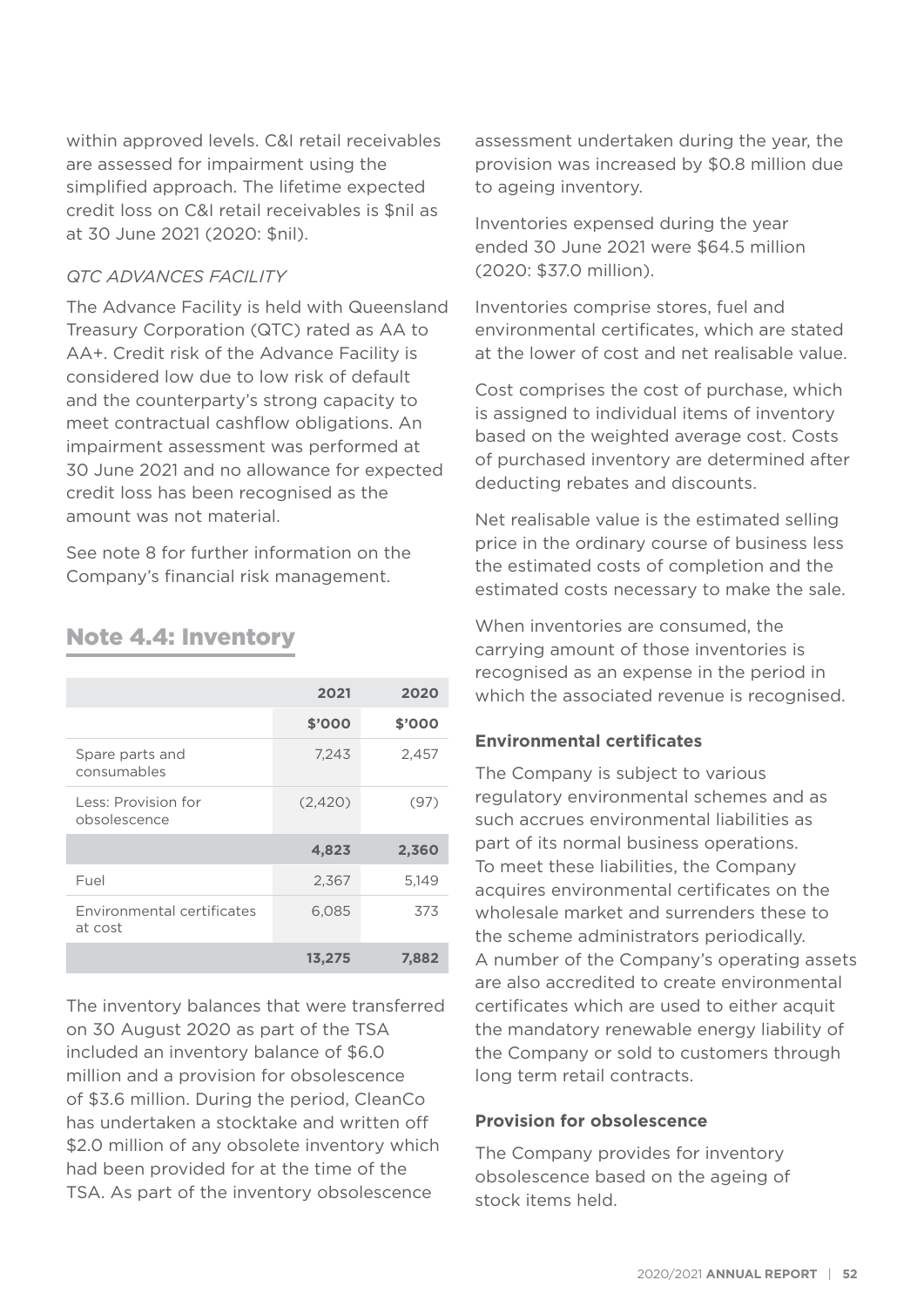# 5. NON-CURRENT **ASSETS**

# Note 5.1: Other

### non-current assets

|                                                                            | 2021   | 2020   |
|----------------------------------------------------------------------------|--------|--------|
|                                                                            | \$'000 | \$'000 |
| Investments — Financial<br>assets at fair value through<br>profit and loss | 18,204 | 17,032 |
|                                                                            | 18,204 | 17,032 |

As part of the Transfer of Ownership between Stanwell Corporation Ltd and CleanCo on 31 October 2019, a 5% interest in an option deed in the Mahalo Gas Project was transferred to CleanCo. This option deed allows for CleanCo at the Final Investment Decision to either enter into a long-term gas sale agreement with Comet Ridge Mahalo Pty Ltd or receive an exit payment of \$20 million.

A fair value assessment was performed during the year using a discounted cashflow technique and a discount rate of 7% was implied. A fair value increase of \$1,172,435 (2020: a decrease of \$2,968,357) has been recognised in the statement of comprehensive income.

### **Application of accounting estimates and judgements**

Investments are tested for impairment annually. An impairment loss is recognised for the amount by which the asset's carrying amount exceeds its recoverable amount.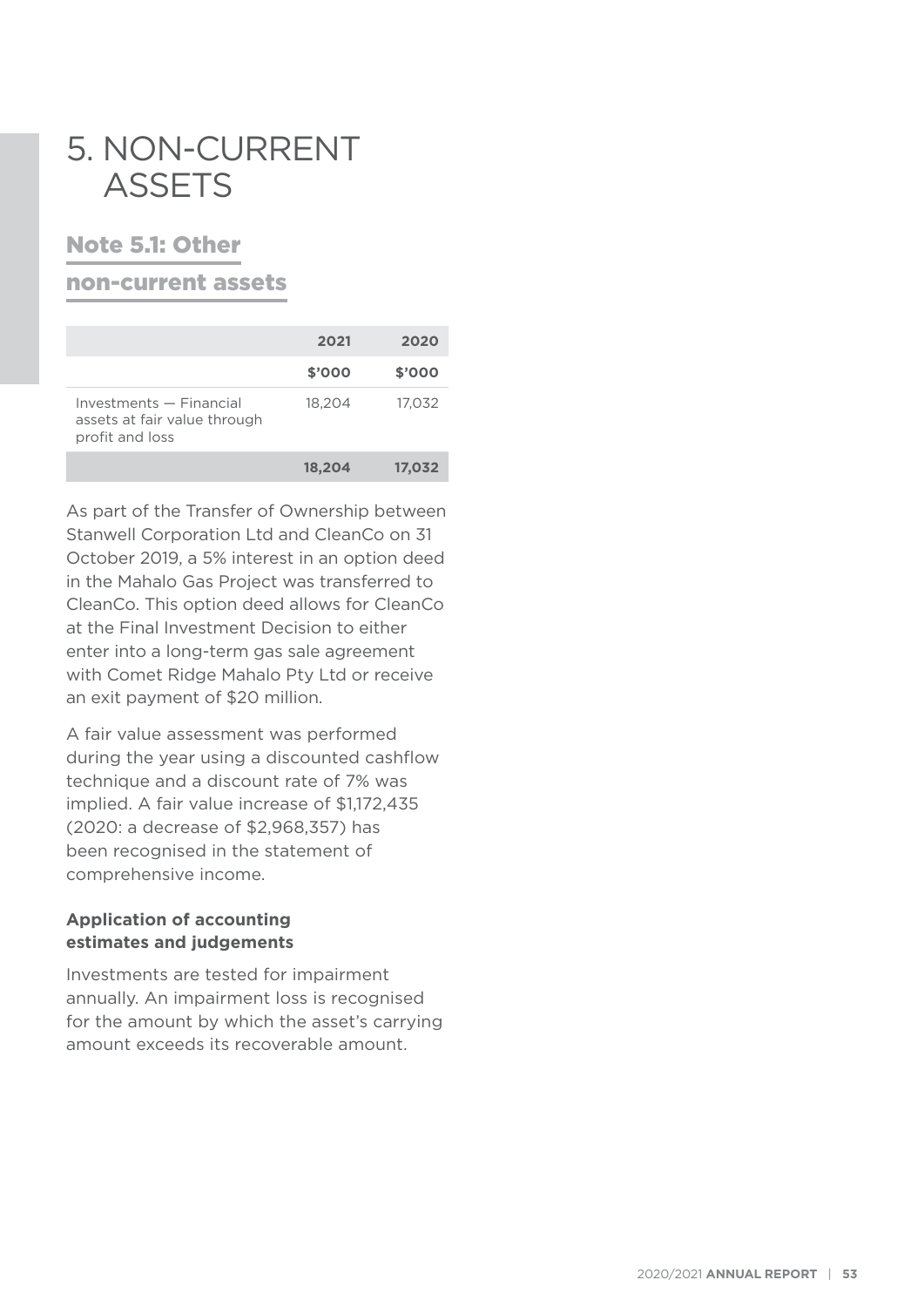# Note 5.2: Property plant and equipment

|                                                        | 2021      | 2020      |
|--------------------------------------------------------|-----------|-----------|
|                                                        | \$'000    | \$'000    |
| <b>GENERATION ASSETS</b>                               |           |           |
| Generation assets - cost or recoverable amount         | 130,119   | 121,030   |
| Less: Accumulated depreciation                         | (30, 464) | (15, 837) |
| Less: Accumulated impairment                           | (6,846)   | (487)     |
|                                                        | 92,809    | 104,706   |
|                                                        |           |           |
| <b>LAND AND BUILDINGS</b>                              |           |           |
| Land and buildings - cost or recoverable amount        | 22,351    | 19,337    |
| Less: Accumulated depreciation                         | (2,659)   | (1,206)   |
| Less: Accumulated impairment                           | (159)     | (126)     |
|                                                        | 19,533    | 18,005    |
|                                                        |           |           |
| <b>CAPITAL WORK IN PROGRESS</b>                        |           |           |
| Capital Work in Progress - cost or recoverable amount  | 56,584    | 46,858    |
| Less: Accumulated impairment                           | (39, 735) | (35, 139) |
|                                                        | 16,849    | 11,719    |
| OTHER PLANT AND EQUIPMENT                              |           |           |
| Other plant and equipment - cost or recoverable amount | 5,999     | 6,715     |
| Less: Accumulated depreciation                         | (1,145)   | (1,383)   |
| Less: Accumulated impairment                           | (984)     | (173)     |
|                                                        | 3,870     | 5,159     |
|                                                        |           |           |
| <b>EXPLORATION ASSETS</b>                              |           |           |
| Exploration assets - cost or recoverable amount        | 6,979     | 2,081     |
| Less: Accumulated amortisation                         | (3,591)   | (1, 265)  |
|                                                        | 3,388     | 816       |
| <b>Total</b>                                           | 136,449   | 140,405   |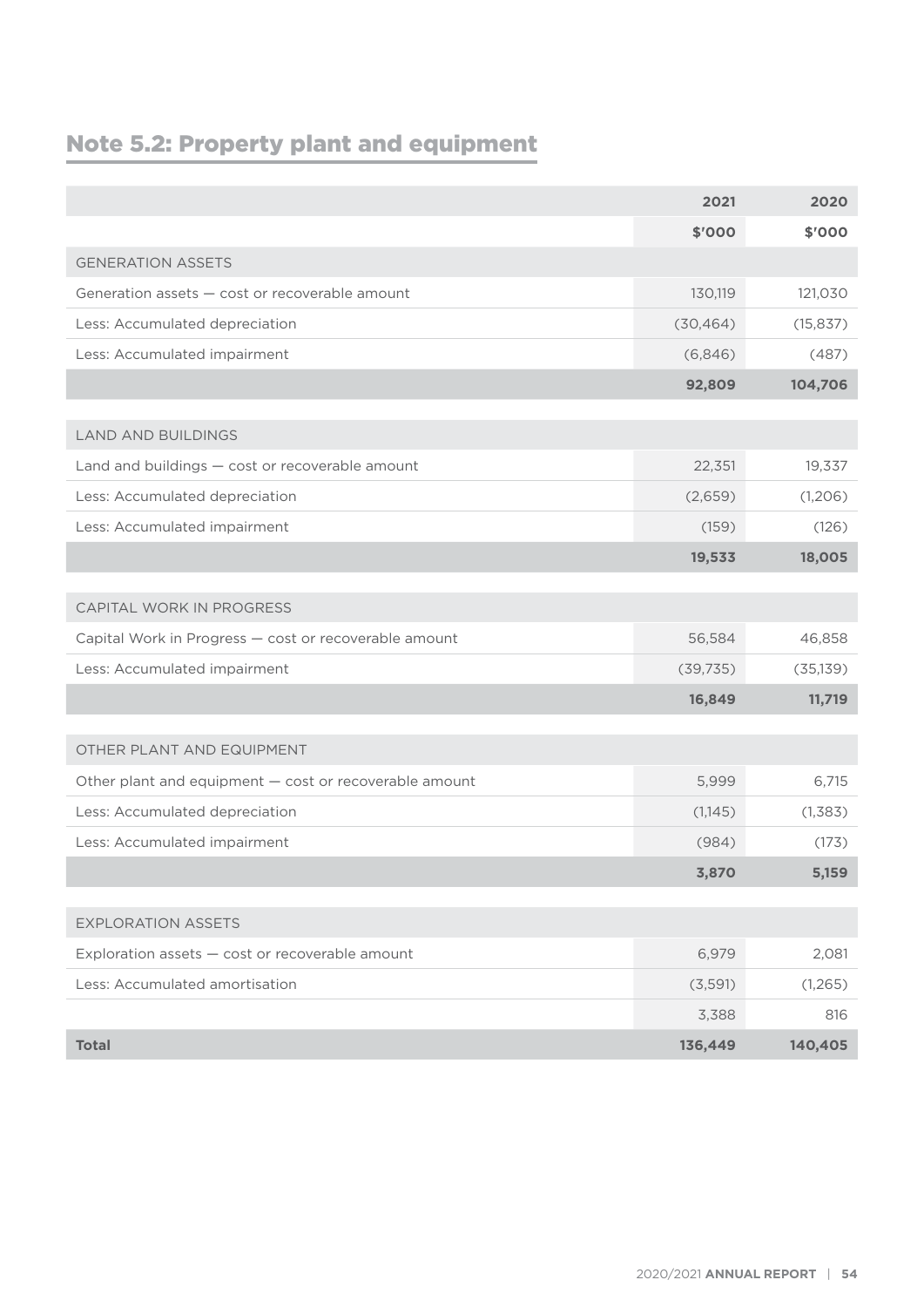#### **MOVEMENT IN CARRYING AMOUNTS**

|                                          | <b>Capital</b><br>work in<br>progress | <b>Land and</b><br>buildings | <b>Generation</b><br>assets | <b>Other</b><br>plant and<br>equipment | <b>Exploration</b><br>assets | <b>Total</b> |
|------------------------------------------|---------------------------------------|------------------------------|-----------------------------|----------------------------------------|------------------------------|--------------|
|                                          | \$'000                                | \$'000                       | \$'000                      | \$'000                                 | \$'000                       | \$'000       |
| <b>Net book value</b><br>at 1 July 2019  | 392                                   |                              |                             |                                        |                              | 392          |
| Equity transfers<br>from Government      | 6,366                                 | 18,895                       | 117,383                     | 5,194                                  | 1,560                        | 149,398      |
| Additions                                | 42,737                                |                              | 1,750                       | 24                                     | 1,316                        | 45,827       |
| <b>Total additions</b>                   | 49,103                                | 18,895                       | 119,133                     | 5,218                                  | 2,876                        | 195,225      |
|                                          |                                       |                              |                             |                                        |                              |              |
| Disposals                                |                                       | $\overline{a}$               | $\overline{a}$              | $\overline{a}$                         |                              |              |
| Impairment of assets                     | (35, 139)                             | (126)                        |                             | (172)                                  |                              | (35, 437)    |
| Rehabilitation assets<br>adjustment      |                                       |                              | 818                         |                                        | (795)                        | 23           |
| Transfers in/(out)                       | (2,637)                               | 442                          | 528                         | 1,497                                  | $\overline{\phantom{a}}$     | (170)        |
| Depreciation expense                     |                                       | (1,206)                      | (15, 773)                   | (1,384)                                | (1, 265)                     | (19, 628)    |
| <b>Net book value</b><br>at 30 June 2020 | 11,719                                | 18,005                       | 104,706                     | 5,159                                  | 816                          | 140,405      |
| Additions                                | 16,942                                |                              |                             | 1,153                                  | 4,898                        | 22,993       |
| <b>Disposals</b>                         | (110)                                 |                              | (82)                        | (12)                                   |                              | (204)        |
| Impairment of assets                     | (4,596)                               | (33)                         | (6, 359)                    | (812)                                  |                              | (11,800)     |
| Rehabilitation assets<br>adjustment      |                                       | $\qquad \qquad -$            | 4,267                       |                                        |                              | 4,267        |
| Transfers in/(out)                       | (7,106)                               | 3,079                        | 4,446                       | (419)                                  |                              |              |
| Depreciation expense                     |                                       | (1, 518)                     | (14,169)                    | (1,199)                                | (2,326)                      | (19, 212)    |
| <b>Net book value</b><br>at 30 June 2021 | 16,849                                | 19,533                       | 92,809                      | 3,870                                  | 3,388                        | 136,449      |

Property, plant and equipment are stated at historical cost less accumulated depreciation/amortisation and accumulated impairment charges. Historical cost includes expenditure that is directly attributable to the acquisition of the items. Cost may also include the costs of dismantling and removing the items and restoring the site on which they are located and capitalised borrowing costs.

Subsequent costs of replacing part of an item of property, plant and equipment are included in the asset's carrying amount or recognised as a separate asset, as appropriate, only when it is probable that future economic benefits associated with the item will flow to the Company and the cost of the item can be measured reliably. The carrying amount of the replaced asset is derecognised. The costs of day-to-day servicing of property, plant and equipment are recognised in the profit or loss as incurred.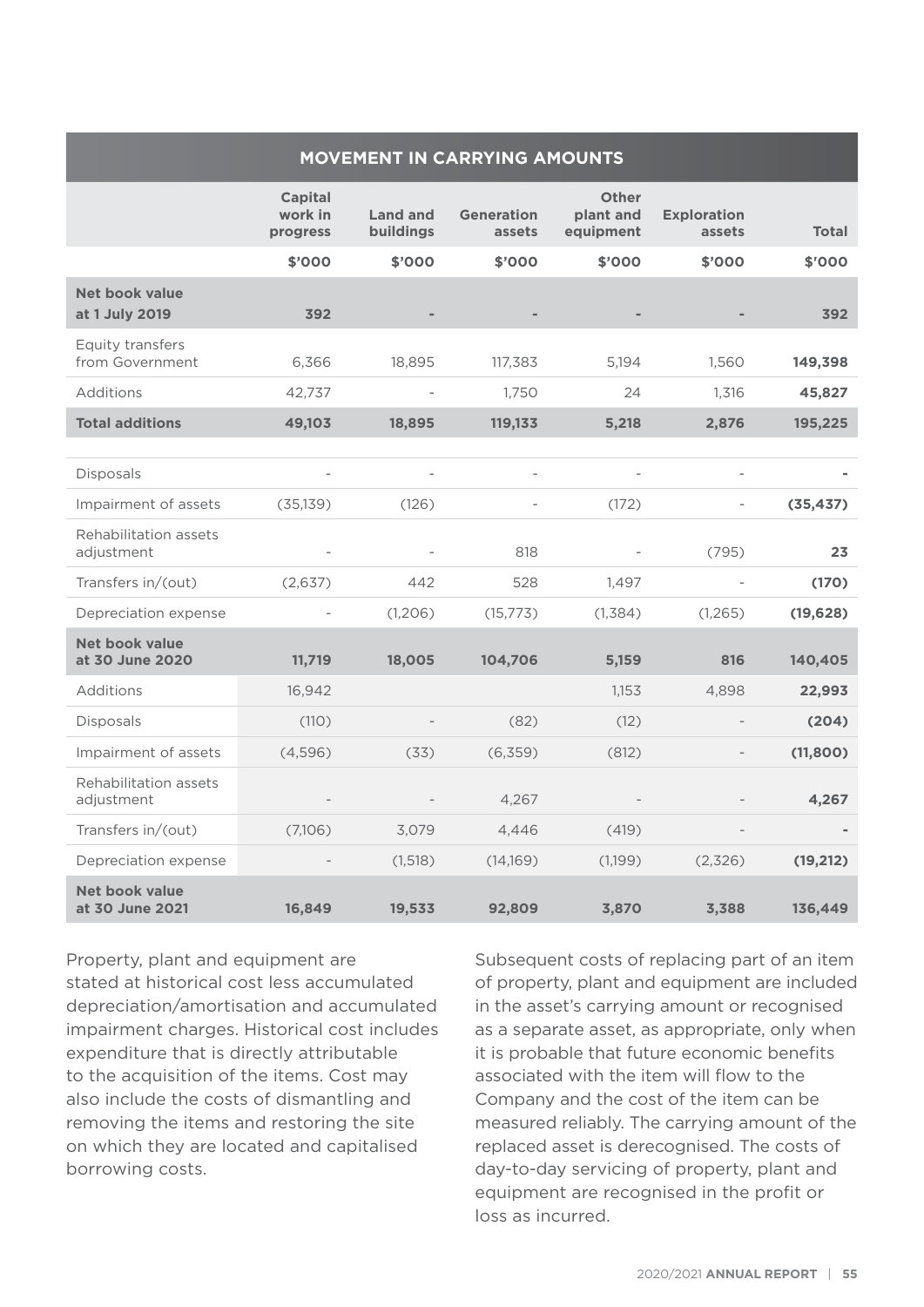Capital work in progress is recorded as property, plant and equipment and depreciated from the point at which the asset is installed and ready for use. At 30 June 2021, the capitalised work in progress is not yet available for use.

The Company has established a program of major overhauls providing cyclical maintenance works on the generation and operating assets. Capitalised overhaul expenditure is depreciated over the period in which the Company expects to derive the benefits of the overhaul.

Gains and losses on disposals are determined by comparing proceeds with the carrying amount. These are included in the profit or loss.

### **Depreciation**

Depreciation is recorded over the useful life of the asset, or over the remaining life of the power station if shorter.

Assets are depreciated from the date they become available for use. Land is not depreciated.

### **Straight-line basis**

Depreciation is calculated on a straight-line basis to write off the net cost of each item of property, plant and equipment (excluding land) over their expected useful lives as follows:

The estimated useful lives for each class of depreciable assets are:

| <b>Buildings</b>                           | $4 - 40$ years |
|--------------------------------------------|----------------|
| Generation assets<br>(including overhauls) | $3 - 63$ years |
| Motor vehicles                             | $5 - 14$ years |
| Other plant and<br>equipment               | $3 - 20$ years |

Exploration assets include CleanCo's 50% share of exploration assets related to the joint operation of Kogan North Joint Venture (note 15). These assets are depreciated under the units of production method. The depreciation charge per unit is calculated based on a forecasted gas supply output from the Kogan North Joint venture. This charge per unit is applied to actual gas supply output to calculate depreciation expense each month.

Estimates of residual values and remaining useful lives are assessed annually, and any change in estimate is considered in the determination of future depreciation charges. The estimation of the useful lives of assets has been based on historical experience as well as the manufacturers' design life.

### **Impairment**

Assets are reviewed and tested at each reporting date for impairment. An impairment loss is recognised for the amount by which the asset's carrying amount exceeds its recoverable amount. The recoverable amount is the higher of the asset's value in use or fair value less costs to sell. In assessing value in use, the estimated future cash flows are discounted to their present value using a pre-tax discount rate that reflects current market assessments of the time value of money.

The Company assesses impairment annually by evaluating conditions that might indicate an impairment of assets exists. The recoverable amounts of assets, or Cash Generating Unit (CGU), have been determined on a value in use basis for all assets. The value in use calculations are based on financial forecasts covering the lives of the assets up to 63 years.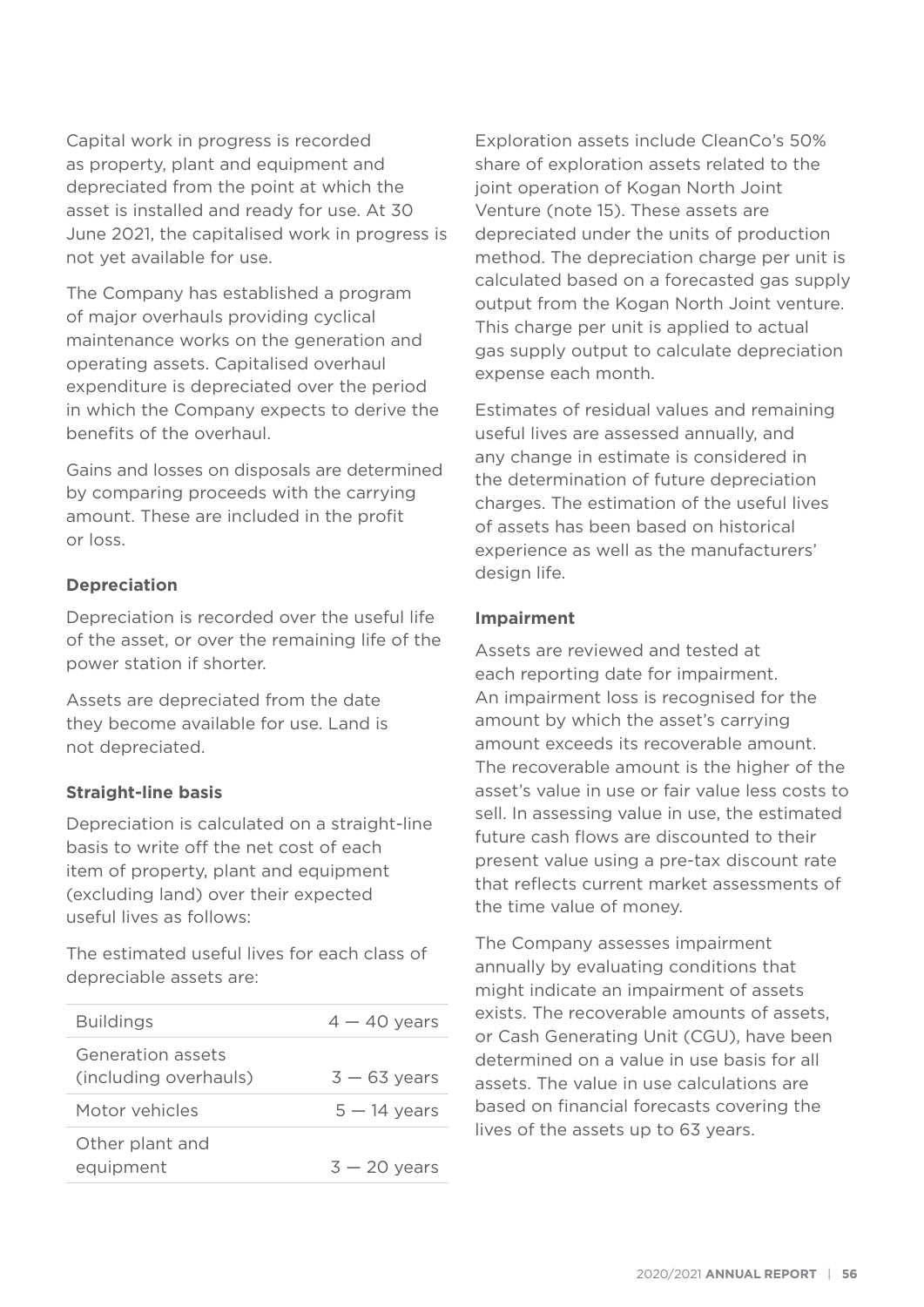#### **Impairment – Swanbank Power Station**

In 2021 the impairment loss of \$11,800,000 (2020: \$35,450,000) represents a write down of Swanbank Power Station (Swanbank) to its estimated recoverable amount. Swanbank is a 385MW combined cycle gas fired plant in South East Queensland.

The carrying amount of Swanbank Power Station (excluding the carrying value of land) was reduced to nil reflecting a negative value in use and fair value less costs of disposal as a standalone generating asset.

In determining the value in use of Swanbank, the cashflows included the following considerations:

- Updated revenue and cost of goods sold based on updated market assumptions of the electricity market;
- A reduction of Swanbank's useful life in line with an updated life cycle plan due to a new operating profile;
- Operating and capital expenditure commitments associated with the gas field development project;
- Major overhauls required for the continuation of the asset until the end of the asset's useful life.

The Swanbank power station is a core asset in CleanCo's plans to provide firmed renewable energy to commercial and industrial customers. Swanbank's low-emissions fast start capability enables CleanCo to manage both volume and price risks associated with the supply of variable solar and wind generation. It is anticipated that continued expansion of its retail portfolio and the commencement of renewable energy power purchase agreements that CleanCo has secured will demonstrate the value of Swanbank in its portfolio and mitigate future impairment charges.

The following table outlines the key inputs and assumptions and their relationships to value in use considered in the discounted cash flow methodology to determine recoverable amounts under the value in use approach: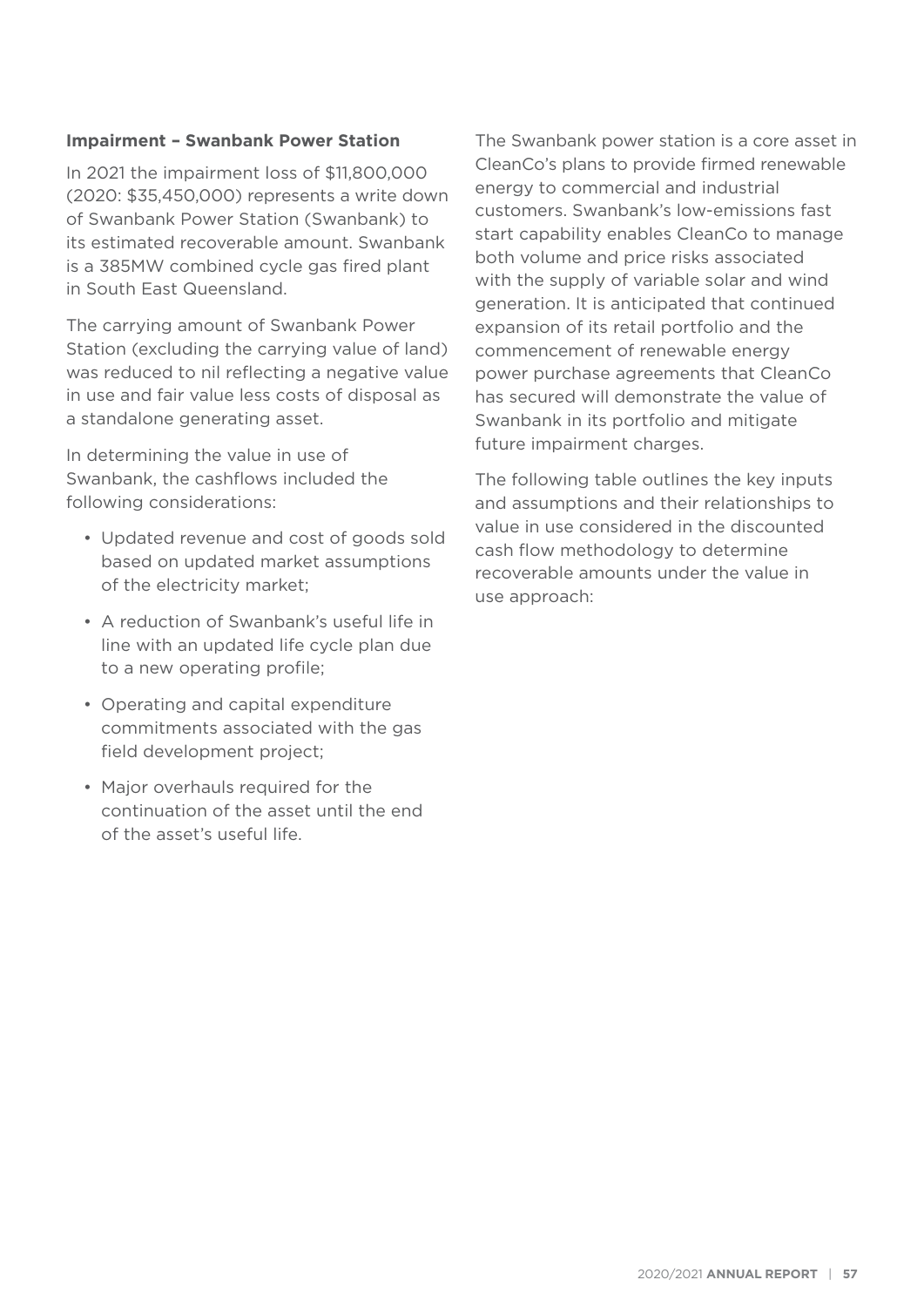| <b>UNOBSERVABLE</b><br><b>INPUTS</b>                        | <b>NATURE AND RANGE OF INPUTS</b>                                                                                                                                                                                                                 | <b>RELATIONSHIP OF UNOBSERVABLE</b><br><b>INPUTS IN VALUE IN USE</b>                                                                                 |
|-------------------------------------------------------------|---------------------------------------------------------------------------------------------------------------------------------------------------------------------------------------------------------------------------------------------------|------------------------------------------------------------------------------------------------------------------------------------------------------|
| Revenue cash flows                                          | The cash flow projections have been<br>performed to consider the prevailing<br>supply and demand conditions and<br>physical dispatch of electricity and spot<br>price outcomes.                                                                   | A higher expected electricity generation<br>or an increase in the electricity prices<br>through increased demand would<br>increase the value in use. |
|                                                             | Scenarios are also modelled to take<br>account of future expected clean energy<br>projects and their impact on supply and<br>demand outcomes.                                                                                                     |                                                                                                                                                      |
| Operating<br>expenditure                                    | Operating expenditures for electricity<br>generation have been determined based<br>on the most recent management forecasts<br>available at the time of valuation.                                                                                 | A lower operating expenditure increases<br>the value in use.                                                                                         |
| Life of plant                                               | Cash flows have been projected to the<br>life of plants.                                                                                                                                                                                          | Any increases in the projections of the<br>life of the generating plant under certain<br>scenarios increases the value in use.                       |
| Weighted Average<br>Cost of Capital<br>(WACC) discount rate | A nominal WACC of 9.9% pre-tax (or<br>6.9% post-tax) has been employed in the<br>valuation. The WACC discount rate has<br>been determined in consultation with<br>independent experts based on a long-term<br>view of the market cost of capital. | The higher the nominal WACC, the lower<br>the value in use.                                                                                          |
| Fuel cost                                                   | Fuel cost has been determined based<br>on existing supply contracts and<br>projected average gas prices.                                                                                                                                          | A lower fuel cost expenditure increases<br>the value in use.                                                                                         |
| Capital expenditures                                        | Capital expenditures has been<br>determined based on current life<br>cycle plans and current overhaul<br>and maintenance schedules.                                                                                                               | A lower capital expenditure increases<br>the value in use.                                                                                           |

### **Application of accounting estimates and judgements**

Assets are tested for impairment whenever events or changes in circumstances indicate that the carrying amount may not be recoverable. An impairment loss is recognised for the amount by which the assets carrying amount exceeds its recoverable amount.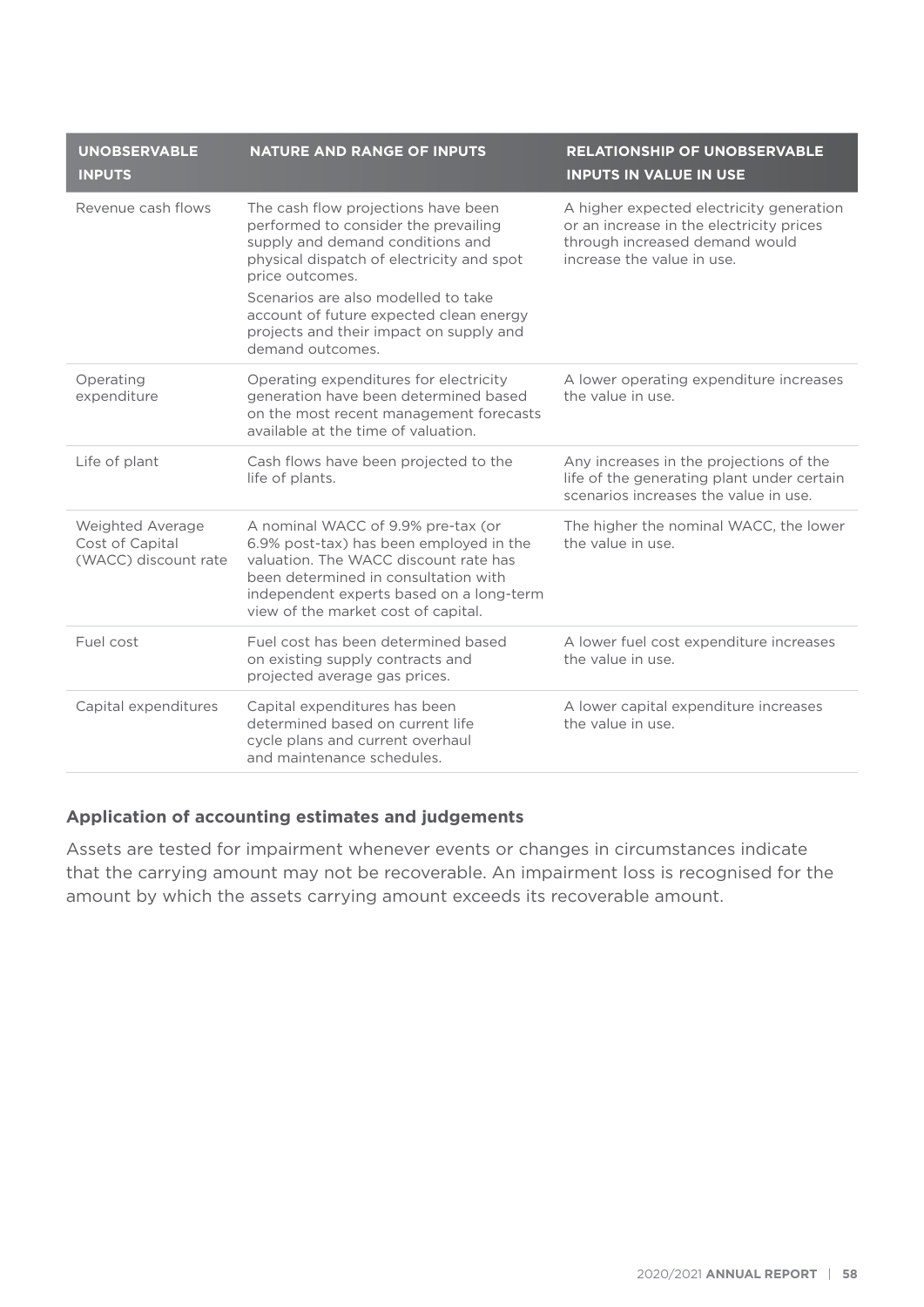# Note 5.3: Right-of-use assets

|                                   | <b>Land and buildings</b> | <b>Motor vehicles</b>    | <b>Total</b>             |
|-----------------------------------|---------------------------|--------------------------|--------------------------|
|                                   | \$'000                    | \$'000                   | \$'000                   |
| <b>Balance at 1 July 2019</b>     | 19                        | ٠                        | 19                       |
| Additions                         | 198                       | 75                       | 273                      |
| <b>Disposals</b>                  | $\overline{\phantom{a}}$  | $\overline{\phantom{a}}$ | $\overline{\phantom{a}}$ |
| Impairment of assets              | $\overline{\phantom{a}}$  | (13)                     | (13)                     |
| Depreciation expense              | (10)                      | (33)                     | (43)                     |
| Net book value<br>at 30 June 2020 | 207                       | 29                       | 236                      |
| Additions                         | 3,535                     | $\overline{\phantom{a}}$ | 3,535                    |
| Disposals                         | (61)                      | (22)                     | (83)                     |
| Depreciation expense              | (183)                     | (7)                      | (190)                    |
| Net book value<br>at 30 June 2021 | 3,498                     | -                        | 3,498                    |

Right-of-use assets are measured initially at cost comprising the following:

- the amount of the initial measurement of the lease liability;
- any lease payments made at or before the commencement date less any lease incentives received;
- any initial direct costs;
- restoration costs.

Subsequently, the right-of-use assets are measured at cost less accumulated depreciation and any accumulated impairment losses and adjusted for remeasurement of the lease liability due to reassessment or lease modifications.

### **Depreciation**

The right-of-use assets are depreciated over the shorter of the asset's useful life and the lease term on a straight-line basis.

Assets are depreciated from the date they become available for use. Land is not depreciated.

### **Straight-line basis**

Depreciation is calculated on a straight-line basis to write off the net cost of each right-of-use asset (excluding land) over their expected useful lives as follows:

The estimated useful lives for right-of-use assets are:

Right of use assets  $3 - 18$  years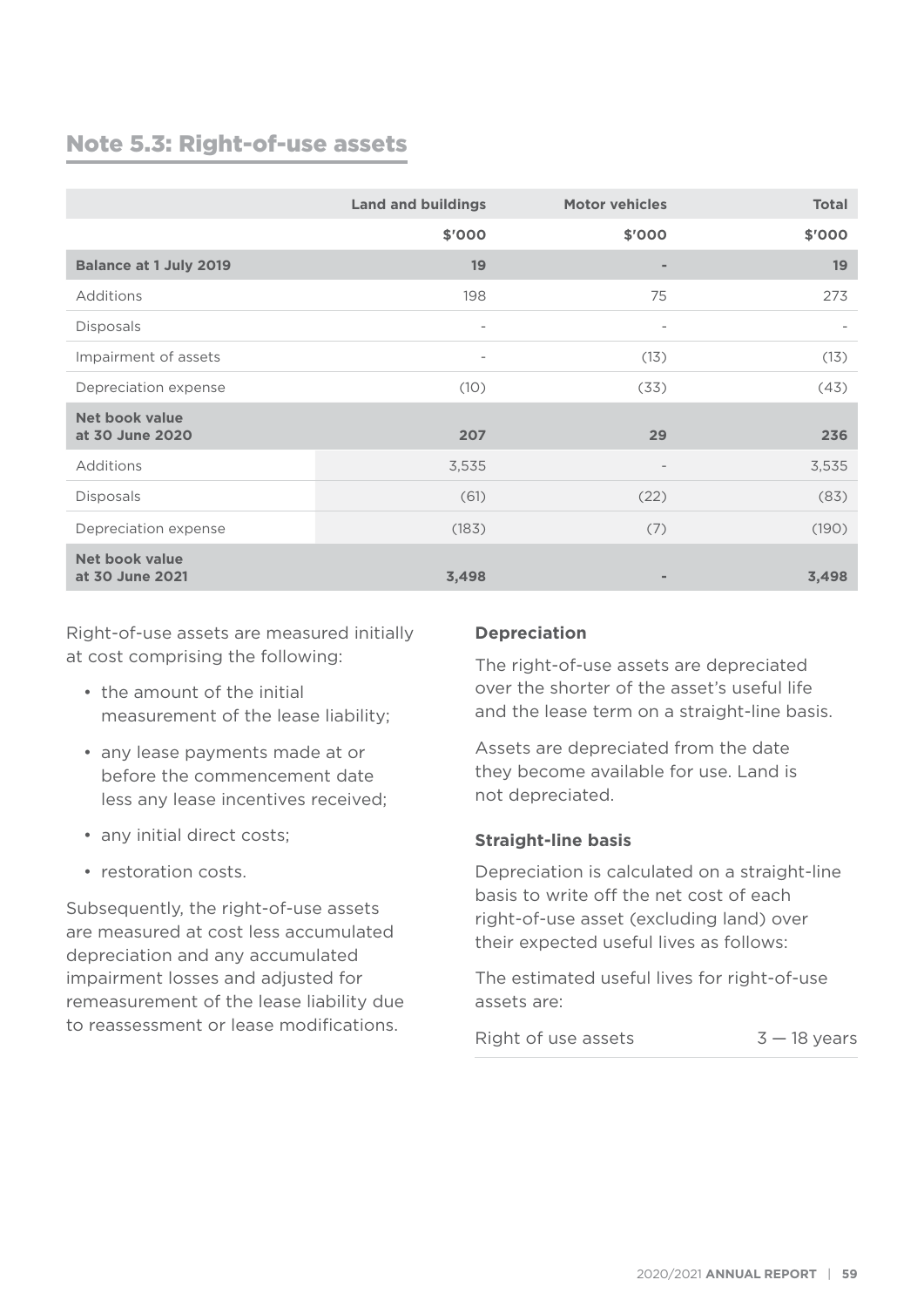# Note 5.4: Intangible assets

|                                                                         | 2021   | 2020   |
|-------------------------------------------------------------------------|--------|--------|
|                                                                         | \$'000 | \$'000 |
| INTANGIBLES — CAPITAL WORK IN PROGRESS                                  |        |        |
| Intangibles Capital<br>Work in Progress -<br>cost or recoverable amount | 19,515 | 7,808  |
| Total                                                                   | 19.515 | 7.808  |

#### **Movement in carrying amounts**

|                                         | <b>Capital works in</b><br>progress |
|-----------------------------------------|-------------------------------------|
|                                         | \$'000                              |
| <b>Net book value</b><br>at 1 July 2019 | 151                                 |
| Equity transfers from<br>Government     | 586                                 |
| Additions                               | 7,071                               |
| <b>Total additions</b>                  | 7,657                               |
| Amortisation expense                    |                                     |
| Net book value<br>at 30 June 2020       | 7,808                               |
| Equity transfers<br>from Government     |                                     |
| Additions                               | 11,707                              |
| <b>Total additions</b>                  | 11,707                              |
| Transfers in/(out)                      |                                     |
| Amortisation expense                    |                                     |
| Net book value<br>at 30 June 2021       | 19,515                              |

#### **Software**

Costs incurred in developing products or systems and costs incurred in acquiring software and licenses that will contribute to future period financial benefits through revenue generation and/or cost reduction are capitalised to software and systems. Costs capitalised include external direct costs of materials and services as well as direct payroll and payroll related costs of employees' time spent on the project.

After initial recognition, any intangible assets are carried at their cost less any accumulated amortisation and any accumulated impairment losses.

The estimated useful lives for intangible assets are:

Software  $2 - 5$  years

#### **Amortisation**

Amortisation is recognised on a straightline basis over the estimated useful lives of intangible assets from the date that they are available for use. The useful lives of intangible assets are reviewed annually and adjusted if appropriate.

#### **Impairment**

Impairment of intangible assets is considered along with property, plant and equipment. Refer to note 5.2.

### **Application of accounting estimates and judgements**

Any change in estimation of useful lives is considered in the determination of future amortisation charges. Adjustments to useful life are made when considered necessary.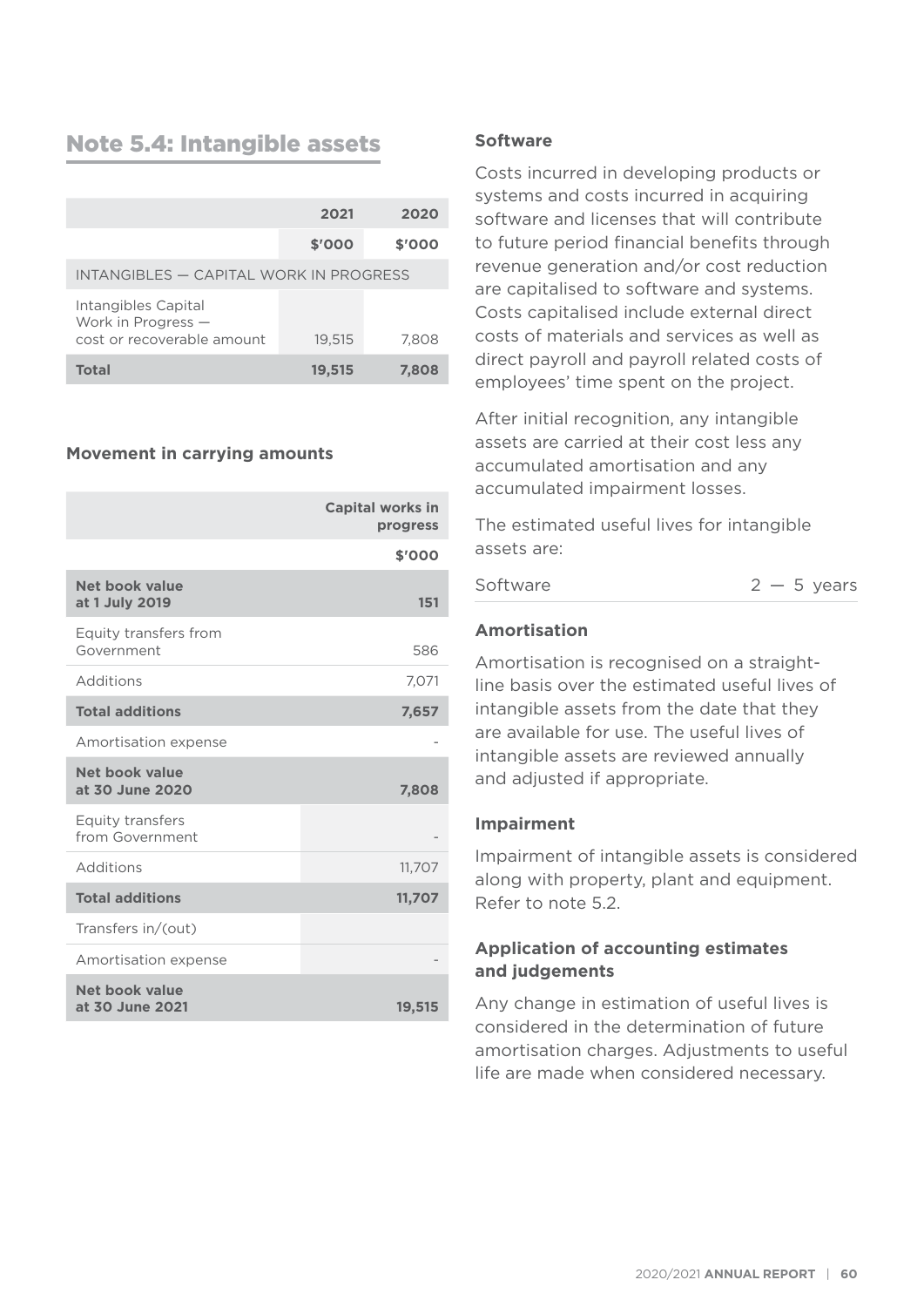# 6. DERIVATIVES

# Note 6.1: Derivative financial instruments

|                                                                      | 2021      | 2020     |
|----------------------------------------------------------------------|-----------|----------|
|                                                                      | \$'000    | \$'000   |
| <b>CURRENT ASSETS</b>                                                |           |          |
| Electricity contracts - cash flow hedges                             | 1.017     | 23,692   |
| Electricity contracts - held for trading                             | 3         | 2,207    |
| Total current derivative financial instrument assets                 | 1,020     | 25,899   |
| <b>NON-CURRENT ASSETS</b>                                            |           |          |
| Electricity contracts $-$ cash flow hedges                           | 315       | 2,543    |
| Electricity contracts - held for trading                             |           | 1,707    |
| Total non-current derivative financial instrument assets             | 315       | 4,250    |
| <b>CURRENT LIABILITIES</b>                                           |           |          |
| Electricity contracts - cash flow hedges                             | (22, 021) | (6,938)  |
| Electricity contracts - held for trading                             | (1,484)   | (355)    |
| <b>Total current derivative financial instrument liabilities</b>     | (23, 505) | (7,293)  |
| NON-CURRENT LIABILITIES                                              |           |          |
| Electricity contracts - cash flow hedges                             | (2,981)   | (350)    |
| Electricity contracts - held for trading                             | (52,038)  | (5, 912) |
| <b>Total non-current derivative financial instrument liabilities</b> | (55,019)  | (6, 262) |
| Net derivative financial instrument assets/(liabilities)             | (77,189)  | 16,594   |

Derivatives are initially recognised at fair value on the date a derivative contract is entered into and are subsequently remeasured to their fair value at the end of each reporting period. The resulting gain or loss is recognised in profit or loss immediately unless the derivative is designated and effective as a hedging

instrument, in which event the timing of the recognition in profit or loss depends on the nature of the hedge relationship. The accounting for subsequent changes in fair value depends on whether the derivative is classified as held for trading or is designated as a hedging instrument, and if so, the nature of the item being hedged.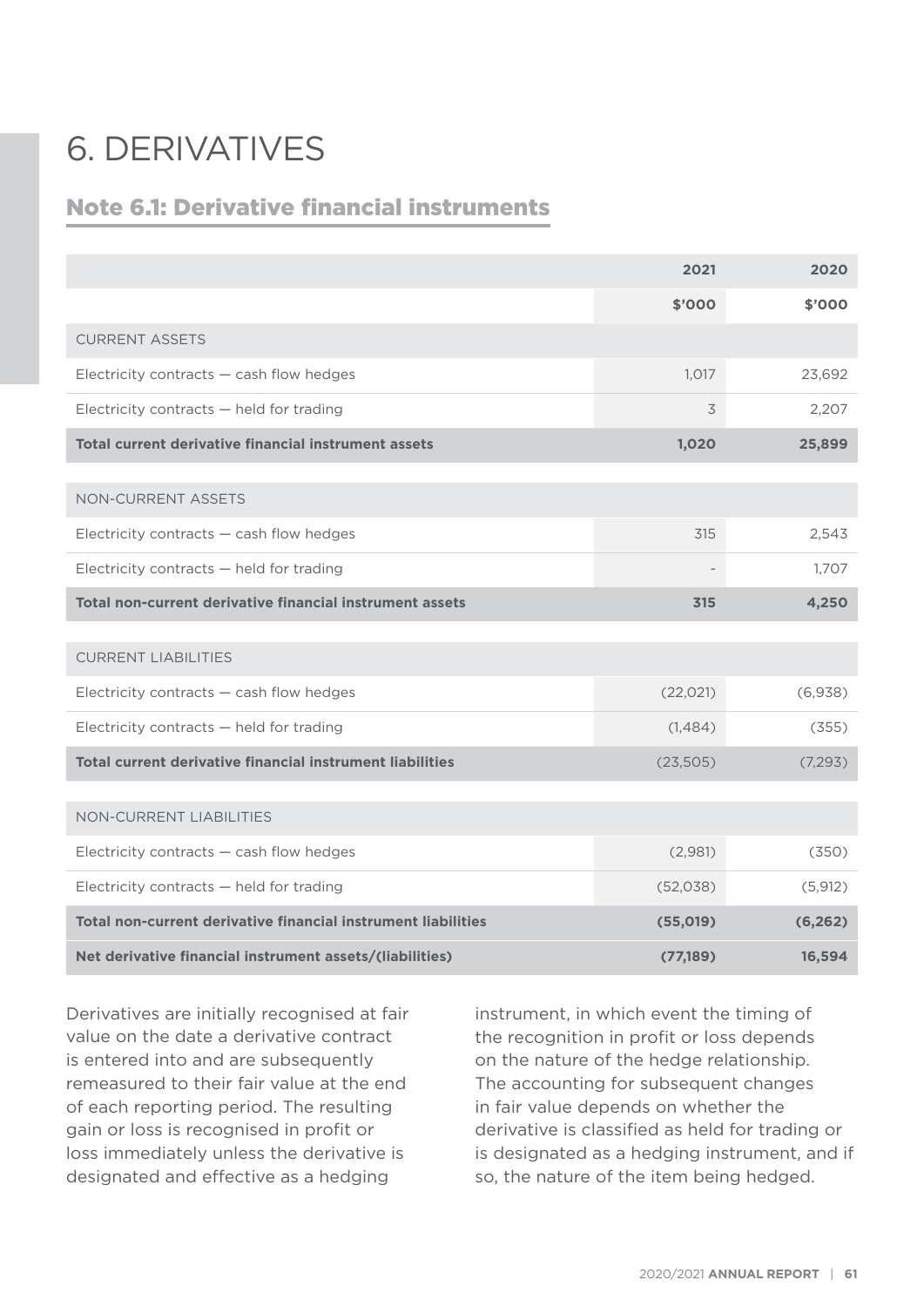Derivatives are classified as held for trading unless they are designated as hedges of a particular risk associated with highly probable forecast transactions (cash flow hedges). Certain derivatives do not qualify for hedge accounting but have been entered into for the risk management objective of economically hedging a risk. These derivatives are classified as held for trading and recognised through profit or loss.

Derivative financial instruments spanning both current and non-current periods are split into their current and non-current components prior to valuation. The fair value of these components is then classified as a current asset or liability when the maturity profile is less than 12 months, including realised but not settled components, and classified as a non-current asset or liability when the maturity profile is greater than 12 months.

### **Change in fair value recognised in the profit and loss**

Gains and losses that are recognised in the statements of profit or loss and other comprehensive income from remeasuring the fair value of derivatives that do not qualify as effective hedging instruments are classified as "non-hedge accounted change in fair value of derivative instruments".

### **Hedge Accounting**

The Company documents the relationship between hedging instruments and hedged items, as well as its risk management objective and strategy for undertaking various hedge transactions. The Company also documents its assessment, of whether the derivatives that are used in hedging transactions have been and will continue to be highly effective in offsetting changes in cash flows of hedged items, there is an

economic relationship between the hedged items and the hedging instruments, and the terms of the contracts match the terms of the expected highly probable forecast (i.e., nominal amount, expected settlement date and no additional accounting for credit risk). The Company has established a hedge ratio of 1:1 for the hedging relationships as the underlying risks of the contracts are identical to the hedged risk components (electricity price or exchange rate). To test the hedge effectiveness, the Company uses the hypothetical derivative method and compares the changes in the fair value of the hedging instruments against the changes in fair value of the hedged items attributable to the hedged risks.

### **Hedge accounted change in fair value of derivatives instruments**

The effective portion of changes in the fair value of derivatives that are designated and qualify as cash flow hedges is recognised in other comprehensive income and accumulated in equity reserves. An ineffective portion is recognised immediately in profit or loss within "non-hedge accounted change in fair value of derivative instruments".

The hedge ineffectiveness can arise from:

- Differences in the periodic volumes of the hedging instruments and hedged items;
- Different indexes (and accordingly different curves) linked to the hedged risk of the hedged items and hedging instruments; and
- Changes to forecast timing of the cash flows of the hedged items and the hedging instruments.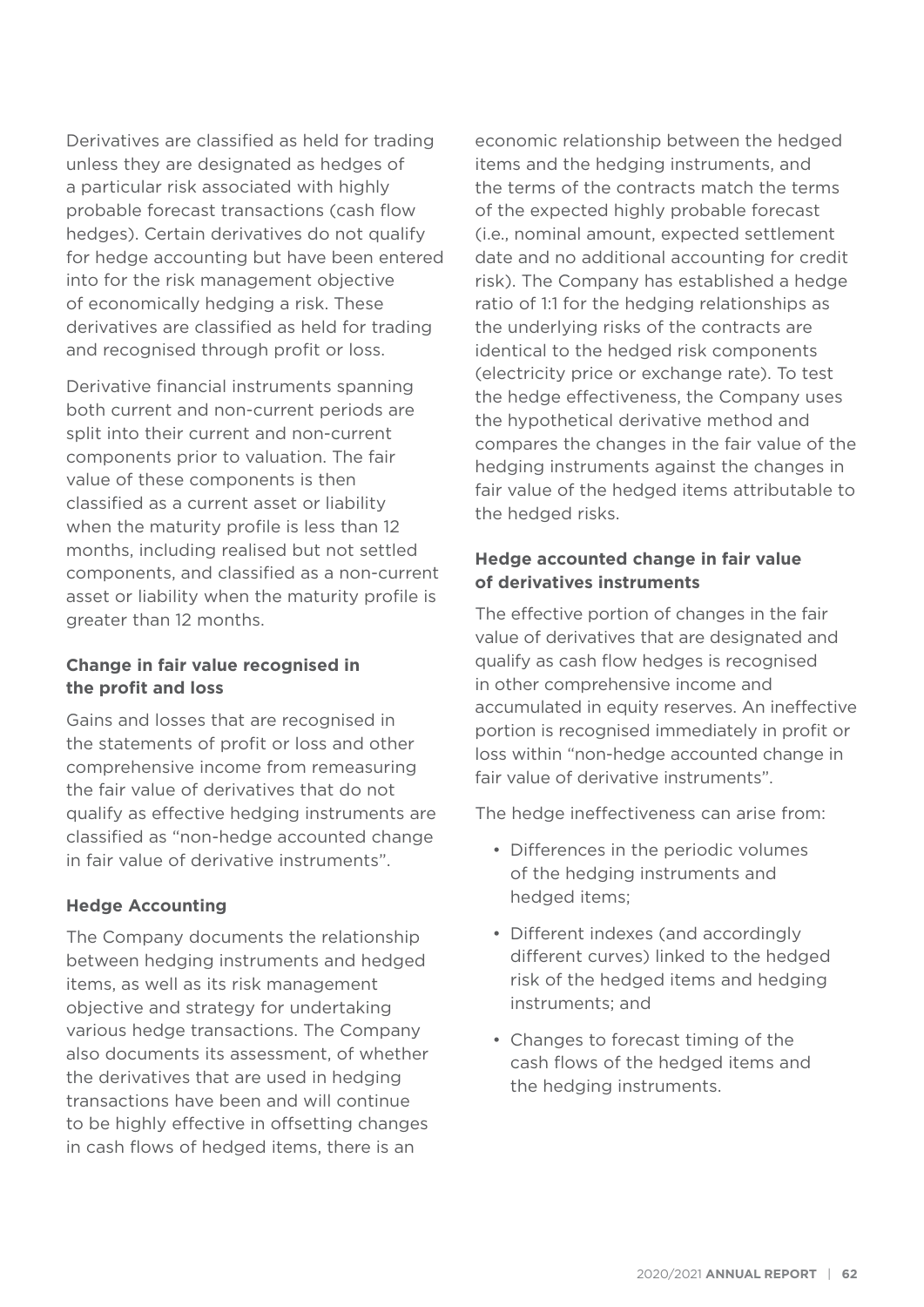Amounts accumulated in equity are reclassified to profit or loss within "Net realised gain on electricity contracts designated as cash flow hedges" in the periods when the hedged item affects profit or loss (for instance when the forecast sale that is hedged takes place).

The gain or loss is recognised in profit or loss as other income. However, when the forecast transaction that is hedged results in the recognition of a non-financial asset (for example, plant and equipment) the gain or loss previously deferred in equity is transferred from equity and included in the initial measurement of the cost of the asset. This transfer does not affect other comprehensive income. The deferred amounts are ultimately recognised in profit or loss as depreciation or impairment in the case of non-financial assets.

The Company discontinues hedge accounting only when the hedging relationship ceases to meet the qualifying criteria. This includes when a hedging instrument expires, is sold, or is terminated. The discontinuance is accounted for prospectively.

Any gain or loss accumulated in equity reserves at that time remains in equity and is reclassified to profit or loss as other income when the forecast transaction occurs. However, when a forecast transaction is no longer expected to occur, the gain or loss accumulated in equity reserves is immediately reclassified to profit or loss within "non-hedge accounted change in fair value of derivative instruments".

The impact of the hedging instruments (electricity swaps) on the balance sheet is, as follows:

# Note 6.2: Derivatives — highly

# probable movements

|                                                                 | <b>Nominal</b><br>amount | <b>Carrying</b><br>amount |
|-----------------------------------------------------------------|--------------------------|---------------------------|
|                                                                 | <b>MWH</b>               | \$'000                    |
| 30 June 2021                                                    |                          |                           |
| <b>HIGHLY PROBABLE FORECAST</b><br>ELECTRICITY SALES            |                          |                           |
| Current assets                                                  | 42,450                   | 356                       |
| Non-current assets                                              | 13,800                   | 294                       |
| <b>Current liabilities</b>                                      | 352,410                  | (21, 923)                 |
| Non-current liabilities                                         | 111,635                  | (2,981)                   |
| <b>Total</b>                                                    | 520,295                  | (24, 254)                 |
|                                                                 |                          |                           |
| <b>HIGHLY PROBABLE FORECAST</b><br><b>ELECTRICITY PURCHASES</b> |                          |                           |
| Current assets                                                  | 99,978                   | 660                       |
| Non-current assets                                              | 8.832                    | 21                        |
| Current liabilities                                             | 37,700                   | (97)                      |
| Non-current liabilities                                         |                          |                           |
| <b>Total</b>                                                    | 146,510                  | 584                       |

#### **30 June 2020**

| Total                                                | 867,730 | 15,399  |
|------------------------------------------------------|---------|---------|
| Non-current liabilities                              | 20.250  | (17)    |
| Current liabilities                                  | 102,165 | (1.358) |
| Non-current assets                                   | 162.560 | 2.544   |
| Current assets                                       | 582,755 | 14.230  |
| <b>HIGHLY PROBABLE FORECAST</b><br>FLECTRICITY SALES |         |         |

#### HIGHLY PROBABLE FORECAST ELECTRICITY PURCHASES

| Total                   | 234.405 | (3,872) |
|-------------------------|---------|---------|
| Non-current liabilities | 16.100  | (333)   |
| Current liabilities     | 207.385 | (3.542) |
| Non-current assets      |         |         |
| Current assets          | 10.920  | ス       |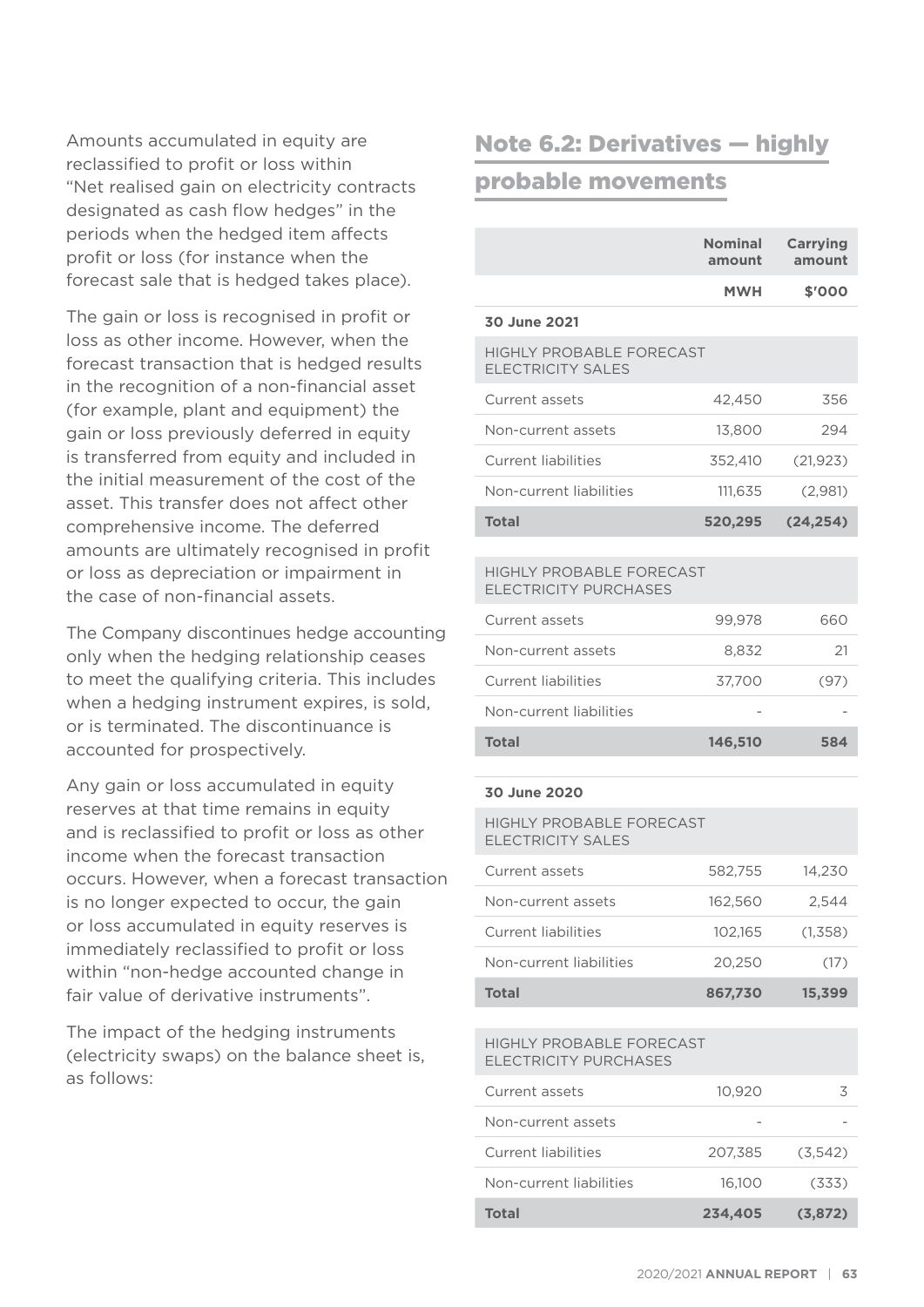# Note 6.3: Derivatives designated as hedging instruments

|                   | <b>Asset carrying value</b> |        | <b>Liabilities carrying value</b> |          | Nominal hedge volume |            |
|-------------------|-----------------------------|--------|-----------------------------------|----------|----------------------|------------|
|                   | 2021                        | 2020   | 2021                              | 2020     | 2021                 | 2020       |
|                   | \$'000                      | \$'000 | \$'000                            | \$'000   | <b>MWh</b>           | <b>MWh</b> |
| 12 months or less | 1.017                       | 23,692 | (22, 021)                         | (6,938)  | 257.182              | 466,615    |
| $1 - 5$ years     | 315                         | 2,543  | (2,981)                           | (350)    | 116,603              | 166,710    |
| <b>Total</b>      | 1,332                       | 26,235 | (25,002)                          | (7, 288) | 373,785              | 633,325    |

# Note 6.4: Derivatives — highly probable forecast transactions

|                                                   | Change in fair<br>value during<br>the year of<br>the hedged<br>items used<br>for recognising<br>hedge<br><b>ineffectiveness</b> | <b>Balances in</b><br>the cash flow<br>hedge reserve<br>at year end<br>for continuing<br>hedges | <b>Balances</b><br>remaining in the<br>cash flow hedge<br>reserve at year<br>end for which<br>hedge accounting<br>is no longer<br>applied to the<br>hedge relationship | <b>Change in fair</b><br>value of hedging<br>instrument used<br>for measuring<br><b>ineffectiveness</b><br>for the period |
|---------------------------------------------------|---------------------------------------------------------------------------------------------------------------------------------|-------------------------------------------------------------------------------------------------|------------------------------------------------------------------------------------------------------------------------------------------------------------------------|---------------------------------------------------------------------------------------------------------------------------|
|                                                   | \$'000                                                                                                                          | \$'000                                                                                          | \$'000                                                                                                                                                                 | \$'000                                                                                                                    |
| 30 JUNE 2021                                      |                                                                                                                                 |                                                                                                 |                                                                                                                                                                        |                                                                                                                           |
| Highly probable forecast<br>electricity sales     | 26.183                                                                                                                          | 24.081                                                                                          | (478)                                                                                                                                                                  | (26, 579)                                                                                                                 |
| Highly probable forecast<br>electricity purchases | (290)                                                                                                                           | (46)                                                                                            | (1,407)                                                                                                                                                                | 1,070                                                                                                                     |
| Hedging reserve -<br>cash flow hedges             | 25,893                                                                                                                          | 24,035                                                                                          | (1,885)                                                                                                                                                                | (25,509)                                                                                                                  |
|                                                   |                                                                                                                                 |                                                                                                 |                                                                                                                                                                        |                                                                                                                           |
| 30 JUNE 2020                                      |                                                                                                                                 |                                                                                                 |                                                                                                                                                                        |                                                                                                                           |
| Highly probable forecast<br>electricity sales     | (12,036)                                                                                                                        | (12,036)                                                                                        | (4,098)                                                                                                                                                                | 15,399                                                                                                                    |
| Highly probable forecast<br>electricity purchases | 2,367                                                                                                                           | 2,367                                                                                           | (56)                                                                                                                                                                   | (3,872)                                                                                                                   |
| Hedging reserve -<br>cash flow hedges             | (9,669)                                                                                                                         | (9,669)                                                                                         | (4, 154)                                                                                                                                                               | 11,526                                                                                                                    |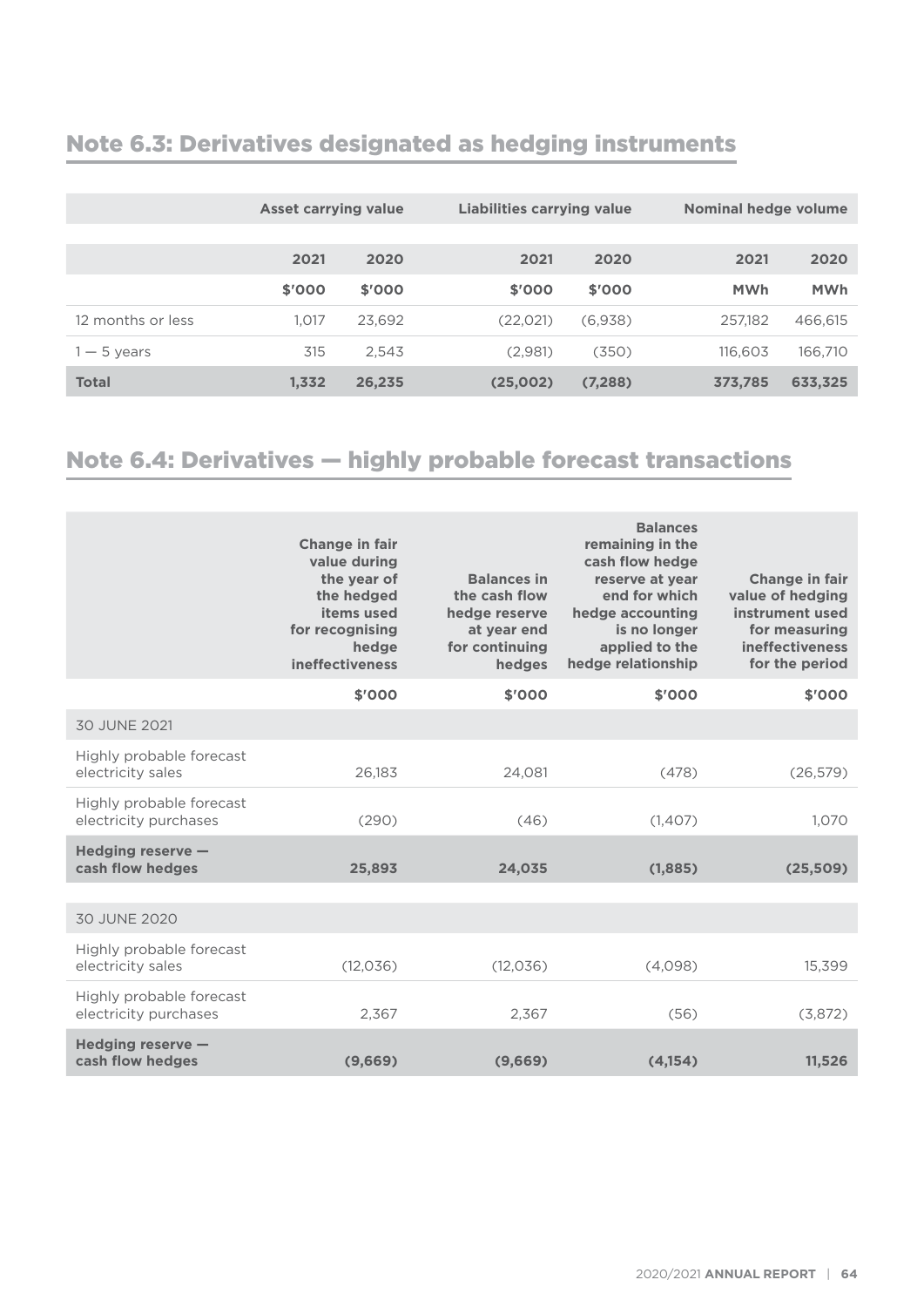The effect of the cashflow hedge in the statement of profit and loss and other comprehensive income is as follows:

### Note 6.5: Cash flow hedge reserve — movement

|                                                   | Total hedging gain/<br>loss recognised<br>in OCI | Ineffectiveness gains/<br>losses recognised in<br>profit or loss | Gain/loss reclassified<br>from OCI to profit<br>or loss |
|---------------------------------------------------|--------------------------------------------------|------------------------------------------------------------------|---------------------------------------------------------|
|                                                   | \$'000                                           | \$'000                                                           | \$'000                                                  |
| YEAR ENDED 30 JUNE 2021                           |                                                  |                                                                  |                                                         |
| Highly probable forecast<br>electricity sales     | (28, 953)                                        | (445)                                                            | (10, 784)                                               |
| Highly probable forecast<br>electricity purchases | 1,739                                            | (1,895)                                                          | 2,025                                                   |
| Hedging reserve -<br>cash flow hedges             | (27, 214)                                        | (2,340)                                                          | (8,759)                                                 |
|                                                   |                                                  |                                                                  |                                                         |
| YEAR ENDED 30 JUNE 2020                           |                                                  |                                                                  |                                                         |
| Highly probable forecast<br>electricity sales     | (8,219)                                          | (4,340)                                                          | 24,353                                                  |
| Highly probable forecast<br>electricity purchases | (1,239)                                          | 1.487                                                            | (1,072)                                                 |
| Hedging reserve -<br>cash flow hedges             | (9, 458)                                         | (2,853)                                                          | 23,281                                                  |

The reserve is used to recognise the effective portion of the gains and losses on derivatives designated as cash flow hedges:

# Note 6.6: Cash flow hedge reserve — reconciliation

|                                                                                                    | 2021     | 2020      |
|----------------------------------------------------------------------------------------------------|----------|-----------|
|                                                                                                    | \$'000   | \$'000    |
| Balance at the beginning of the year                                                               | (10.923) |           |
| Effective portion of changes in fair value of cash flow hedges of electricity swaps                | 27,214   | 9,458     |
| Net changes in fair value of cash flow hedges of electricity swaps<br>transferred to other revenue | 8.759    | (23, 281) |
| Income tax equivalent relating to these items                                                      | (10,111) | 2.900     |
| Current year change in cashflow hedge reserve                                                      | 25,862   | (10, 923) |
| Balance at the end of the year                                                                     | 14,939   | (10, 923) |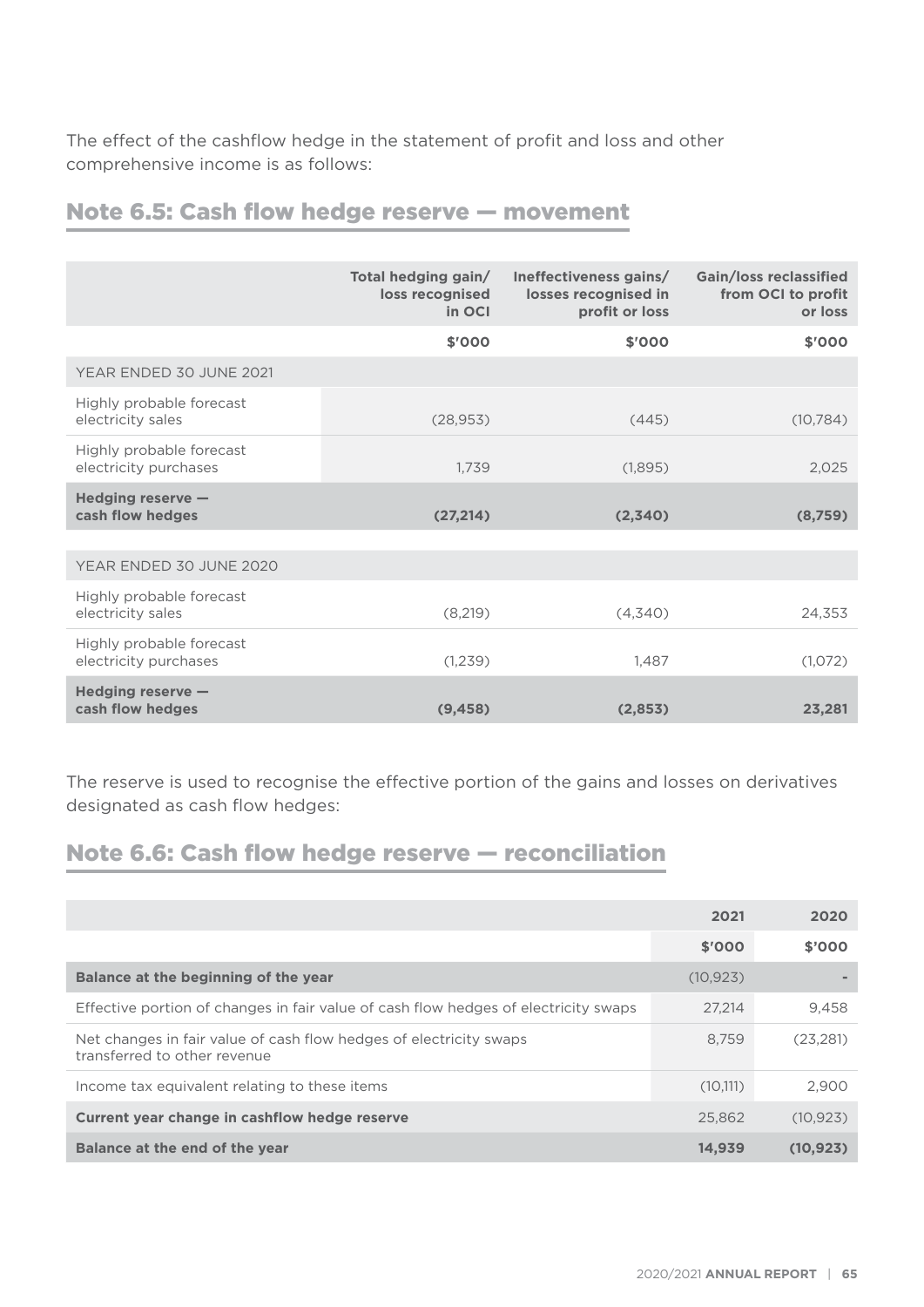#### **Master netting arrangements – not currently enforceable**

Agreements with derivative counterparties are based on an International Swaps and Derivatives Association (ISDA) Master Agreement and similar agreements. Under the terms of these arrangements, only where certain credit events occur (such as default), the net position owing/receivable to a single counterparty in the same currency will be taken as owing and all the relevant arrangements terminated. As the Company

does not presently have a legally enforceable right of set-off, these amounts have not been offset in the balance sheet but have been presented separately in the following tables. The net amount of financial assets summarised in the following tables best represent the Company's current exposure to credit risk on those derivatives at the reporting date.

# Note 6.7: Master netting arrangements

|                                  | <b>Amounts</b><br>presented in the<br><b>balance sheet</b> | <b>Amounts subject</b><br>to master netting<br>arrangements | <b>Financial</b><br>instrument<br>collateral | <b>Net amount</b> |
|----------------------------------|------------------------------------------------------------|-------------------------------------------------------------|----------------------------------------------|-------------------|
|                                  | \$'000                                                     | \$'000                                                      | \$'000                                       | \$'000            |
| 30 June 2021                     |                                                            |                                                             |                                              |                   |
| <b>FINANCIAL ASSETS</b>          |                                                            |                                                             |                                              |                   |
| Derivative financial assets      | 1,335                                                      | (766)                                                       | $\overline{\phantom{a}}$                     | 569               |
| Cash collateral                  | 10,666                                                     |                                                             | (3,608)                                      | 7,058             |
| <b>Total assets</b>              | 12,001                                                     | (766)                                                       | (3,608)                                      | 7,627             |
|                                  |                                                            |                                                             |                                              |                   |
| <b>FINANCIAL LIABILITIES</b>     |                                                            |                                                             |                                              |                   |
| Derivative financial liabilities | (78, 524)                                                  | 766                                                         | $\overline{a}$                               | (77, 758)         |
| Cash collateral                  | (3,532)                                                    |                                                             | 3,608                                        | 76                |
| <b>Total liabilities</b>         | (82,056)                                                   | 766                                                         | 3,608                                        | (77, 682)         |
|                                  |                                                            |                                                             |                                              |                   |
| 30 June 2020                     |                                                            |                                                             |                                              |                   |
| <b>FINANCIAL ASSETS</b>          |                                                            |                                                             |                                              |                   |
| Derivative financial assets      | 30,149                                                     | (3,780)                                                     |                                              | 26,369            |
| Cash collateral                  | 6,696                                                      |                                                             | (6,696)                                      |                   |
| <b>Total assets</b>              | 36,845                                                     | (3,780)                                                     | (6,696)                                      | 26,369            |
|                                  |                                                            |                                                             |                                              |                   |
| FINANCIAL LIABILITIES            |                                                            |                                                             |                                              |                   |
| Derivative financial liabilities | (13, 555)                                                  | 3,780                                                       | $\overline{a}$                               | (9,775)           |
| Cash collateral                  | (20, 372)                                                  |                                                             | 6,696                                        | (13, 676)         |
| <b>Total liabilities</b>         | (33, 927)                                                  | 3,780                                                       | 6,696                                        | (23, 451)         |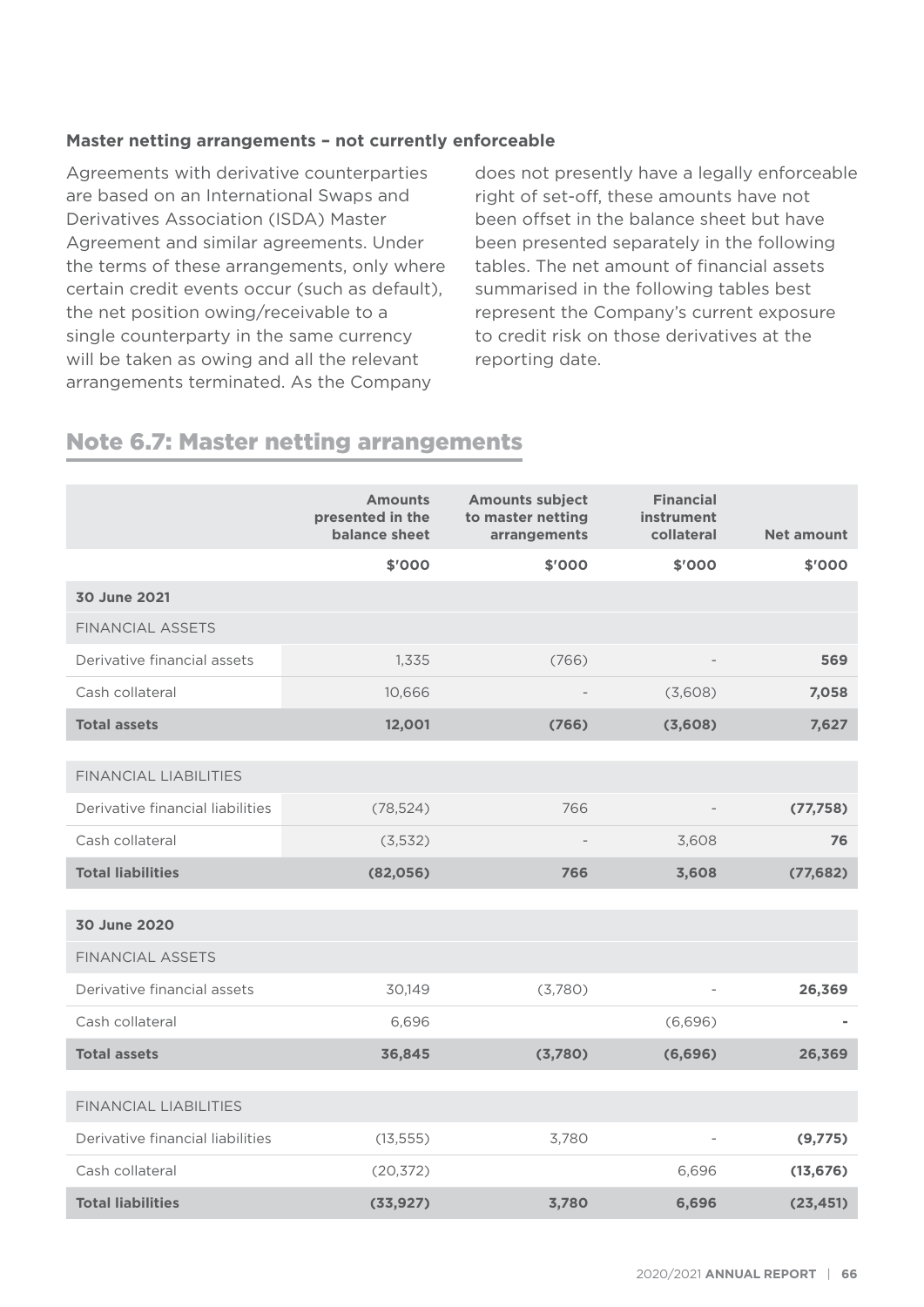### **Application of accounting estimates and judgements**

The fair value of derivative financial instruments must be estimated for recognition, measurement, and disclosure purposes. Valuation policies and procedures are developed by Trading Risk, approved by the Energy Risk Management Committee and subject to internal and external audit review. The changes in fair value of Level 1 and Level 2 financial instruments are reported daily to management and level 3 monthly. All changes in fair value are reported to the Board monthly.

# 7. FAIR VALUE MEASUREMENT

The fair value of derivative financial instruments must be estimated for recognition and measurement or for disclosure purposes.

### **Fair value hierarchy**

The following fair value hierarchy is based on the degree to which fair value is observable:

**LEVEL 1**: The fair value of derivative financial instruments traded in active markets (publicly traded derivatives) is based on quoted market prices at the end of the reporting period. The quoted market price used for these derivatives is the last settled price.

**LEVEL 2**: The fair value of derivative financial instruments that are not traded in an active market (for example, overthe counter derivatives) is determined using valuation techniques which maximise the use of observable market data and either directly (i.e., as prices) or indirectly (i.e., derived from prices). All significant inputs required to fair value an instrument is observable.

**LEVEL 3**: One or more of the significant inputs is unobservable.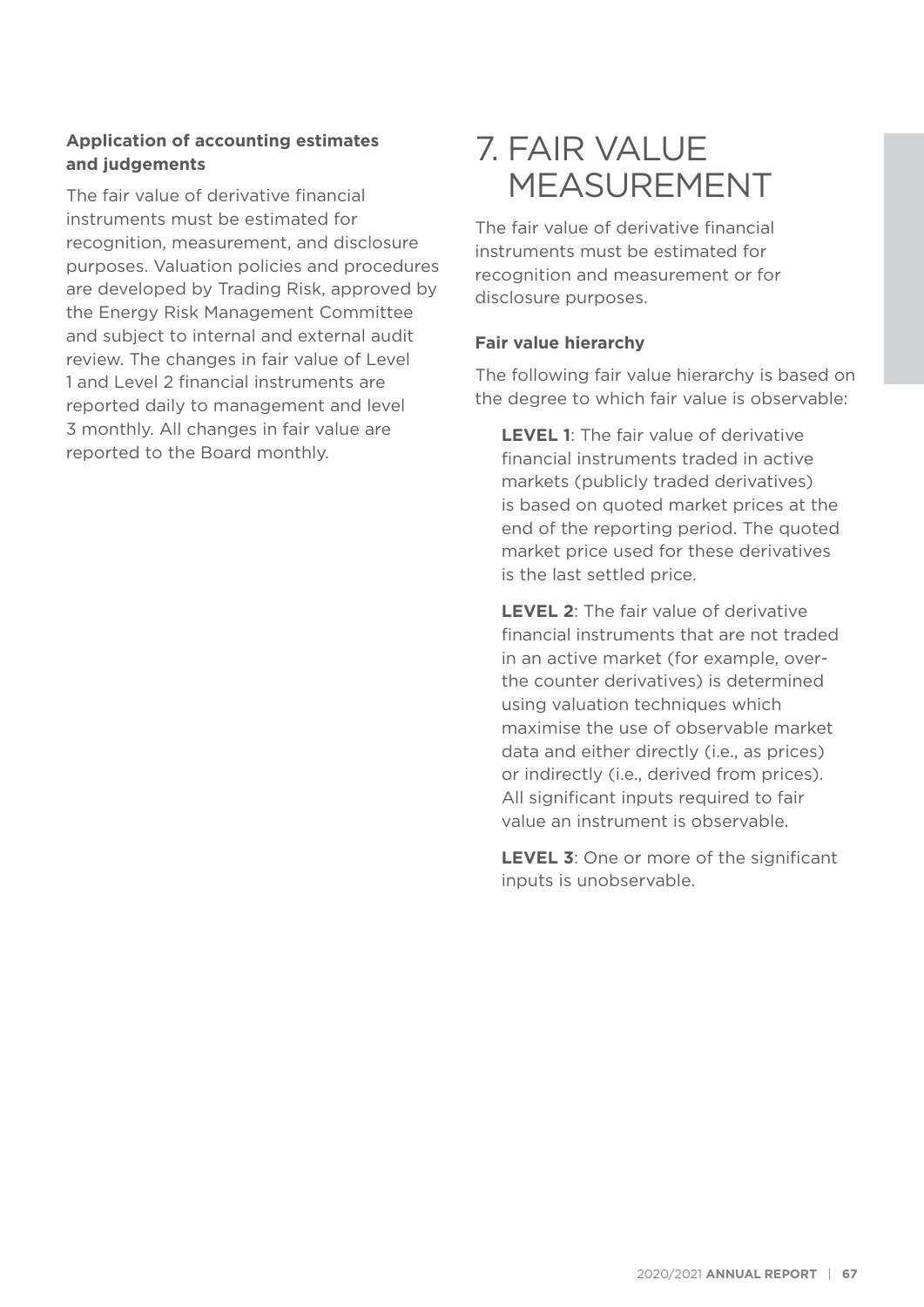The following tables present the fair value of the Company's financial asset and liabilities into the three levels:

# Note 7.1: Fair value measurement - categories

|                                                                       | Level 1                  | Level 2                  | Level 3                  | <b>Total</b> |
|-----------------------------------------------------------------------|--------------------------|--------------------------|--------------------------|--------------|
|                                                                       | \$'000                   | \$'000                   | \$'000                   | \$'000       |
| 30 June 2021                                                          |                          |                          |                          |              |
| <b>Recurring fair value measurement</b>                               |                          |                          |                          |              |
| <b>ASSETS</b>                                                         |                          |                          |                          |              |
| Current derivative financial assets                                   | 549                      | $\bar{\phantom{a}}$      | 471                      | 1,020        |
| Non-current derivative financial assets                               | 20                       |                          | 295                      | 315          |
| Non-current financial assets at fair value<br>through profit and loss | $\overline{\phantom{a}}$ |                          | 18,204                   | 18,204       |
| <b>Total assets</b>                                                   | 569                      | ٠                        | 18,970                   | 19,539       |
|                                                                       |                          |                          |                          |              |
| <b>LIABILITIES</b>                                                    |                          |                          |                          |              |
| Current derivative financial liabilities                              | (2,191)                  | $\overline{\phantom{a}}$ | (21, 314)                | (23, 505)    |
| Non-current derivative financial liabilities                          | (1,885)                  | $\overline{\phantom{a}}$ | (53, 134)                | (55, 019)    |
| <b>Total liabilities</b>                                              | (4,076)                  | -                        | (74, 448)                | (78, 524)    |
|                                                                       |                          |                          |                          |              |
| 30 June 2020                                                          |                          |                          |                          |              |
| <b>Recurring fair value measurement</b>                               |                          |                          |                          |              |
| <b>ASSETS</b>                                                         |                          |                          |                          |              |
| Current derivative financial assets                                   | 19,005                   | 6,894                    | $\overline{\phantom{a}}$ | 25,899       |
| Non-current financial assets at fair value<br>through profit and loss | $\overline{\phantom{a}}$ | $\overline{\phantom{a}}$ | 17,032                   | 17,032       |
| Non-current derivative financial assets                               | 2,482                    | 1,727                    | 41                       | 4,250        |
| <b>Total assets</b>                                                   | 21,487                   | 8,621                    | 17,073                   | 47,181       |
|                                                                       |                          |                          |                          |              |
| <b>LIABILITIES</b>                                                    |                          |                          |                          |              |
| Current derivative financial liabilities                              | (494)                    | (6,799)                  |                          | (7, 293)     |
| Non-current derivative financial liabilities                          | (549)                    | (350)                    | (5,363)                  | (6, 262)     |
| <b>Total liabilities</b>                                              | (1,043)                  | (7,149)                  | (5,363)                  | (13, 555)    |

The Company's policy is to recognise transfers into and transfers out of fair value hierarchy levels as at the end of the reporting period. There were no transfers between levels 1 and 2 for derivative financial instruments for year ended 30 June 2021.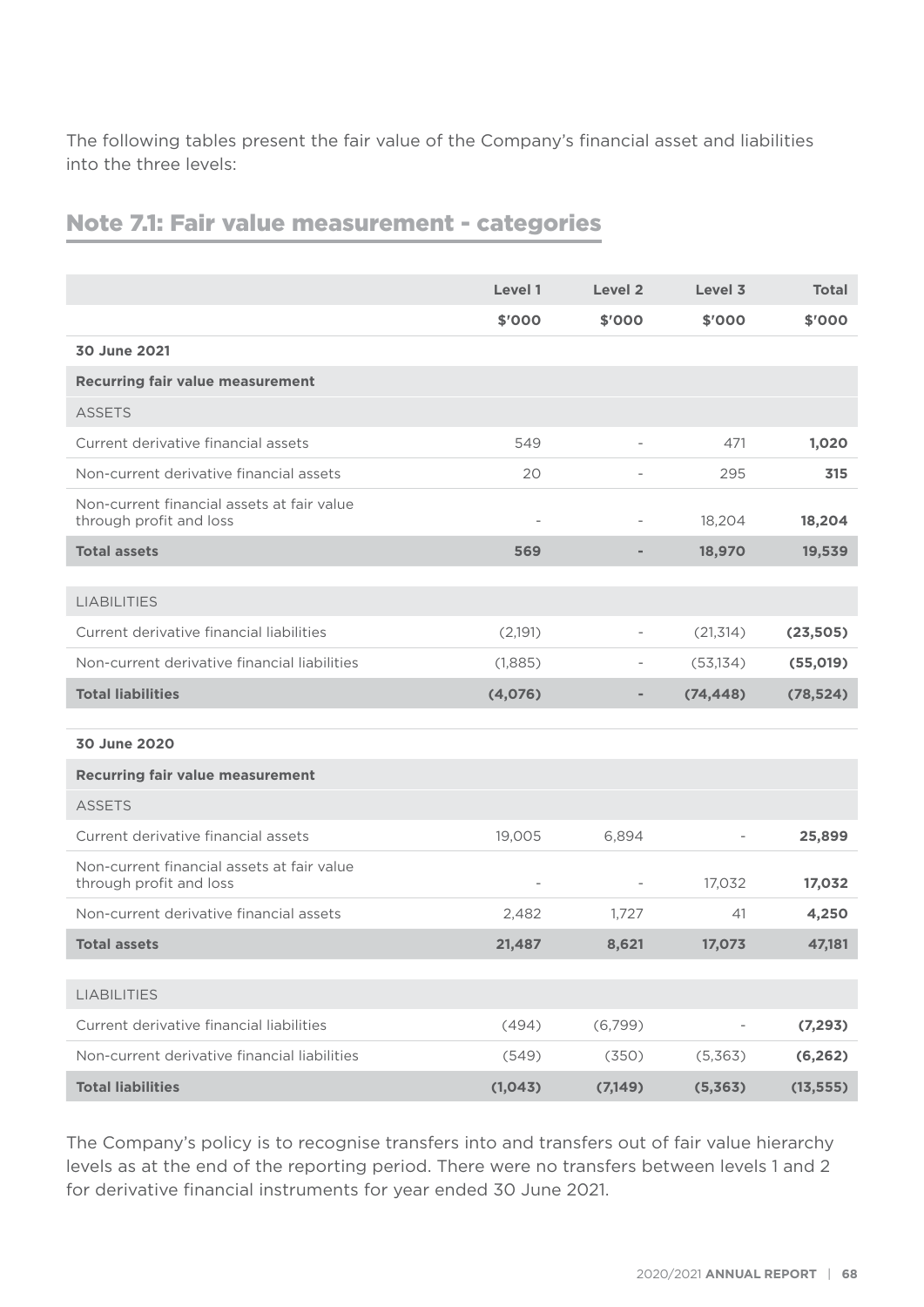# Note 7.2: Fair value measurement — level 3

| LEVEL 3 NET ASSETS/(LIABILITIES)               | \$'000    |
|------------------------------------------------|-----------|
| <b>Balance at 1 July 2019</b>                  |           |
| Losses recognised in profit or loss            | (8,290)   |
| Gains recognised in other comprehensive income |           |
| Purchases                                      | 20,000    |
| Sales                                          |           |
| Settlements                                    |           |
| Balance at 30 June 2020                        | 11,710    |
| Losses recognised in profit or loss            | (43,665)  |
|                                                |           |
| Gains recognised in other comprehensive income | (23, 523) |
| Purchases                                      |           |
| Sales                                          |           |
| Settlements                                    |           |
| Transfers out of level 3 into level 2          |           |

Total unrealised losses for the current year included in profit or loss that relate to level 3 assets held at the end of the current year are \$43,665,000 (2020: \$8,290,000). The significant valuation techniques and processes used to value derivative financial instruments categorised within level 2 and level 3 are:

| Description                                                | <b>Valuation Method</b>                                                                                                                                                                             | Significant<br>unobservable<br>inputs                            | Inter-relationship between significant<br>unobservable inputs, fair value<br>measurement and sensitivities                                                                                                                                                                                                                                                                                                                                    |
|------------------------------------------------------------|-----------------------------------------------------------------------------------------------------------------------------------------------------------------------------------------------------|------------------------------------------------------------------|-----------------------------------------------------------------------------------------------------------------------------------------------------------------------------------------------------------------------------------------------------------------------------------------------------------------------------------------------------------------------------------------------------------------------------------------------|
| Derivative<br>financial<br>instruments                     | • Forward curve<br>decomposition<br>methodology<br>using historic<br>settled electricity<br>prices to<br>interpolate<br>over-the-counter<br>forward prices to<br>a greater level of<br>granularity. | • Long-term<br>Electricity<br>Prices<br>• Forecast<br>Generation | The estimated value of the derivative<br>instruments would:<br>• Increase by \$62.0m (2020: \$47.1m) if<br>the forward curve was increased by 10%.<br>Decrease by \$62.0m (2020: \$47.3m) if<br>$\bullet$<br>the forward curve was decreased by 10%.<br>• Decrease by 4.3m (2020: \$0.57m) if<br>forecast generation was increased by 10%.<br>Increase by \$5.0m (2020: \$0.49m) if<br>$\bullet$<br>forecast generation was decreased by 10%. |
| Investments<br>at fair value<br>through<br>profit and loss | Discounted cash<br>flow model was<br>used to value the<br>investment.                                                                                                                               | Discount rate                                                    | The estimated fair value would<br>increase/(decrease) if the discount<br>rate was lower/ (higher).                                                                                                                                                                                                                                                                                                                                            |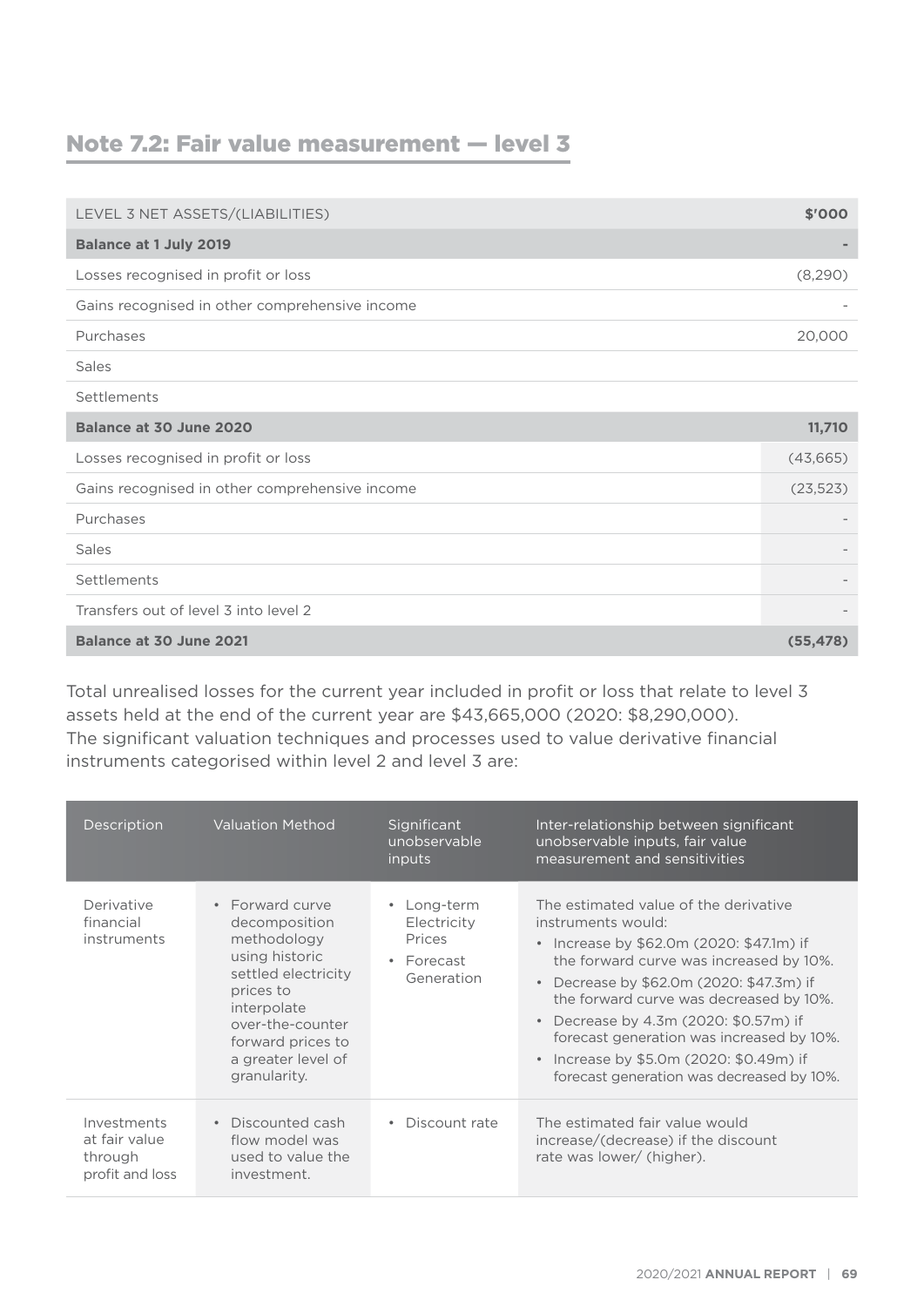The significant inputs used in these valuation techniques are:

- Published over-the-counter forward prices;
- Exchange traded market prices;
- Extrapolation rates;
- Scalar and translation factors;

# 8. FINANCIAL RISK MANAGEMENT

The Company has the following categories of financial assets and financial liabilities:

## Note 8.1:

### Financial Risk Management

|                                                | 2021    | 2020    |
|------------------------------------------------|---------|---------|
| <b>Financial Assets</b>                        | \$'000  | \$'000  |
| Cash and cash<br>equivalents                   | 7,712   | 923     |
| Receivables                                    | 184,468 | 163,840 |
| Derivative financial<br>instrument assets      | 1.335   | 30,149  |
| Other non-current<br>assets                    | 18,204  | 17,032  |
| <b>Total financial assets</b>                  | 211,719 | 211,944 |
|                                                |         |         |
|                                                | 2021    | 2020    |
| <b>Financial Liabilities</b>                   | \$'000  | \$'000  |
| Trade and other<br>payables                    | 44,155  | 43,950  |
| Derivative financial<br>instrument liabilities | 78,524  | 13,555  |
| Lease liabilities                              | 4,842   | 256     |
| Other liabilities                              | 4,265   | 9,249   |
|                                                |         |         |

- Market volatilities;
- Forecast generation;
- Electricity settled prices; and
- Discount rates.

#### **Financial risk management objectives**

The Company's activities expose it to a variety of financial risks: market risk (including commodity price risks, interest rate risk and foreign currency risk), credit risk and liquidity risk. The Company's overall risk management program focuses mainly on the unpredictability of the energy and financial markets and seeks to minimise potential adverse effects on the financial performance of the Company. The Company uses different methods to measure different types of risk to which it is exposed.

These methods include earnings at risk and sensitivity analyses in the case of energy price risks and interest rates, cash flow at risk for liquidity risk and counterparty credit exposure at risk modelling with individual counterparty credit analysis and credit ratings assigned for credit risk.

Energy market and financial risk management is governed by Board approved risk polices and delegations. The Customer and Energy Markets team are responsible for the direct management of exposures to energy market risks with adherence to these policies. The Chief Financial Officer's team are responsible for the development of the risk policies and the subsequent risk measurement, monitoring, control and reporting of energy market and financial risks to the Energy Risk Management Committee, CEO, Audit & Risk Committee and Board.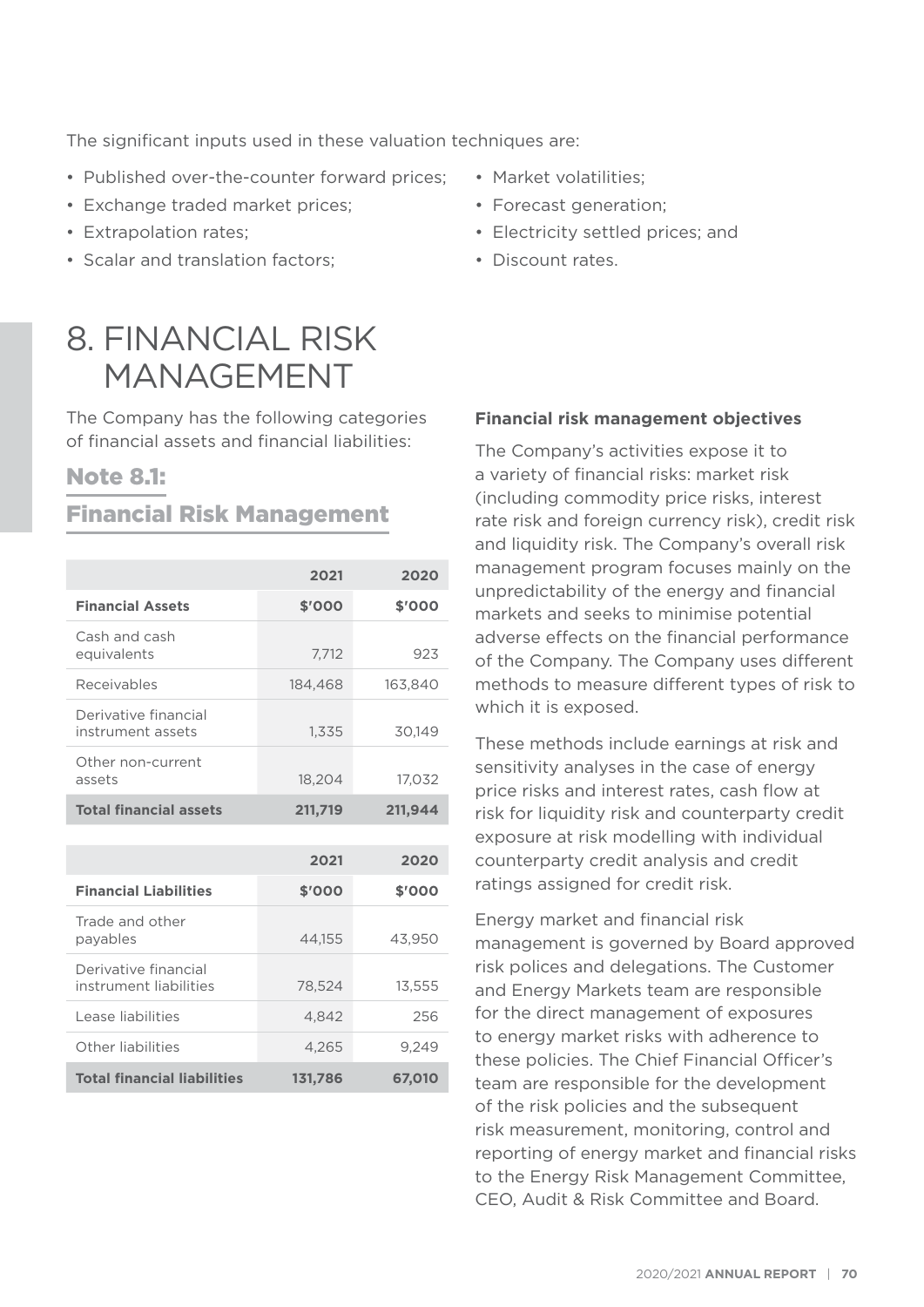### **Market risk**

#### *INSTRUMENTS USED BY THE COMPANY*

The Company uses derivative financial instruments to hedge certain risk exposures, primarily exposure to fluctuations in the spot and forward price of electricity.

#### **Commodity price risk**

#### *ELECTRICITY CONTRACTS*

The Company is exposed to electricity price movements in the National Electricity Market (NEM). To manage its electricity price risk, the Company has entered into electricity sales contracts and several electricity derivatives (including over-the counter and exchange traded swaps, caps and option contracts) in accordance with the Boardapproved Energy Market Risk Management Policy. For most of these derivatives, the Company receives from counterparties a fixed price per megawatt hour and in return pays the actual observed pool price. These contracts and derivatives assist the Company to provide certainty in relation to revenue received and are required to manage risk within Board approved levels.

Electricity price risk exposures are measured daily through the use of at-risk measures and the process of marking to market the Company's exposure of the net derivative asset and liability position.

Swaps currently in place are timed to settle as each cash flow is received from the NEM. For electricity contracts designated as hedging instruments, the cash flows of the hedged electricity sales and purchases are expected to occur as described in the table under Liquidity Risk, with the hedge reserve reclassifications to the profit or loss within the same financial years as the cash flows.

The electricity swap contracts designated as cash flow hedges of CleanCo's electricity sales are to receive fixed cash flows for prices between \$34.42 and \$120 (520,295

MWh), the electricity swap contracts designated as cash flow hedges of CleanCo's electricity purchases are to pay fixed cash flows for prices between \$39 and \$75.75 (146,510 MWh).

#### *ENVIRONMENTAL CONTRACTS*

The Company is exposed to environmental certificate price movements through their requirement to comply with various regulatory environmental schemes as part of their normal business operations. The Company also creates environmental certificates which are used to either acquit the mandatory renewable energy liability of the Company or sold to customers through long-term retail contracts.

To manage its environmental certificate price risk, the Company buys and sells these certificates in the spot and forward markets as and when required. These certificates are classified as inventory. The Company is exposed to environmental certificate price movements through their requirement to comply with various regulatory environmental schemes as part of their normal business operations.

#### *SENSITIVITY ANALYSIS*

The following commentary and table summarise the sensitivity of the Company's derivative financial instruments to electricity price risk. Analysis is performed on a pretax basis using similar information to that which would be provided to management and reflects the impact on the Company's financial position should certain price movements occur.

The sensitivity in the mark-to-market of the electricity derivative portfolio to movements in the forward prices of electricity at balance date were investigated. The analysis assumes upward and downward movements of electricity prices of 10%, which reflects a reasonably possible scenario in the economic environment over the next period.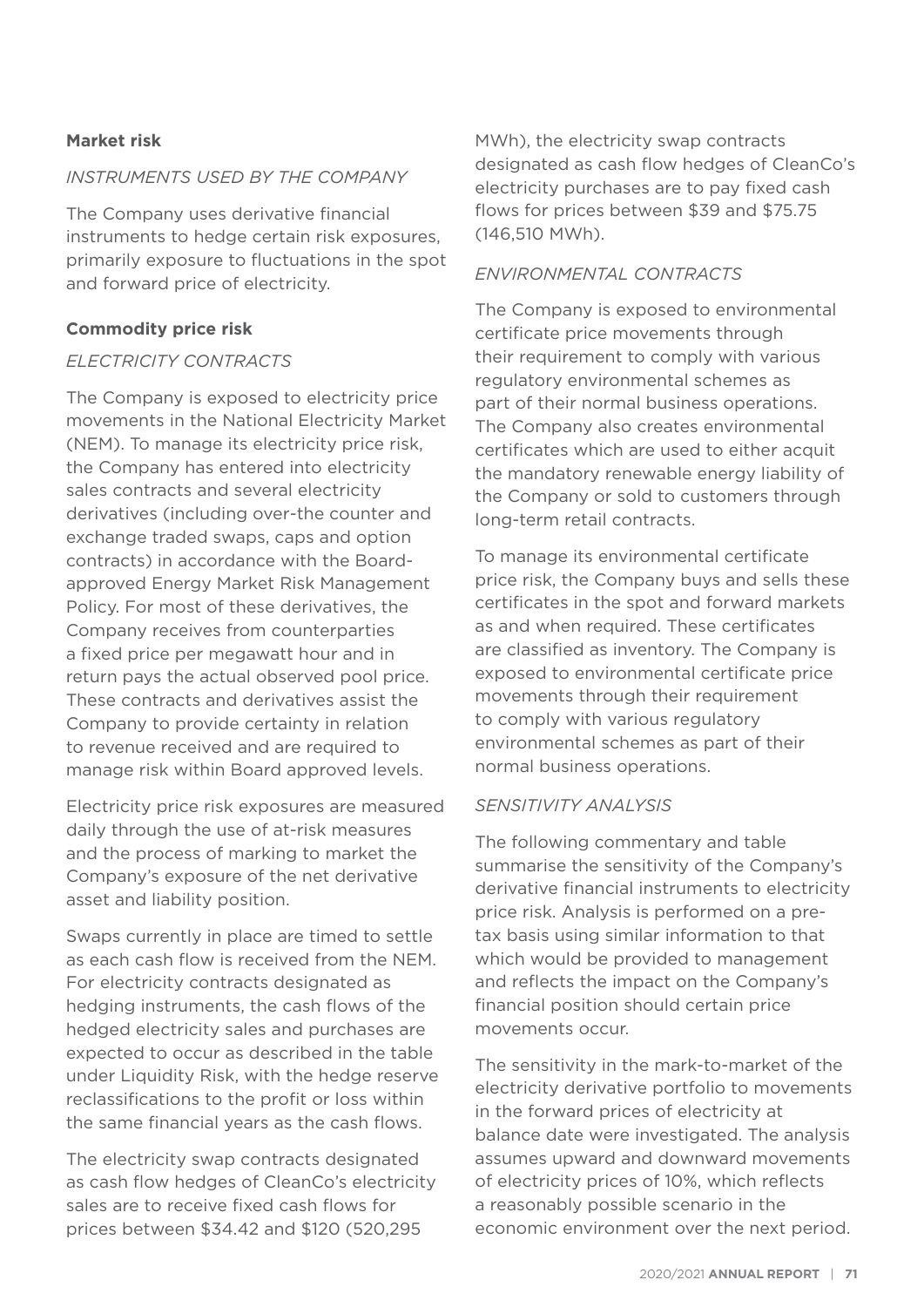|                           | Average price increase |                                       |                            | Average price decrease |                                       |                            |
|---------------------------|------------------------|---------------------------------------|----------------------------|------------------------|---------------------------------------|----------------------------|
|                           | % change               | <b>Effect on profit</b><br>before tax | <b>Effect on</b><br>equity | % change               | <b>Effect on profit</b><br>before tax | <b>Effect on</b><br>equity |
|                           |                        | \$'000                                | \$'000                     |                        | \$'000                                | \$'000                     |
| Electricity price - 2021  | 10%                    | 67,381                                | (5,966)                    | $-10%$                 | (67, 381)                             | 5,965                      |
| Electricity price $-2020$ | 10%                    | 46.873                                | (3.947)                    | $-10\%$                | (46, 833)                             | 3,988                      |

# Note 8.2: Electricity sensitivity analysis

#### **Interest rate risk**

The Company's only exposure to interest rate risk is in relation to cash and cash equivalents and the QTC Advances Facility. The Company has no other financial assets or liabilities with variable interest rates. Whilst these facilities are exposed to movements in interest rates, the Company believes that the impact of the risk is not significant.

### **Credit risk**

Credit risk exposure refers to the situation where the Company may incur financial loss as a result of another party to a financial instrument failing to fulfil their contractual obligation. Concentrations of credit risk exist for counterparties when they have similar economic characteristics that would cause their ability to meet contractual obligations to be similarly affected by changes in economic or other conditions. Derivative counterparty credit risk exposures are predominantly to financial institutions and energy market participants.

The Company manages counterparty credit risk through the credit risk policy and associated framework, the policy defines

credit risk limits and operational controls and procedures to mitigate credit exposure. The Company utilises industry practice credit review processes and security instruments to manage its credit risks. The Company's credit risk exposure for derivatives is managed by trading with energy industry counterparties under ISDA agreements where possible or contracts with credit risk mitigation clauses. The credit exposure of derivatives is calculated utilising a value at risk methodology which takes into account the current market value, duration of exposure, likelihood of default of the counterparty, the expected loss given default, credit collateral and the volatility of market prices. The Company manages its exposure to credit risk for certain derivatives on a net position basis for each of the counterparties.

Please refer to Note 4.3 Receivables for credit risk assessment of outstanding receivables.

A summary of the credit quality of derivative financial assets that are neither past due nor impaired is assess by external credit ratings as reflected in the following table: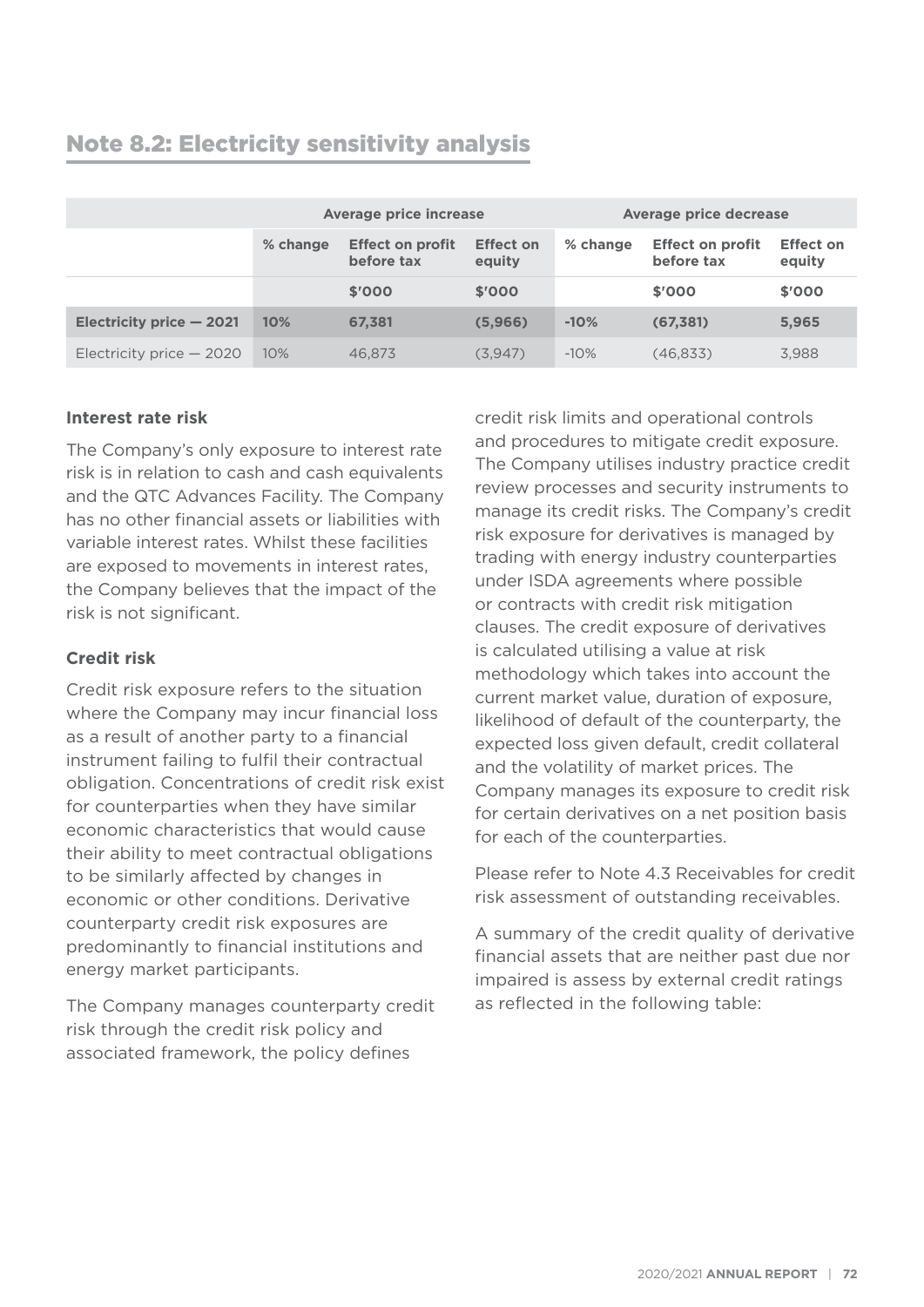## Note 8.3: Credit ratings

|                | 2021      | 2020    |
|----------------|-----------|---------|
|                | \$'000    | \$'000  |
| $AA+$ to $AA-$ | (5,806)   | (1,637) |
| $A + to A -$   | (5,903)   | 20      |
| <b>BBB</b>     | (11, 814) | 3,467   |
| <b>Total</b>   | (23, 523) | 1,850   |

## **Liquidity risk**

The Company is subject to cash flow volatility and manages a substantial portion of that risk by entering into over-the-counter hedges. The Company measures liquidity exposures daily using a cash flow at risk methodology.

## *REMAINING CONTRACTUAL MATURITIES*

The following tables analyse the Company's remaining contractual maturity for its nonderivative financial instrument liabilities and derivative financial instrument liabilities. The tables have been drawn up based on the undiscounted cash flows and the earliest date on which they are required to be paid.

## Note 8.4: Derivatives — liquidity sensitivity analysis

|                                                              | 1 year<br>or less | <b>Between 1</b><br>and 5 years | <b>Remaining</b><br>contractual<br>maturities | <b>Discounting</b> | <b>Total</b> |
|--------------------------------------------------------------|-------------------|---------------------------------|-----------------------------------------------|--------------------|--------------|
|                                                              | \$'000            | \$'000                          | \$'000                                        | \$'000             | \$'000       |
| <b>Derivative financial instrument</b><br>liabilities - 2021 | (22, 021)         | (27, 695)                       | (29, 489)                                     | 681                | (78, 524)    |
| Derivative financial instrument<br>liabilities $-2020$       | (5,259)           | (1,383)                         | (5,699)                                       | (1,214)            | (13, 555)    |

## Note 8.5: Trade payables — liquidity sensitivity analysis

|                                  | 1 year<br>or less | <b>Between 1</b><br>and 5 years | <b>Remaining</b><br>contractual<br>maturities | <b>Discounting</b>       | <b>Total</b> |
|----------------------------------|-------------------|---------------------------------|-----------------------------------------------|--------------------------|--------------|
|                                  | \$'000            | \$'000                          | \$'000                                        | \$'000                   | \$'000       |
| Trade and other payables - 2021  | (44,155)          | $\blacksquare$                  | $\blacksquare$                                | $\equiv$                 | (44,155)     |
| Trade and other payables $-2020$ | (43,950)          | $\overline{\phantom{a}}$        | $\overline{\phantom{a}}$                      | $\overline{\phantom{a}}$ | (43.950)     |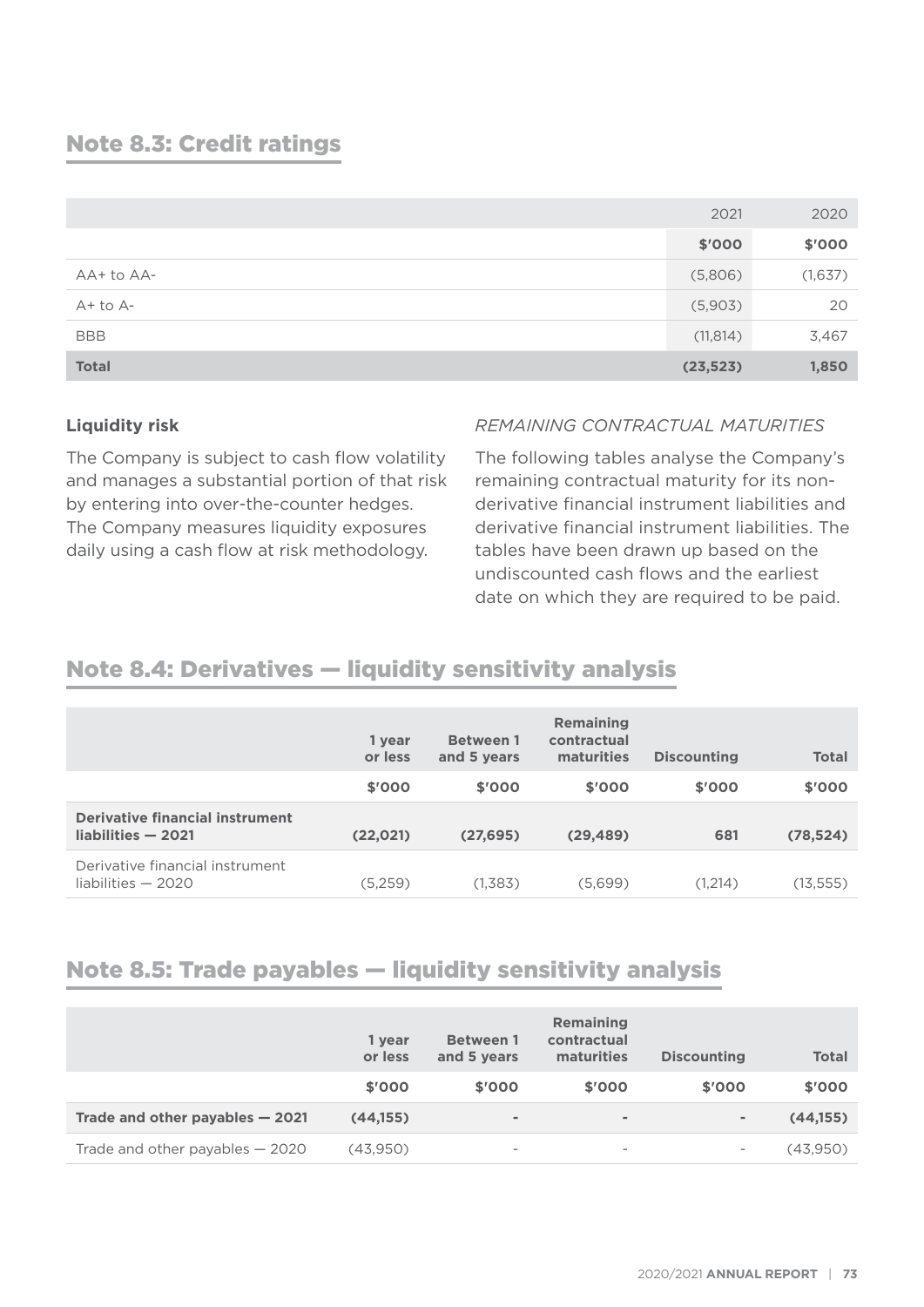|                          | 1 year<br>or less | <b>Between 1</b><br>and 5 years | Remaining<br>contractual<br>maturities | <b>Discounting</b>       | <b>Total</b> |
|--------------------------|-------------------|---------------------------------|----------------------------------------|--------------------------|--------------|
|                          | \$'000            | \$'000                          | \$'000                                 | \$'000                   | \$'000       |
| Other liabilities - 2021 | (4,103)           | (5,274)                         |                                        | 270                      | (9,107)      |
| Other liabilities - 2020 | (9,304)           | (202)                           | $\overline{\phantom{a}}$               | $\overline{\phantom{a}}$ | (9,506)      |

## Note 8.6: Other liabilities — liquidity sensitivity analysis

## **Capital Risk Management**

The Company's objectives when managing capital are to safeguard its ability to continue as a going concern, so that it can continue to maintain the required credit rating for a Government Owned Corporation generator operating in a deregulated electricity market, to provide returns for shareholders and benefits for other stakeholders and to maintain an optimal capital structure to reduce the cost of capital.

In order to maintain or adjust the capital structure, the Company may adjust the

amount of dividends paid to shareholders, return capital to shareholders, issue new shares or sell assets to reduce debt.

Consistent with others in the industry, the Company monitors capital on the basis of its gearing ratio. This ratio is calculated as total debt divided by total capital. Total debt is calculated as total lease liabilities. Total capital is calculated as 'equity' as shown in the statement of financial position plus debt.

At 30 June 2021 the Company has a lease liability of \$4.8 million (2020: \$0.26 million) and its gearing ratio is 2% (2020: 0%).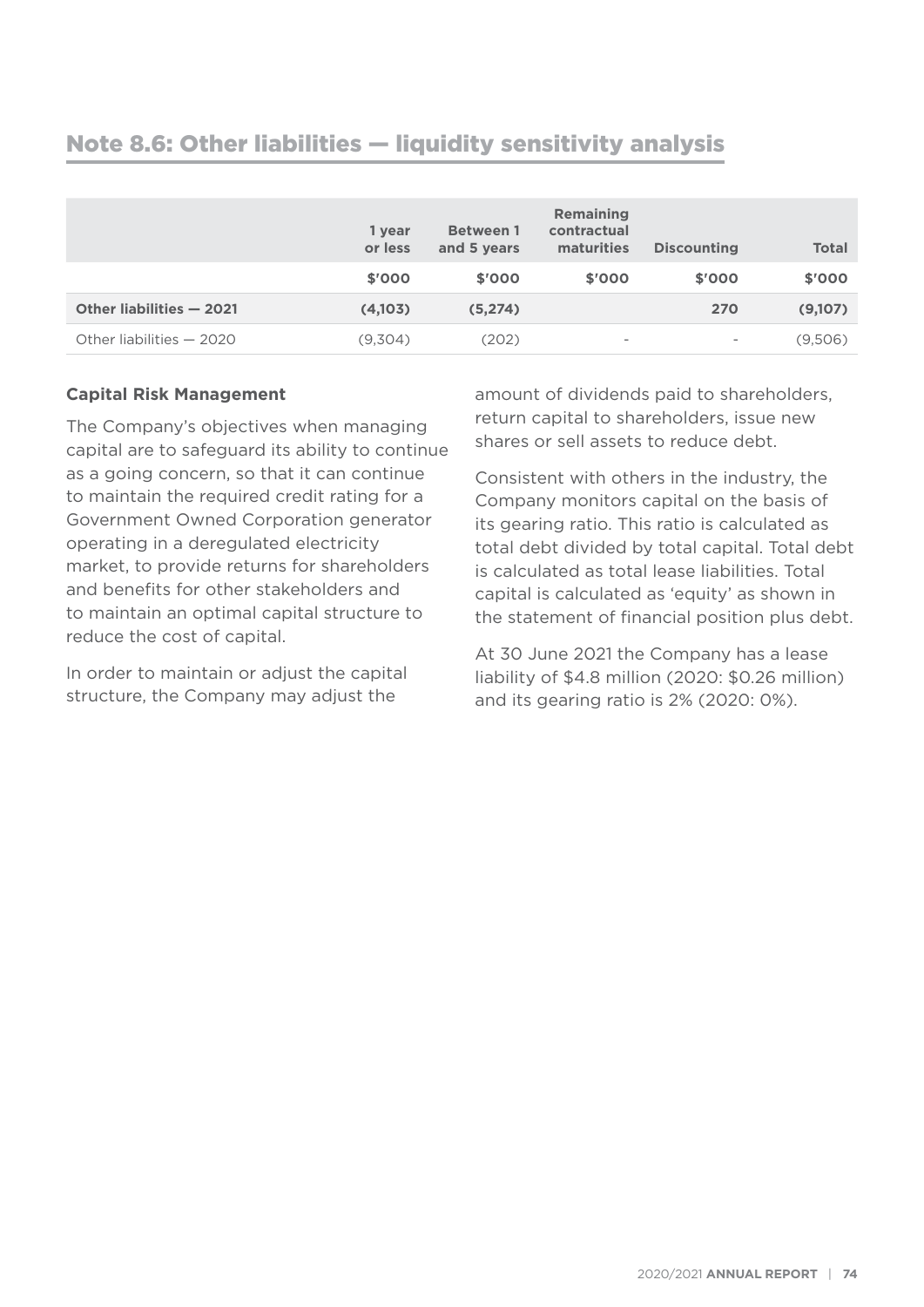# 9. CURRENT LIABILITIES

## Note 9.1:

## Trade and other payables

|                  | 2021   | 2020   |
|------------------|--------|--------|
|                  | \$'000 | \$'000 |
| Trade payables   | 12,883 | 193    |
| Accrued expenses | 18,650 | 22,907 |
| Other payables   | 12,622 | 20,850 |
|                  | 44,155 | 43,950 |

Trade payables are unsecured and are usually paid within 30 days of recognition. Accrued expenses are recognised for expenses incurred but not yet invoiced.

Liabilities for wages and salaries, including non-monetary benefits that are expected to be settled wholly within 12 months after the end of the period, are measured at the amounts expected to be paid when the liabilities are settled. They are measured at undiscounted amounts based on remuneration rates at reporting date including related on-costs. The liabilities for wages and salaries are presented as other payables in the statement of financial position.

Due to the nature of over-the-counter electricity contracts (OTC), the settlement is performed on a net basis with the respective counterparty. The net amount payable is included in trade payables.

# 10. PROVISIONS

## Note 10.1:

## Current provisions

|                                                       | 2021   | 2020   |
|-------------------------------------------------------|--------|--------|
|                                                       | \$'000 | \$'000 |
| Employee benefits                                     | 7,268  | 1,423  |
| Restoration,<br>rehabilitation and<br>decommissioning | 751    | 25,895 |
|                                                       | 8.019  | 27.318 |

## Note 10.2:

## Non-current provisions

|                                                       | 2021   | 2020   |
|-------------------------------------------------------|--------|--------|
|                                                       | \$'000 | \$'000 |
| Employee benefits                                     | 252    | 11.9   |
| Restoration.<br>rehabilitation and<br>decommissioning | 82,561 | 51,729 |
|                                                       | 82,813 | 51,848 |

A provision is recognised when the company has a present (legal or constructive) obligation as a result of a past event, it is probable the company will be required to settle the obligation, and a reliable estimate can be made of the amount of the obligation. The amount recognised as a provision is the best estimate of the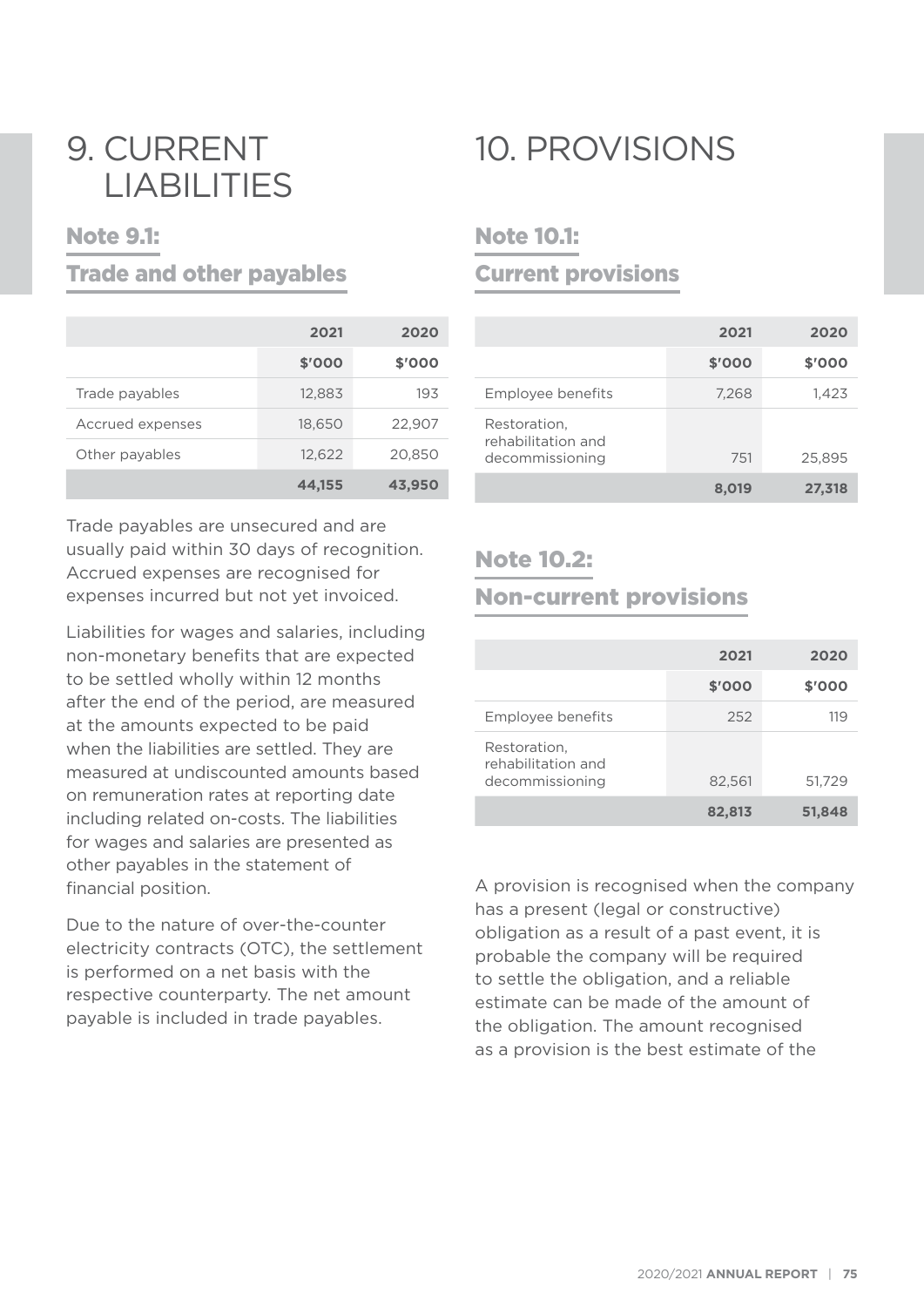consideration required to settle the present obligation at the reporting date, considering the risks and uncertainties surrounding the obligation. If the time value of money is material, provisions are discounted using a current pre-tax rate specific to the liability. The increase in the provision resulting from the passage of time is recognised as a finance cost.

#### **Short term employee benefits**

The leave obligations cover the Company's liabilities for long service leave and annual leave which are classified as either long-term benefits or short-term benefits.

The entire amount of the annual leave provision is presented as current since the Company does not have an unconditional right to defer settlement for any of this obligation. However, the Company does not expect all employees to take the full amount of accrued leave or require payment within the next 12 months. The current provision for long service leave includes all unconditional entitlements where employees have completed the required period of service and where employees are entitled to prorate payments in certain circumstances.

#### **Long term employee benefits**

The Company also has liabilities for long service leave that are not expected to be settled wholly within 12 months after the end of the period in which the employees render the related service. These obligations are measured as the present value of expected future payments to be made in respect of services provided by employees up to the end of the reporting period. Consideration is given to expected future wage and salary

levels, experience of employee departures and periods of service. Expected future payments are discounted using market yields at the end of the reporting period of high-quality corporate bonds with terms and currencies that match, as closely as possible, the estimated future cash outflows.

## Note 10.3:

## Total restoration, rehabilitation and decommissioning

|                                               | 2021    | 2020   |
|-----------------------------------------------|---------|--------|
|                                               | \$'000  | \$'000 |
| Total balance at the<br>beginning of the year | 77,624  |        |
| Equity transfers<br>from Government           |         | 72,711 |
| Movement in estimates                         | 5.926   | 939    |
| Unwinding of discounts                        | 1.573   | 4.120  |
| Unused amounts reversed                       | (1,811) | (146)  |
| Total balance at the end<br>of the year       | 83,312  | 77,624 |

Future costs associated with the rehabilitation of power station sites are estimated and provided for. Provisions for restoration and rehabilitation costs do not include additional obligations which are expected to arise from future disturbance. The costs are estimated on the basis of a closure plan. The cost estimates are calculated annually during the life of the operation to reflect known developments and are subject to formal review at regular intervals.

As at 30 June 2021, the balance of provisions for restoration and rehabilitation includes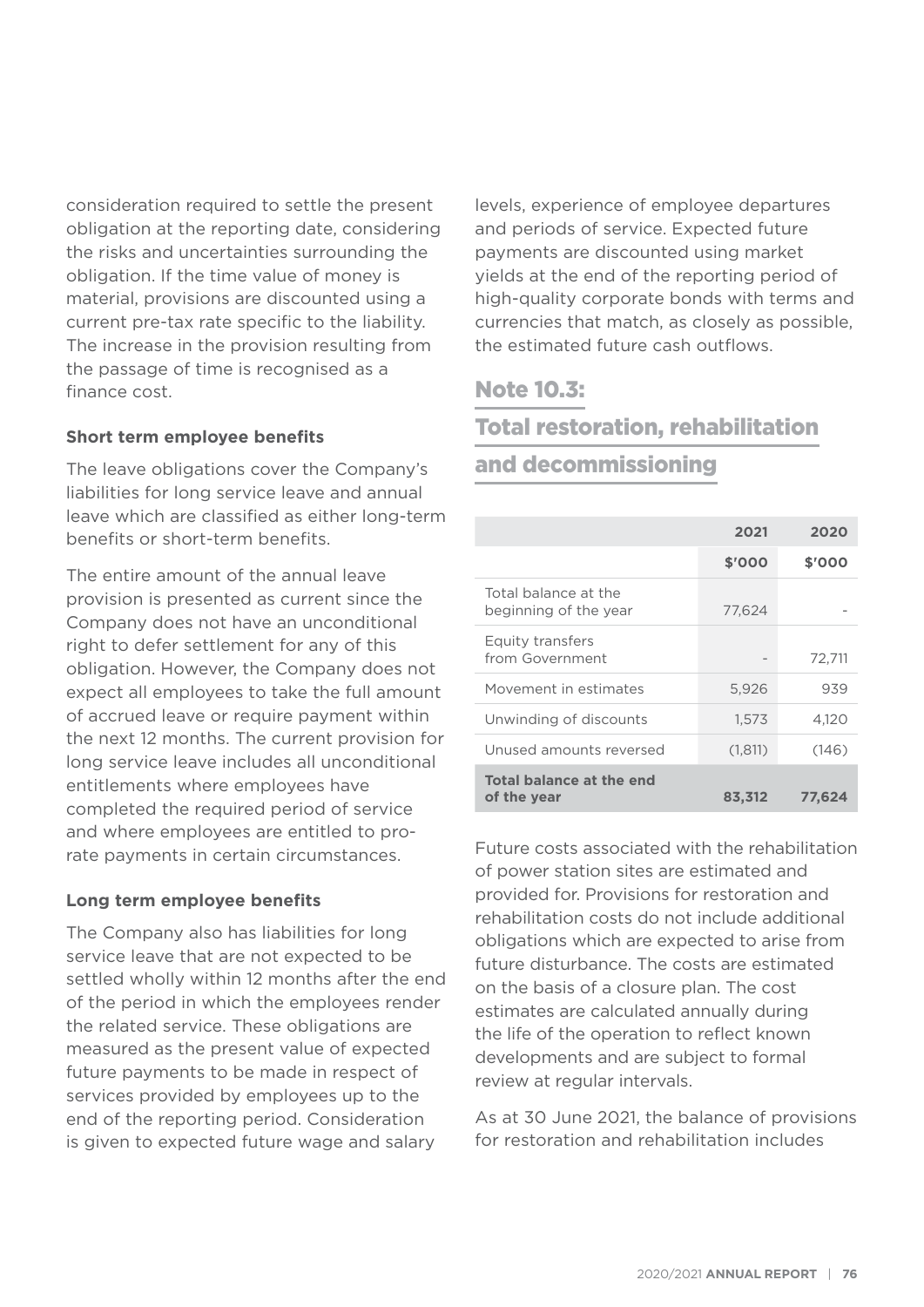\$10.79 million (2020: \$11.01 million) for the Company's share of provisions in the joint operation of Kogan North Joint Venture.

When provisions for restoration and rehabilitation are initially recognised, the corresponding cost is capitalised as an asset, representing part of the cost of acquiring the future economic benefits of the operation. The capitalised cost is amortised over the estimated economic life of the operation. The value of the provision is progressively increased over time as the effect of the discounting unwinds, creating an expense which is recognised as a finance cost. The amortisation or 'unwinding' of the discount applied in establishing the net present value of provisions is charged to the profit or loss in each accounting period. The amortisation of the discount is shown as a financing cost, rather than as an operating cost.

## **Application of accounting estimates and judgements**

## **Employee Benefits**

Non-current provision for employee benefits are measured at the present value of management's best estimate of the expenditure required to settle the present obligation at the reporting date.

## **Restoration, rehabilitation and decommissioning**

Provisions for restoration, rehabilitation and decommissioning obligations are based on risk-adjusted cash flows. These estimates have been discounted to their present value at a pre-tax risk-free rate, based on an estimate of the long term, risk-free, pre-tax cost of borrowing. If the effect of the time value of money is material, provisions are discounted using a current pre-tax rate that reflects, when appropriate, the risks specific to the liability.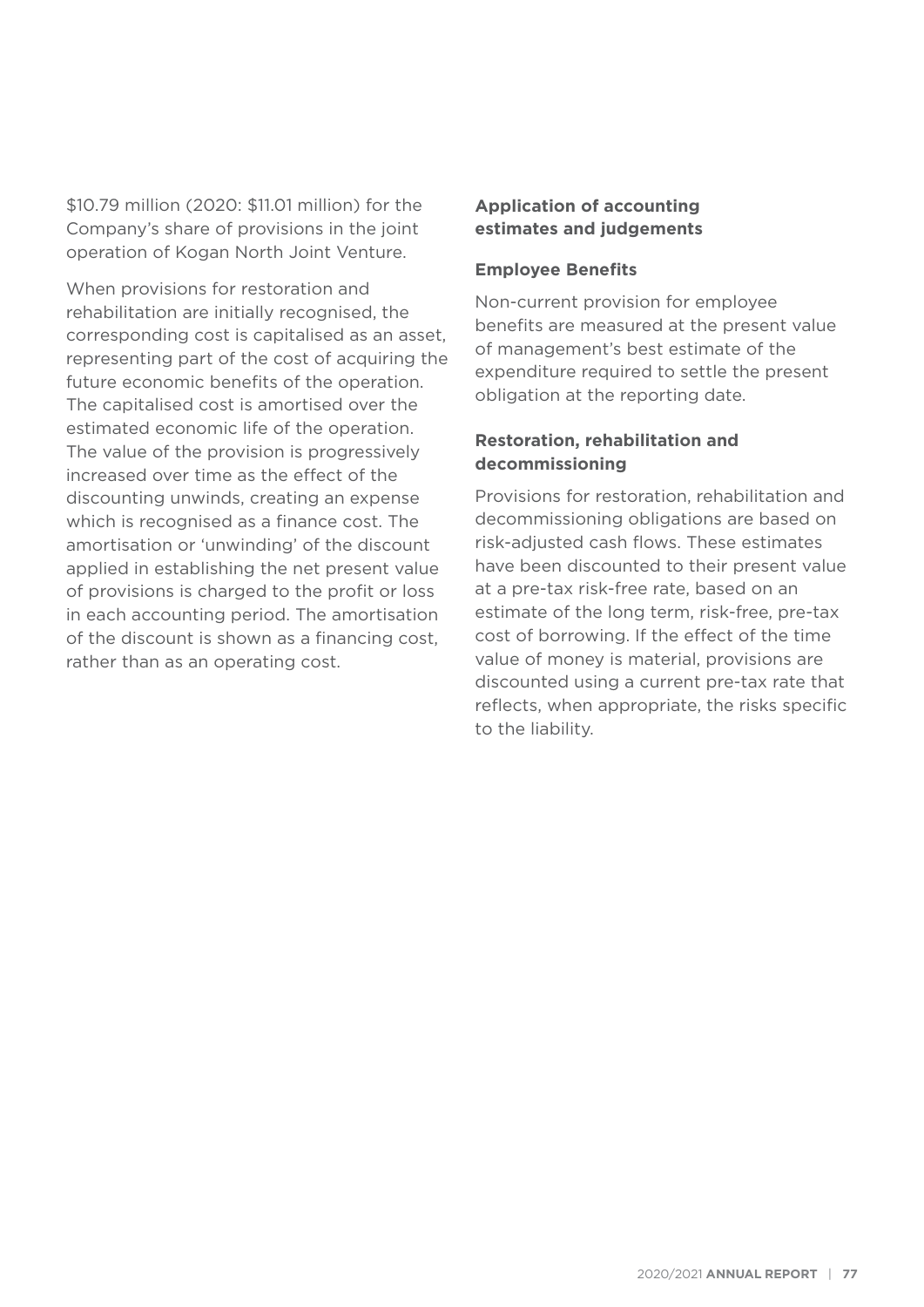# 11. LEASES

CleanCo entered a new lease commencing 1 March 2021 at Level 18, 140 Creek Street, Brisbane, Queensland 4000. This lease has been recognised under AASB 16 Leases. Information about this lease and leases of motor vehicles for which CleanCo is a lessee is presented below:

## Note 11.1:

## Lease liability accounts

|                               | 2021   | 2020   |
|-------------------------------|--------|--------|
|                               | \$'000 | \$'000 |
| Lease liability - current     | 21     | 54     |
|                               | 21     | 54     |
| Lease liability - non-current | 4,821  | 202    |
|                               | 4,821  | 202    |

|                                                                  | 2021   | 2020   |
|------------------------------------------------------------------|--------|--------|
|                                                                  | \$'000 | \$'000 |
| Amounts recognised in the<br><b>Statement of Profit and Loss</b> |        |        |
| Interest on lease liabilities                                    | 17     | 5      |
| <b>Balance as at 30 June</b>                                     |        |        |

|                                                            | 2021   | 2020   |
|------------------------------------------------------------|--------|--------|
|                                                            | \$'000 | \$'000 |
| Amounts recognised in the<br><b>Statement of Cashflows</b> |        |        |
| Principal payments                                         | 58     | 35     |
| <b>Total cash outflow for leases</b>                       | 58     | 35     |

Leases are recognised as right-of-use assets and corresponding liabilities at the date at which the leased assets are available for use by the Company. The right-of-use assets for land and buildings and motor vehicles are disclosed in Note 5.3 Right-of-use assets.

At the commencement date, lease liabilities are measured at an amount equal to the present value of the following lease payments for the underlying right-of-use assets during the lease term:

- fixed payments (including in-substance fixed payments), less any lease incentives receivable and
- variable lease payments that are based on an index or a rate.

The lease payments are discounted using the interest rate implicit in the lease if that rate can be readily determined or the Company's incremental borrowing rate. Lease interest for the current year included in finance costs in Note 3.3 is \$17,466 (2020: \$5,455).

Each lease payment is allocated between the liability and finance cost. Lease liabilities are subsequently measured using the effective interest method. The carrying amount of liability is remeasured to reflect any reassessment, lease modification or revised in-substance fixed payments.

The lease term is a non-cancellable period of a lease; periods covered by options to extend and terminate the lease are only included in the lease term if it is reasonably certain that the lease will be extended or not terminated.

All commitments are shown exclusive of Goods and Services Tax (GST).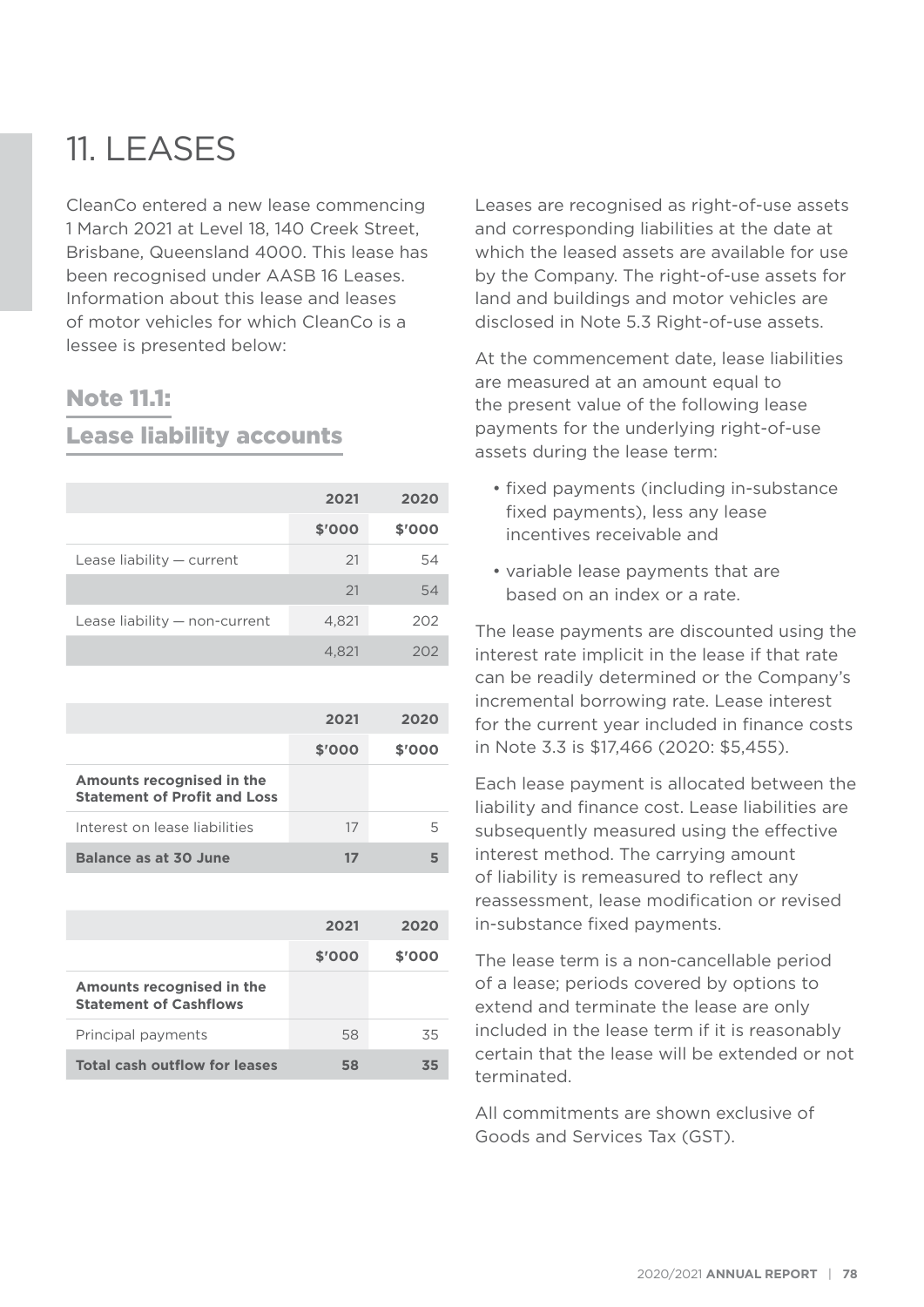# 12. INCOME TAX

## Note 12.1: Income tax

|                                                                                            | 2021      | 2020      |
|--------------------------------------------------------------------------------------------|-----------|-----------|
|                                                                                            | \$'000    | \$'000    |
| <b>INCOME TAX EQUIVALENT BENEFIT</b>                                                       |           |           |
| Current tax equivalent expense                                                             | 12,624    |           |
| Deferred tax equivalent benefit                                                            | (22,804)  | (17, 572) |
| Adjustments for deferred tax equivalent of prior period                                    | 903       |           |
| Adjustments for current tax equivalent of prior period                                     |           | (20)      |
| Income tax equivalent benefit                                                              | (9,277)   | (17, 592) |
|                                                                                            |           |           |
| INCOME TAX EQUIVALENT BENEFIT IS ATTRIBUTABLE TO:                                          |           |           |
| Loss from continuing operations                                                            | (9,277)   | (17, 592) |
| Income tax equivalent benefit                                                              | (9,277)   | (17, 592) |
| DEFERRED TAX EQUIVALENT BENEFIT INCLUDED IN<br>INCOME TAX EQUIVALENT BENEFIT COMPRISES:    |           |           |
| Increase in deferred tax assets                                                            | (22, 258) | (17, 578) |
| Increase in deferred tax liabilities                                                       | 357       | 6         |
| Deferred tax equivalent benefit                                                            | (21, 901) | (17, 572) |
|                                                                                            |           |           |
| NUMERICAL RECONCILIATION OF INCOME TAX EQUIVALENT<br>EXPENSE AND TAX AT THE STATUTORY RATE |           |           |
| Loss before income tax equivalent benefit from continuing operations                       | (25, 194) | (67,189)  |
|                                                                                            | (25, 194) | (67,189)  |
| Tax at the statutory rate of 30% (2020: 30%)                                               | (7, 558)  | (20,157)  |
| TAX EFFECT AMOUNTS WHICH ARE NOT DEDUCTIBLE/(TAXABLE) IN<br>CALCULATING TAXABLE INCOME:    |           |           |
| Non-assessable income                                                                      |           | (505)     |
| Income tax equivalent adjustment of prior periods                                          | 903       |           |
| Non-deductible expenses                                                                    | 3         |           |
| Tax effect of utilisation of tax losses not previously recognised                          | (2, 273)  |           |
| De-recognition of temporary differences                                                    | (352)     | 3,000     |
| Restatement of temporary differences due to changes in tax rate                            |           | (17)      |
| Other                                                                                      |           | 87        |
| Income tax equivalent benefit                                                              | (9,277)   | (17, 592) |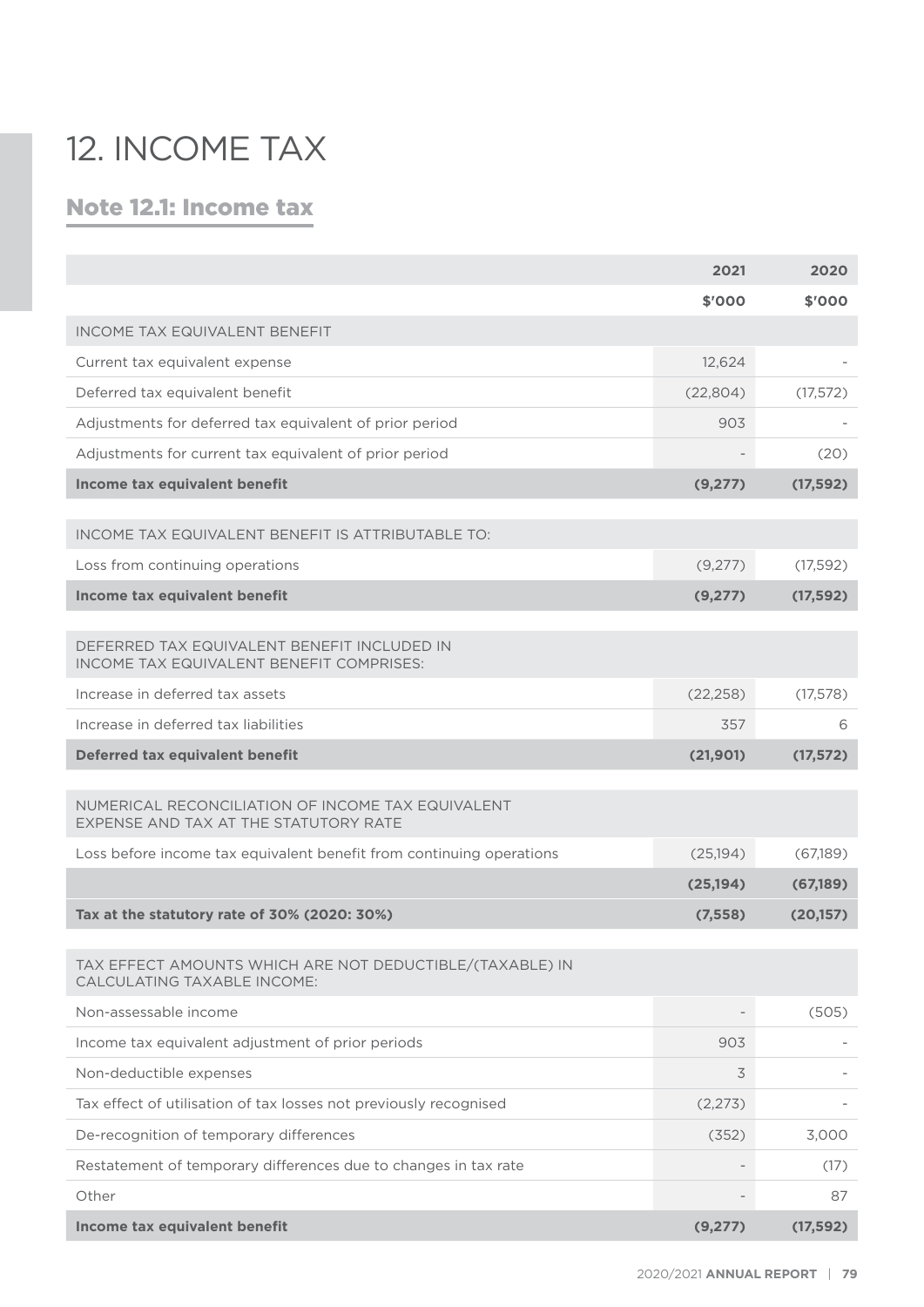|                                                                                                                       | 2021   | 2020    |
|-----------------------------------------------------------------------------------------------------------------------|--------|---------|
|                                                                                                                       | \$'000 | \$'000  |
| TAX EQUIVALENT BENEFIT/(EXPENSE) RELATING TO ITEMS OF OTHER<br>COMPREHENSIVE INCOME AND RECOGNISED DIRECTLY IN EQUITY |        |         |
| Cash flow hedges recognised in OCI                                                                                    | 10,111 | (2,900) |
| Actuarial gains/(losses) on defined benefit plan recognised in OCI                                                    | (458)  | 11      |
| Transfers recognised directly in equity (note 1c)                                                                     | 394    | 29,286  |
|                                                                                                                       | 10,047 | 26,397  |
|                                                                                                                       |        |         |
| NET DEFERRED TAX EQUIVALENT ASSET/(LIABILITY)<br>COMPRISES TEMPORARY DIFFERENCES ATTRIBUTABLE TO:                     |        |         |
| Derivative financial instruments                                                                                      | 23,722 | (3,102) |
| Rehabilitation provision                                                                                              | 24,994 | 23,287  |
| <b>Employee Entitlements</b>                                                                                          | 2,371  | 473     |
| Fixed assets                                                                                                          | 25,483 | 21,887  |
| Sundry items                                                                                                          | 45     | 2,122   |
| Deferred tax equivalent asset/(liability)                                                                             | 76,615 | 44,667  |

## Note 12.2:

## Income tax due/(owing)

|                              | 2021     | 2020   |
|------------------------------|----------|--------|
|                              | \$'000   | \$'000 |
| Income tax due/(owing)       | (12.624) | 2,237  |
| Total income tax due/(owing) | (12,624) | 2,237  |

## Note 12.3: Deferred tax equivalent asset/(liability)

|                                               | 2021    | 2020    |
|-----------------------------------------------|---------|---------|
|                                               | \$'000  | \$'000  |
| Deferred Tax Asset                            | 79,112  | 47.763  |
| Deferred Tax Liability                        | (2.497) | (3.096) |
| <b>Total deferred tax</b><br>equivalent asset | 76.615  | 44,667  |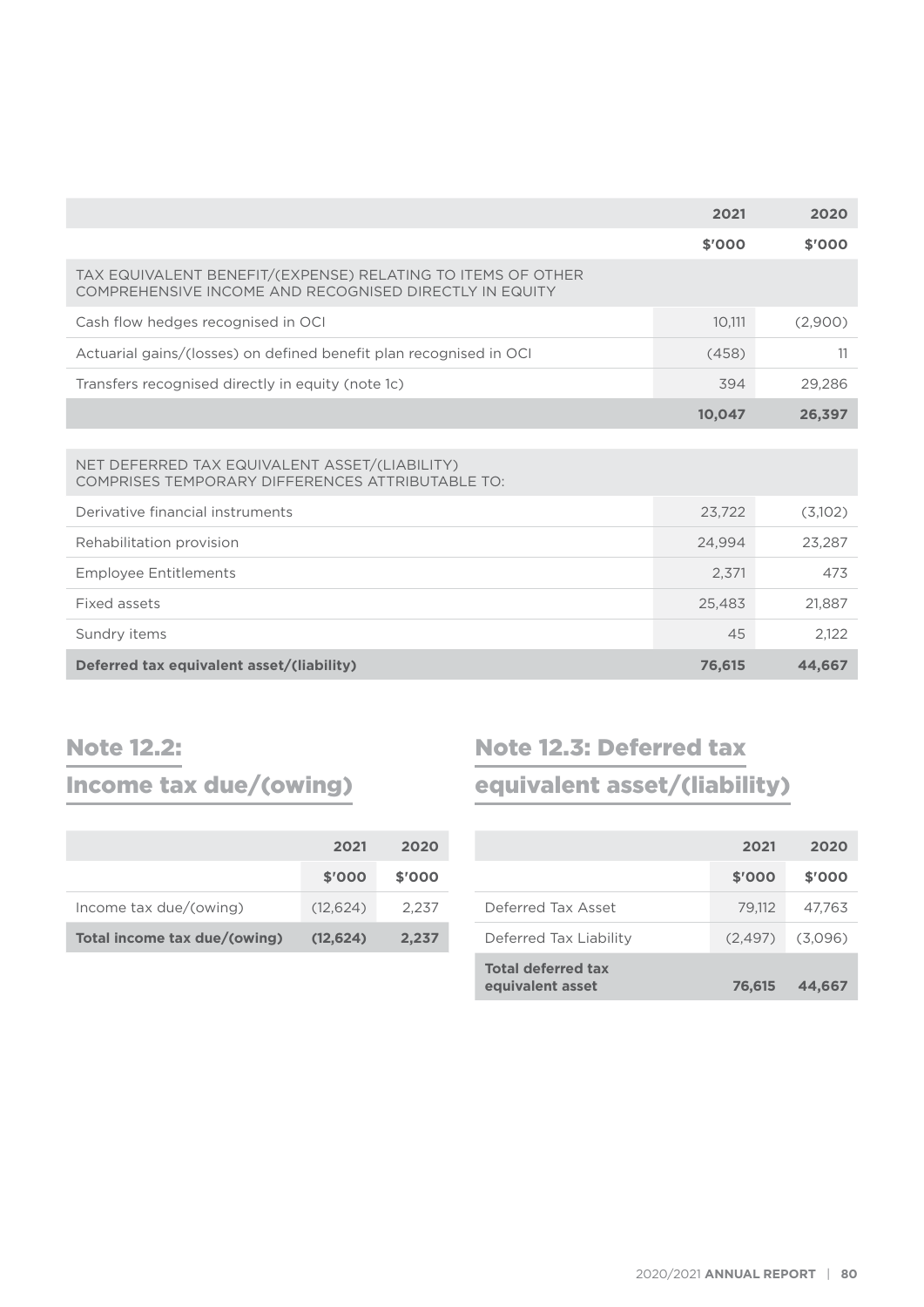## Note 12.4: Income tax due/(owing)

|                                                                | <b>Derivative</b><br>financial<br><b>instruments</b> | <b>Employee</b><br><b>Entitlements</b><br>& Provisions | <b>Provision for</b><br>rehabilitation | <b>Fixed</b><br><b>Assets</b> | <b>Other</b>             | <b>Total</b> |
|----------------------------------------------------------------|------------------------------------------------------|--------------------------------------------------------|----------------------------------------|-------------------------------|--------------------------|--------------|
| At 30 June 2020                                                | (3,102)                                              | 473                                                    | 23,287                                 | 21,887                        | 2,122                    | 44,667       |
| Transfers on 30 August 2020,<br>recognised directly in equity  |                                                      | 877                                                    |                                        |                               | (729)                    | 148          |
| Transfers on 1 November 2020,<br>recognised directly in equity |                                                      | 246                                                    |                                        |                               |                          | 246          |
| Charged/(credited)<br>to profit or loss                        | 16,713                                               | 775                                                    | 1,872                                  | 4,123                         | (680)                    | 22,803       |
| Charged directly to equity                                     | 10,111                                               | $\overline{\phantom{a}}$                               | $\overline{\phantom{a}}$               | $\overline{\phantom{a}}$      | (458)                    | 9,653        |
| Under provision prior year                                     | $\overline{\phantom{a}}$                             |                                                        | (165)                                  | (527)                         | (210)                    | (902)        |
| Impact of change in tax rate                                   | $\overline{\phantom{a}}$                             | $\overline{\phantom{0}}$                               | $\overline{\phantom{a}}$               | $\overline{\phantom{a}}$      | $\overline{\phantom{a}}$ |              |
| At 30 June 2021                                                | 23,722                                               | 2,371                                                  | 24,994                                 | 25,483                        | 45                       | 76,615       |
|                                                                |                                                      |                                                        |                                        |                               |                          |              |
| At 30 June 2019                                                |                                                      | 48                                                     |                                        | 191                           | 460                      | 699          |
| Transfers on 31 October 2019                                   | $\overline{\phantom{a}}$                             | $\overline{\phantom{a}}$                               | 21,813                                 | 7,440                         | 33                       | 29,286       |
| Charged/(credited)<br>to profit or loss                        | (202)                                                | 425                                                    | 1,474                                  | 14,255                        | 1,619                    | 17,571       |
| Charged directly to equity                                     | (2,900)                                              | $\overline{\phantom{a}}$                               |                                        | $\overline{\phantom{a}}$      | 11                       | (2,889)      |
| Under provision prior year                                     | $\overline{\phantom{a}}$                             | (1)                                                    | $\overline{\phantom{0}}$               | (4)                           | (12)                     | (17)         |
| Impact of change in tax rate                                   |                                                      | $\mathbf{1}$                                           |                                        | 5                             | 11                       | 17           |
| At 30 June 2020                                                | (3,102)                                              | 473                                                    | 23,287                                 | 21,887                        | 2,122                    | 44,667       |

As a Government Owned Corporation, the Company is subject to the National Tax Equivalents Regime (NTER). Under this scheme, the Company must make income tax payments to the State Government and is not liable to pay Commonwealth Tax that would be payable if it were not a Government Owned Corporation.

These payments are made pursuant to section 129(4) of the Government Owned Corporations Act 1993 (Qld). The NTER

gives rise to obligations which reflect in all material aspect those obligations for taxation which would be imposed by the Income Tax Assessment Act 1936 and the Income Tax Assessment Act 1997.

Income tax equivalent expense is made up of current tax equivalent expenses and deferred tax equivalent expenses. Current tax equivalent expenses represent the expected tax payable on the taxable income for the year, using current tax rates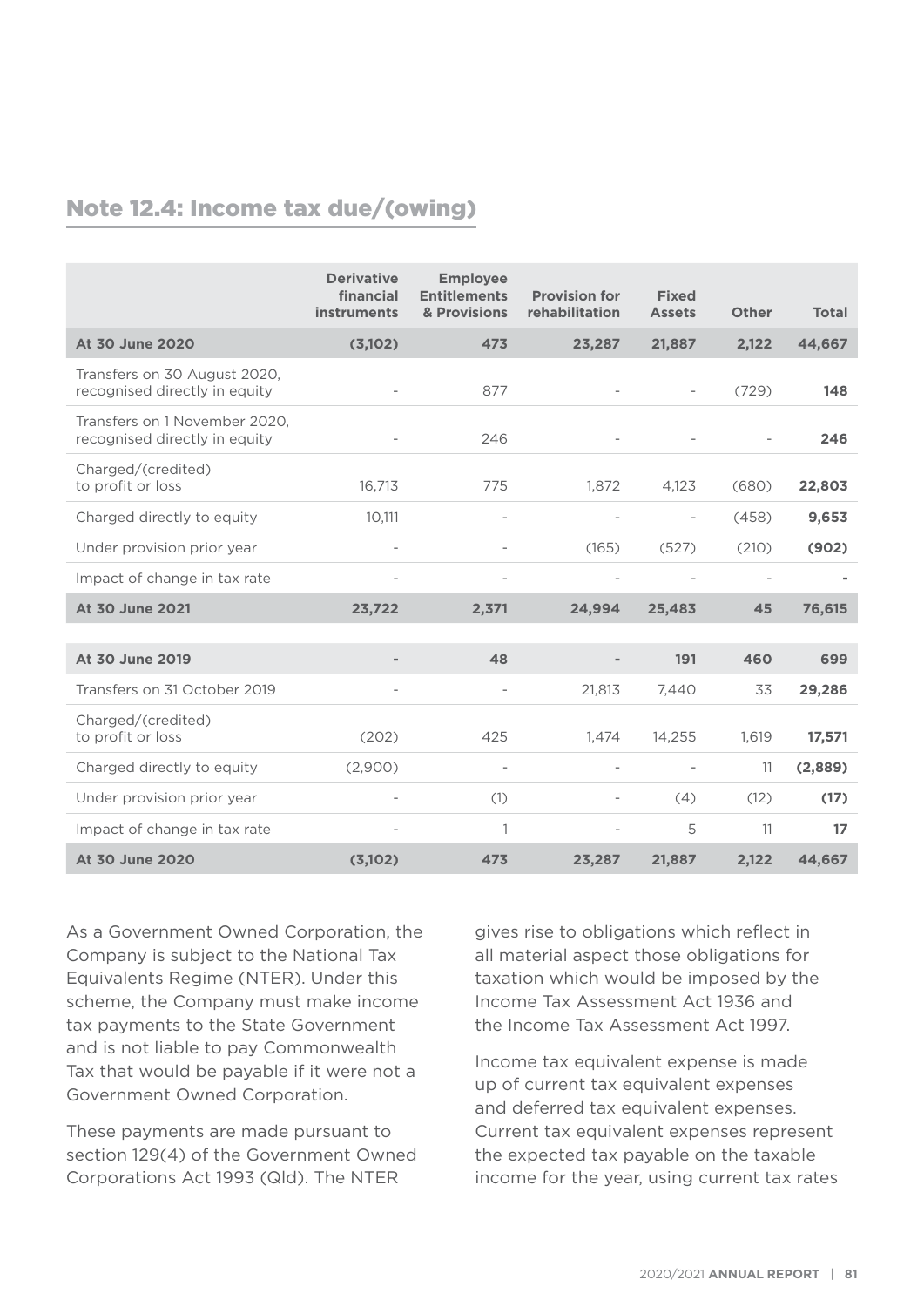substantially enacted by the end of the reporting period. Deferred tax equivalent expense represents change in temporary differences between the carrying amount of an asset or liability in the statement of financial position and its tax base.

The Company adopts the balance sheet approach to accounting for income tax equivalent payments.

Deferred tax equivalent balances arise when there are temporary differences between carrying amounts and the tax bases of assets and liabilities, other than where the difference arises from the initial recognition of an asset or liability in a transaction that is not a business combination and affects neither the accounting profit nor taxable profit or loss.

Deferred tax equivalent assets are recognised for deductible temporary differences and unused tax losses only if it is probably that future taxable amounts will be available to utilise those temporary differences and tax losses.

Deferred tax equivalent assets and liabilities are measured at the tax rates that are expected to apply to the year when the asset is realised or the liability is settled, based on the tax rates and the tax laws that have been enacted or substantially enacted at the reporting date.

Tax equivalent assets and liabilities are offset where the Company has a legally enforceable right to offset and intends either to settle on a net basis, or to realise the asset and liability simultaneously.

Current and deferred tax equivalent balances attributable to amounts recognised in other comprehensive income or directly in equity are also recognised in other comprehensive income or directly in equity.

The utilisation of the deferred tax asset is dependent on future taxable profits in excess of the profits arising from the reversal of existing taxable temporary differences. Forecast assumptions prepared by Cleanco indicate taxable profits in the foreseeable future, with the tax losses expected to be fully utilised in this time.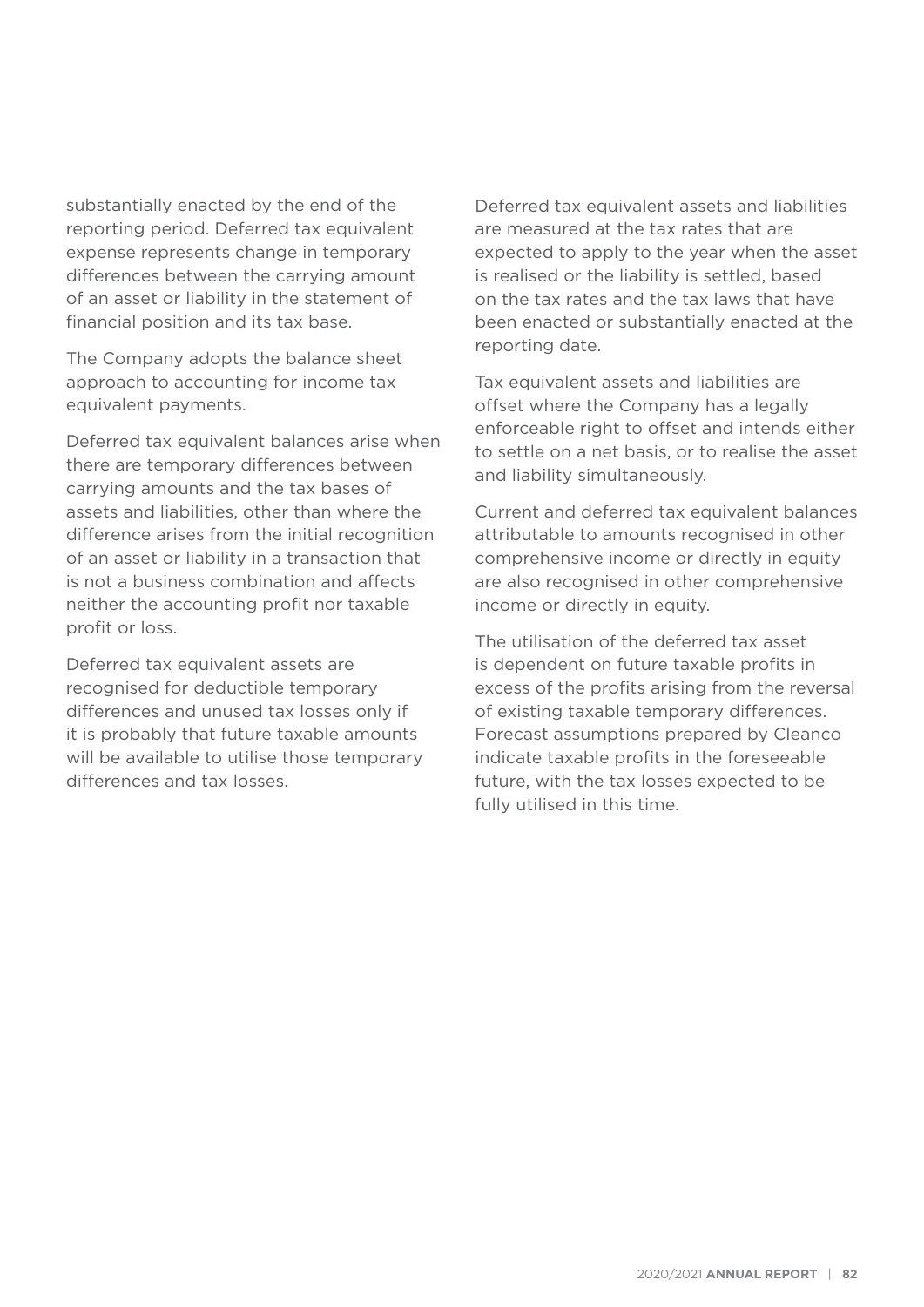# 13. EQUITY

## Note 13.1: Contributed equity

|                              | 2021                 | 2020                 | 2021    | 2020    |
|------------------------------|----------------------|----------------------|---------|---------|
|                              | <b>No. of Shares</b> | <b>No. of Shares</b> | \$'000  | \$'000  |
| Ordinary shares - fully paid | 20,000,002           | 20,000,002           | 307.412 | 308,349 |

#### **Movements in share capital**

|                                                                                     | <b>Number of Shares</b>  | S           |
|-------------------------------------------------------------------------------------|--------------------------|-------------|
| Balance at 30 June 2019                                                             | 20,000,002               | 180,000,002 |
| Equity contribution from the State of Queensland                                    | $\overline{\phantom{a}}$ | 128,348,962 |
| Balance at 30 June 2020                                                             | 20,000,002               | 308,348,964 |
|                                                                                     |                          |             |
| Equity contribution from $/$ (distribution to)<br>the State of Queensland (Note 1c) | $\overline{\phantom{a}}$ | (936,531)   |
| Balance at 30 June 2021                                                             | 20,000,002               | 307,412,433 |

#### **Shares issued**

The shares are held by the Hon. Mr Cameron Dick MP, Treasurer and Minister for Investment and the Hon. Mick de Brenni MP, Minister for Energy, Renewables and Hydrogen and Minister for Public Works and Procurement.

Ordinary shares have no par value and the Company does not have authorised capital.

## **Equity contribution from/ (distribution to) State of Queensland**

The State of Queensland made an equity contribution to assist with the establishment and operations of the Company. The amount is treated as a contribution by owners and accounted for as an adjustment to equity in accordance with Interpretation 1038: Contributions by Owners made to Wholly Owned Public Sector Entities.

During the year the remaining assets and liabilities were transferred to the Company from Stanwell Corporation Limited and CS Energy Limited. See note 1 (c) for further information.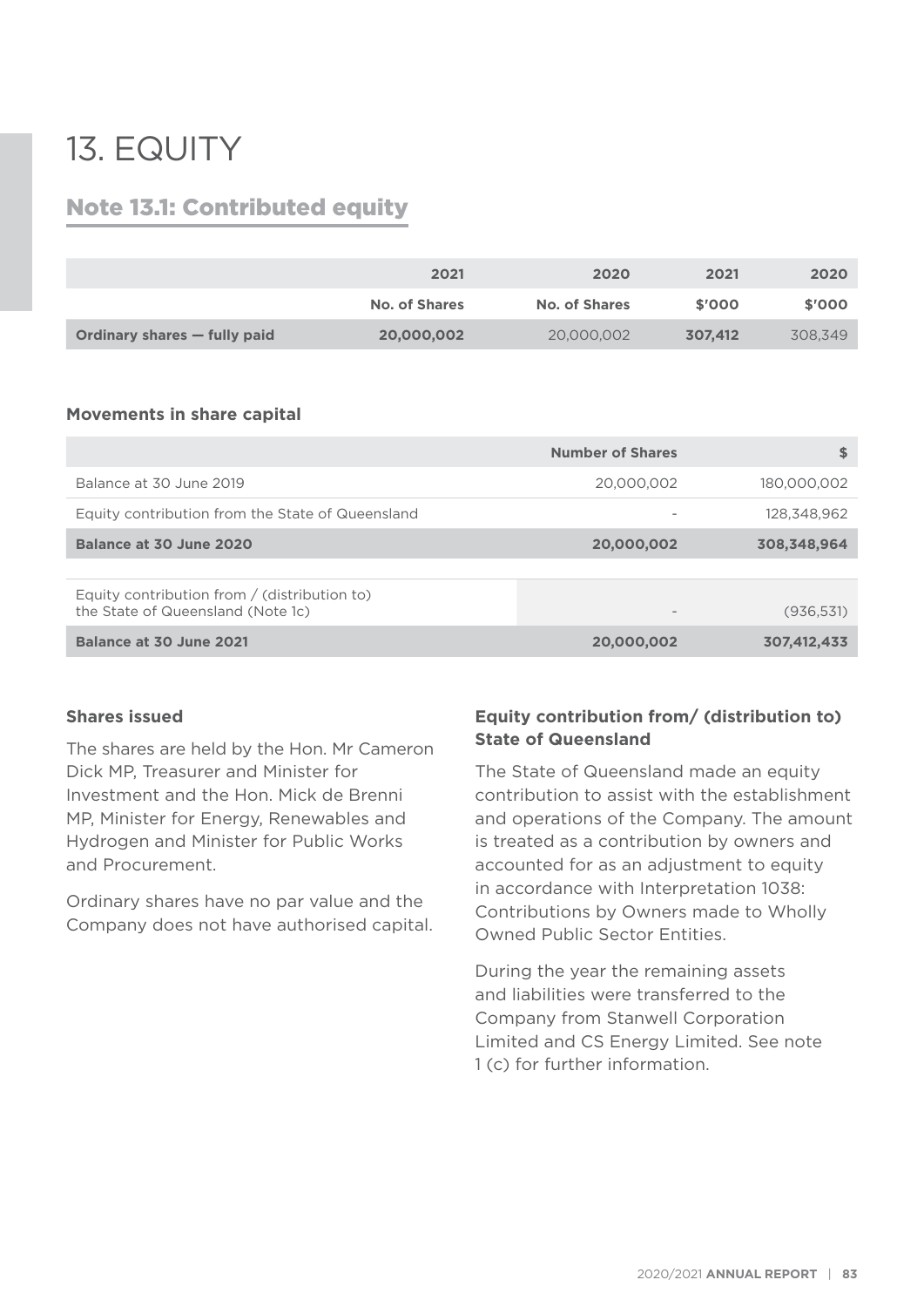# 14. EMPLOYEE RETIREMENT BENEFIT OBLIGATIONS

Some employees of the Company are entitled to benefits from the industry superannuation plan, the Energy Super Fund (ESF), on retirement, disability, or death. The Company has a defined benefit plan and a defined contribution plan. Due to a higher-than-expected return on the actual investment plan assets the total fair value of the plan assets were more than the present value of the future obligations in 2021 resulting in a defined benefit asset being recognised at 30 June 2021 (30 June 2020: Defined benefit liability recognised).

The amounts recognised in the Statement of Financial Position are determined as follows:

## Note 14.1: Employee retirement benefit obligations

|                                                                       | 2021    | 2020    |
|-----------------------------------------------------------------------|---------|---------|
|                                                                       | \$'000  | \$'000  |
| Present value of the<br>defined benefit obligation                    | (9,406) | (1,357) |
| Fair value of defined<br>benefit plan assets                          | 10,486  | 915     |
| Net surplus / (deficit)<br>before adjustment for<br>contributions tax | 1,080   | (442)   |
| Adjustments for<br>contributions tax                                  |         |         |
| Total                                                                 | 1,080   | (442)   |

## **Reconciliation**

|                                                                                                            | 2021   | 2020   |
|------------------------------------------------------------------------------------------------------------|--------|--------|
|                                                                                                            | \$'000 | \$'000 |
| RECONCILIATION OF THE PRESENT VALUE<br>OF THE DEFINED BENEFIT OBLIGATION,<br>WHICH IS FULLY/PARTLY FUNDED: |        |        |
| Balance at the beginning<br>of the year                                                                    | 1,357  |        |
| Assets transferred in                                                                                      | 8,181  | 916    |
| Current service cost                                                                                       | 292    | 19     |
| Past service cost                                                                                          |        | 428    |
| Interest cost                                                                                              | 19     | 6      |
| Taxes, premiums & expenses paid                                                                            | (62)   | (9)    |
| Actuarial (gains) and losses<br>recognised in equity                                                       | (827)  | (9)    |
| <b>Actuarial losses from</b><br>liability experience                                                       | 346    | 1      |
| Contributions by plan participants                                                                         | 100    | 5      |
| Balance at the end of the year<br>(net of contributions tax)                                               | 9,406  | 1,357  |
|                                                                                                            |        |        |
| RECONCILIATION OF THE FAIR<br><b>VALUE OF PLAN ASSETS:</b>                                                 |        |        |
| Balance at the beginning<br>of the year                                                                    | 915    |        |
| Assets transferred in                                                                                      | 8,181  | 916    |
| Interest income                                                                                            | 29     | 5      |
| Actual return of Fund<br>assets less interest income                                                       | 1,046  | (44)   |
| <b>Employer contributions</b>                                                                              | 277    | 42     |
| Taxes, premiums & expenses paid                                                                            | (62)   | (9)    |
| Contributions by plan participants                                                                         | 100    | 5      |
| Other cash flows<br>recognised in equity                                                                   |        |        |
| Balance at the end of the year                                                                             | 10,486 | 915    |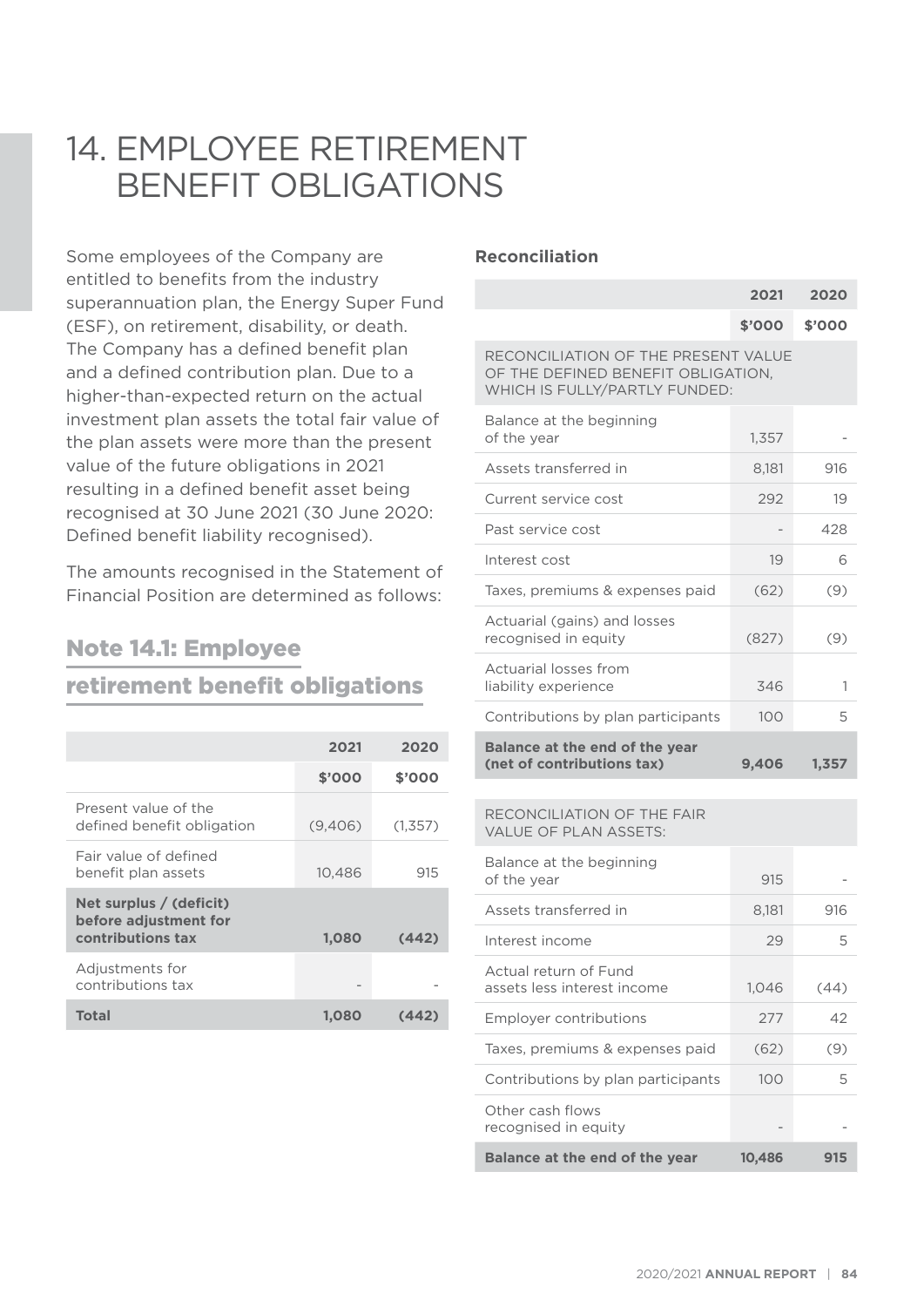The major categories of plan assets are as follows:

#### **Categories of plan assets**

|                        | 2021   | 2020   |
|------------------------|--------|--------|
|                        | \$'000 | \$'000 |
| Cash                   | 629    | 37     |
| Australian equities    | 2,202  | 211    |
| International equities | 2,097  | 238    |
| Fixed income           | 1.678  | 11.9   |
| Property               | 839    | 73     |
| Other assets           | 3,041  | 237    |
| <b>Total</b>           | 10,486 | 915    |

#### **Employer contributions**

Employer contributions to the defined benefit section of the plan are based on recommendations by the plan's actuary. Actuarial assessments are made at no more than three yearly intervals, with the most recent actuarial assessment undertaken as at 30 June 2021.

The actuary has recommended that CleanCo makes contributions at the rate of 16.2% of salaries for employees who are members of the defined benefit plan.

The main assumptions for the valuations of the plans under AASB 119 *Employee Benefits* are set out below:

#### **Actuarial assumptions and sensitivity**

|                         | 2021 | 2020 |
|-------------------------|------|------|
| Discount rate           | 2.5% | 1.6% |
| Future salary increases | 3.0% | 3.0% |

Significant actuarial assumptions for the determination of the defined obligation are discount rate and expected salary increases. The sensitivity analysis below has been determined based on reasonably possible changes of the respective assumptions occurring at the end of the reporting period, while holding all other assumptions constant.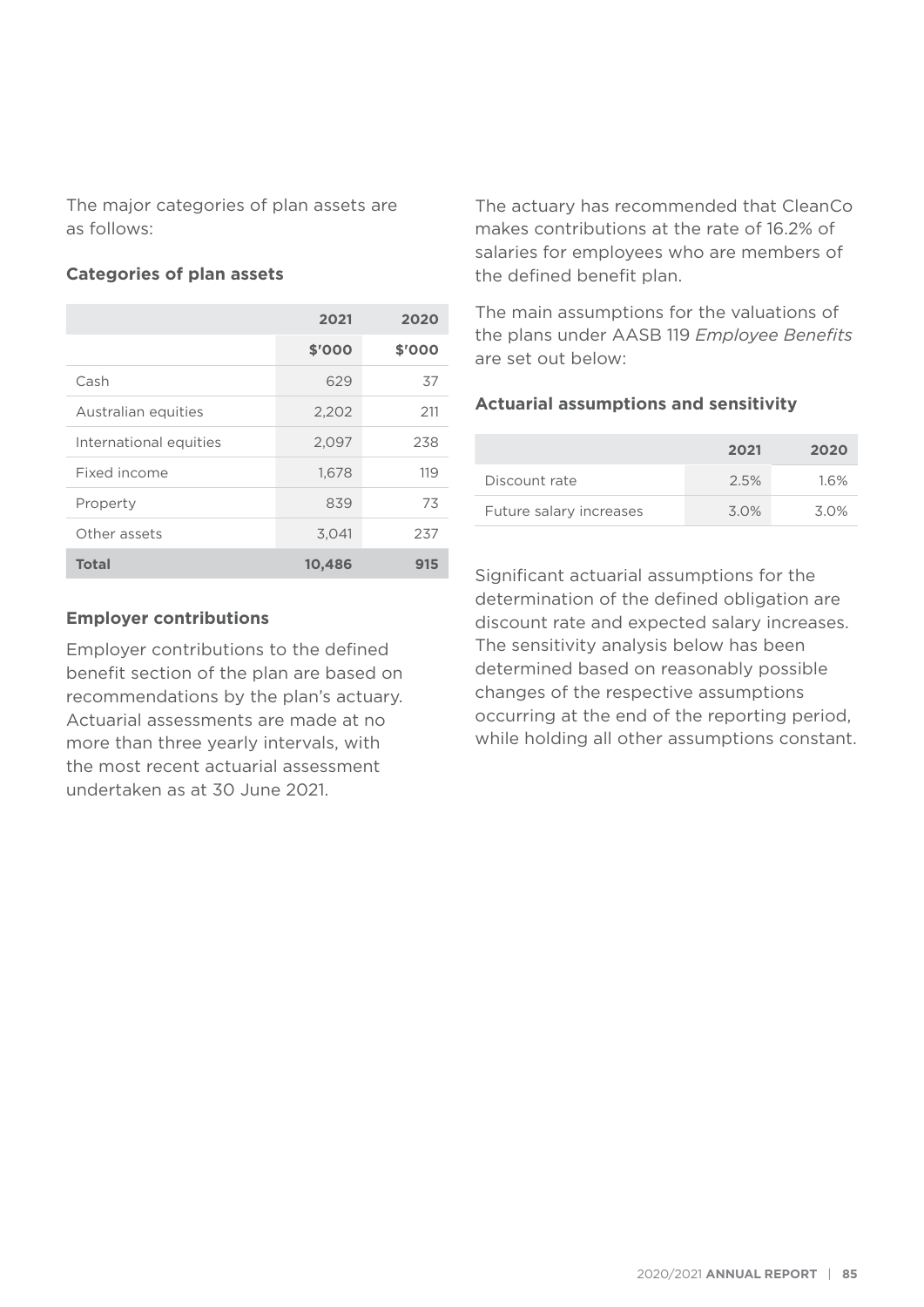|                                        | <b>Base Case</b> | $-0.5%$ pa<br>discount rate | $+0.5%$ pa<br>discount rate | -0.5% pa salary<br>increase rate | +0.5% pa salary<br>increase rate |
|----------------------------------------|------------------|-----------------------------|-----------------------------|----------------------------------|----------------------------------|
| Discount rate                          | $2.5%$ pa        | $2.0\%$ pa                  | 3.0% pa                     | $2.5\%$ pa                       | $2.5%$ pa                        |
| Salary increase rate                   | 3.0% pa          | 3.0% pa                     | 3.0% pa                     | $2.5\%$ pa                       | 3.5% pa                          |
| Defined benefit<br>obligation (\$'000) | 9.406            | 9.854                       | 8.984                       | 8.984                            | 9,850                            |

## **Accounting policy**

#### **Employee retirement benefits**

The Company's defined contribution plan chosen by the employee receives fixed contributions from the Company and the Company's legal or constructive obligation is limited to these contributions.

Contributions to the defined contribution plans are recognised as an expense in the periods during which services are rendered by employees. Prepaid contributions are recognised as an asset to the extent that a cash refund or a reduction in the future payments is available.

The Company's defined benefit plan provides lump sum benefits based on years of service and final average salary. A liability or asset in respect of the Company's defined benefit superannuation plan is recognised in the statement of financial position and is measured as the present value of the defined benefit obligation at the reporting date plus unrecognised actuarial gains (less unrecognised actuarial losses) less the fair value of the plan's assets at that date and any unrecognised past service cost. The present value of the defined benefit obligation is based on expected future payments that arise from membership of the fund to the reporting date, calculated annually by independent actuaries using the projected unit credit method.

Consideration is given to expected future wage and salary levels, experience of employee departures and periods of service. When the calculation results in a benefit to the Company, the recognised asset is limited to the total of any unrecognised post service costs and the present value of economic benefits available in the form of any future refunds from the plan or reductions in future contributions to the plan. An economic benefit is available to the Company if it is realisable during the life of the plan, or on settlement of the plan liabilities

Expected future payments are discounted using rates based on high-quality corporate bond yields with terms to maturity that match, as closely as possible, the estimated future cash outflows. Actuarial gains and losses arising from experience adjustments and changes in actuarial assumptions are recognised directly in other comprehensive income.

Past service costs are recognised immediately in profit or loss, unless the changes to the superannuation fund are conditional on the employees remaining in service for a specified period (the vesting period). In this case, the past service costs are amortised on a straight-line basis over the vesting period.

Future taxes, such as taxes on investment income and employer contributions, are considered in the actuarial assumptions used to determine the relevant components of the employer's defined benefit liability or asset.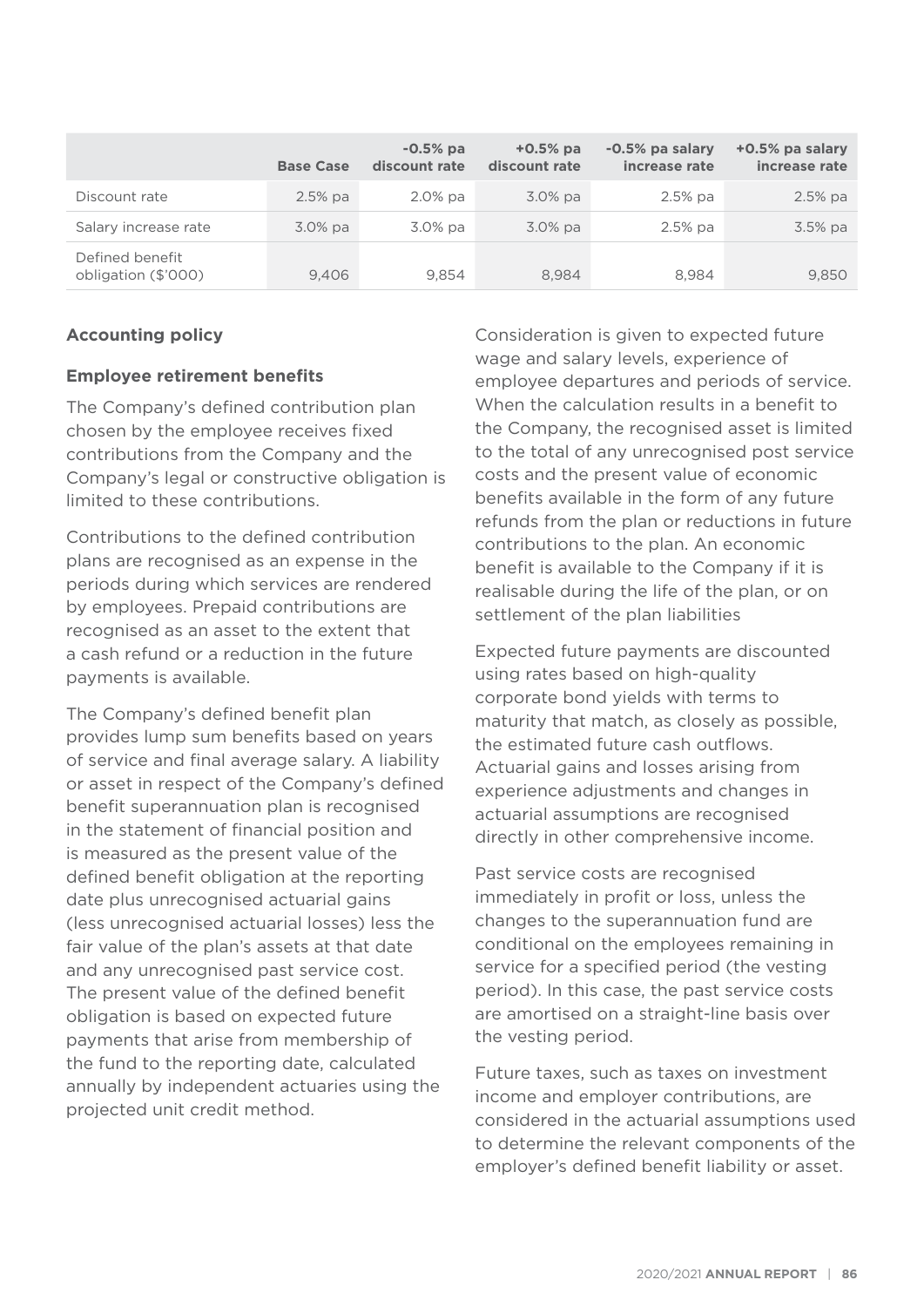# 15. JOINT ARRANGEMENTS

The Company has a joint operating agreement in the Kogan North Joint Venture, incorporated in Australia. The principal activities of the joint operation are the exploration and production of gas. The Company has an interest of 50% as at 30 June 2021 (30 June 2020: 50%) which is equal to the proportion of voting power held.

# 16. CONTINGENCIES

The Company had no contingent liabilities at 30 June 2021 and 30 June 2020.

# 17. COMMITMENTS

## **(a) Capital Commitments**

Capital expenditure contracted for at the end of the reporting period but not recognised as liabilities is as follows:

## Note 17.1: Commitments - capital

|                                                     | 2021   | 2020   |
|-----------------------------------------------------|--------|--------|
|                                                     | \$'000 | \$'000 |
| PROPERTY, PLANT AND EQUIPMENT                       |        |        |
| Within one year                                     | 55,105 | 9,904  |
| Later than one year but no<br>later than five years | 31.784 | 6.267  |
| Greater than five years                             |        |        |
| Total – Property, plant<br>and equipment            | 86,889 | 16,171 |

Capital commitments include contractual commitments to build, own and operate CleanCo's own 103 MW wind farm of 18 turbines. The 30 June 2020 commitments have been restated to reflect contractual commitments at that date instead of forecasted requirements, which were previously included.

## **(b) Leases**

On 28 February 2021, CleanCo terminated its property lease at 12 Creek Street, Brisbane, Queensland 4000 with the Department of Housing and Public Works (DHPW). This lease was outside the scope of AASB 16 Leases because DHPW has substitution rights with respect to the non-specialised commercial office accommodation under the Queensland Government Accommodation Office's (QGAO) Office Accommodation Management Framework. Costs relating to this arrangement are treated as an operating lease when incurred.

## Note 17.2: Commitments —

## external to government leases

|                                                            | 2021<br><b>Land and</b><br><b>Buildings</b> | 2020<br><b>Land and</b><br><b>Buildings</b> |
|------------------------------------------------------------|---------------------------------------------|---------------------------------------------|
|                                                            | \$'000                                      | \$'000                                      |
| MATURITY ANALYSIS — CONTRACTUAL<br>UNDISCOUNTED CASH FLOWS |                                             |                                             |
| Within one year                                            |                                             | 498                                         |
| Later than one year but no<br>later than five years        |                                             |                                             |
| Greater than five years                                    |                                             |                                             |
| <b>Total undiscounted</b><br>lease liabilities             |                                             | 498                                         |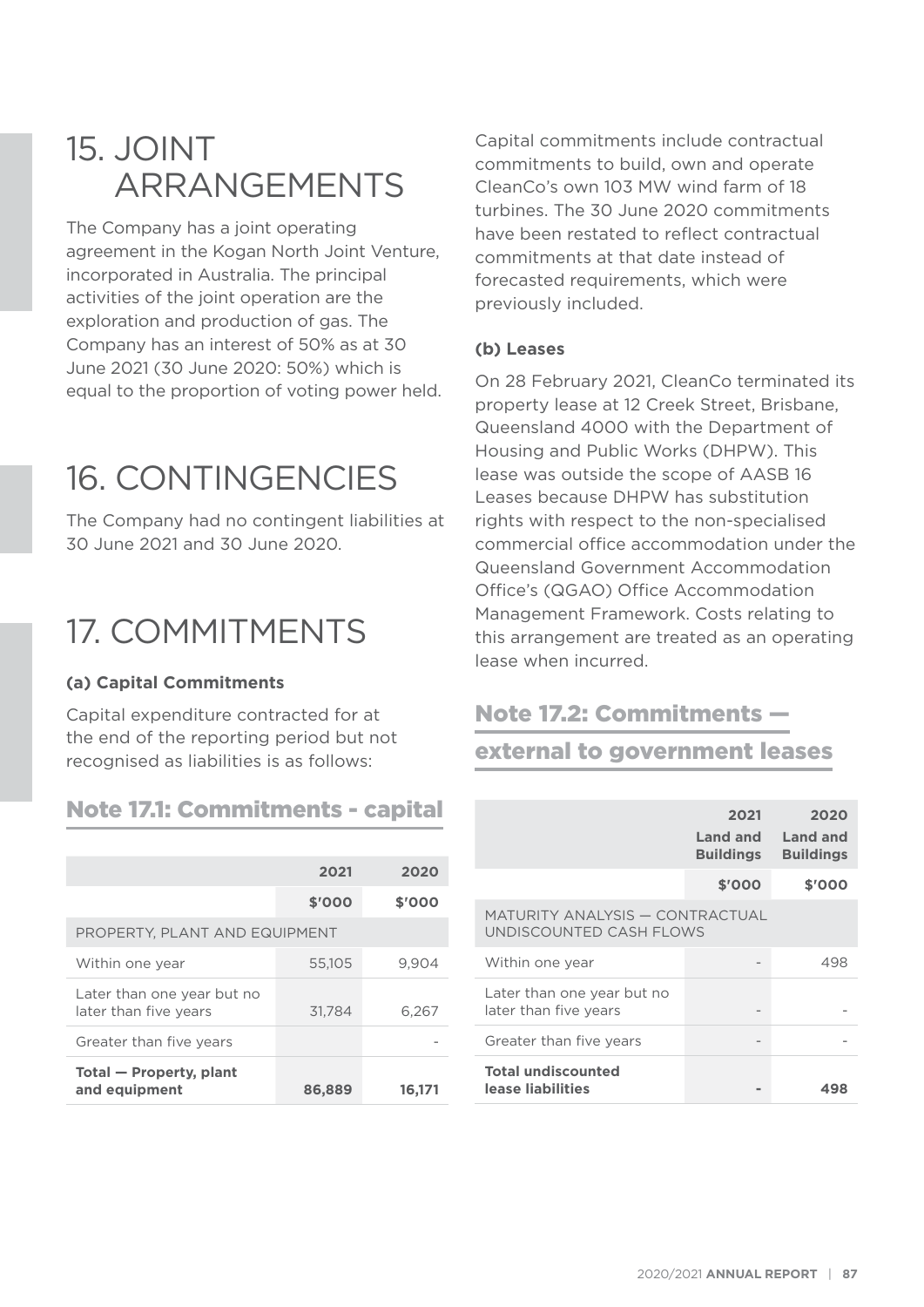# 18. RELATED PARTY TRANSACTIONS

## Note 18.1: Related

## party transactions

|                                                                        | 2021    | 2020     |
|------------------------------------------------------------------------|---------|----------|
|                                                                        | \$'000  | \$'000   |
| <b>REVENUE</b>                                                         |         |          |
| Grant income received from<br>Queensland Treasury                      |         | 248      |
| Interest received on advance<br>facility from QTC                      | 70      | 2,539    |
| Electricity trading with State<br>of Queensland controlled<br>entities | (2,459) | (1, 134) |
| <b>EXPENSES</b>                                                        |         |          |
| Salaries paid to Queensland<br>Treasury                                |         | (55)     |
| Finance expenses paid to QTC                                           | (246)   | (239)    |
| Costs paid to State of<br>Queensland controlled entities               | (5,638) | (3,778)  |
| NTER received/(paid) to<br>Queensland Treasury                         | 2,237   | (2,237)  |
|                                                                        |         |          |
| <b>ASSETS</b>                                                          |         |          |
| Advances facility held with QTC                                        | 87,260  | 144,157  |
| Electricity Trading with<br>State of Queensland<br>controlled entities | 283     | 698      |

| I IABILITIES                                                              |         |         |
|---------------------------------------------------------------------------|---------|---------|
| Trade and other payables<br>to State of Queensland<br>controlled entities | 1.194   | 11 O    |
| Electricity Trading with<br>State of Queensland<br>controlled entities    | (6.090) | 3.412   |
|                                                                           |         |         |
| <b>EQUITY</b>                                                             |         |         |
| (Distribution to owners) /<br>Capital contribution                        |         | 128.349 |

#### **Parent entities**

The ultimate controlling entity is the State of Queensland which owns 100% of the shares of the Company.

#### **Transactions with shareholding Ministers**

There were no transactions with the shareholding Ministers.

During the prior year the shareholding Ministers facilitated the transfer of the foundation assets from CS Energy Limited and Stanwell Corporation Limited to the Company. The legal title and ownership of the foundation assets and related liabilities were transferred to the Company on 31 October 2019. During the current year the transitional services agreements expired and the remaining assets and liabilities were transferred to the Company from Stanwell on 30 August 2020 and CS Energy on 1 November 2020. This has been recognised as a Distribution to owners.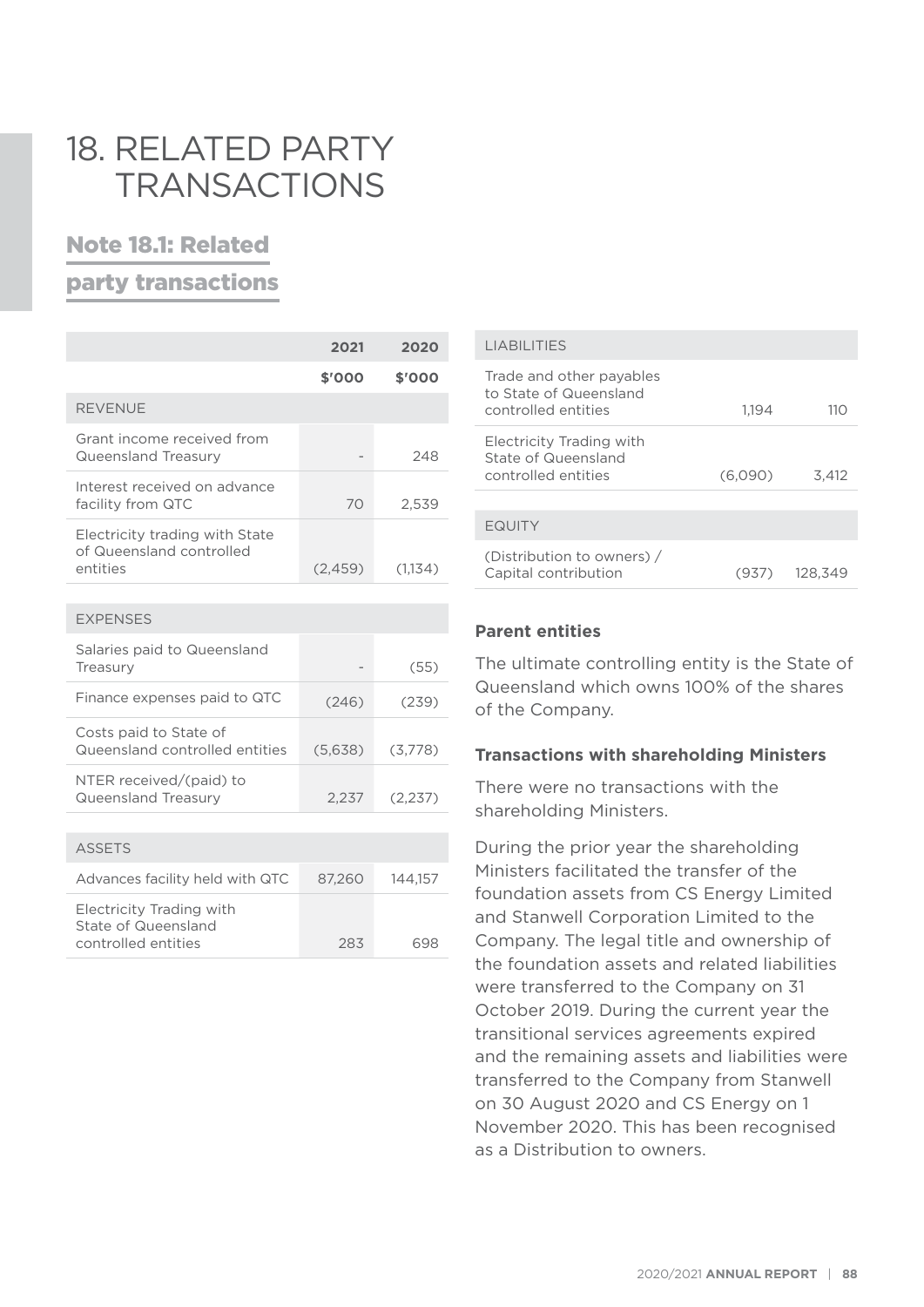## **Transactions with key management personnel**

Transactions with entities related to key management personnel occur on terms and conditions which are no more favourable than those available, or which might reasonably be expected to be available, on similar transactions to non-related entities on an arm's length basis.

There were no transactions with key management personnel other than the compensation disclosed in note 19.

## **Transactions with other related parties**

All State of Queensland controlled entities meet the definition of a related party in accordance with AASB 124 Related Party Disclosures. The Company transacts with other State of Queensland controlled entities as part of its normal operations on terms equivalent to those that prevail in arm's length transactions.

#### **Terms and conditions**

All transactions were made on normal commercial terms and conditions and at market rates. The advance facility with QTC had an average interest during the period of 0.51% to 1.05%.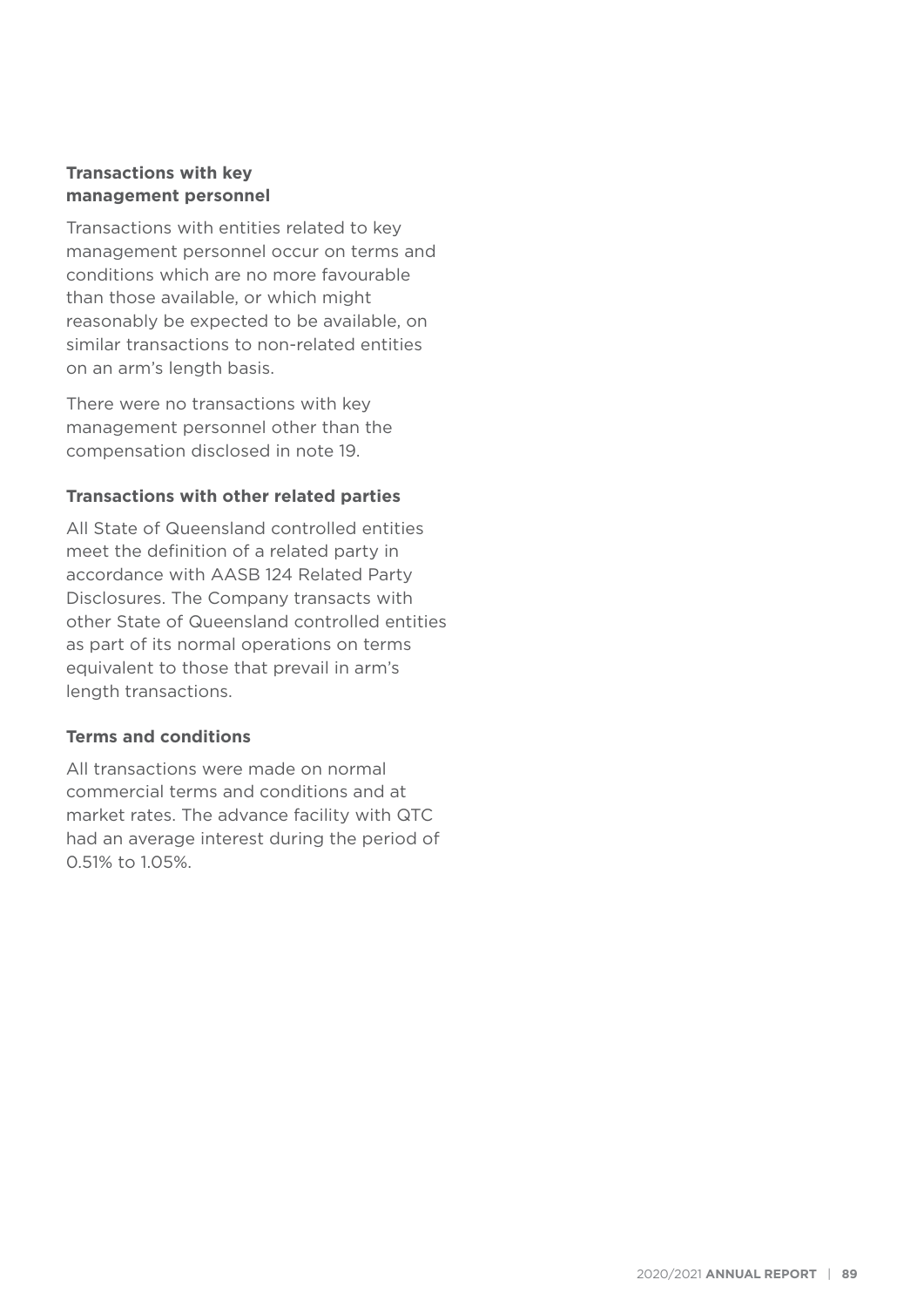# 19. KEY MANAGEMENT PERSONNEL

Key management personnel (KMP) include both directors and general managers who have authority and responsibility for planning, directing and controlling the activities of the Company. The Company's shareholding Ministers are identified as part of the Company's KMP, consistent with AASB 124 Related Party disclosures.

For the 2021 reporting period, these Ministers are:

- the Honourable Cameron Dick MP, Treasurer and Minister for Investment;
- the Honourable Mick de Brenni MP, Minister for Energy, Renewables and Hydrogen and Minister for Public Works and Procurement (from 22 March 2021); and
- the Honourable Dr Anthony Lynham MP, Minister for Natural Resources, Mines and Energy (until 22 March 2021).

## (a) Directors

The following persons were directors of the Company during the financial period.

| <b>Directors</b>   | <b>Position</b>               | Date of appointment | <b>Appointment expiry date</b> |
|--------------------|-------------------------------|---------------------|--------------------------------|
| Jacqueline Walters | Chair- Non-Executive Director | 17 December 2018    | 16 December 2021               |
| Ivor Frischknecht  | Non-Executive Director        | 17 December 2018    | 16 December 2021               |
| <b>Tracy Dare</b>  | Non-Executive Director        | 17 December 2018    | 16 December 2021               |
| Laurene Hull       | Non-Executive Director        | 12 December 2019    | 30 September 2022              |
| Paul Venus         | Non-Executive Director        | 12 December 2019    | 30 September 2022              |

## (b) Other key management personnel

The following key management personnel were appointed by the Board:

| <b>Senior Executives</b> | <b>Position</b>                                                 | Date of appointment             |
|--------------------------|-----------------------------------------------------------------|---------------------------------|
| Maia Schweizer           | Chief Executive Officer                                         | 30 September 2019               |
| Graham Yerbury           | Chief Finance Officer                                           | 30 September 2019               |
| Tanva Mills              | General Manager - Customer and Energy Markets                   | 12 August 2019                  |
| Sally Frazer             | General Manager - Legal and<br>Governance and Company Secretary | 30 September 2019               |
| Tim Hogan                | General Manager – Asset Operations                              | 28 February 2020                |
| Natasha Patterson*       | General Manager – Reputation                                    | 19 October 2020                 |
| Julie Whitcombe          | General Manager - Strategy & Development                        | 1 June 2021                     |
| Nicholle Duce            | General Manager – Corporate Services                            | 7 January 2020 - 14 August 2020 |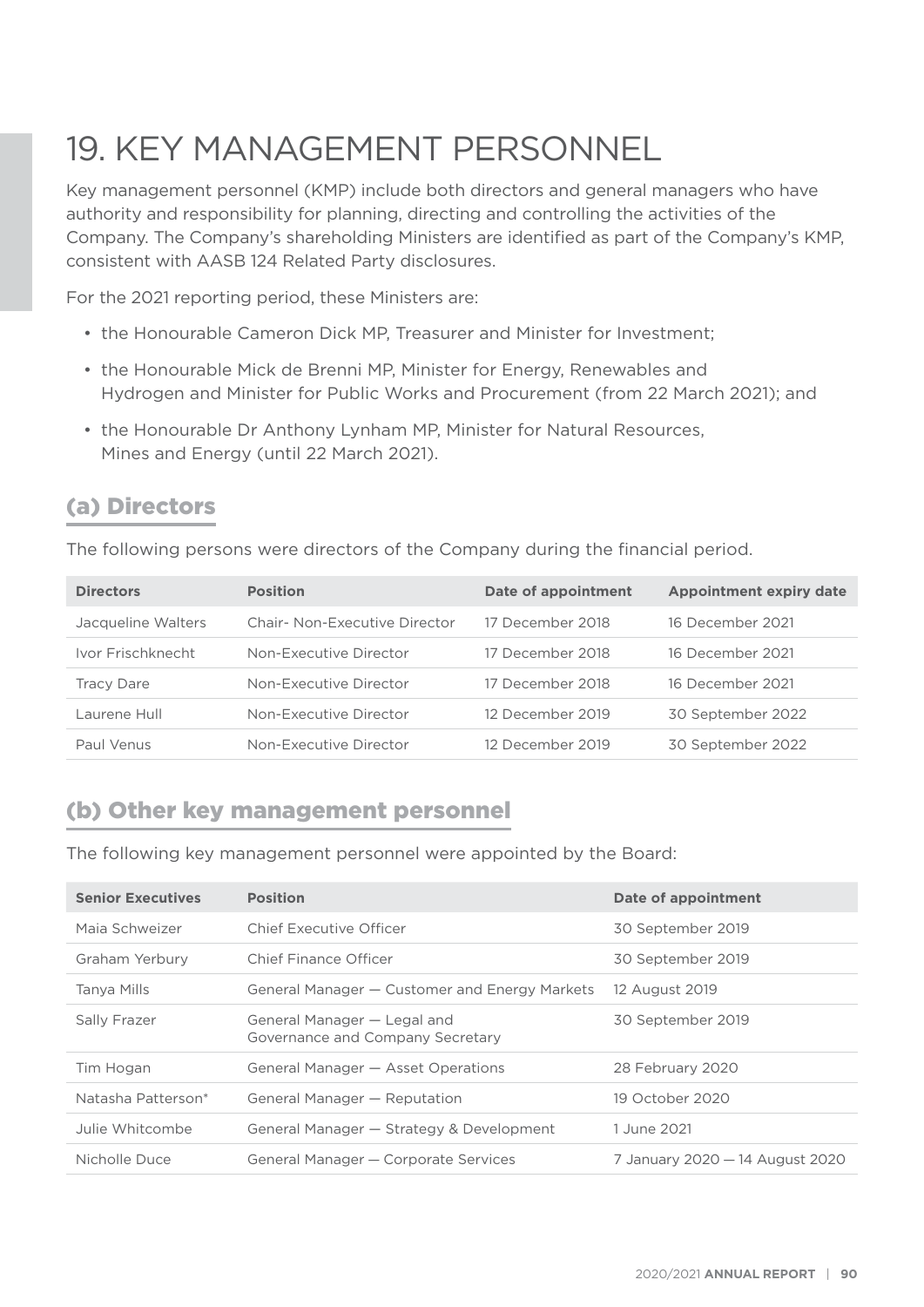• Natasha Patterson was appointed Acting GM Reputation from 19 October 2020. She was formally appointed as GM Reputation on 1 March 2021.

In the prior year, the following persons were Interim Senior Executives with the authority and responsibility for planning, directing and controlling the activities of the Company:

| <b>Interim Senior Executives</b> | <b>Position</b>                                                   | Date of appointment                      |
|----------------------------------|-------------------------------------------------------------------|------------------------------------------|
| <b>Geoff Dutaillis</b>           | Interim Executive General Manager - Transition                    | 11 February 2019 $-$<br>16 February 2020 |
| <b>Gerard Dover</b>              | Interim Finance Lead                                              | 26 March 2019 —<br>25 September 2019     |
| Miles George                     | Interim Chief Executive Officer                                   | 11 February 2019 $-$<br>7 November 2019  |
| Tanya Mangold                    | Interim General Manager Legal and<br>Governance/Company Secretary | 1 February 2019 -<br>23 January 2020     |

## (c) Key management personnel compensation

## *SHAREHOLDING MINISTERS*

Ministerial remuneration entitlements are outlined in the Legislative Assembly of Queensland's Members' Remuneration Handbook. The Company does not bear any cost of remuneration of Ministers. The majority of Ministerial entitlements are paid by the Legislative Assembly, with the remaining entitlements being provided by Ministerial Services Branch within the Department of the Premier and Cabinet. As all Ministers as reported as KMP of the Queensland Government, aggregate remuneration expenses for all Ministers is disclosed in the Queensland General Government and Whole of Government Consolidated Financial Statements, which are published as part of Queensland Treasury's Report on State Finances.

#### *DIRECTORS*

Directors' remuneration is determined by the Governor in Council under the Government Owned Corporations Act 1993. Directors' remuneration comprises directors' fees and statutory superannuation contributions. All directors are reimbursed for reasonable expenses incurred whilst conducting business on behalf of the Company. Directors' compensation does not include insurance premiums paid by the Company in respect of director's and officer's liabilities and legal expenses, as the insurance policies do not specify premiums paid in respect of individual directors. The directors do not receive any performance related compensation.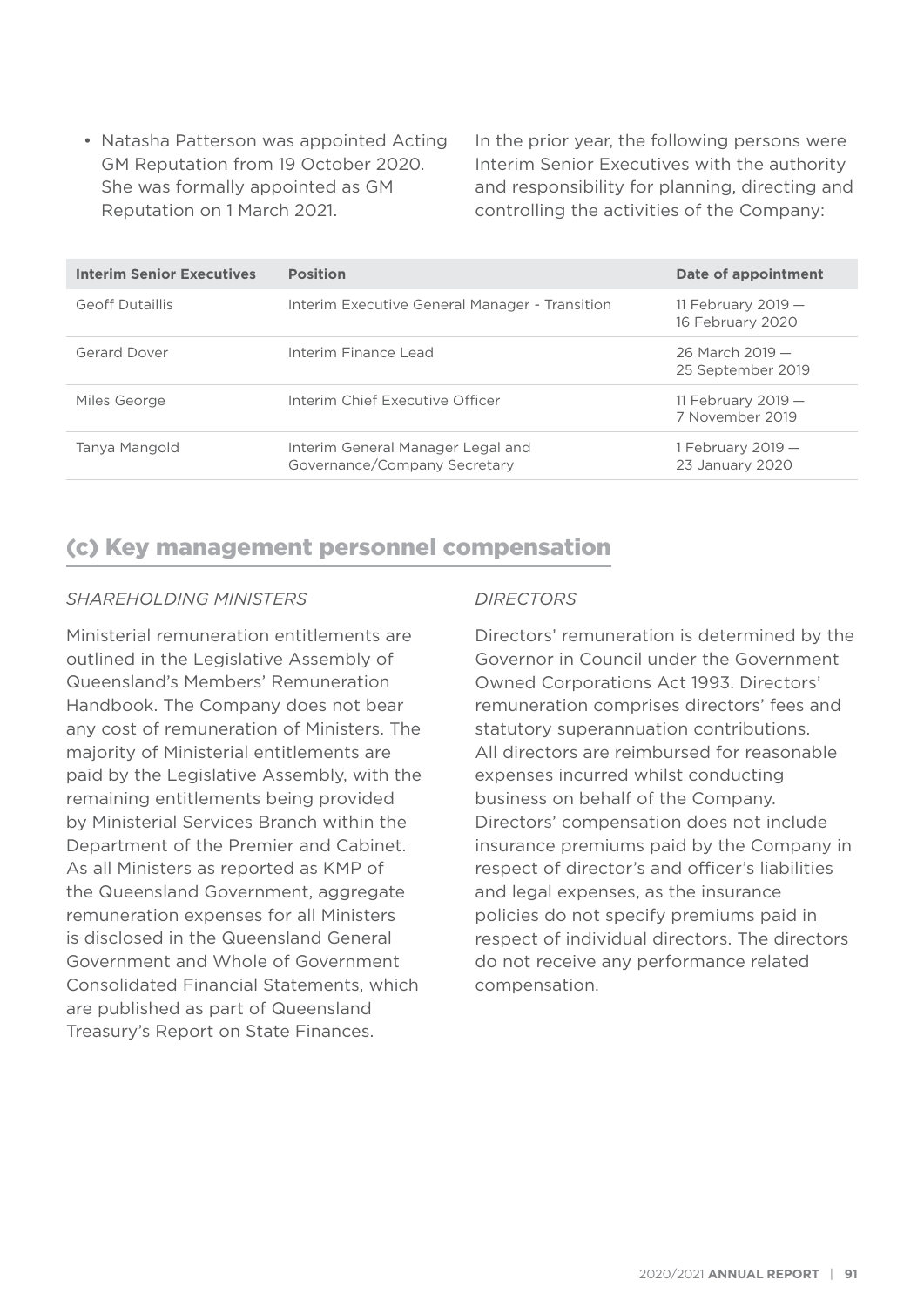## *OTHER KEY MANAGEMENT PERSONNEL*

#### *REMUNERATION POLICY*

The Company provides that:

- the recruitment and appointment of Senior Executives will be based on the principles of merit and equity;
- the remuneration of Senior Executives will be aligned to the Company's Corporate Plan and organisation objectives and reviewed regularly to ensure that strategic business requirements are supported; and
- the remuneration arrangements are consistent with the Queensland Government's Policy for Government Owned Corporations Chief and Senior Executive Arrangements Version 2.

The Chief Executive Officer and all other Senior Executives are appointed by the Board. Executives receive a total fixed remuneration comprising a base salary and superannuation contributions. Executives are entitled to a short-term incentive at CleanCo's discretion.

There were no performance-related conditions entered into between the Company and the Senior Executives.

Total fixed remuneration is calculated on a 'total cost' basis and includes the base and non-monetary benefits, long term employee benefits and post-employment benefits.

No performance payments were made or are payable to the key management of the Company.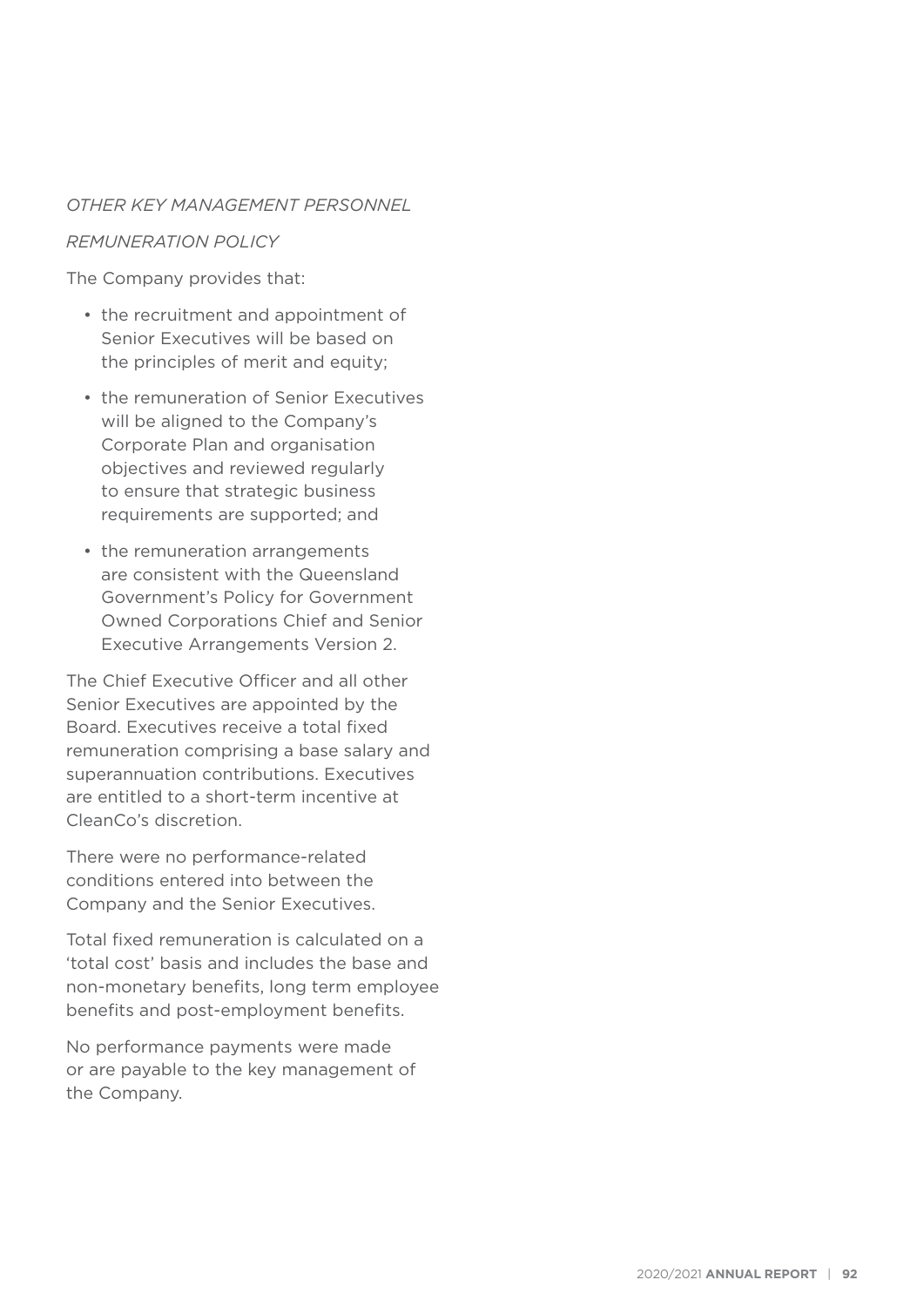## **30 June 2021**

|                                                       | <b>Short-term employee</b><br>benefits | <b>Post-employment</b><br><b>benefits</b> | Long-term<br>benefits    | <b>Termination</b><br>benefits | Non-monetary<br>benefits |              |
|-------------------------------------------------------|----------------------------------------|-------------------------------------------|--------------------------|--------------------------------|--------------------------|--------------|
|                                                       | <b>Cash salary</b>                     | Superannuation                            | Long service leave       |                                |                          | <b>Total</b> |
|                                                       | \$'000                                 | \$'000                                    | \$'000                   | \$'000                         | \$'000                   | \$'000       |
| <b>NAME</b>                                           |                                        |                                           |                          |                                |                          |              |
| <b>DIRECTORS</b>                                      |                                        |                                           |                          |                                |                          |              |
| Jacqueline Walters                                    | 134                                    | 13                                        | $\sim$                   | $\overline{\phantom{a}}$       |                          | 147          |
| <b>Tracy Dare</b>                                     | 79                                     | $\overline{7}$                            |                          |                                |                          | 86           |
| Ivor Frischknecht                                     | 79                                     | $\overline{7}$                            | $\overline{a}$           | $\overline{a}$                 |                          | 86           |
| Paul Venus                                            | 78                                     | $\overline{7}$                            | $\overline{\phantom{0}}$ | $\overline{a}$                 | $\overline{\phantom{a}}$ | 85           |
| Laurene Hull                                          | 78                                     | $\overline{7}$                            | $\overline{\phantom{0}}$ |                                |                          | 85           |
| OTHER KEY MANAGEMENT PERSONNEL                        |                                        |                                           |                          |                                |                          |              |
| Maia Schweizer                                        | 645                                    | 23                                        | 6                        | $\overline{\phantom{a}}$       | $\overline{\phantom{a}}$ | 674          |
| Graham Yerbury                                        | 391                                    | 23                                        | $\overline{4}$           | $\overline{\phantom{a}}$       | $\overline{\phantom{a}}$ | 418          |
| Tanya Mills                                           | 393                                    | 23                                        | 35                       |                                |                          | 452          |
| Sally Frazer                                          | 310                                    | 40                                        | $\overline{2}$           | $\overline{\phantom{a}}$       |                          | 352          |
| Tim Hogan                                             | 310                                    | 50                                        | 192                      |                                |                          | 552          |
| Natasha Patterson                                     | 302                                    | 23                                        | $\overline{2}$           | $\overline{\phantom{a}}$       |                          | 328          |
| Julie Whitcombe                                       | 35                                     | $\mathfrak{Z}$                            | $\overline{\phantom{a}}$ |                                |                          | 38           |
| Nicholle Duce                                         | 46                                     | 13                                        | $\overline{\phantom{a}}$ | 108                            |                          | 167          |
| <b>Total key management</b><br>personnel compensation | 2,880                                  | 239                                       | 241                      | 108                            | $\overline{2}$           | 3,470        |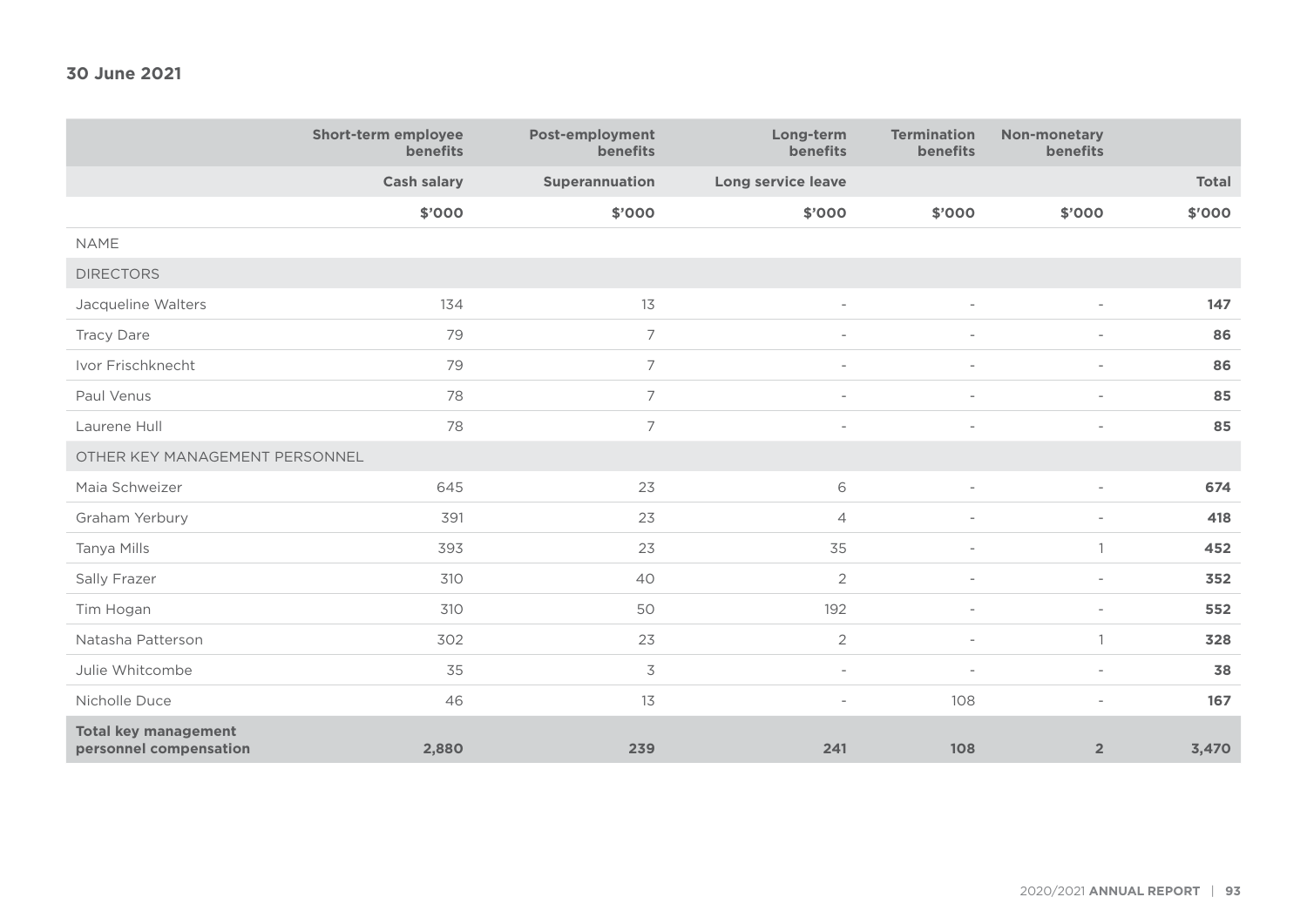## **30 June 2020**

|                                                       | <b>Short-term employee</b><br>benefits | Post-employment<br>benefits | Long-term<br>benefits    | <b>Termination</b><br>benefits | <b>Non-monetary</b><br>benefits |              |
|-------------------------------------------------------|----------------------------------------|-----------------------------|--------------------------|--------------------------------|---------------------------------|--------------|
|                                                       | <b>Cash salary</b>                     | Superannuation              | Long service leave       |                                |                                 | <b>Total</b> |
|                                                       | \$'000                                 | \$'000                      | \$'000                   | \$'000                         | \$'000                          | \$'000       |
| <b>NAME</b>                                           |                                        |                             |                          |                                |                                 |              |
| <b>DIRECTORS</b>                                      |                                        |                             |                          |                                |                                 |              |
| Jacqueline Walters                                    | 133                                    | 13                          | $\overline{a}$           | $\overline{a}$                 |                                 | 146          |
| <b>Tracy Dare</b>                                     | 78                                     | $\overline{7}$              |                          |                                |                                 | 85           |
| Ivor Frischknecht                                     | 78                                     | $\overline{7}$              |                          |                                |                                 | 85           |
| Paul Venus                                            | 43                                     | $\overline{4}$              |                          | $\overline{a}$                 | $\sim$                          | 47           |
| Laurene Hull                                          | 43                                     | $\overline{4}$              | $\overline{\phantom{a}}$ | $\overline{a}$                 | $\overline{\phantom{a}}$        | 47           |
| OTHER KEY MANAGEMENT PERSONNEL                        |                                        |                             |                          |                                |                                 |              |
| Maia Schweizer                                        | 461                                    | 15                          | $\mathbf{1}$             |                                |                                 | 477          |
| Graham Yerbury                                        | 279                                    | 15                          | $\mathbb{1}$             | $\overline{a}$                 | $\overline{\phantom{a}}$        | 295          |
| Tanya Mills                                           | 342                                    | 19                          | 5                        | L,                             | 3                               | 369          |
| Sally Frazer                                          | 219                                    | 28                          | $\mathbf{1}$             | $\overline{\phantom{a}}$       | $\sim$                          | 248          |
| Tim Hogan                                             | 100                                    | 19                          | 3                        |                                |                                 | 122          |
| Nicholle Duce                                         | 149                                    | 11                          | $\overline{\phantom{a}}$ | $\overline{\phantom{a}}$       | 3                               | 163          |
| Miles George                                          | 182                                    | 8                           | $\overline{\phantom{a}}$ | $\overline{a}$                 | $\overline{\phantom{a}}$        | 190          |
| <b>Geoff Dutaillis</b>                                | 348                                    | 14                          | $\overline{\phantom{a}}$ | $\overline{a}$                 | $\sim$                          | 362          |
| Gerard Dover                                          | 138                                    | $\overline{\phantom{a}}$    |                          |                                |                                 | 138          |
| Tanya Mangold                                         | 116                                    | 10                          | $\overline{\phantom{a}}$ | 24                             | $\overline{\phantom{a}}$        | <b>150</b>   |
| <b>Total key management</b><br>personnel compensation | 2,709                                  | 174                         | 11                       | 24                             | 6                               | 2,924        |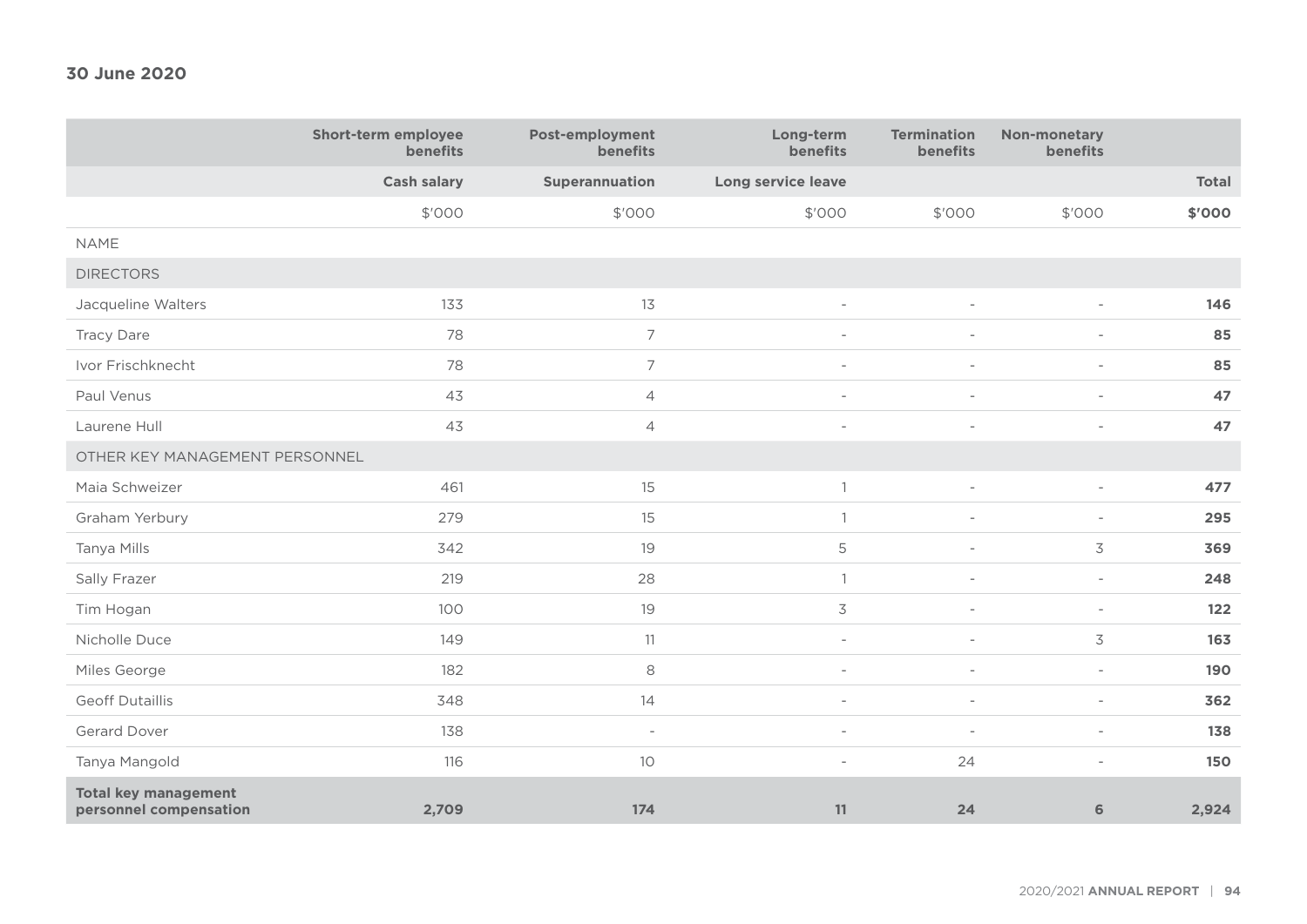# 20. EVENTS AFTER THE REPORTING PERIOD

On 2 August 2021 CleanCo executed a revised agreement with Neoen for 100 per cent of the energy generated by the Kaban Green Power Hub. Instead of the original 110 MW Power Purchase Agreement (PPA), under the new Capacity Purchase Agreement (CPA) Neoen will appoint CleanCo as the market intermediary for the wind farm, meaning CleanCo will control the bidding and dispatch of the 157 MW wind farm into the electricity grid when generation commences.

No other matter or circumstance has arisen since 30 June 2021 that has significantly affected the Company's operations, results or state of affairs, or may do so in future years.

# DIRECTORS' DECLARATION 30 JUNE 2021

In the directors' opinion:

- (a) the financial statements and notes set out on pages 30 to 95 are in accordance with the Corporations Act 2001 and Government Owned Corporations Act 1993 (GOC Act) including:
	- *(i) complying with Accounting Standards, the Corporations Regulations 2001 and other mandatory professional reporting requirements, and*
	- *(ii) giving a true and fair view of the Company's financial position as at 30 June 2021 and of its performance for the financial year ended on that date, and*
- (b) there are reasonable grounds to believe that the Company will be able to pay its debts as and when they become due and payable.

This declaration is made in accordance with a resolution of directors.

facqui Watters

**Jacqueline Walters CHAIR** 

*Brisbane 27 August 2021*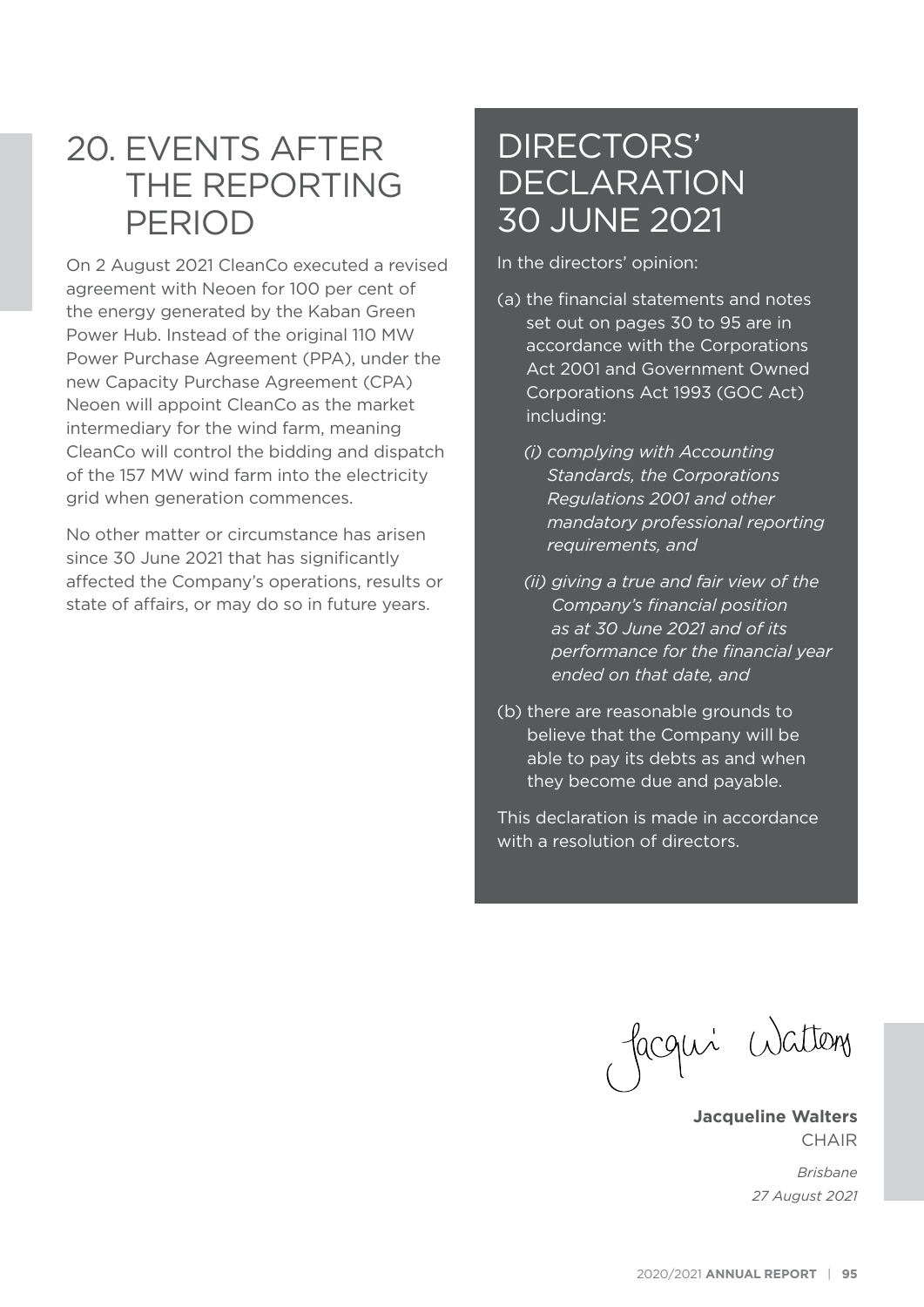# **AUDITOR'S INDEPENDENT DECLARATION**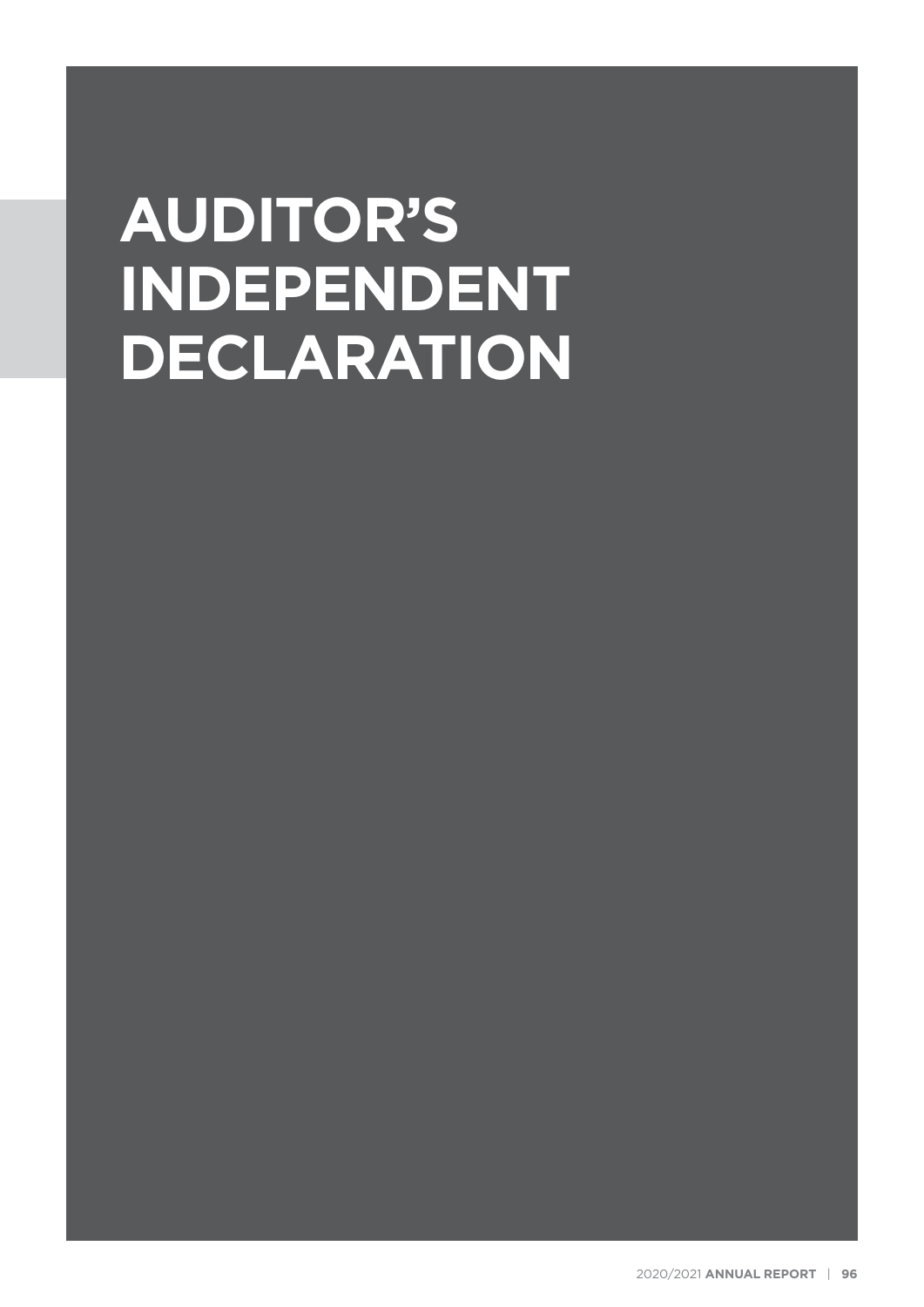

#### AUDIT**OR'S** INDEPENDENCE DECLARATION

To the Directors of CleanCo Queensland Limited

This auditor's independence declaration has been provided pursuant to s.307C of the Corporations Act 2001.

#### Independence declaration

As lead auditor for the audit of CleanCo Queensland Limited for the financial year ended 30 June 2021, I declare that, to the best of my knowledge and belief, there have been:

- (a) no contraventions of the auditor independence requirements of the Corporations Act 2001 in relation to the audit
- (b) no contraventions of any applicable code of professional conduct in relation to the audit.

**IAsim** 

27 August 2021

Irshaad Asim Queensland Audit Office as delegate of the Auditor-General and the settlement of the Brisbane Brisbane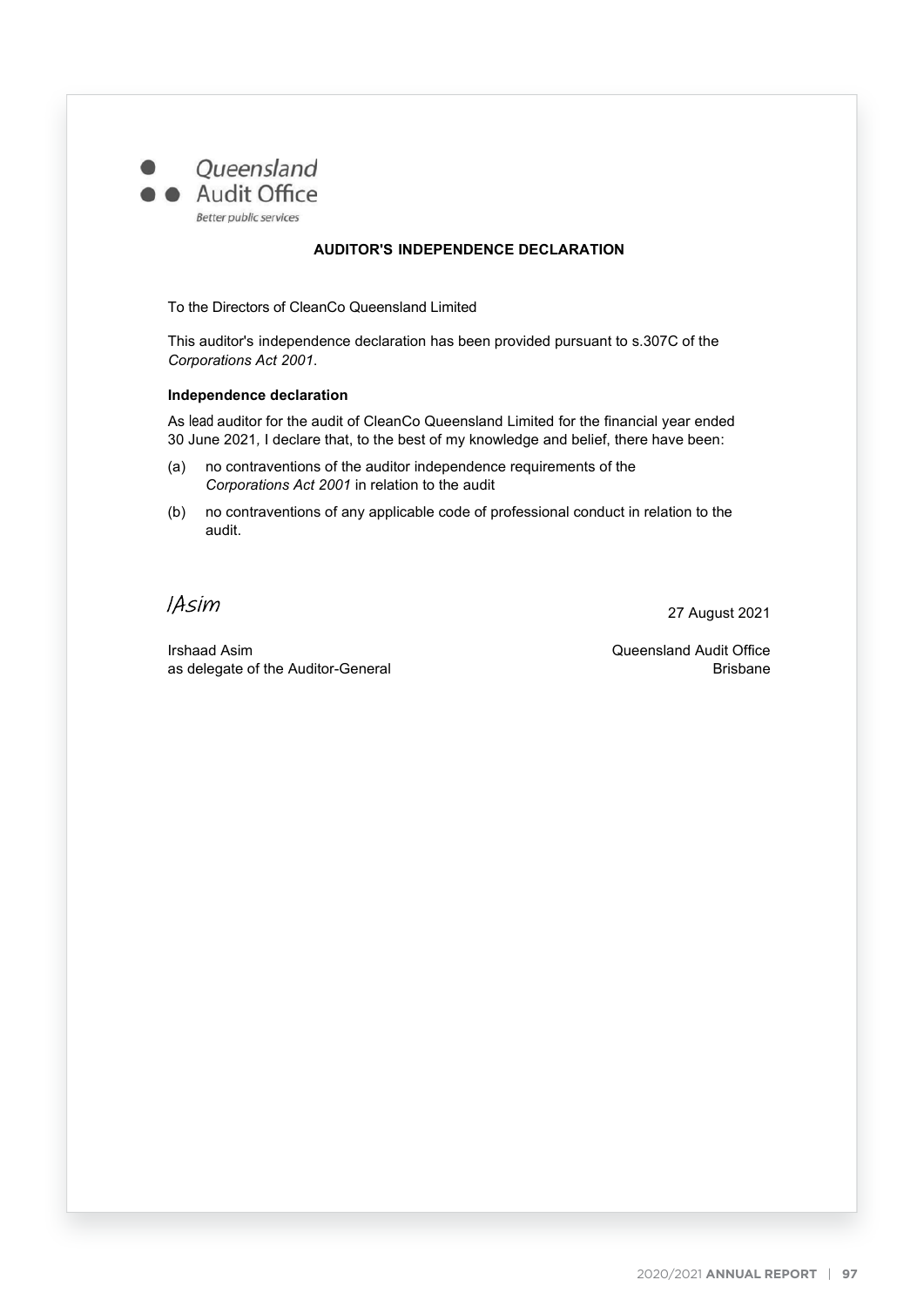# **INDEPENDENT AUDITOR'S REPORT**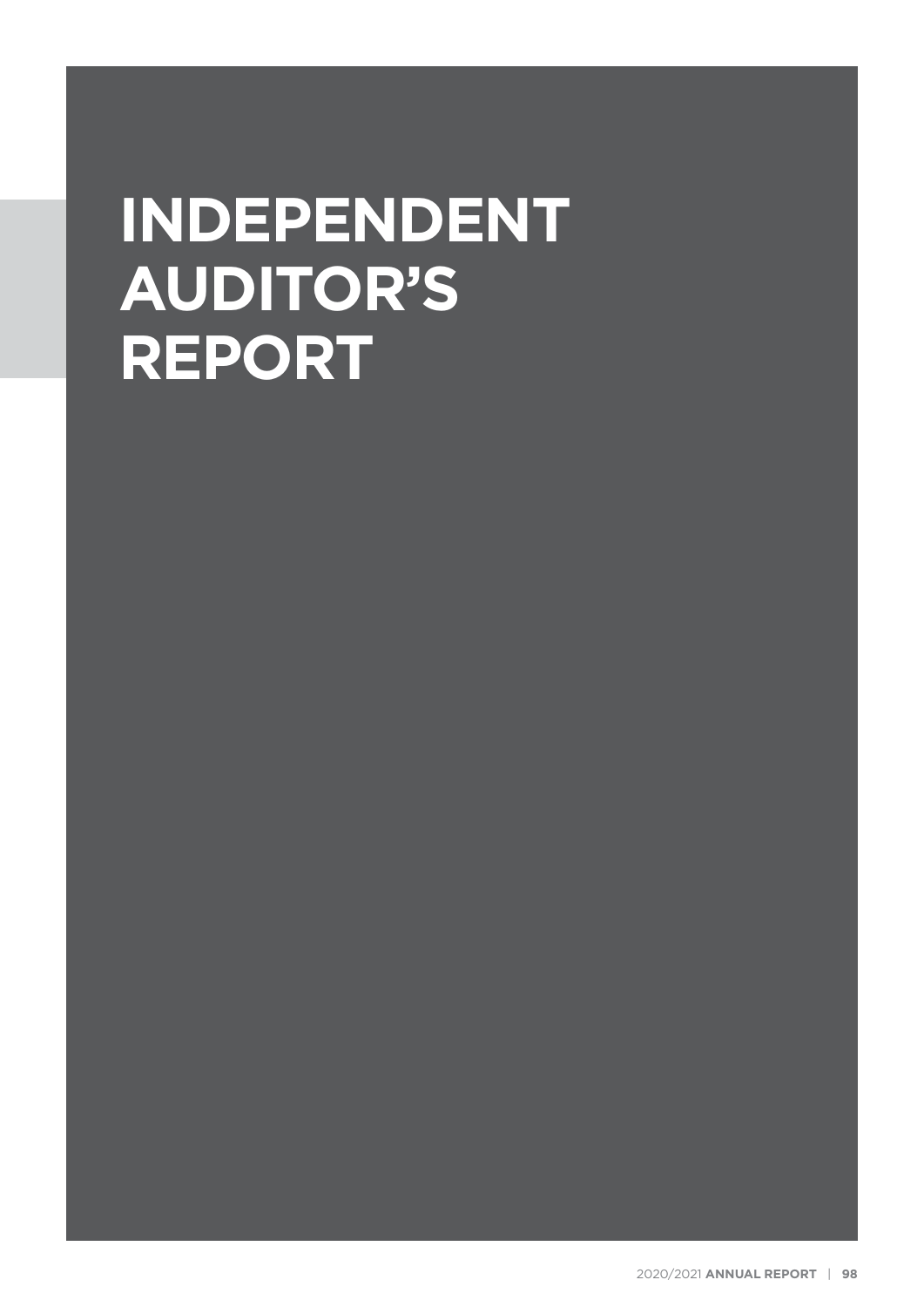

#### AUDIT**OR'S** INDEPENDENCE DECLARATION

To the Members of CleanCo Queensland Limited

#### Report on the audit of the financial report

#### Opinion

I have audited the accompanying financial report of CleanCo Queensland Limited and its jointly controlled entity (the group).

In my opinion, the financial report:

- a) gives a true and fair view of the group's financial position as at 30 June 2021 and its financial performance and cash flows for the year then ended
- b) complies with the Corporations Act 2001, the Corporations Regulations 2001 and Australian Accounting Standards.

The financial report comprises the statement of financial position as at 30 June 2021, the statement of comprehensive income, statement of changes in equity and statement of cash flows for the year then ended, notes to the financial statements including summaries of significant accounting policies and other explanatory information, and the directors' declaration.

#### Basis for opinion

I conducted my audit in accordance with the Auditor-General Auditing Standards, which incorporate the Australian Auditing Standards. My responsibilities under those standards are further described in the *Auditor's responsibilities for the audit of the financial report section of my* report.

I am independent of the group in accordance with the ethical requirements of the Accounting Professional and Ethical Standards Board's APES 110 Code of Ethics for Professional Accountants (the Code) that are relevant to my audit of the financial report in Australia. I have also fulfilled my other ethical responsibilities in accordance with the Code and the Auditor-General Auditing Standards. I am also independent of the group in accordance with the auditor independence requirements of the Corporations Act 2001.

I believe that the audit evidence I have obtained is sufficient and appropriate to provide a basis for my opinion.

#### Key audit matters

Key audit matters are those matters that, in my professional judgement, were of most significance in my audit of the financial report of the current period. I addressed these matters in the context of my audit of the financial report as a whole, and in forming my opinion thereon, and I do not provide a separate opinion on these matters.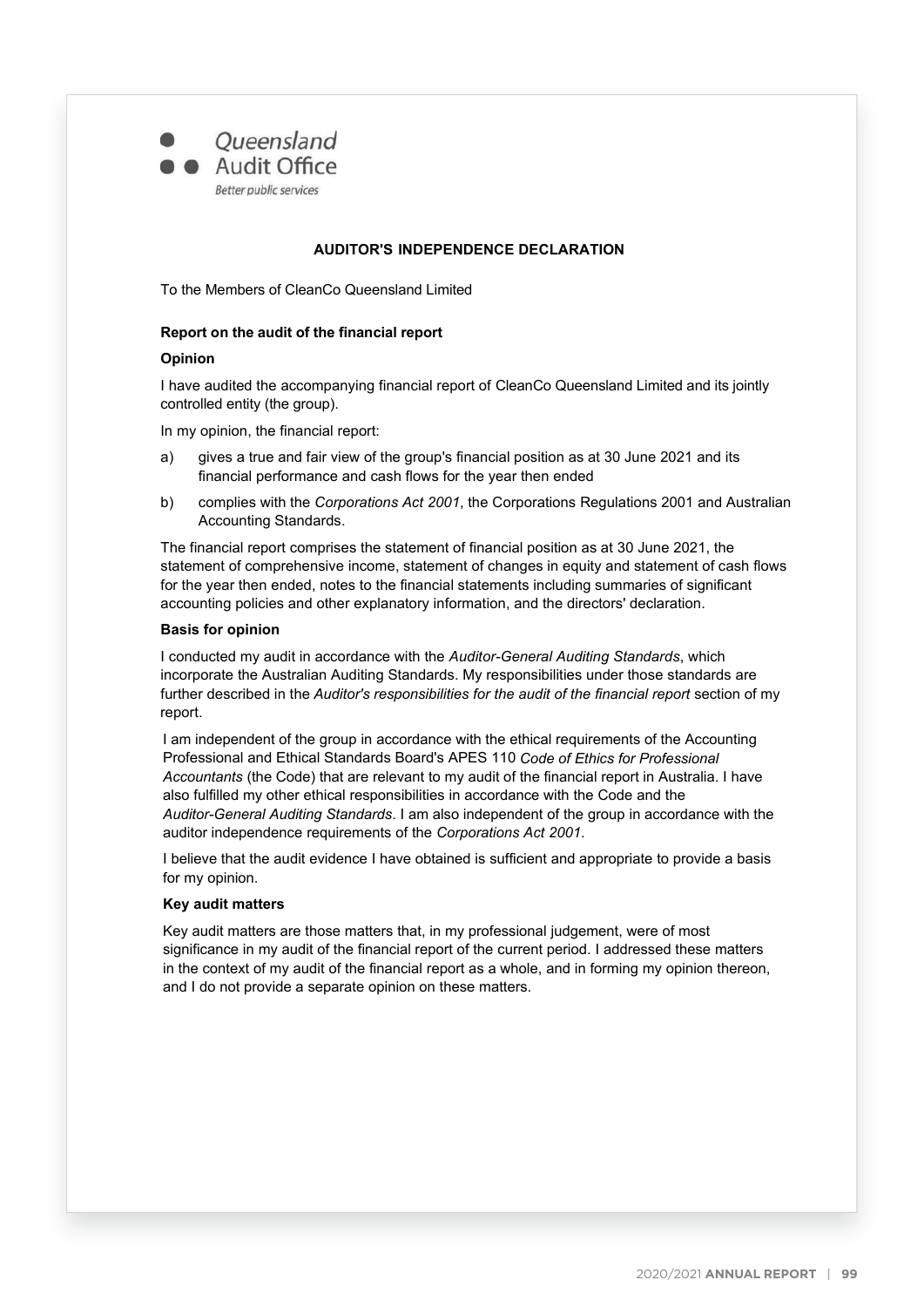Queensland<br>• Audit Office **Better public services** 

#### Measurement of derivative financial instruments and designation of hedging instruments

Refer to notes 6 and 7 in the financial report.

| Key audit matter                                                                                                                                                                                                                                                                                                                                                                                                                                                                                                                                                                                                                                                                                                                                                                                                                                                          | How my audit addressed the key audit matter                                                                                                                                                                                                                                                                                                                                                                                                                                                                                                                                                                                                                                                                                                                                                                                                                                                                                                                                                                                                                                                                                                                                                                                                                                                                                                                                                                                                                                                       |
|---------------------------------------------------------------------------------------------------------------------------------------------------------------------------------------------------------------------------------------------------------------------------------------------------------------------------------------------------------------------------------------------------------------------------------------------------------------------------------------------------------------------------------------------------------------------------------------------------------------------------------------------------------------------------------------------------------------------------------------------------------------------------------------------------------------------------------------------------------------------------|---------------------------------------------------------------------------------------------------------------------------------------------------------------------------------------------------------------------------------------------------------------------------------------------------------------------------------------------------------------------------------------------------------------------------------------------------------------------------------------------------------------------------------------------------------------------------------------------------------------------------------------------------------------------------------------------------------------------------------------------------------------------------------------------------------------------------------------------------------------------------------------------------------------------------------------------------------------------------------------------------------------------------------------------------------------------------------------------------------------------------------------------------------------------------------------------------------------------------------------------------------------------------------------------------------------------------------------------------------------------------------------------------------------------------------------------------------------------------------------------------|
| Accounting for derivative financial assets and<br>liabilities is inherently complex. Key factors<br>contributing to this complexity include:<br>use of internal valuation models in CleanCo's<br>estimation of the fair value of the following<br>financial instruments:<br>Power Purchasing Agreements (PPA)<br>over-the-counter derivatives<br>environmental certificates.<br>These models are complex and use key<br>inputs such as:<br>long term forward prices<br>discount rates<br>They often involve significant judgment due<br>to the absence of observable market data for<br>some assumptions.<br>The group's application of hedge accounting<br>involves judgements about CleanCo's<br>forecast generation and retail profile to<br>monitor on-going hedge effectiveness for<br>compliance with the specific requirements of<br>AASB 9 Financial instruments. | My procedures included but were not limited to:<br>use of a derivative valuation expert to assist me in:<br>obtaining an understanding of the valuation models, and<br>assessing their design, integrity, and appropriateness<br>with reference to common industry practices<br>challenging management assumptions used in the<br>valuation process and assessing the reasonableness of<br>long-term electricity prices, forecast generation and<br>discount rates, by comparison to independently sourced<br>external market data, and market conditions at year end,<br>CleanCo's generation activities and energy trading policy<br>for a sample of derivatives, agreeing key terms to<br>supporting documents (including contracts) and<br>counter-party confirmations and recalculating the fair<br>values for comparison to those calculated by the group<br>based on our understanding of generally accepted<br>derivative valuation practices<br>assessing CleanCo's hedge accounting process for<br>compliance with accounting standards, including<br>reviewing hedge accounting documentation and testing<br>the methodology for calculating hedge effectiveness<br>for cash flow hedges, assessing the reasonableness of<br>forecast information used to support that hedged<br>transactions are considered highly probable of<br>occurring with reference to forecast generation and to<br>externally published data<br>assessing the appropriateness of the disclosures included in |
|                                                                                                                                                                                                                                                                                                                                                                                                                                                                                                                                                                                                                                                                                                                                                                                                                                                                           | notes 6 and 7 to the financial statements.                                                                                                                                                                                                                                                                                                                                                                                                                                                                                                                                                                                                                                                                                                                                                                                                                                                                                                                                                                                                                                                                                                                                                                                                                                                                                                                                                                                                                                                        |

#### Measurement of provision for restoration, rehabilitation and decommissioning

Refer to note 10 in the financial report.

| Key audit matter                                                                                                                                                                                                                                  | How my audit addressed the key audit matter                                                                                                                                                                                                                                        |
|---------------------------------------------------------------------------------------------------------------------------------------------------------------------------------------------------------------------------------------------------|------------------------------------------------------------------------------------------------------------------------------------------------------------------------------------------------------------------------------------------------------------------------------------|
| As at 30 June 2021, the group has provisions<br>for restoration, rehabilitation and<br>decommissioning relating to its generation<br>assets, inclusive of Kogan North Joint Venture<br>gas wells.<br>The measurement of these provisions required | My procedures included, but were not limited to:<br>evaluating the scope, competency, capabilities and objectivity<br>of the external experts used by CleanCo to provide the<br>estimated costs of rehabilitation<br>testing the mathematical accuracy of the discounted cash flow |
| significant judgments in:<br>assessing CleanCo's obligations under                                                                                                                                                                                | model used to measure the provision<br>evaluating the completeness of sites provided for through<br>examination of CleanCo's operating sites, external expert                                                                                                                      |
| current environmental, regulatory and legal<br>requirements to determine the activities<br>requiring inclusion in the provision estimate                                                                                                          | advice and relevant environmental and regulatory<br>requirements                                                                                                                                                                                                                   |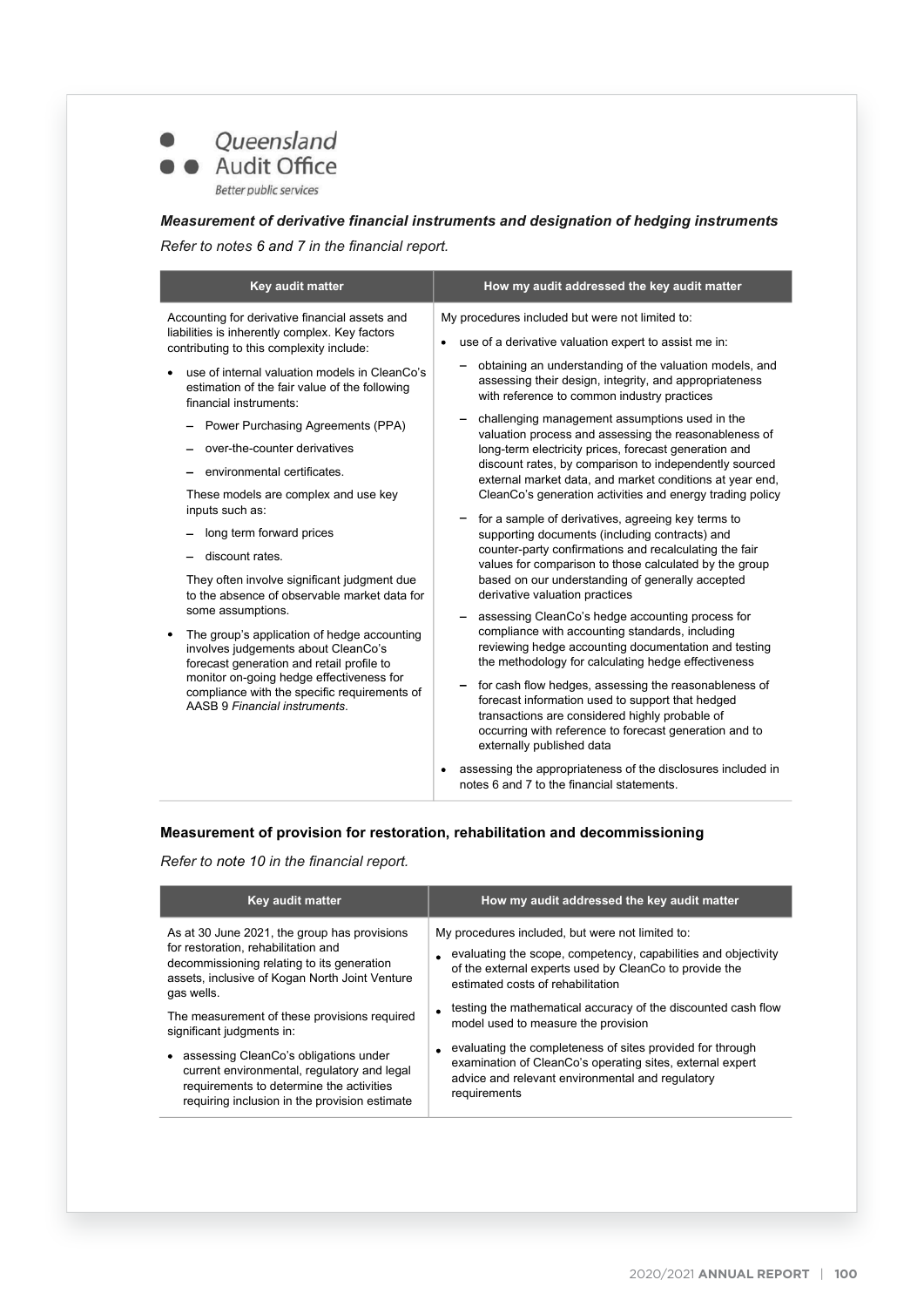## Queensland • Audit Office

**Better public services** 

| Key audit matter                                                                                                                               | How my audit addressed the key audit matter                                                                                                                                                                                                |
|------------------------------------------------------------------------------------------------------------------------------------------------|--------------------------------------------------------------------------------------------------------------------------------------------------------------------------------------------------------------------------------------------|
| estimating the quantum (in today's dollars)<br>and timing of future costs for restoration,<br>rehabilitation and decommissioning<br>activities | evaluating the quantum (in today's dollars) and timing of<br>٠<br>estimated future costs for reasonableness, having regard for<br>the group's external expert reports and other relevant internal<br>and external supporting documentation |
| determining appropriate rates for annual<br>٠<br>cost escalation and to discount the<br>forecast costs to their present values.                | evaluating whether annual cost escalation factors and<br>٠<br>discount rates were within a reasonable range with reference<br>to market and industry research.                                                                             |
| CleanCo determines its estimate of the<br>provision using a combination of external expert<br>advice and internal assessments                  |                                                                                                                                                                                                                                            |

#### *Impairment of CleanCo's property, plant and equipment*

Refer to note 5.2 in the financial report.

| Key audit matter                                                                                       | How my audit addressed the key audit matter                                                                                                                            |
|--------------------------------------------------------------------------------------------------------|------------------------------------------------------------------------------------------------------------------------------------------------------------------------|
| Assessing carrying values of property, plant                                                           | My procedures included, but were not limited to:                                                                                                                       |
| and equipment for impairment is complex and<br>highly judgemental.                                     | evaluating whether the cash generating units used by<br>٠<br>management are consistent with CleanCo's internal reporting                                               |
| CleanCo's assessment is based on forward<br>looking assumptions about operating and                    | and our understanding of the business                                                                                                                                  |
| market conditions. It also involves the use of<br>complex models to measure the recoverable<br>amount. | testing the mathematical accuracy of the discounted cash flow<br>٠<br>models and its appropriateness with reference to the<br>requirements of the accounting standards |
| Key assumptions, judgements and estimates<br>used in CleanCo's impairment testing process<br>include:  | assessing the reasonableness of the cash flow forecasts<br>relative to Board approved corporate plans and other relevant<br>supporting information                     |
| allocating assets to cash generating units                                                             | engaging an auditor's expert to assist me in assessing the<br>reasonableness of the forecast generation and wholesale                                                  |
| estimating future cash inflows and outflows<br>based on:                                               | electricity prices with reference to externally published data                                                                                                         |
| electricity demand and available<br>generation                                                         | comparing the forecast timing and cost of capital expenditure<br>$\bullet$<br>against the approved Corporate Plan                                                      |
| wholesale electricity prices                                                                           | comparing the timing of planned plant retirement with the<br>expected operational lives of the plants                                                                  |
| capital and operating expenses                                                                         | evaluating whether the discount rates applied were within a                                                                                                            |
| planned plant retirements                                                                              | reasonable range with reference to market data and industry<br>research                                                                                                |
| determining the rate used to discount the<br>forecast cashflows to their present value.                | assessing the accuracy of management's forecasts by<br>comparing 2021 budgets to actual results                                                                        |
|                                                                                                        | assessing the appropriateness of the disclosures included in<br>Note 5.2 to the financial statements.                                                                  |
|                                                                                                        |                                                                                                                                                                        |

#### Other information

Other information comprises financial and non-financial information (other than the audited financial report). At the date of this auditor's report, the available other information in CleanCo Queensland Limited's annual report for the year ended 30 June 2021 was the directors' report.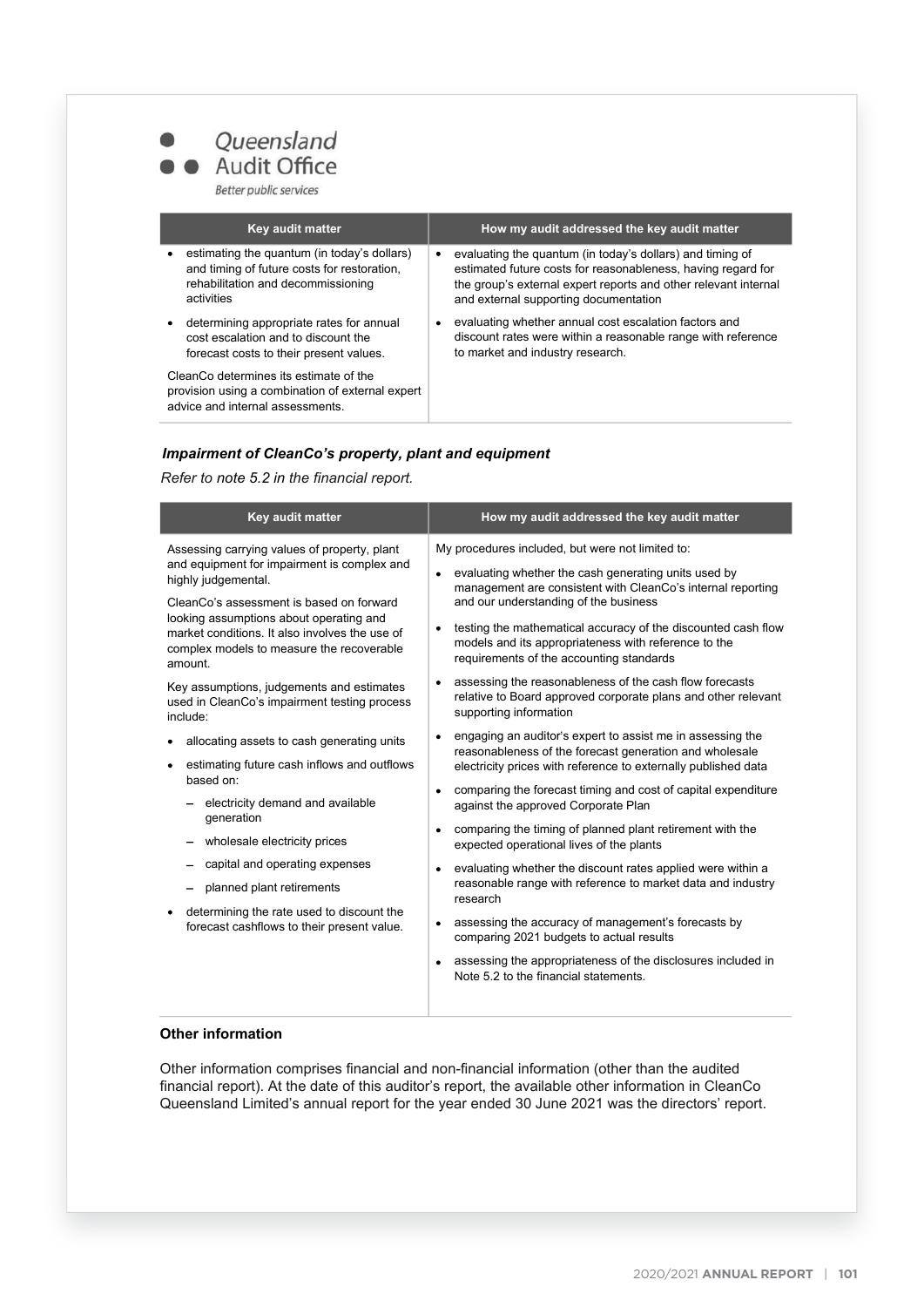

Those charged with governance are responsible for the other information.

My opinion on the financial report does not cover the other information and accordingly I do not express any form of assurance conclusion thereon.

In connection with my audit of the financial report, my responsibility is to read the other information and, in doing so, consider whether the other information is materially inconsistent with the financial report or my knowledge obtained in the audit or otherwise appears to be materially misstated.

If, based on the work I have performed, I conclude that there is a material misstatement of this other information, I am required to report that fact. I have nothing to report in this regard.

#### Responsibilities of the Company for the financial report

The Company's directors are responsible for the preparation of the financial report that gives a true and fair view in accordance with the Corporations Act 2001, the Corporations Regulations 2001 and Australian Accounting Standards, and for such internal control as the Company's directors determine is necessary to enable the preparation of the financial report that is free from material misstatement, whether due to fraud or error.

The Company's directors are also responsible for assessing the group's ability to continue as a going concern, disclosing, as applicable, matters relating to going concern and using the going concern basis of accounting unless management either intends to liquidate the group or to cease operations, or has no realistic alternative but to do so.

#### **Auditor's responsibilities for the audit of the financial report**

My objectives are to obtain reasonable assurance about whether the financial report as a whole is free from material misstatement, whether due to fraud or error, and to issue an auditor's report that includes my opinion. Reasonable assurance is a high level of assurance, but is not a guarantee that an audit conducted in accordance with the Australian Auditing Standards will always detect a material misstatement when it exists. Misstatements can arise from fraud or error and are considered material if, individually or in aggregate, they could reasonably be expected to influence the economic decisions of users taken on the basis of this financial report.

As part of an audit in accordance with the Australian Auditing Standards, I exercise professional judgement and maintain professional scepticism throughout the audit. I also:

- Identify and assess the risks of material misstatement of the financial report, whether due to fraud or error, design and perform audit procedures responsive to those risks, and obtain audit evidence that is sufficient and appropriate to provide a basis for my opinion. The risk of not detecting a material misstatement resulting from fraud is higher than for one resulting from error, as fraud may involve collusion, forgery, intentional omissions, misrepresentations, or the override of internal control.
- Obtain an understanding of internal control relevant to the audit in order to design audit procedures that are appropriate in the circumstances, but not for expressing an opinion on the effectiveness of the group's internal control.
- Evaluate the appropriateness of accounting policies used and the reasonableness of accounting estimates and related disclosures made by the group.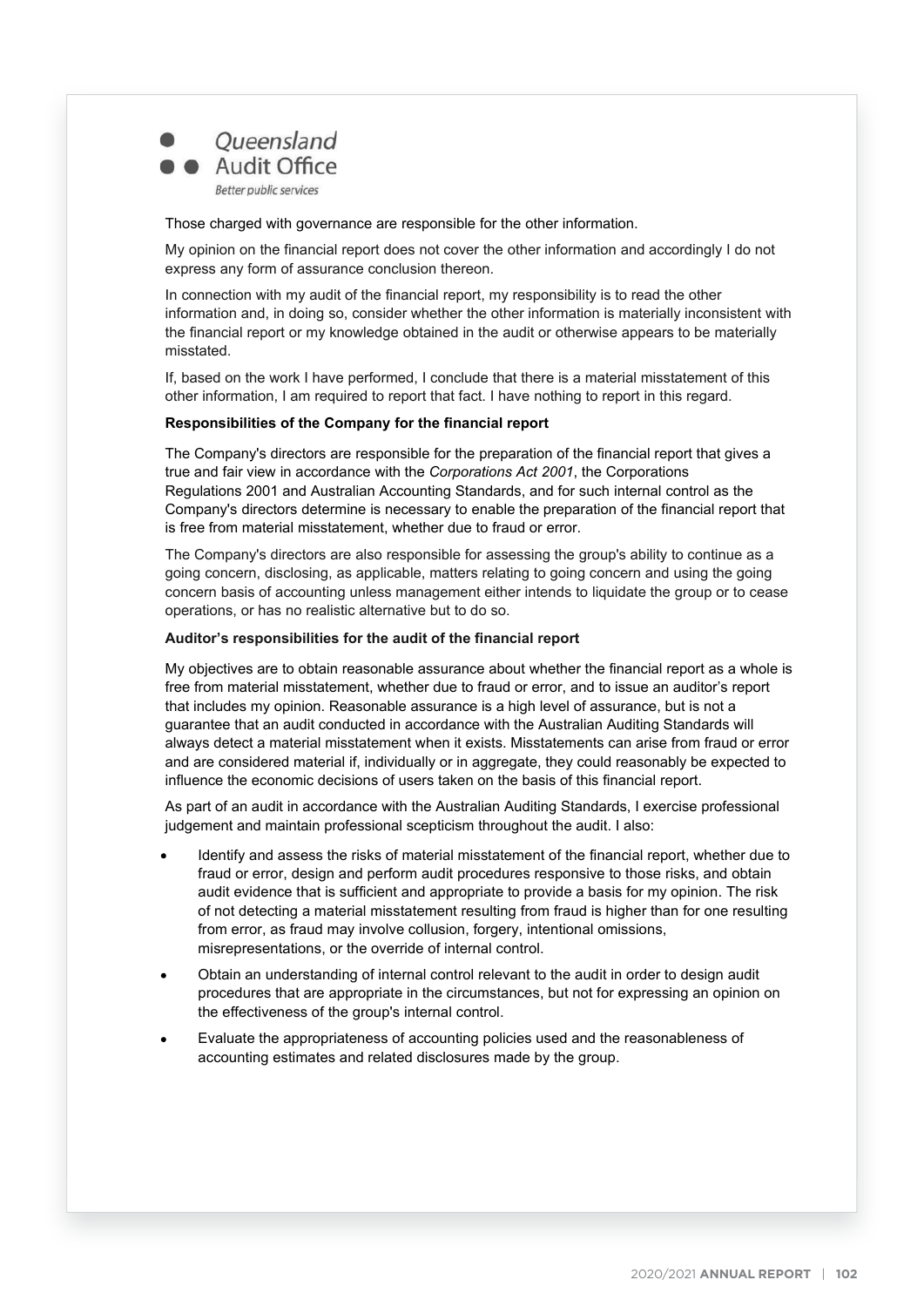

Conclude on the appropriateness of the group's use of the going concern basis of accounting and, based on the audit evidence obtained, whether a material uncertainty exists related to events or conditions that may cast significant doubt on the group's ability to continue as a going concern. If I conclude that a material uncertainty exists, I am required to draw attention in my auditor's report to the related disclosures in the financial report or, if such disclosures are inadequate, to modify my opinion. I base my conclusions on the audit evidence obtained up to the date of my auditor's report. However, future events or conditions may cause the group to cease to continue as a going concern.

- Evaluate the overall presentation, structure and content of the financial report, including the disclosures, and whether the financial report represents the underlying transactions and events in a manner that achieves fair presentation.
- Obtain sufficient appropriate audit evidence regarding the financial information of the entities or business activities within the group to express an opinion on the financial report. I am responsible for the direction, supervision and performance of the audit of the group. I remain solely responsible for my audit opinion.

I communicate with the Company's directors regarding, among other matters, the planned scope and timing of the audit and significant audit findings, including any significant deficiencies in internal control that I identify during my audit.

From the matters communicated with the Company's directors, I determine those matters that were of most significance in the audit of the financial report of the current period and are therefore the key audit matters. I describe these matters in my auditor's report unless law or regulation precludes public disclosure about the matter or when, in extremely rare circumstances, I determine that a matter should not be communicated in my report because the adverse consequences of doing so would reasonably be expected to outweigh the public interest benefits of such communication.

*IAsim* 

Irshaad Asim as delegate of the Auditor-General and the control britannic control brisbane Brisbane

27 August 2021

Queensland Audit Office